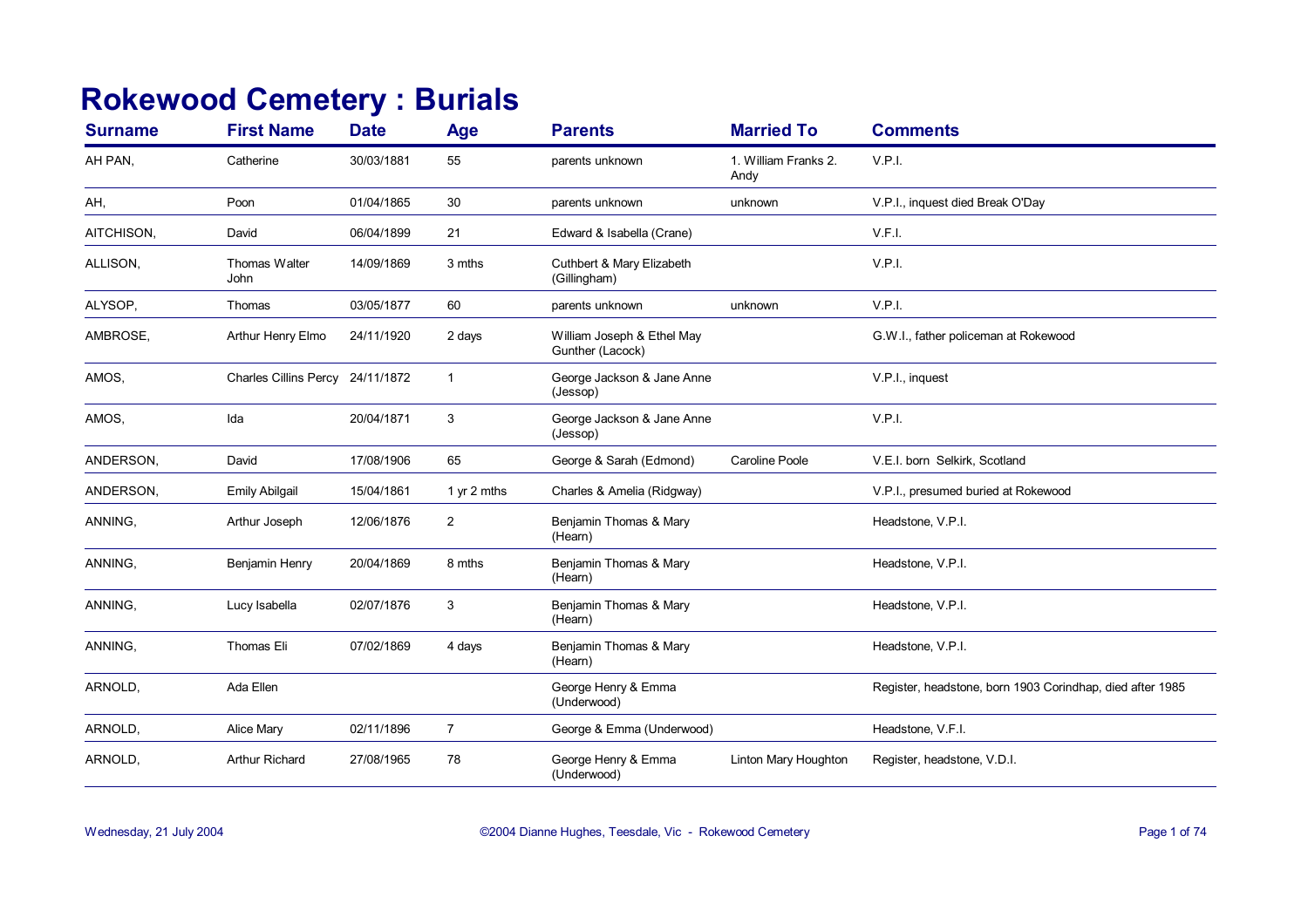| <b>Surname</b>  | <b>First Name</b>                          | <b>Date</b> | Age            | <b>Parents</b>                          | <b>Married To</b>   | <b>Comments</b>                                           |
|-----------------|--------------------------------------------|-------------|----------------|-----------------------------------------|---------------------|-----------------------------------------------------------|
| ARNOLD,         | <b>Charles Henry</b>                       | 17/12/1864  | $\overline{2}$ | Charles James & Sarah Maria<br>(Easter) |                     | Headstone, V.P.I.                                         |
| ARNOLD,         | Charles James                              | 23/04/1877  | 56             | James & Ann (Ricks)                     |                     | Headstone, V.P.I.                                         |
| ARNOLD,         | Emma                                       | 01/01/1941  | 80             | Thomas & Jane (Parton)<br>Underwood     | George Henry        | Headstone, V.D.I., born Pitfield                          |
| ARNOLD,         | Fred                                       | 29/08/1953  | 55             | George & Emma (Underwood)               | not married         | Register, headstone, V.D.I.                               |
| ARNOLD,         | George Henry                               | 01/01/1917  | 62             | Charles James & Sarah Maria<br>(Easter) | Emma Underwood      | Headstone, G.W.I., born Middlesex England                 |
| ARNOLD,         | <b>Linton Mary</b>                         | 25/08/1974  | 73             | David & Ann (Wise) Houghton             | Arthur              | Register, headstone, V.D.I.                               |
| ARNOLD,         | Mary Ann                                   | 31/12/1865  | 9 mths         | Charles & Sarah Maria<br>(Easter)       |                     | V.P.I.                                                    |
| ASH,            | Elizabeth                                  | 17/10/1863  |                | parents unknown                         | 1. Unknown 2.Alfred | V.P.I.                                                    |
| BAFFOYE,        | Pierre Cherie<br>(Perciel Cheri<br>Chanie) | 16/12/1905  | 81             | Pierre & Maria (Foind)                  | Louise Langervine   | V.E.I., born France died Illabarook                       |
| <b>BAILLIE,</b> | Catherine                                  | 30/01/1892  | 27             | Walter & Catherine<br>(O'Louchlan)      | not married         | V.F.I.                                                    |
| BAILLIE,        | Sarah                                      | 02/05/1868  | 6              | Walter & Catherine<br>(O'Loughlin)      |                     | V.P.I.                                                    |
| BAKER,          | Mary                                       | 10/02/1866  | 17             | John & Ann (McFeguson)<br>Cameron       |                     | V.P.I.                                                    |
| BAKER,          | William Lucas                              | 11/04/1876  | 48             | parents unknown                         |                     | V.P.I., died in the bush near Spring Creek                |
| BALLANTYNE,     | Henry                                      | 01/01/1866  | 3 mths         | Mary Ballantyne                         |                     | V.P.I., inquest, died Break O'Day                         |
| <b>BALLARD,</b> | Maureen                                    | 08/05/1992  | 54             | Leslie & Sarah (Kervin) Laurie          | Barry               | Register, headstone                                       |
| BALLEER,        | Casper William                             | 01/01/1889  | 63             | Martin & Louisa (Balken)                | Margaret Hill       | Headstone, V.F.I.                                         |
| BALLEER,        | Margaret                                   | 06/02/1913  | 86             | Arthur & Margaret (Boyle) Hill          | Casper William      | Headstone, V.E.I.                                         |
| BARBY,          | Catherine                                  | 13/01/1891  | 36             | John & Margaret (McFarlane)<br>McDonald | George              | Headstone, V.F.I.                                         |
| BARBY,          | Henry                                      | 24/01/1875  | 35             | Samuel & Maria (Christian)              | Elizabeth Houghton  | V.P.I., Houghton Family History, born Launceston Tasmania |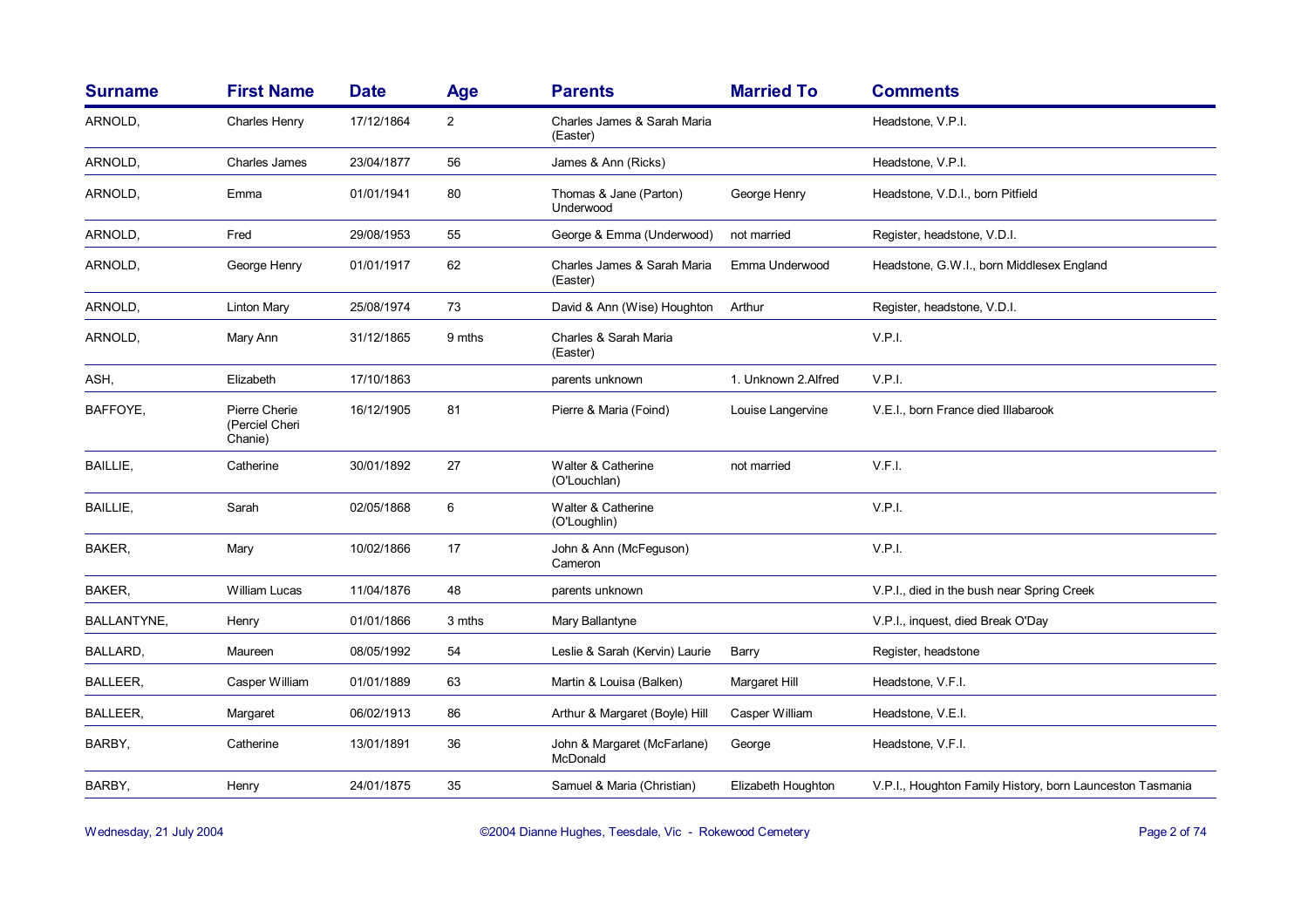| <b>Surname</b>     | <b>First Name</b>      | <b>Date</b> | Age            | <b>Parents</b>                        | <b>Married To</b>      | <b>Comments</b>                           |
|--------------------|------------------------|-------------|----------------|---------------------------------------|------------------------|-------------------------------------------|
| BARBY,             | Michael                | 24/04/1869  | 44             | John & Jane (Early)                   |                        | V.P.I., born County Cork, Ireland         |
| BARBY,             | Robert Arthur          | 28/01/1938  | 64             | William & Sarah (Dennis)              | Eliza                  | Headstone, V.D.I.                         |
| BARBY,             | Samuel                 | 26/03/1880  | 80             | Thomas & Sarah                        | Maria Christian        | V.P.I.                                    |
| BARBY,             | Sarah                  | 18/05/1901  | 65             | Unknown Dennis                        | William                | Headstone, V.F.I.                         |
| BARBY,             | William                | 15/09/1878  | 24             | William & Sarah (Dennis)              | not married            | headstone, V.P.I.                         |
| BARBY,             | William                | 10/07/1916  | 84             | Samuel & Maria (Christian)            | Sarah Dennis           | Headstone, G.W.I.                         |
| BATEMAN,           | David                  | 10/05/1937  | 76             | James & Mary (Rowler)                 | Sarah Richards         | headstone, V.D.I.                         |
| BATEMAN,           | Honorah                | 04/12/1865  | 58             | parents unknown                       | Patrick                | headstone, V.P.I.                         |
| BATEMAN,           | James                  | 18/02/1908  | 75             | James & Mary (Rowler)                 |                        | headstone, V.E.I.                         |
| BATEMAN,           | Mary                   | 30/06/1864  | 12 days        | James & Mary (Rowler)                 |                        | V.P.I., died Staffordshire Reef           |
| BATEMAN,           | <b>Patrick</b>         | 03/05/1867  | 64             | John & mother unknown                 | Honorah                | Headstone, V.P.I., born Limerick, Ireland |
| BATEMAN,           | Thomas                 | 23/05/1910  | 52             | James & Mary (Rowler)                 | not married            | Headstone, V.E.I.                         |
| BATH,              | Leslie Vivian John     | 01/01/1942  | 22             | Ray & Florence (Smithers)             | not married            | Headstone, V.D.I., died Colac             |
| BATT,              | Marjorie Louise        | 28/04/1999  | 87             |                                       | <b>Maurice Alfred</b>  | Register, headstone Ballarat Courier      |
| BATT.              | <b>Maurice Alfred</b>  | 16/07/1995  | 84             |                                       | Marjorie Louise        | Register, headstone                       |
| BEATON,            | Hugh                   | 27/09/1872  | 65             | John & Jane (Grey)                    |                        | V.P.I., born Glasgow, Scotland            |
| BEAUMONT,          | Margaret               | 12/11/1895  | 4 weeks        | Daniel & Margaret (Murdoch)           |                        | V.D.I., died Dereel father School Teacher |
| BENNINGTON,        | Margaret Esther        | 22/03/1961  | 86             | Michael & Mary (Mellington)<br>Cahill | <b>William Pat</b>     | Register, headstone, V.D.I.               |
| <b>BENNINGTON,</b> | <b>William Patrick</b> | 27/02/1957  | 84             | Richard & Johanna (Sheehan)           | Margaret Esther Cahill | Register, headstone, V.D.I.               |
| BETHUNE,           | Donald                 | 06/12/1888  | 82             | James & Kate (Gunn)                   |                        | V.P.I.                                    |
| BLACK,             | James Henry            | 21/05/1863  | $\overline{2}$ | James & Mary Ann (Connor)             |                        | V.P.I.                                    |
| BLACKETT,          | Mary Jane              | 11/02/1867  | 10 mths        | James & Mary (Howard)                 |                        | V.P.I.                                    |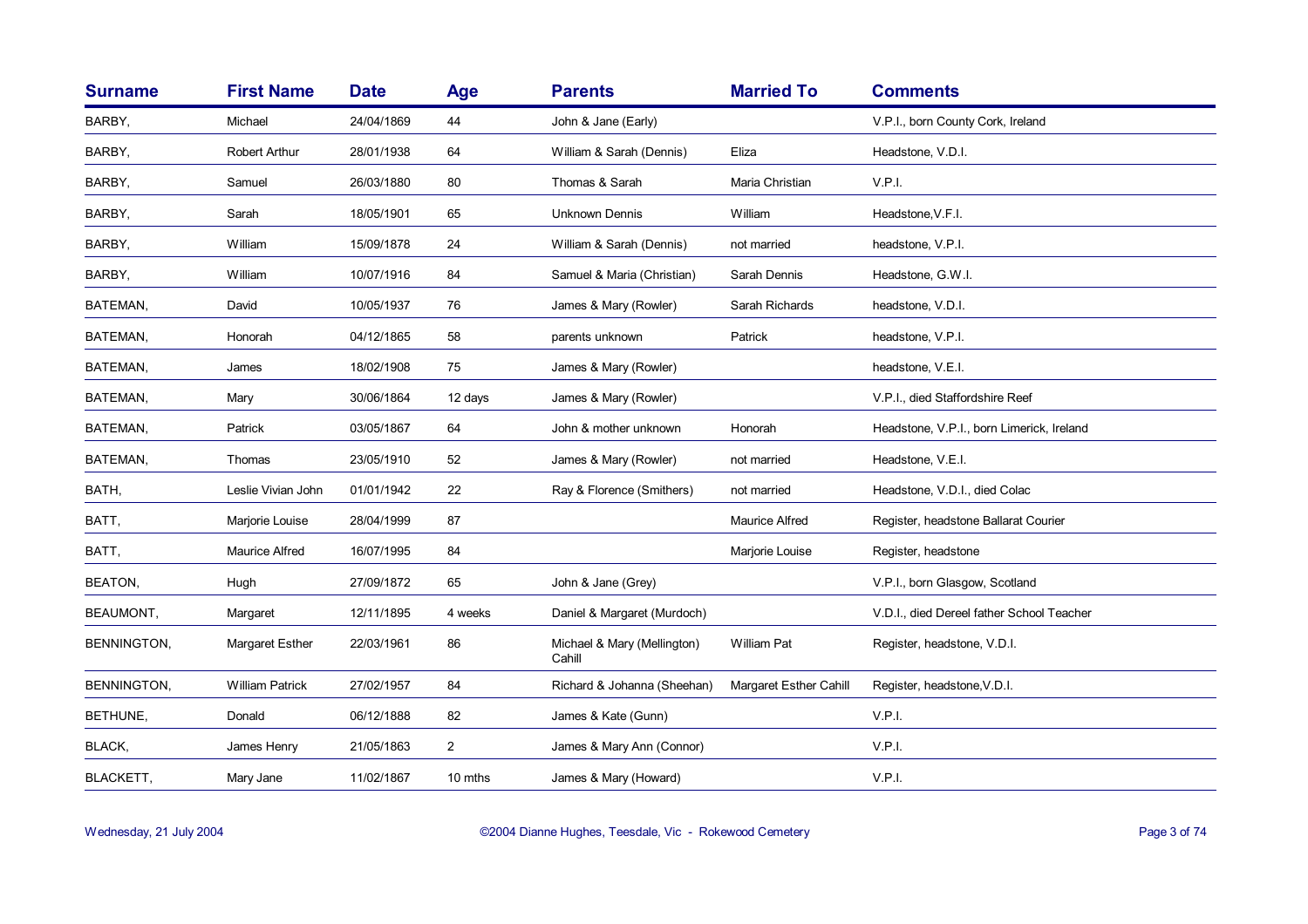| <b>Surname</b>    | <b>First Name</b>      | <b>Date</b> | <b>Age</b>     | <b>Parents</b>                          | <b>Married To</b>                   | <b>Comments</b>                       |
|-------------------|------------------------|-------------|----------------|-----------------------------------------|-------------------------------------|---------------------------------------|
| BLISS,            | Sarah                  | 24/08/1907  | 78             | John William & Susan Ann<br>(Christmas) | John                                | V.E.I.                                |
| BOLGER,           | Peter                  | 13/01/1875  | 5 hours        | James & Mary (McKeane)                  |                                     | V.P.I.                                |
| BORRACK,          | John August            | 09/02/1924  | 68             | Charles William & Anne<br>(Conelty)     | not married                         | V.D.I.                                |
| BORTHWICK,        | Agnes                  | 30/05/1931  | 75             | John & Sarah (Brown) Collins            | James                               | V.D.I.                                |
| BORTHWICK,        | <b>Charles Arthur</b>  | 20/05/1881  | 5 mths         | Unknown & Isabella Borthwick            |                                     | V.P.I.                                |
| BORTHWICK,        | James                  | 03/07/1876  | 18 days        | Margaret Borthwick                      |                                     | V.P.I.                                |
| BORTHWICK,        | John                   | 07/04/1868  | 3 wks          | Robert & Mary Ann (Cuddy)               |                                     | V.P.I.                                |
| <b>BORTHWICK,</b> | Robert                 | 09/05/1893  | 78             | Walter & Janet Mary Ann<br>(Cuddy)      | not married                         | V.F.I.                                |
| BOUN,             | Charles Edward         | 26/05/1876  | 11             | Charles & Maria (Aitchison)             |                                     | V.P.I.                                |
| BOUN,             | <b>Edith Mary</b>      | 26/05/1876  | 9              | Charles & Maria (Aitchison)             |                                     | V.P.I.                                |
| BOUN,             | <b>Francis Michael</b> | 07/07/1876  | 4              | Charles & Maria (Aitchison)             |                                     | V.P.I.                                |
| <b>BOURCHIER,</b> | Alice                  | 26/07/1926  | 45             | Richard & Harriet (Gosling)<br>Darling  | David                               | Headstone, V.D.I., Geelong Advertiser |
| <b>BOURCHIER,</b> | Cedric                 | 07/12/1923  | 6              | David & Alice (Darling)                 |                                     | Headstone, V.D.I.                     |
| <b>BOURCHIER,</b> | David James            | 19/12/1929  | 50             | Isaac & Jane Stuart (Todd)              | 1. Alice Darling 2.<br>Annie Coster | Headstone, V.D.I.                     |
| <b>BOURCHIER,</b> | Gideon                 | 09/05/1878  | $\overline{2}$ | Isaac & Jane Stuart (Todd)              |                                     | Headstone, V.P.I.                     |
| <b>BOURCHIER,</b> | Isaac                  | 03/02/1909  | 74             | Charles & Jane (Brady)                  | Jane Stuart Todd                    | Headstone, V.E.I.                     |
| <b>BOURCHIER,</b> | Jane Stuart            | 07/07/1913  | 65             | Robert & Janet (Drysdale)<br>Todd       | Isaac                               | Headstone, V.E.I.                     |
| <b>BOURKE,</b>    | John James             | 27/05/1868  | 65             | William & unknown (Cahill)              |                                     | V.P.I., born Tipperary, Ireland       |
| BOWER,            | John                   | 25/05/1904  | 65             | John & Annie (Howell)                   | Mary O'Connor                       | Headstone, V.E.I.                     |
| BOWER,            | <b>Robert Hallie</b>   | 22/10/1921  | 44             | John & Mary O'Connor                    | not married                         | Headstone, V.D.I.                     |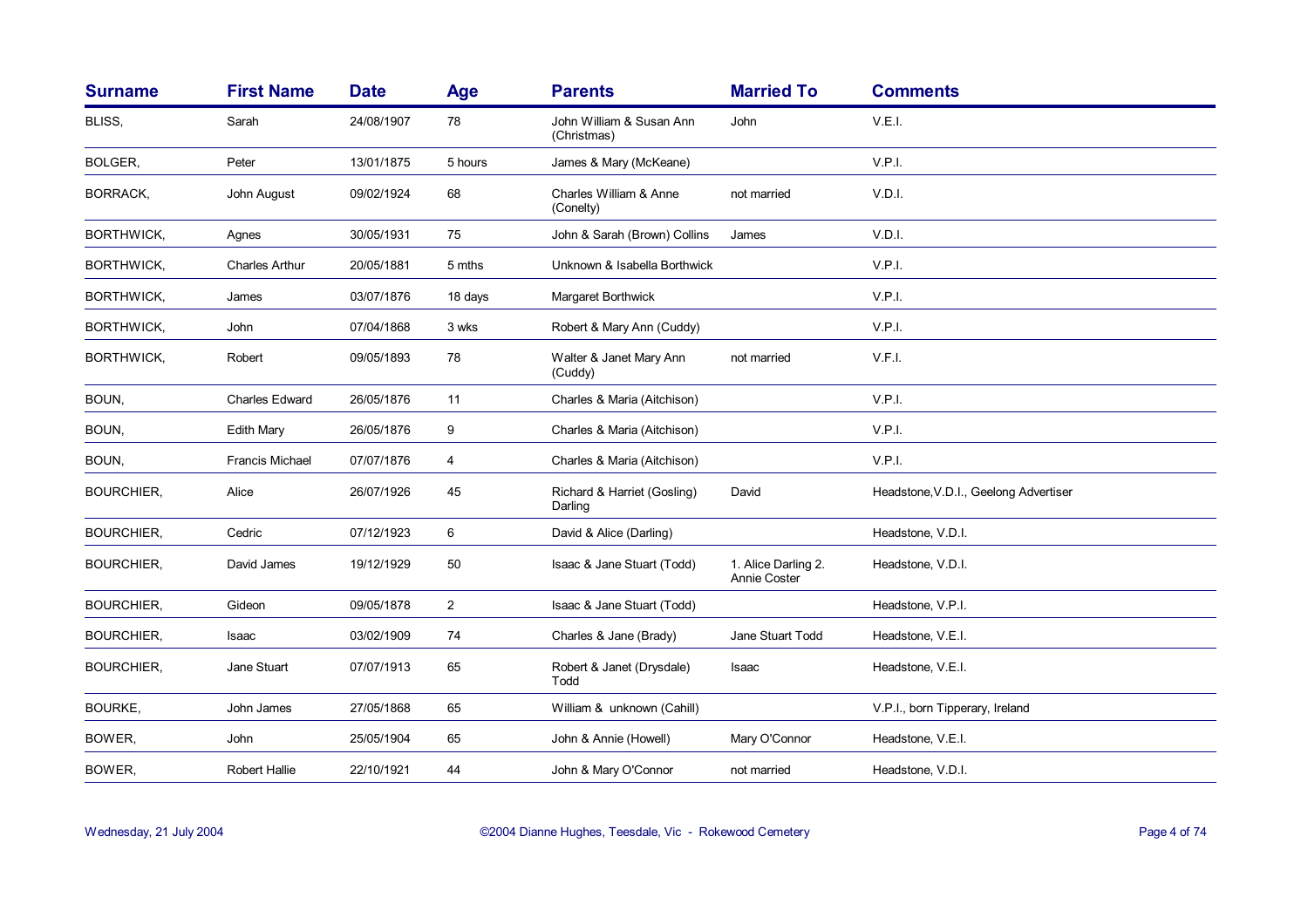| <b>Surname</b>  | <b>First Name</b>          | <b>Date</b> | Age        | <b>Parents</b>                         | <b>Married To</b>     | <b>Comments</b>                    |
|-----------------|----------------------------|-------------|------------|----------------------------------------|-----------------------|------------------------------------|
| BOWES,          | Mary                       | 15/07/1884  | 73         | John & Euphemia (McIntyre)<br>McKerral |                       | V.P.I.                             |
| BOWN,           | Alice Agnes                | 30/03/1860  | 1 yr 4 mth | Charles & Maria (Atchison)             |                       | Headstone, V.P.I.                  |
| BOWN.           | Charles                    | 01/01/1876  | 11         | Charles & Maria (Atchison)             |                       | Headstone V.P.I.                   |
| BOWN,           | Charles                    | 03/09/1911  | 78         | Thomas & unknown (Oree)                | Maria Frenel Atchison | Headstone, V.E.I., married 1857    |
| BOWN,           | Edith                      | 01/01/1876  | 9          | Charles & Maria (Atchison)             |                       | Headstone V.P.I.                   |
| BOWN,           | Marie                      | 14/10/1919  | 82         | William & Agnes (Barron)<br>Aitchison  | Charles               | Headstone, G.W.I.                  |
| BOWN,           | <b>William Charles</b>     | 08/11/1907  | 47         | Charles & Maria (Atchison)             | Susannah McClelland   | Headstone, V.E.I.                  |
| BOYD,           | John Mindai                | 19/01/1869  | 7 mths     | Alexander & Susan (Turner)             |                       | Headstone, V.P.I.                  |
| BOYLE,          | Agnes                      | 03/03/1867  | 9 mths     | John & Agnes (Cole)                    |                       | V.P.I.                             |
| BOYLE,          | Ann                        | 17/06/1935  | 81         | William & Margaret (Lamb)<br>Laidler   | James                 | Headstone, V.D.I.                  |
| BOYLE,          | Caroline Ada               | 30/10/1967  | 77         | John & Caroline (Dalley)<br>Hepworth   | Thomas                | Register, headstone, V.D.I.        |
| BOYLE,          | James                      | 28/02/1937  | 80         | John & Agnes (McColl)                  | Ann Laidler           | Headstone, V.D.I.                  |
| BOYLE,          | Marion                     | 27/01/1871  | 3 mths     | John & Agnes (McColl)                  |                       | V.P.I.                             |
| BOYLE,          | Thomas                     | 13/10/1966  | 79         | James & Annie (Laidler)                | Caroline Ada Hepworth | Register, headstone V.D.I.         |
| BOYLE,          | William James              | 02/02/1953  | 69         | James & Annie (Laidler)                | Jane                  | Headstone, V.D.I., of Corindhap    |
| BRANAGAN,       | Richard                    | 09/03/1863  | 15 dys     | John & Margaret (Stakalum)             |                       | V.P.I.                             |
| <b>BRANTON,</b> | Elizabeth Jane             | 12/03/1915  | 77         | Peter & Elizabeth (Bates)<br>McArdle   | John Henry            | Headstone, G.W.I.                  |
| <b>BRANTON,</b> | Elizabeth Jane<br>(Tottie) | 17/10/1892  | 27         | John Henry & Jane (McArdle)            |                       | Headstone, V.F.I., died Kanyapella |
| BRIGGS,         | George                     | 15/08/1912  | 82         | Robert & Deborah (Moore)               | Katherine Fagan       | V.E.I.                             |
| BROOKS,         | Amelia Frances             | 20/11/1951  | 57         | James & Frances (Giblin)<br>Donaldson  | William David         | Register, headstone, V.D.I.        |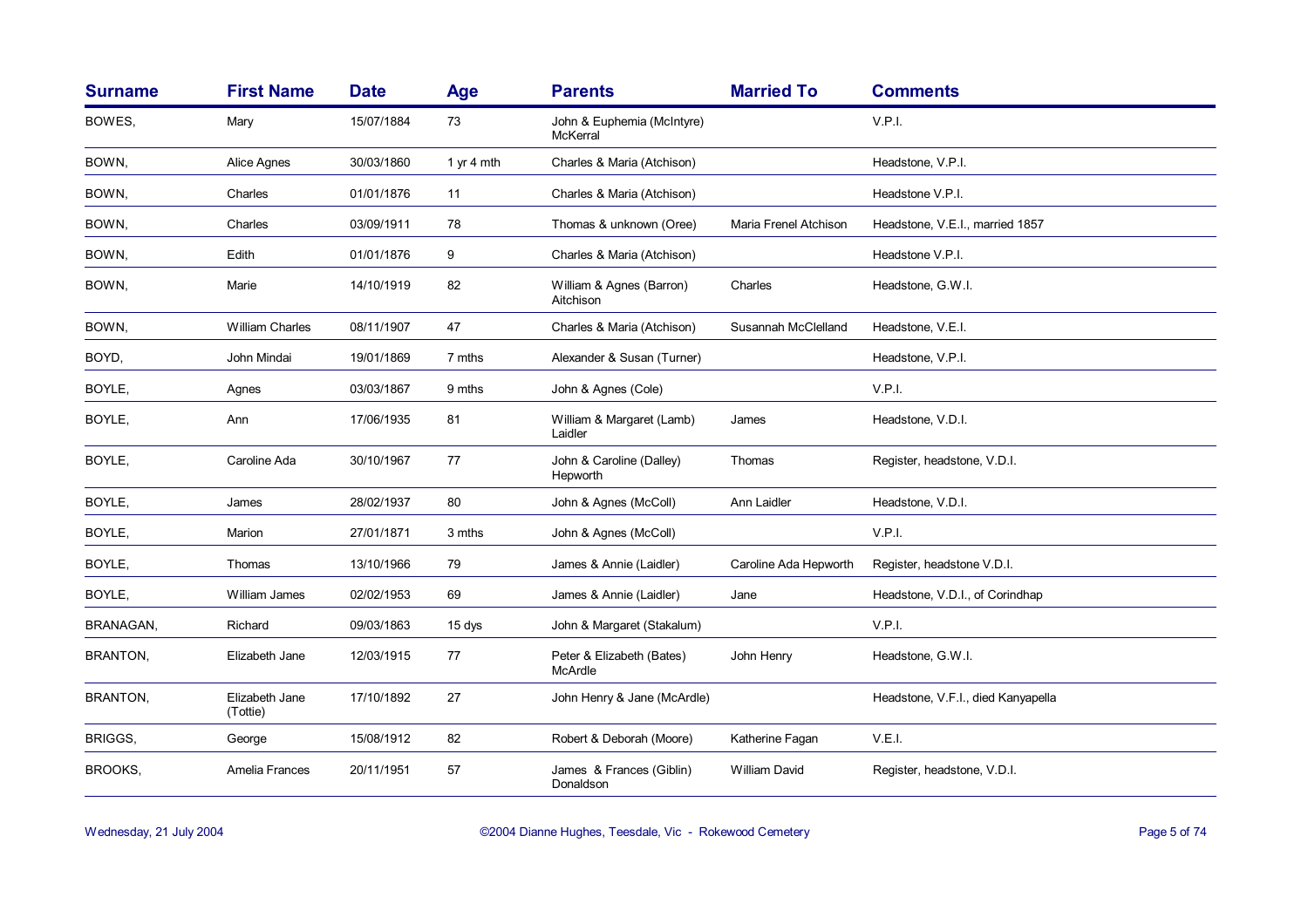| <b>Surname</b>  | <b>First Name</b>     | <b>Date</b> | Age     | <b>Parents</b>                          | <b>Married To</b>                  | <b>Comments</b>                           |
|-----------------|-----------------------|-------------|---------|-----------------------------------------|------------------------------------|-------------------------------------------|
| BROOKS,         | James Thomas          | 17/08/1937  | 37      | William & Jane (Mathieson)              | not married                        | Headstone, V.D.I.                         |
| BROOKS,         | Jane Eliza            | 20/08/1946  | 71      | James & Margaret (Anderson)<br>Matheson | William                            | Register, headstone, V.D.I., of Corindhap |
| BROOKS,         | William               | 28/09/1937  | 67      | Lawrence & Hannah (Abbott)              | Jane Eliza Matheson                | Headstone, V.D.I.                         |
| BROOKS,         | William David         | 25/09/1969  | 71      | William & Jane Eliza<br>(Matheson)      | Amelia Frances<br>Donaldson        | Register, headstone, V.D.I.               |
| BROUGH,         | Fay Louise            | 12/04/1979  | 40      | David & Elizabeth (Edwards)<br>Wilkie   | Tom                                | Register, headstone, V.D.I.               |
| BROUGH,         | George Neville        | 12/07/1985  | 46      | George & Veronica (Boyle)               | Wendy                              | Register, headstone                       |
| BROWN,          | George                | 09/03/1868  | 3 mths  | Edwin & Bridget (McMahon)               |                                    | V.P.I.                                    |
| BROWN,          | James                 | 04/03/1867  | 6 mths  | George & Harriet (Cave)                 |                                    | V.P.I.                                    |
| BROWN,          | Joshua                | 10/01/1863  | 10 wks  | George & Harriet (Cave)                 |                                    | V.P.I.                                    |
| BROWN,          | <b>Robert Hallie</b>  | 22/10/1921  | 44      | parents unknown                         |                                    | V.D.I.                                    |
| BROWN,          | William               | 19/04/1866  | 19 mths | Angelyna Brown                          |                                    | V.P.I., born Creswick                     |
| BRYANT,         | <b>Ethel Florence</b> | 31/03/1992  | 88      | Frederick & Jessie (Hirst)<br>Westriem  | Hugh William                       | Register, headstone                       |
| BRYANT,         | George Alexander      | 06/09/1978  | 67      | William & Sarah (Gordon)                | Ivy Williams                       | Register, headstone, V.D.I.               |
| BRYANT,         | Hugh William          | 28/09/1997  | 94      | William & Sarah (Gordon)                | <b>Ethel Florence</b><br>Westeriem | Register, headstone, V.F.I.               |
| BRYANT,         | Ivy                   | 19/11/1876  | 62      | Zachary & Mary (Eathorne)<br>Williams   | George                             | Register, headstone, V.D.I.               |
| BRYANT,         | Sara                  | 12/09/1857  | 83      | Hugh & Annie Gordon                     | William George                     | Register, headstone, V.D.I.               |
| BRYANT,         | William George        | 12/01/1952  | 78      | William & Jessie (Munro)                | Sara Gordon                        | Register, headstone, V.D.I.               |
| BRYANT,         | William John          | 07/12/1958  | 17      | George & Ivy (Williams)                 |                                    | Register, headstone, V.D.I.               |
| BUCHANAN,       | John Bethune          | 02/04/1880  | 16      | John & Ann (Bethune)                    |                                    | V.P.I., inquest accidently shot           |
| <b>BUCKLEY,</b> | Bartholomew           | 22/08/1889  | 75      | parents unknown                         | Elizabeth Brazil                   | Headstone, V.P.I.                         |
| <b>BUCKLEY,</b> | Bartholomew           | 26/06/1904  | 48      | Bartholomew & Eliza (Brazil)            | Martha Nelson                      | Headstone, V.E.I.                         |
|                 |                       |             |         |                                         |                                    |                                           |

Wednesday, 21 July 2004 **Dianne Hughes, Teesdale, Vic - Rokewood Cemetery** Page 6 of 74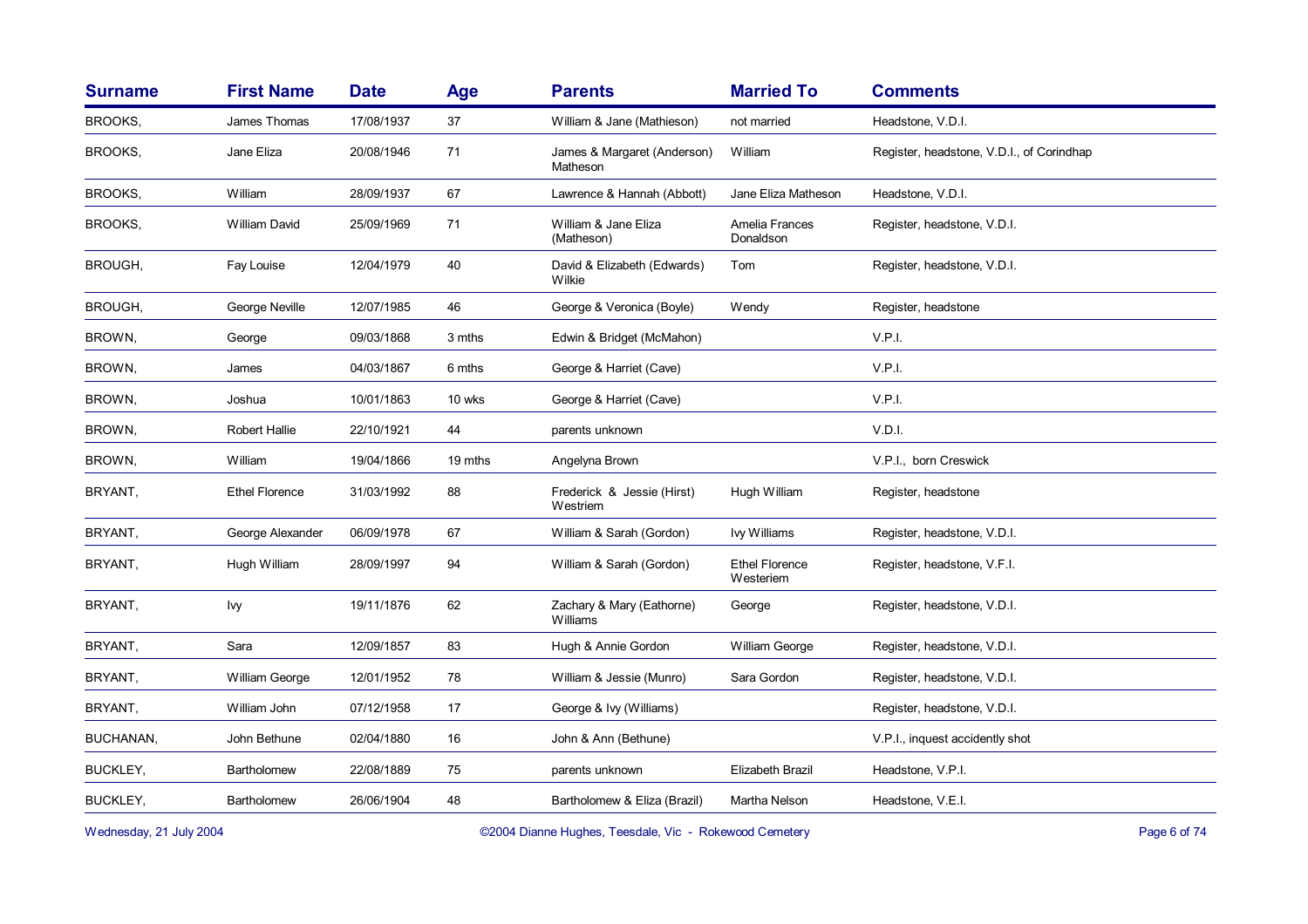| <b>Surname</b>  | <b>First Name</b> | <b>Date</b> | <b>Age</b> | <b>Parents</b>                        | <b>Married To</b>      | <b>Comments</b>                                                                       |
|-----------------|-------------------|-------------|------------|---------------------------------------|------------------------|---------------------------------------------------------------------------------------|
| <b>BUCKLEY,</b> | Catherine         | 10/04/1866  | 2 days     | Bartholomew & Eliza (Brazil)          |                        | V.P.I., supposed to be buried Grassy Gully, death<br>registered Spring Gully (Dereel) |
| <b>BUCKLEY,</b> | Eliza             | 24/11/1911  | 79         | John Brazil and mother<br>unknown     | Bartholomew            | Headstone, V.E.I.                                                                     |
| <b>BUCKLEY,</b> | James             | 25/05/1951  | 70         | Bartholomew & Eliza (Brazil)          | not married            | Register, headstone, V.D.I.                                                           |
| <b>BUCKLEY,</b> | John              | 19/01/1925  | 64         | Bartholomew & Eliza (Brazil)          | not married            | Headstone, V.D.I.                                                                     |
| <b>BUCKLEY,</b> | Mary A.           | 30/08/1946  | 85         | Bartholomew & Eliza (Brazil)          |                        | Register, headstone, V.D.I.                                                           |
| <b>BUCKLEY,</b> | Michael           | 01/07/1938  | 67         | Bartholomew & Eliza (Brazil)          |                        | Headstone, V.D.I.                                                                     |
| <b>BUCKLEY,</b> | Thomas            | 08/05/1957  | 88         | Bartholomew & Eliza (Brazil)          | not married            | Register, headstone, V.D.I.                                                           |
| <b>BULLOCK,</b> | Elizabeth         | 14/12/1914  | 58         | John & Elizabeth (Edwards)<br>Craigie | John                   | Headstone, G.W.I.                                                                     |
| BURNETT,        | Charles           | 28/03/1862  | 14 mths    | William & Margaret<br>(McFarlane)     |                        | V.P.I.                                                                                |
| BURNETT,        | George            | 29/02/1892  | 6 months   | Thomas & Margaret Jane<br>(Kennedy)   |                        | V.F.I.                                                                                |
| BURNETT,        | Margaret          | 09/07/1900  | 70         | James & Ann (Kennedy)<br>McFarlane    | William                | V.F.I.                                                                                |
| BURNETT,        | Priscilla         | 07/12/1899  | 5 weeks    | James & Frances (Brown)               |                        | V.F.I.                                                                                |
| BURNETT,        | Thomas            | 13/11/1898  | 11 hrs     | Thomas & Margaret (Kennedy)           |                        | V.F.I.                                                                                |
| BURNETT,        | William           | 30/08/1893  | 69         | James & Jane (Beckett)                | Margaret McFarlane     | Headstone, V.F.I.                                                                     |
| <b>BURNS.</b>   | Jane Shanley      | 08/04/1870  | 53         | James & Jane (Lockwood)<br>Cliannely  | Patrick                | Headstone, V.P.I.                                                                     |
| <b>BURNS.</b>   | John Chaters      | 27/04/1867  | 35         | Robert & Maria (Chaters)              | not married            | V.D.I.                                                                                |
| BURNS,          | Patrick           | 22/08/1870  | 63         | parents unknown                       | Jane Shanley Cliannely | Headstone, V.P.I.                                                                     |
| BUTLER,         | Anastasia Agnes   | 05/09/1973  | 74         | William & Christina (Thornton)        | not married            | Register, headstone, V.D.I.                                                           |
| BUTLER,         | Christina         | 12/11/1945  | 71         | George & Jane (Mathie)<br>Thornton    | William Henry          | Register, headstone, V.D.I.                                                           |
| BUTLER,         | Maggie            | 23/02/1897  | 10 mins    | William & Christina (Thornton)        |                        | V.F.I.                                                                                |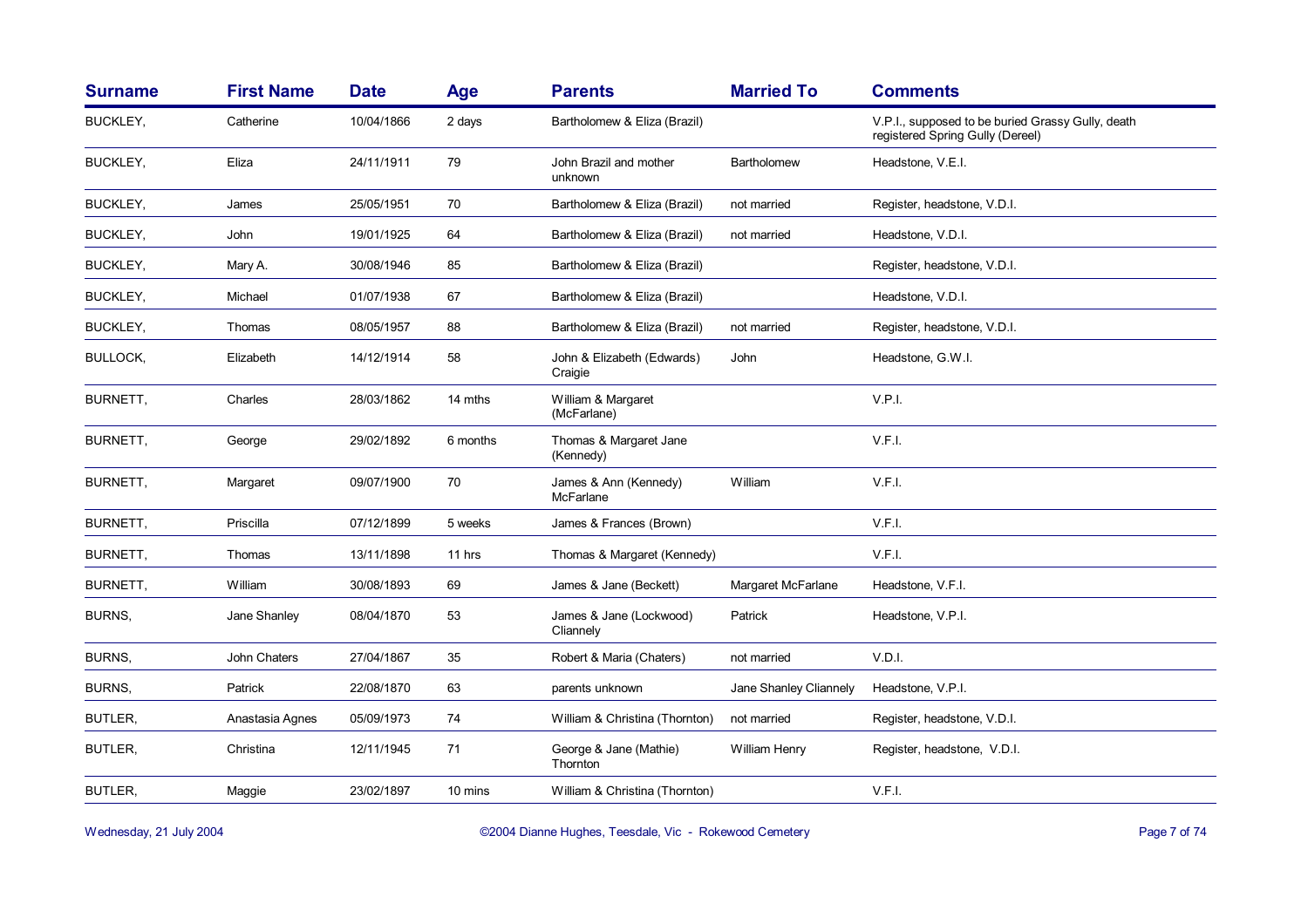| <b>Surname</b>  | <b>First Name</b>         | <b>Date</b> | Age     | <b>Parents</b>                          | <b>Married To</b>                      | <b>Comments</b>                              |
|-----------------|---------------------------|-------------|---------|-----------------------------------------|----------------------------------------|----------------------------------------------|
| BUTLER,         | William Henry             | 03/02/1948  | 78      | William & Mary (Wilford)                | Christina Thornton                     | Register, headstone, V.D.I.                  |
| BUTTERWORTH,    | John                      | 29/09/1865  | 35      | Edmund & Emma (unknown)                 | not married                            | Headstone, V.P.I.                            |
| <b>BUTTLER,</b> | Albert James              | 02/12/1963  | 76      | William & Mary (Wilford)                | Myra                                   | Register, headstone V.D.I.                   |
| <b>BUTTLER,</b> | Carmel Mary               | 09/01/1949  | 39      | Francis & Mary (Hollensen)<br>Duffy     | John Thomas                            | Register, headstone, V.D.I.                  |
| BUTTLER,        | <b>Catherine Margaret</b> | 31/12/1958  | 33      | Henry & Fanny Stratton (Calf)<br>Coxall | John Thomas                            | Register, headstone, V.D.I.                  |
| BUTTLER,        | <b>Charles Michael</b>    | 03/09/1960  | 72      | William & Mary (Wilford)                | Lillian                                | Register, headstone, V.D.I.                  |
| BUTTLER,        | David Royce               | 01/10/1929  | 9 mths  | Charles & Louisa (McFadyean)            |                                        | Register, headstone, V.D.I.                  |
| <b>BUTTLER,</b> | <b>Francis Charles</b>    | 02/09/1983  | 61      | Charles & Louisa (McFadyean)            | Leonie                                 | Register, headstone, V.D.I.                  |
| BUTTLER,        | John                      | 10/01/1873  | 15 mths | William & Marion (Corbett)              |                                        | V.P.I.                                       |
| BUTTLER,        | John Thomas               | 05/11/1987  | 85      | William & Mary (Walford)                | 1.Carmel Duffy<br>2. Catherine Coxall  | Register, headstone                          |
| BUTTLER,        | Lillian                   | 27/03/1970  | 73      | Robert & Matilda (McLeod)<br>Service    | Charles                                | Register, headstone, V.D.I.                  |
| <b>BUTTLER,</b> | Louisa Victoria           | 21/01/1949  | 62      | Archibald & Mary (Dix)<br>McFadyean     | Charles                                | Register, headstone, V.D.I.                  |
| BUTTLER,        | Margaret Therese          | 01/01/1949  | 3       | John & Carmel (Duffy)                   |                                        | Register, headstone, V.D.I. Born 29/12/81937 |
| BUTTLER,        | Margery/Marion            | 15/06/1875  | 39      | Allen & Margaret (Guiness)<br>Corbett   | William                                | Headstone, V.P.I                             |
| BUTTLER,        | Mary                      | 02/08/1942  | 79      | William & Margaret (Rowler)<br>Woolford | William                                | Headstone, V.D.I.                            |
| BUTTLER,        | William                   | 02/10/1923  | 82      | Thomas & Ann (Albeston)                 | 1. Margery Corbett 2.<br>Mary Woolford | Headstone, V.D.I.                            |
| BUTTLER,        | William Ronald            | 17/07/1998  | 81      | Charles & Louisa (McFadyean)            | not married                            | Register, headstone, Ballarat Courier        |
| BYRNES,         | James                     | 20/05/1859  | 40      | parents unknown                         |                                        | V.P.I., born Dublin, Ireland                 |
| BYRNES,         | James                     | 06/06/1906  | 54      | James & Margaret (Roach)                | not married                            | Headstone, V.E.I.                            |
| BYRNES,         | Jemima                    | 16/03/1906  | 48      | James & Margaret (Roach)                | not married                            | Headstone, V.E.I.                            |

Wednesday, 21 July 2004 **Dianne Hughes, Teesdale, Vic - Rokewood Cemetery** Page 8 of 74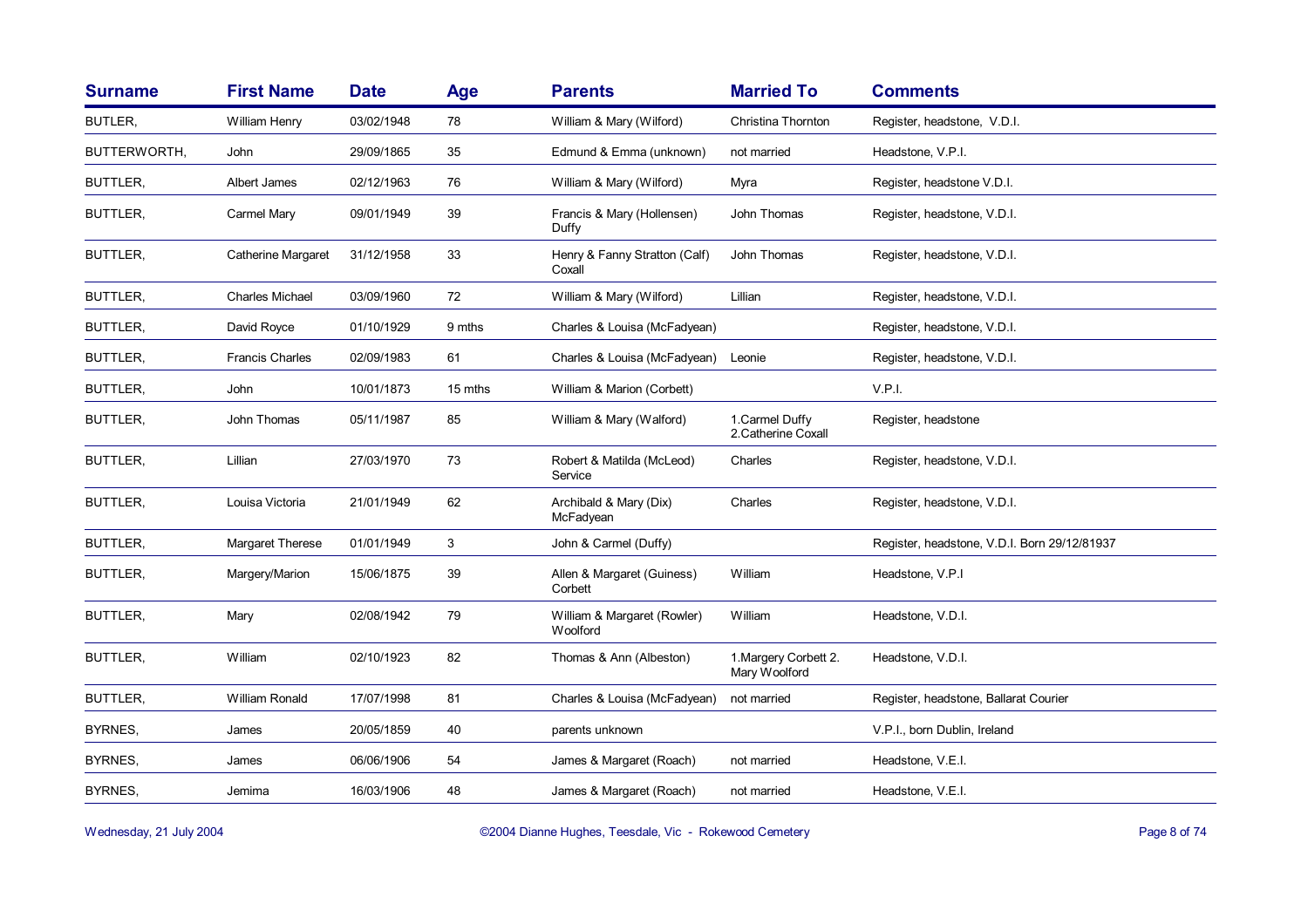| <b>Surname</b> | <b>First Name</b>        | <b>Date</b> | Age     | <b>Parents</b>                          | <b>Married To</b>                    | <b>Comments</b>                       |
|----------------|--------------------------|-------------|---------|-----------------------------------------|--------------------------------------|---------------------------------------|
| CAHILL,        | Bertha Mary              | 12/11/1997  | 94      | Thomas & Mary (Hall)<br>Cookson         | Martin Joseph                        | Register, headstone, Ballarat Courier |
| CAHILL,        | <b>Bridget</b>           | 23/02/1889  | 78      | Thomas & Catherine (Lawlor)<br>Nester   | Cornelius?                           | V.D.I.                                |
| CAHILL,        | <b>Bridget</b>           | 09/03/1906  | 37      | Martin & Ann (McMahon)<br>Nester        | Cornelius?                           | Headstone, V.E.I.                     |
| CAHILL,        | Catherine                | 07/05/1913  | 77      | Thomas & Mary Mellington                | Michael                              | Headstone, V.E.I.                     |
| CAHILL,        | Catherine Elizabeth      | 11/11/1937  | 61      | James & Honora (Cantwell)<br>Treacy     | Michael James                        | Headstone, V.D.I.                     |
| CAHILL,        | Cecilia Elma             | 06/03/1927  | 7 weeks | Martin James & Bertha Mary<br>(Cookson) |                                      | Headstone, V.D.I.                     |
| CAHILL,        | Cornelius                | 20/08/1917  | 80      | Michael & Mary (Flood)                  | Mary O'Meara                         | Headstone, G.W.I.                     |
| CAHILL,        | Cornelius                | 10/08/1934  | 74      | Michael & Catherine<br>(Mellington)     | 1. Bridget Nester 2.<br>Joanna Casey | Headstone, V.D.I.                     |
| CAHILL,        | <b>Cornelius Francis</b> | 22/01/1971  | 70      | Cornelius & Bridget (Nestor)            | Anne                                 | Register, headstone, V.D.I.           |
| CAHILL,        | Donal Adrian             | 17/03/1998  | 57      | Martin & Bertha (Cookson)               | not married                          | Register, headstone                   |
| CAHILL,        | Ellen Sarag              | 05/11/1931  | 64      | Roady & Bridget (Fitzgerald)<br>O'Grady | James Alfred                         | V.D.I.                                |
| CAHILL,        | James                    | 02/02/1909  | 42      | Michael & Catherine<br>(Mellington)     | not married                          | Headstone, V.E.I.                     |
| CAHILL,        | James Michael            | 06/04/1926  | 35      | James Alford & Ellen<br>(O'Grady)       | not married                          | Headstone, V.D.I.                     |
| CAHILL,        | Jane Margaret            | 15/11/1996  | 68      |                                         | not married                          | Register                              |
| CAHILL,        | Joan Margaret            | 14/11/1996  | 68      | John & Winifred (Butler)                | not married                          | Register, headstone                   |
| CAHILL,        | John Harold              | 03/12/1964  | 68      | James Alfred & Ellen<br>(O'Grady)       | <b>Winnifred Butler</b>              | Register, headstone, V.D.I.           |
| CAHILL,        | Kevin James              | 19/07/1971  | 44      | Harold & Winnifred (Butler)             | Mavis                                | Register, headstone, V.D.I.           |
| CAHILL,        | Margaret                 | 28/07/1889  | 5       | Unknown & Bridget Cahill                |                                      | V.F.I.                                |
| CAHILL,        | Martin Joseph            | 15/12/1978  | 83      | Cornelius & Bridget (Nestor)            | Bertha Mary Cookson                  | Register, V.D.I.                      |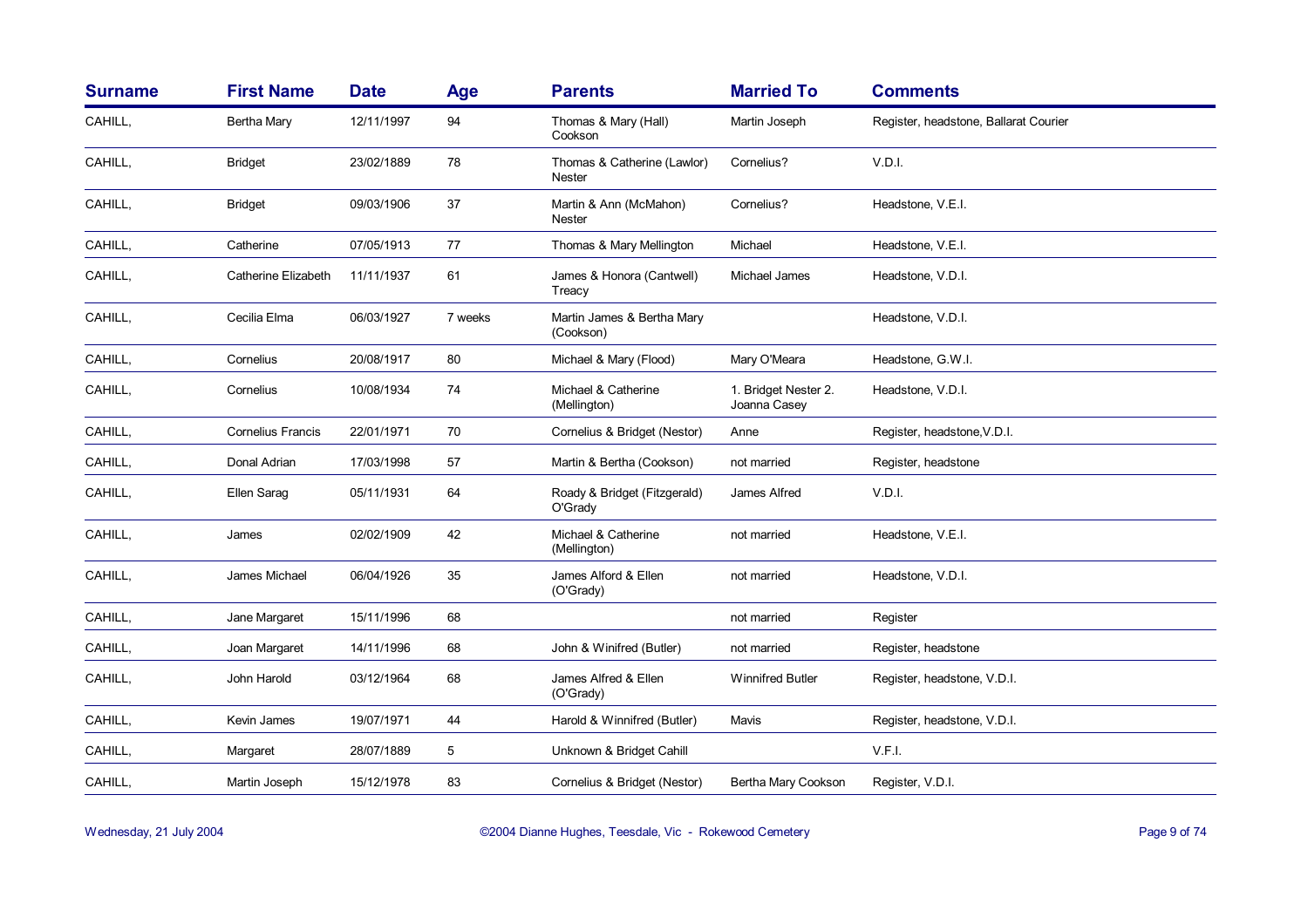| <b>Surname</b> | <b>First Name</b>    | <b>Date</b> | Age          | <b>Parents</b>                                   | <b>Married To</b>             | <b>Comments</b>                 |
|----------------|----------------------|-------------|--------------|--------------------------------------------------|-------------------------------|---------------------------------|
| CAHILL,        | Mary                 | 15/05/1869  | 65           | unknown O'Meara, mother<br>unknown               | Michael                       | Headstone, V.P.I.               |
| CAHILL,        | Michael              | 02/09/1888  | 90           | Cornelius & Margaret (Healey)                    | Mary Flood                    | Headstone, V.P.I.               |
| CAHILL,        | Michael James        | 17/04/1917  | 83           | Michael & Mary (Ryan)                            | Catherine Millington          | Headstone, G.W.I., born Ireland |
| CAHILL,        | Michael James        | 14/03/1939  | 75           | Michael James & Catherine<br>(Mellington)        | Catherine Elizabeth<br>Treacy | Headstone, V.D.I.               |
| CAHILL,        | Michael James        | 21/02/1979  | 71           | Michael James & Catherine<br>(Treacy)            | Millie                        | Register, headstone, V.D.I.     |
| CAHILL,        | Michael James        | 11/12/1988  | 91           | Cornelius & Bridget (Nester)                     | Mollie                        | Register, headstone             |
| CAHILL,        | Millicent            | 18/12/1995  | 88           | Zacharias & Mary Jane<br>(Eathorne) Williams     | James                         | Register                        |
| CAHILL,        | Shirley              | 19/08/1986  |              |                                                  |                               | Register                        |
| CAHILL,        | Thomas Rudolphus     | 28/04/1964  | 71           | James Thomas & Ellen<br>(OGrady)                 | Zella Alfrod                  | Register, headstone, V.D.I.     |
| CAHILL,        | Unnamed Infant       | 26/04/1873  | 2 days       | Cornelius & Mary (O'Meara)                       |                               | Headstone, V.P.I.               |
| CAHILL,        | <b>William Kevin</b> | 21/02/1992  |              | Harold & Winnifred (Buttler)                     | Mavis                         | Register                        |
| CAHILL,        | Winifred             | 18/02/1971  | 70           | William & Christina (Thornton)<br><b>Buttler</b> | John Harold                   | Register, headstone, V.D.I.     |
| CAHILL,        | Winifred Justine     | 18/02/1971  | 70           | William & Christina (Thornton)<br><b>Butler</b>  | John Harold                   | Register, headstone, V.D.I.     |
| CAHILL,        | Zella                | 04/10/1967  | 79           | Henry & Eliza (Northfield)<br>Alfrod             | Thomas                        | Register, headstone, V.D.I.     |
| CALDOW,        | Michael Clarence     | 04/06/1990  | 83           | William & Margaret<br>(O'Donohue)                | Evelyn                        | Register, headstone             |
| CALDOW,        | Valda                | 15/08/1992  | 59           | Albert & Adelaide (Hearn)<br>Smith               | Leslie Clarence               | Register, headstone             |
| CAMERON,       | Ann                  | 15/07/1867  | 34           | parents unknown                                  | unknow if married             | V.P.I.                          |
| CAMERON,       | Archibald Kennedy    | 12/03/1892  | $\mathbf{1}$ | Donald & Mary Ann Frances<br>(White)             |                               | V.D.I.                          |
| CAMERON,       | Donald               | 09/10/1873  | 46           | Charles & Katherine (McColl)                     |                               | V.P.I.                          |

Wednesday, 21 July 2004 **Dianne Hughes, Teesdale, Vic - Rokewood Cemetery** Page 10 of 74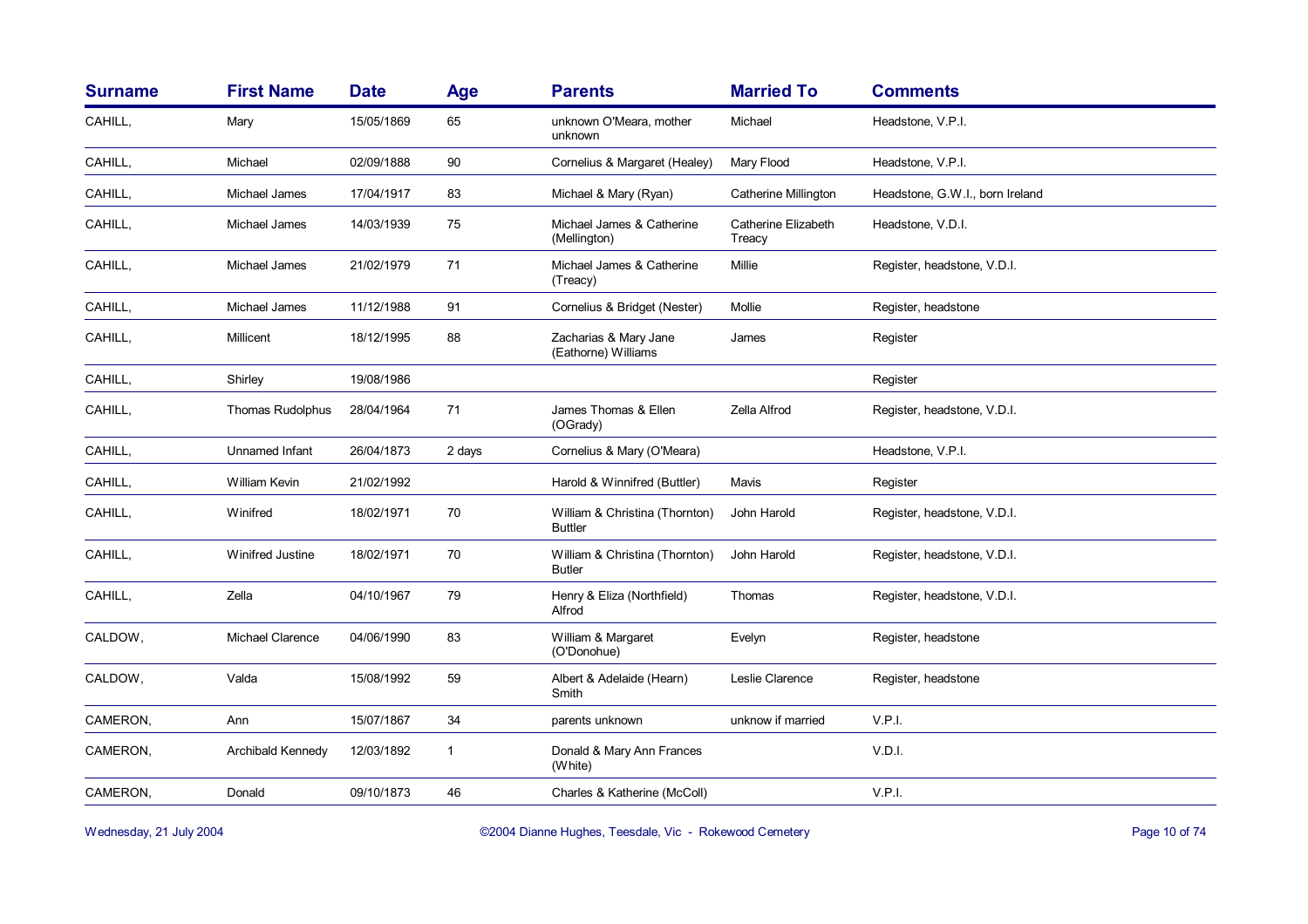| <b>Surname</b> | <b>First Name</b>                | <b>Date</b> | Age        | <b>Parents</b>                              | <b>Married To</b>                  | <b>Comments</b>                      |
|----------------|----------------------------------|-------------|------------|---------------------------------------------|------------------------------------|--------------------------------------|
| CAMERON,       | Donald                           | 26/04/1893  | 78         | Alexander & Mary (Cameron)                  |                                    | V.D.I.                               |
| CAMERON,       | John                             | 09/11/1920  | 64         | Donald & Catherine (Cameron)                | 1. Alice Parker 2.<br>Clara Hudson | G.W.I.                               |
| CAMM,          | <b>Albert Ernest</b><br>(Bertie) | 11/01/1907  | 14 wks     | Ernest Edmund & Gina<br>(Halpin)            |                                    | Headstone, V.E.I.                    |
| CAMM,          | <b>Albert Richard</b>            | 21/08/1919  | 37         | John Edmund & Louisa<br>(Hayden)            |                                    | Headstone, G.W.I.                    |
| CAMM,          | Eleanor                          | 03/11/1874  | 20         | William & Mary (Medway)                     |                                    | Headstone, V.P.I., headstone broken  |
| CAMM,          | Elizabeth                        | 15/01/1869  | 4 mths     | James & Mary Ann (Hopkins)                  |                                    | V.P.I.                               |
| CAMM,          | Emma                             | 02/01/1868  | 12 dys     | William & Mary (Ranshaw)                    |                                    | V.P.I.                               |
| CAMM,          | <b>Frederick Reginald</b>        | 25/09/1958  | 78         | John Edward & Louisa<br>(Hayden)            | Lily Matilda Richards              | Register, headstone, V.D.I.          |
| CAMM,          | Gregory                          | 14/02/1899  | 8 wks      | Ernest Edmund & Gina<br>(Halpin)            |                                    | Headstone, V.F.I.                    |
| CAMM,          | John Edmund                      | 24/08/1912  | 67         | William & Mary (Medway)                     | Louisa Hayden                      | Headstone, V.E.I.                    |
| CAMM,          | Lillian Mary<br>Elizabeth        | 16/11/1878  | 4yrs 6 mth | John Edmund & Louisa<br>(Hayden)            |                                    | Headstone, V.P.I.                    |
| CAMM,          | Lily Matilda                     | 12/07/1974  | 96         | William & Louisa (Pearce)<br>Richards       | <b>Frederick Reginald</b>          | Register, headstone, V.D.I.          |
| CAMM,          | Louisa                           | 18/07/1919  | 71         | parents unknown                             | John Edmund                        | Headstone, G.W.I.                    |
| CAMM,          | William                          | 29/02/1880  | 62         | James & Mary Ann                            | Mary Medway                        | V.P.I.                               |
| CAMPBELL,      | Ann                              | 22/06/1870  | 36         | Donald & Anne (McFarlane)<br><b>Bethune</b> |                                    | V.P.I.                               |
| CAMPBELL,      | Annie                            | 19/05/1949  | 81         | John Anton & Susannah<br>(Robinson) Meehl   |                                    | Register, V.D.I.                     |
| CAMPBELL,      | <b>Charles Ellis</b>             | 16/05/1949  | 81         | Edward & Caroline (Watkins)                 | Dora Sophia                        | Register, V.D.I., Geelong Advertiser |
| CAMPBELL,      | Donald                           | 20/09/1904  | 80         | parents unknown                             | Rose Hair                          | Headstone, V.E.I.                    |
| CAMPBELL.      | Janet                            | 31/03/1860  | 5          | Donald & Rose (Hair)                        |                                    | V.P.I.                               |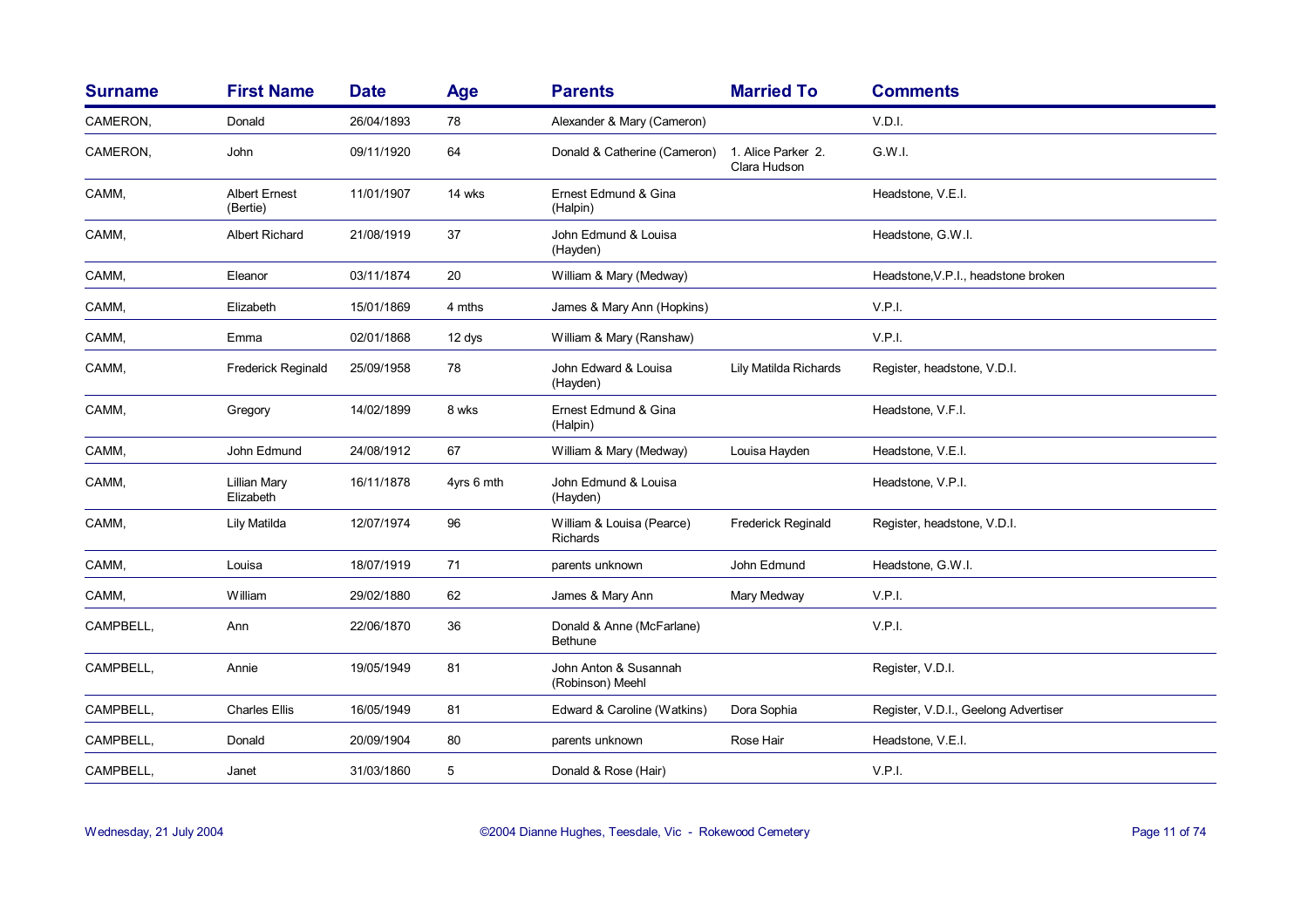| <b>Surname</b> | <b>First Name</b>                   | <b>Date</b> | <b>Age</b> | <b>Parents</b>                            | <b>Married To</b>                   | <b>Comments</b>                                                                                    |
|----------------|-------------------------------------|-------------|------------|-------------------------------------------|-------------------------------------|----------------------------------------------------------------------------------------------------|
| CAMPBELL,      | Lillian Cassandra<br>Modena         | 04/02/1886  | 8 mths     | Archibald & Elizabeth<br>(Stanford)       |                                     | V.P.I.                                                                                             |
| CAMPBELL,      | Rose                                | 31/01/1903  | 77         | Robert & Margaret (Train) Hair            | Donald                              | Headstone, V.E.I.                                                                                  |
| CARDELL,       | Edith May Davidson                  | 31/03/1969  | 58         | William Dudley & Elizabeth<br>(Roberts)   | James Michael                       | Register, headstone, V.D.I.                                                                        |
| CARDELL,       | James Michael                       | 23/01/1955  | 41         | Samuel Richard & Ellen<br>(O'Hehir)       | Edith May Davidson<br>Dudley        | Register, headstone, V.D.I.                                                                        |
| CARR,          | Alice Mabel                         | 10/11/1971  | 91         | William & Lucy (Bilson)<br>Roberts        | James Malcolm                       | Register, headstone, V.D.I.                                                                        |
| CARR,          | Anne Elizabeth                      | 01/01/1932  | 84         | James & Elizabeth (Jepson)<br>Maw         | James                               | V.D.I., born Yorkshire England, husband died South<br>Australia 1886                               |
| CARR,          | <b>Charles Frederick</b><br>Clinton | 23/09/1937  | 44         | Malcolm & Esther (Knight)                 | Eliza Ann Cowden                    | Headstone, V.D.I.                                                                                  |
| CARR,          | Clarence Gordon                     | 14/12/1952  | 46         | James Malcolm & Alice Mabel<br>(Roberts)  | not married                         | Register, headstone, V.D.I.                                                                        |
| CARR,          | Daniel                              | 01/06/1886  | 50         | William & Isabella (McKerral)             | Mary Jane Bath                      | Headstone, V.P.I., inquest                                                                         |
| CARR,          | Daniel Gordon                       | 03/10/1970  | 84         | Thomas & Jane Elizabeth<br>(Grayland)     | Mary Ann Ward                       | Register, headstone, V.D.I.                                                                        |
| CARR,          | Eliza Ann                           | 01/05/1970  | 81         | William & Ann (Coglan)<br>Cowden          | <b>Charles Frederick</b><br>Clinton | Register, headstone, V.D.I.                                                                        |
| CARR,          | Elizabeth Jane                      | 01/01/1965  | 93         | William & Margaret (Lamb)<br>Laidler      | William Henry Francis               | Register, headstone, V.D.I.                                                                        |
| CARR,          | Ellen Mercy                         | 29/06/1926  | 27         | Henry Ward & Emily<br>(Roberts) Dudley    | <b>Thomas Rokewood</b>              | Headstone, V.D.I.                                                                                  |
| CARR,          | Elsie May                           | 02/07/1976  | 80         | William & Ann (Coglan)<br>Cowden          | Thomas Rokewood                     | Register, headstone, V.D.I.                                                                        |
| CARR,          | <b>Esther Chambers</b>              | 19/12/1941  | 84         | father unknown & Matilda<br>(Reid) Knight | Malcolm                             | Headstone, V.D.I.                                                                                  |
| CARR,          | Isabella                            | 08/10/1907  | 85         | William & Isabella McKerrall              | William                             | Headstone, V.E.I., Memorial near gate to William and<br>Isabella commemorating 150 yrs in Victoria |
| CARR,          | James Malcolm                       | 29/07/1956  | 75         | William & Julia (Giblin)                  | Alice Mabel Roberts                 | Register, headstone, V.D.I.                                                                        |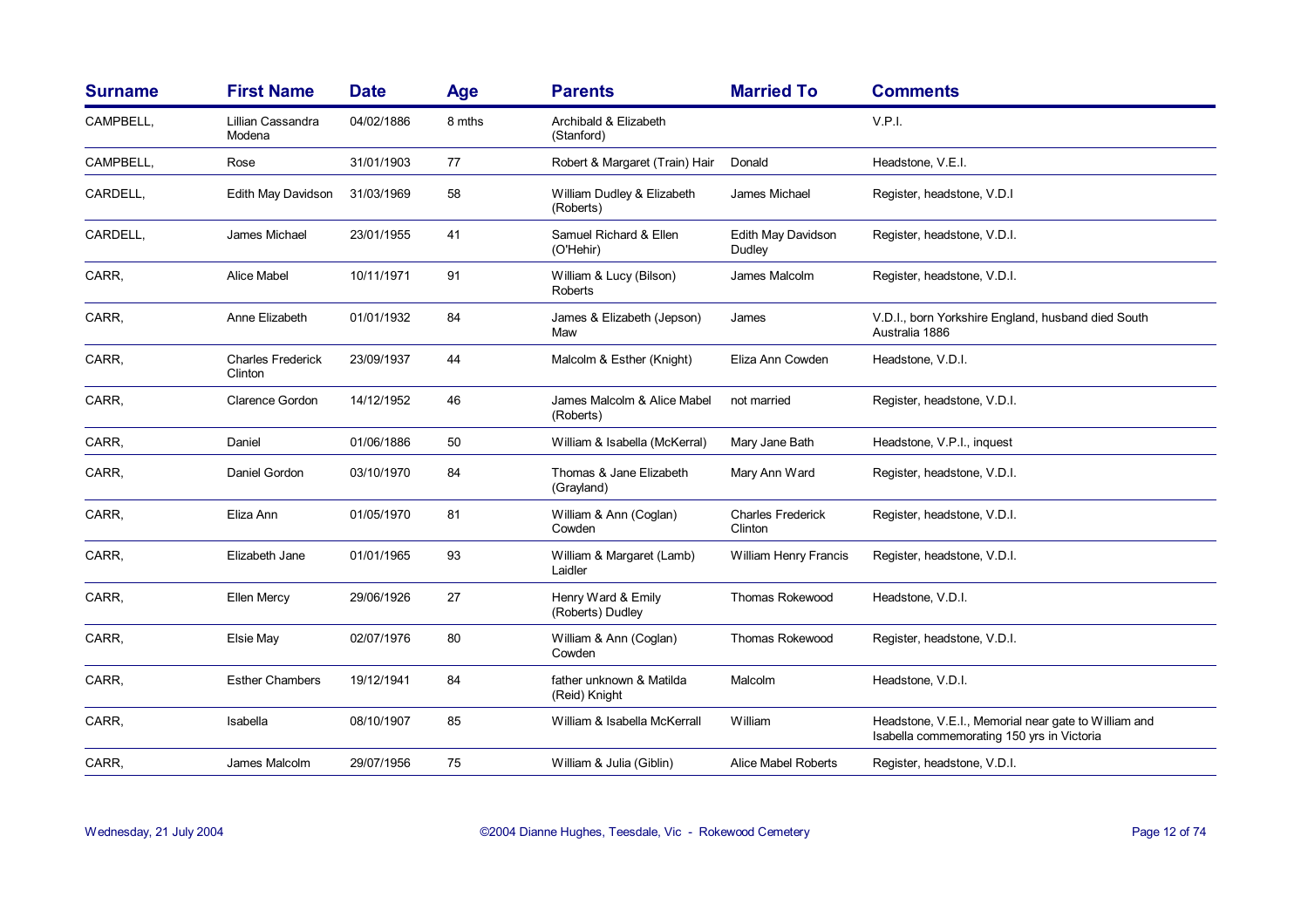| <b>Surname</b> | <b>First Name</b>               | <b>Date</b> | <b>Age</b>   | <b>Parents</b>                             | <b>Married To</b>                            | <b>Comments</b>                                                                                  |
|----------------|---------------------------------|-------------|--------------|--------------------------------------------|----------------------------------------------|--------------------------------------------------------------------------------------------------|
| CARR,          | Jane Elizabeth                  | 18/09/1931  | 72           | Charles & Carol (Porter)<br>Grayland       | Thomas                                       | Headstone, V.D.I.                                                                                |
| CARR,          | John                            | 21/06/1862  | 17           | William & Isabella (McKerrall)             |                                              | Headstone, V.P.I.                                                                                |
| CARR,          | Julia                           | 21/06/1902  | 48           | James & Susan (Leelan)<br>Giblin           | William                                      | Headstone, V.E.I., also on headstone: Alice Margaret Carr<br>d. Perth 29/6/1904 21 yrs.          |
| CARR,          | Julia Matilda                   | 22/05/1890  | 14           | William & Julia (Giblin)                   |                                              | Headstone, V.F.I.                                                                                |
| CARR,          | Lily Jane                       | 26/06/1904  | 28           | father unknown & Mary<br>(Colyer)          |                                              | Headstone, V.E.I.                                                                                |
| CARR,          | Louisa Victoria                 | 06/01/1907  | 18           | William & Julia (Giblin)                   |                                              | Headstone, V.E.I.                                                                                |
| CARR,          | <b>Magor Claudius</b>           | 10/04/1942  | 54           | Thomas & Jane Elizabeth<br>(Grayland)      | Nellie Ellen McFarlane                       | Headstone, V.D.I.                                                                                |
| CARR,          | Malcolm                         | 15/04/1927  | 76           | William & Isabella (McKerrall)             | <b>Esther Chambers</b><br>Knight             | Headstone, V.D.I.                                                                                |
| CARR,          | Mary Ann                        | 12/04/1980  | 84           | John & Emma (Biggin) Ward                  | Daniel Gordon                                | Register, headstone, V.D.I.                                                                      |
| CARR,          | Maxwell                         | 24/01/1982  | 50           | Thomas & Ellen (Cowden)                    | Jennifer Mary Turnbull                       | Register, headstone, V.D.I.                                                                      |
| CARR,          | Nellie Ellen                    | 10/11/1930  | 45           | Robert & Annie (Crow)<br>McFarlane         | Cladius Magor                                | V.D.I.                                                                                           |
| CARR,          | <b>Richard Walter</b><br>Arthur | 11/10/1945  | 67           | William & Julia (Giblin)                   | Sarah Ethel Maude<br>Hepworth                | Register, headstone, V.D.I.                                                                      |
| CARR,          | Sarah Ethel Maude               | 04/10/1949  | 63           | John Arthur & Caroline (Dally)<br>Hepworth | <b>Richard Walter Arthur</b>                 | Register, headstone, V.D.I.                                                                      |
| CARR,          | Susan                           | 16/12/1882  | 12           | William & Julia (Giblin)                   |                                              | Headstone, V.P.I.                                                                                |
| CARR,          | Thomas                          | 21/04/1937  | 77           | William & Isbella (McKerral)               | Jane E. Grayland                             | Headstone, V.D.I.                                                                                |
| CARR,          | Tom Rokewood                    | 15/02/1989  | 93           | Thomas & Jane Elizabeth<br>(Grayland) Carr | 1. Ellen Mercy Dudley<br>2. Elsie May Cowden | Register, headstone, V.D.I.                                                                      |
| CARR,          | Violet Daisy May                | 07/04/1889  | $\mathbf{1}$ | Malcalm & Esther (Chambers)                |                                              | Headstone, V.F.I.                                                                                |
| CARR,          | William                         | 09/02/1895  | 76           | James & Jane (Affleck)                     | Isabella McKerrall                           | Headstone, V.D.I., memorial near gate to William & Isabella<br>commenorating 150 yrs in Victoria |
| CARR,          | William                         | 01/01/1922  | 74           | William & Isabella (McKerrall)             | Julia Giblin                                 | V.D.I.                                                                                           |
|                |                                 |             |              |                                            |                                              |                                                                                                  |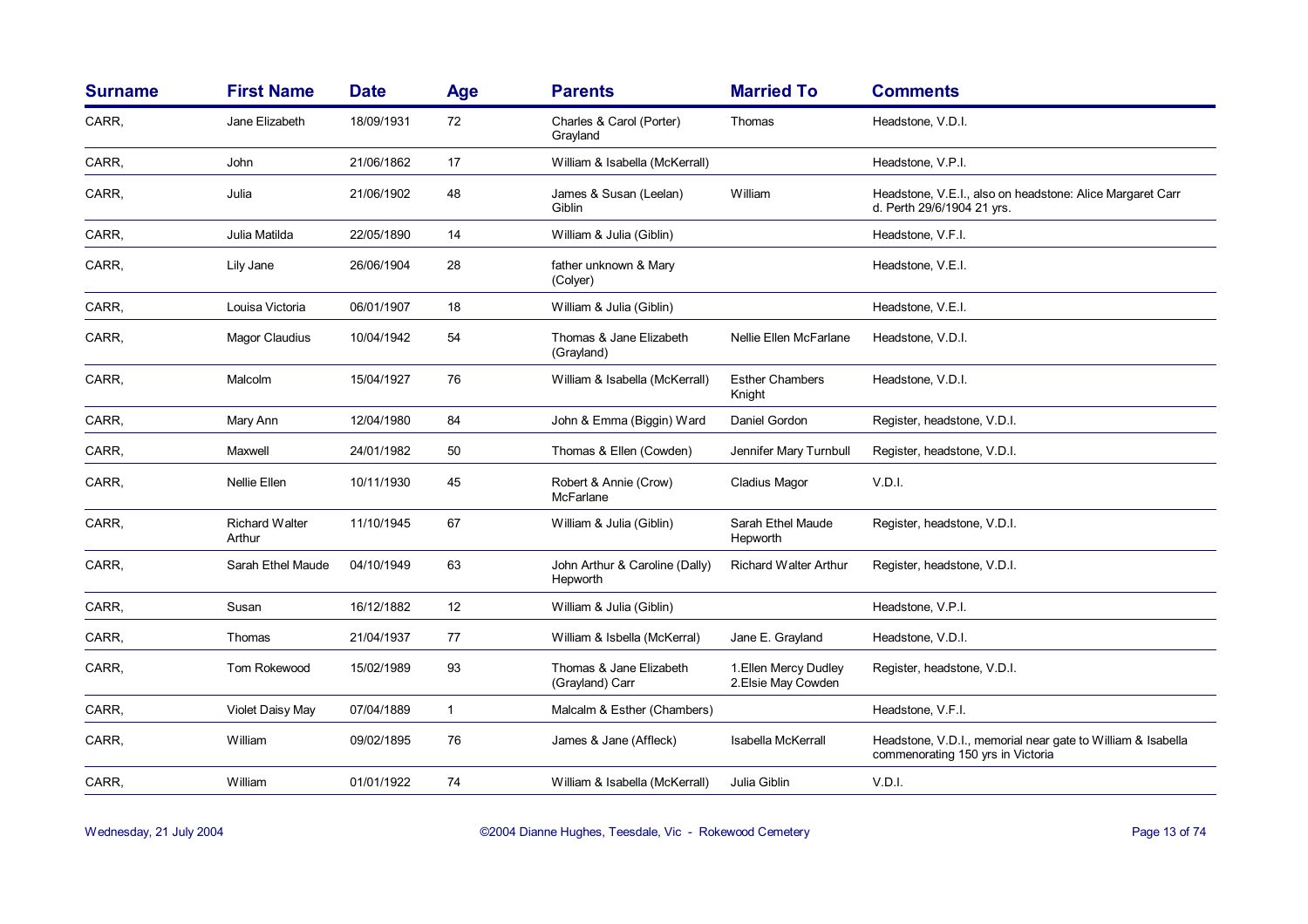| <b>Surname</b>                | <b>First Name</b>        | <b>Date</b> | <b>Age</b>     | <b>Parents</b>                           | <b>Married To</b>      | <b>Comments</b>                         |
|-------------------------------|--------------------------|-------------|----------------|------------------------------------------|------------------------|-----------------------------------------|
| CARR,                         | William Henry<br>Francis | 01/01/1914  | 42             | William & Julia (Giblin)                 | Elizabeth Jane Laidler | Headstone, G.W.I.                       |
| CARR,                         | <b>William Laidler</b>   | 13/02/1952  | 47             | William & Eliza (Laidler)                | not married            | Register, headstone, V.D.I.             |
| CARROLL/PETERSON, Philip John |                          | 16/05/1995  | 56             | Henry & Phyllis (Roberts)                | not married            | Register, headstone, family information |
| CHATHAM,                      | Ann Florence             | 13/04/1947  | 78             | Edward & Mary Ann (Baillie)<br>Crane     | William Simon          | Register, headstone, V.D.I.             |
| CHATHAM,                      | Arthur Thomas            | 16/07/1975  | 68             | John & Ellen (McGrath)                   | not married            | Register, headstone, V.D.I.             |
| CHATHAM,                      | Ellen                    | 06/08/1960  | 92             | Tobias & Elizabeth (Corbett)<br>McGrath  | John                   | Register, headstone, V.D.I.             |
| CHATHAM,                      | Ernest James             | 05/12/1983  | 70             | William & Ann Florence<br>(Crane)        | not married            | Register, headstone, V.D.I.             |
| CHATHAM,                      | <b>Herbert Francis</b>   | 05/05/1991  | 76             | William & Ann Florence<br>(Crane)        | not married            | Register, headstone                     |
| CHATHAM,                      | John                     | 28/02/1925  | 58             | James & Margaret (Hanlon)                | Ellen McGrath          | Headstone, V.D.I.                       |
| CHATHAM,                      | Mary Elizabeth           | 10/03/1928  | 5              | William & Ann Florence<br>(Crane)        |                        | Headstone, V.D.I.                       |
| CHATHAM,                      | Peter                    | 22/05/1974  | 73             | John & Ellen (McGrath)                   | not married            | Register, headstone, V.D.I.             |
| CHATHAM,                      | William Simon            | 04/07/1957  | 69             | James & Margaret (Hanlon)                | Ann Florence Crane     | Register, headstone, V.D.I.             |
| CHENERY,                      | Arthur                   | 06/06/1925  | 56             | George & Jane (Butler)                   | Susannah Bliss         | V.D.I.                                  |
| CHENERY,                      | George                   | 17/11/1900  | 73             | William & Mary Ann (Smith)               | Janet Buttler          | Headstone, V.F.I.                       |
| CHENERY,                      | Janet                    | 11/07/1905  | 67             | unknown Buttler & mother<br>unknown      | George                 | Headstone, V.E.I.                       |
| CHENERY,                      | Susannah                 | 02/10/1963  | 93             | John & Sarah (Christmas)<br><b>Bliss</b> | Arthur                 | Register, V.D.I.                        |
| CHERRY,                       | Annie                    | 17/01/1941  | 76             | Martin & Nancy (McNamara)<br>Nestor      | Thomas                 | Headstone, V.D.I.                       |
| CHERRY,                       | <b>Edmund Charles</b>    | 24/01/1867  | $\overline{2}$ | Michael & Mary (McGrath)                 |                        | V.D.I.                                  |
| CHERRY,                       | John                     | 04/05/1865  | 6              | Michael & Mary (McGrath)                 |                        | V.D.I.                                  |
| CHERRY,                       | Michael                  | 08/10/1861  | 14 mths        | Michael & Mary (McGrath)                 |                        | V.P.I.                                  |
|                               |                          |             |                |                                          |                        |                                         |

Wednesday, 21 July 2004 **Dianne Hughes, Teesdale, Vic - Rokewood Cemetery** Page 14 of 74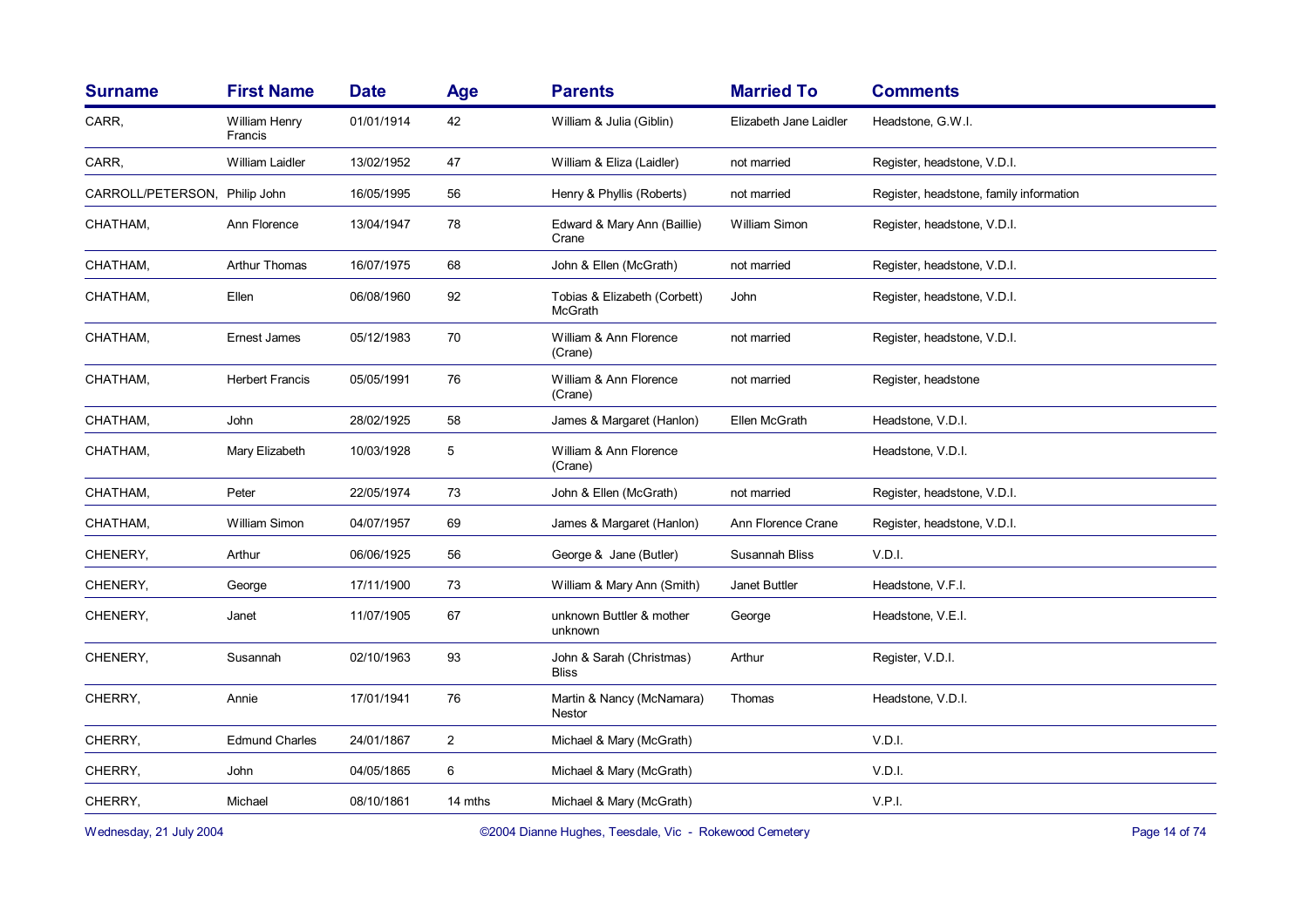| <b>Surname</b>          | <b>First Name</b>      | <b>Date</b>   | Age            | <b>Parents</b>                          | <b>Married To</b>   | <b>Comments</b>                                                                 |
|-------------------------|------------------------|---------------|----------------|-----------------------------------------|---------------------|---------------------------------------------------------------------------------|
| CHERRY,                 | Thomas                 | 14/10/1949    | 87             | Michael & Mary (McGrath)                | <b>Annie Nester</b> | Register, headstone V.D.I., Geelong Advertiser                                  |
| CLAPP,                  | William Henry Irvine   | 07/04/1900    | 4 wks          | Robert & Julia (Brown)                  |                     | V.F.I.                                                                          |
| CLARK,                  | Jennifer Evelyn        | 18/04/1993    | 46             | Norman & Claire (Winter)<br>Hooper      | Allan               | Register, headstone                                                             |
| CLARK,                  | Joseph                 | 14/03/1880    | 72             | Thomas & Jane (Brindley)                | not married         | V.P.I.                                                                          |
| CLINTON,                | Peter Mackie           | 18/12/1907    | 75             | Peter & Mary (Mackie)                   | Hannah Lynch        | V.E.I.                                                                          |
| COLLIER,                | Charles Walter         | 13/01/1879    | 14 dys         | James William & Mary<br>(McCallum)      |                     | V.P.I.                                                                          |
| COLLINS,                | John                   | 31/10/1866    | 66             | parents unknown                         |                     | V.P.I.                                                                          |
| COLLINS,                | John                   | 31/03/1869    | 47             | parents unknown                         | Sarah Brownlie      | V.P.I., found drowned in the dam of the Rokewood Quartz<br>Mine Pinchgut Gully. |
| COLLINS,                | John                   | 20/07/1876    | 3              | <b>Agnes Collins</b>                    |                     | V.P.I.                                                                          |
| COLLINS,                | William                | 19/07/1876    | $\overline{7}$ | John & Sarah (Brown)                    |                     | V.P.I.                                                                          |
| COLLYER,                | Charles                | 13/06/1912    | 79             | William & Elizabeth<br>(Scammell)       | not married         | V.E.I., born Isle of Wight                                                      |
| COLLYER,                | <b>Clarence Victor</b> | 25/03/1904    | 9 mths         | William Henry David & Jane<br>(Rutland) |                     | Headstone, V.E.I.                                                               |
| COLLYER,                | Edward                 | 15/08/1906    | 75             | William & Elizabeth<br>(Scammell)       | Hannah Cooper       | Headstone, V.E.I.                                                               |
| COLLYER,                | Hannah                 | 01/01/1905    | 75             | <b>William Cooper</b>                   | Edward              | Headstone, V.E.I.                                                               |
| COLMAR,                 | Richard                | 17/08/1882    | 57             | Richard White & Hannah<br>(Rowe)        | Mary Bennicke       | V.P.I.                                                                          |
| CONDIE,                 | Stewart Macdonald      | 26/12/2000    | 26             |                                         |                     | Register                                                                        |
| CONRAD,                 | <b>Frederick Enos</b>  | 15/05/1956    | 85             | parents unknown                         |                     | Register, V.D.I.                                                                |
| COOK,                   | Mary                   | 10/11/1943    | 76             | Declan & Bridget (Burke)<br>Morrissey   |                     | Headstone, V.D.I.                                                               |
| COOKSON,                | Henry                  | 01/01/1930    | 68             | Thomas & Susannah<br>(Gilmore)          | Martha Wilson       | Headstone, V.D.I.                                                               |
| COOKSON,                | Henry Glen             | 24/07/1971    | 59             | Thomas & Mary (Hall)                    | not married         | Register, headstone, V.D.I.                                                     |
| Wednesday, 21 July 2004 |                        | Page 15 of 74 |                |                                         |                     |                                                                                 |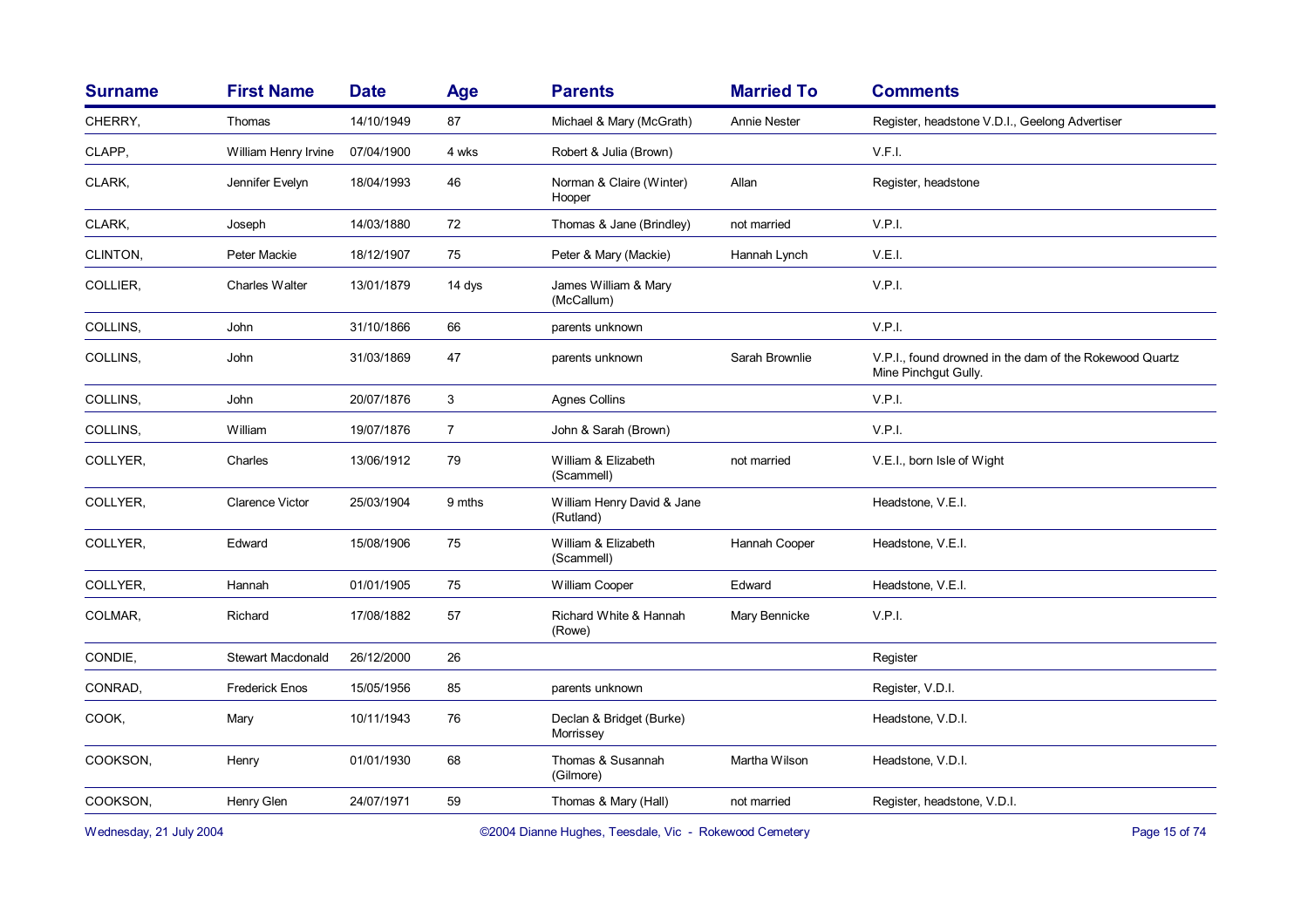| <b>Surname</b> | <b>First Name</b>     | <b>Date</b> | Age    | <b>Parents</b>                             | <b>Married To</b>                       | <b>Comments</b>                        |
|----------------|-----------------------|-------------|--------|--------------------------------------------|-----------------------------------------|----------------------------------------|
| COOKSON,       | Martha Moffatt        | 01/01/1904  | 42     | James & Susan (Gillieston)<br>Wilson       | Henry                                   | Headstone, V.E.I.                      |
| COOKSON,       | Mary                  | 01/10/1945  | 72     | Michael & Elizabeth (Shell)<br>Hall        | Thomas                                  | Register, headstone, V.D.I.            |
| COOKSON,       | Matilda               | 01/01/1931  | 57     | Edward & Emma<br>(Weightman) Earl          | Henry                                   | Headstone, V.D.I.                      |
| COOKSON,       | Susannah              | 17/10/1918  | 72     | John & Jane Gilmore                        | Thomas                                  | G.W.I., born Ireland                   |
| COOKSON,       | Thomas                | 23/06/1935  | 67     | Thomas & Susannah<br>(Gilmore)             | Mary Hall                               | Headstone, V.D.I.                      |
| COOKSON,       | Thomas Bertie (Fin)   | 24/01/1982  | 53     | Albert & Lizzie (Wakeling)                 | Neta                                    | Register, headstone, V.D.I.            |
| COOKSON,       | Thomas James          | 25/03/1936  | infant | Walter Herbert & Joan (Cahill)             |                                         | Headstone, V.D.I.                      |
| CORRY,         | William               | 27/10/1862  | 3      | Daniel & Martha (Gamble)                   |                                         | V.P.I.                                 |
| COUDRAY,       | Eugene                | 20/01/1877  | 42     | parents unknown                            | 1st hus. of Honora<br>(Shortell) Renaud | Headstone, V.P.I., died Gaffneys Creek |
| COUDRAY,       | Michael John          | 21/02/1907  | 3 wks  | Michael & Sarah (O'Sullivan)               |                                         | Headstone, V.E.I.                      |
| COUDRAY,       | Sarah                 | 16/02/1907  | 31     | John & Mary (Coghlan)<br>O'Sullivan        | Michael                                 | Headstone, V.E.I.                      |
| COULSON,       | Charles               | 29/02/1860  | 11 dys | parents unknown                            |                                         | V.P.I.                                 |
| COULSON,       | John Henry            | 13/08/1997  | 64     | Arthur & Dorothy                           | Molly                                   | Register, headstone, Ballarat Courier  |
| CRANE,         | Ann                   | 01/01/1885  | 66     | parents unknown                            |                                         | V.P.I.                                 |
| CRANE,         | Cecily Catherine      | 27/06/1921  | 26     | Edward Francis & Mary Ann<br>(Baillie)     | not married                             | Headstone, V.D.I.                      |
| CRANE,         | <b>Edward Francis</b> | 10/01/1937  | 78     | John & Ann (Randell)                       | Mary Ann Bailie                         | Headstone, V.D.I.                      |
| CRANE,         | Henry                 | 14/07/1890  | 36     | John & Ann (Randall)                       |                                         | V.F.I.                                 |
| CRANE.         | John                  | 17/08/1866  | 53     | parents unknown                            |                                         | V.P.I.                                 |
| CRANE,         | Mary Ann              | 12/04/1918  | 57     | Walter & Katherine<br>(O'Loughlan) Baillie | <b>Edward Francis</b>                   | Headstone, G.W.I.                      |
| CRANE,         | Mary Elizabeth        | 22/05/1967  | 79     | Edward & Mary Ann (Baillie)                | Not married                             | Register, headstone, V.D.I.            |

Wednesday, 21 July 2004 **Dianne Hughes, Teesdale, Vic - Rokewood Cemetery** Page 16 of 74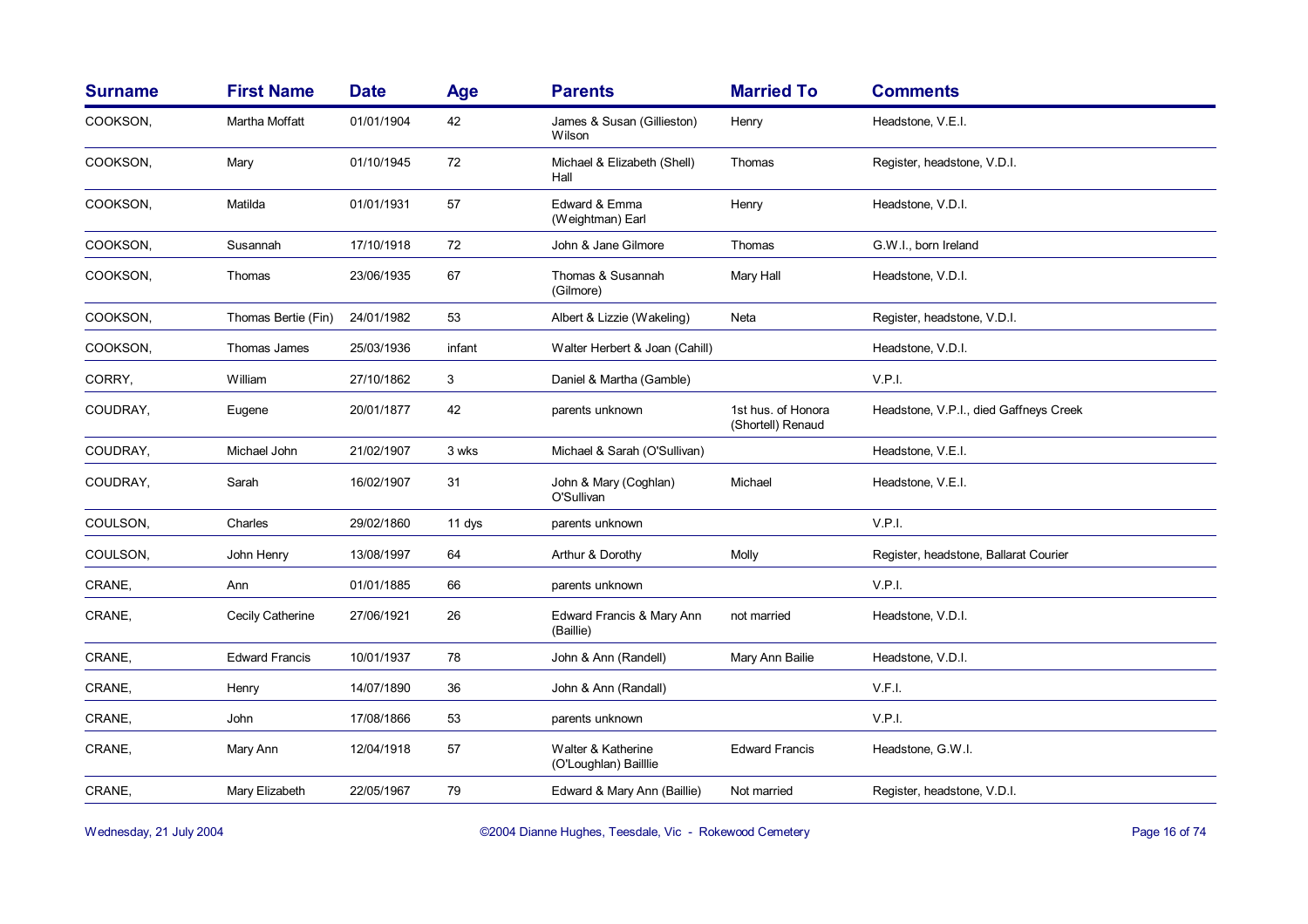| <b>Surname</b> | <b>First Name</b>      | <b>Date</b> | Age            | <b>Parents</b>                        | <b>Married To</b>     | <b>Comments</b>                                                                        |
|----------------|------------------------|-------------|----------------|---------------------------------------|-----------------------|----------------------------------------------------------------------------------------|
| CURREY,        | <b>Alfred Herbert</b>  | 08/10/1869  | $\mathbf{1}$   | Alfred & Rebecca (Burton)             |                       | V.P.I.                                                                                 |
| DALEY,         | <b>Herbert Vincent</b> | 15/09/1994  | 72             |                                       | Lorna                 | Register, headstone                                                                    |
| DALEY,         | Johanna                | 19/10/1866  | 3              | Richard & Mary Ann (Maroney)          |                       | V.P.I.                                                                                 |
| DALTON,        | Ellen Matilda          | 24/03/1982  | 98             | John & EllenLawless                   | George Harding        | Register, headstone, V.D.I.                                                            |
| DALTON,        | George Harding         | 15/07/1953  | 72             | William Harding & Maria<br>(Hooley)   | Ellen Matilda Lawless | Register, headstone, V.D.I.                                                            |
| DALY,          | Eileen                 | 26/07/1989  | 98             | Joseph & Ellen (Anderson)<br>Otty     | <b>Herbert Adrian</b> | Register, headstone                                                                    |
| DALY,          | <b>Herbert Adrian</b>  | 30/10/1974  | 84             | John & Jane (Gole)                    | Eileen Otty           | Register, headstone, V.D.I.                                                            |
| DALY,          | Mervyn Owen John       | 03/04/1977  | 57             | Herbert & Eileen (Otty)               | not married           | Headstone, V.D.I.                                                                      |
| DALY,          | Richard                | 20/03/1877  | $\overline{a}$ | Richard & Joanna (Maroney)            |                       | V.P.I., died Moonlight Flats                                                           |
| DARLING,       | John                   | 28/02/1866  | 8 mths         | parents unknown                       |                       | V.P.I.                                                                                 |
| DAVIDSON,      | David Alexander        | 29/05/1876  | 9              | Morris & Isabella (Smith)             |                       | V.P.I.                                                                                 |
| DAVIDSON,      | Edith May              | 01/04/1969  | 57             | William & Emily (Roberts)<br>Dudley   |                       | Register, VDI                                                                          |
| DAVIDSON,      | Mary                   | 26/05/1866  | 66             | Unknown & Mary Warrender              |                       | V.P.I.                                                                                 |
| DAVIDSON,      | Robert Smith           | 19/05/1876  | 6 dys          | Robert & Isabella (Smith)             |                       | V.P.I.                                                                                 |
| DAVIS,         | William                | 06/10/1871  | 14             | James & Mary (Austin)                 |                       | V.P.I.                                                                                 |
| DAWKINS,       | Ellen                  | 07/08/1879  | 15             | William Henry & Mary<br>(Considine)   |                       | V.P.I.                                                                                 |
| DAWKINS,       | Emma                   | 01/01/1875  | 3 mths         | William Henry & Mary<br>(Considine)   |                       | V.P.I.                                                                                 |
| DAWKINS,       | Emma                   | 15/06/1902  | 22             | Mary Ann Dawkins                      |                       | V.E.I.                                                                                 |
| DAWKINS,       | James                  | 07/03/1879  | 3 mths         | William Henry & Mary<br>(Considine)   |                       | V.P.I.                                                                                 |
| DAWKINS,       | Mary                   | 08/07/1918  | 87             | Thomas & Ellen (Harlick)<br>Considine | William Henry         | G.W.I., born Innes, County Clare Ireland, died "Rokewood"<br>Glenview Avenue, Malvern. |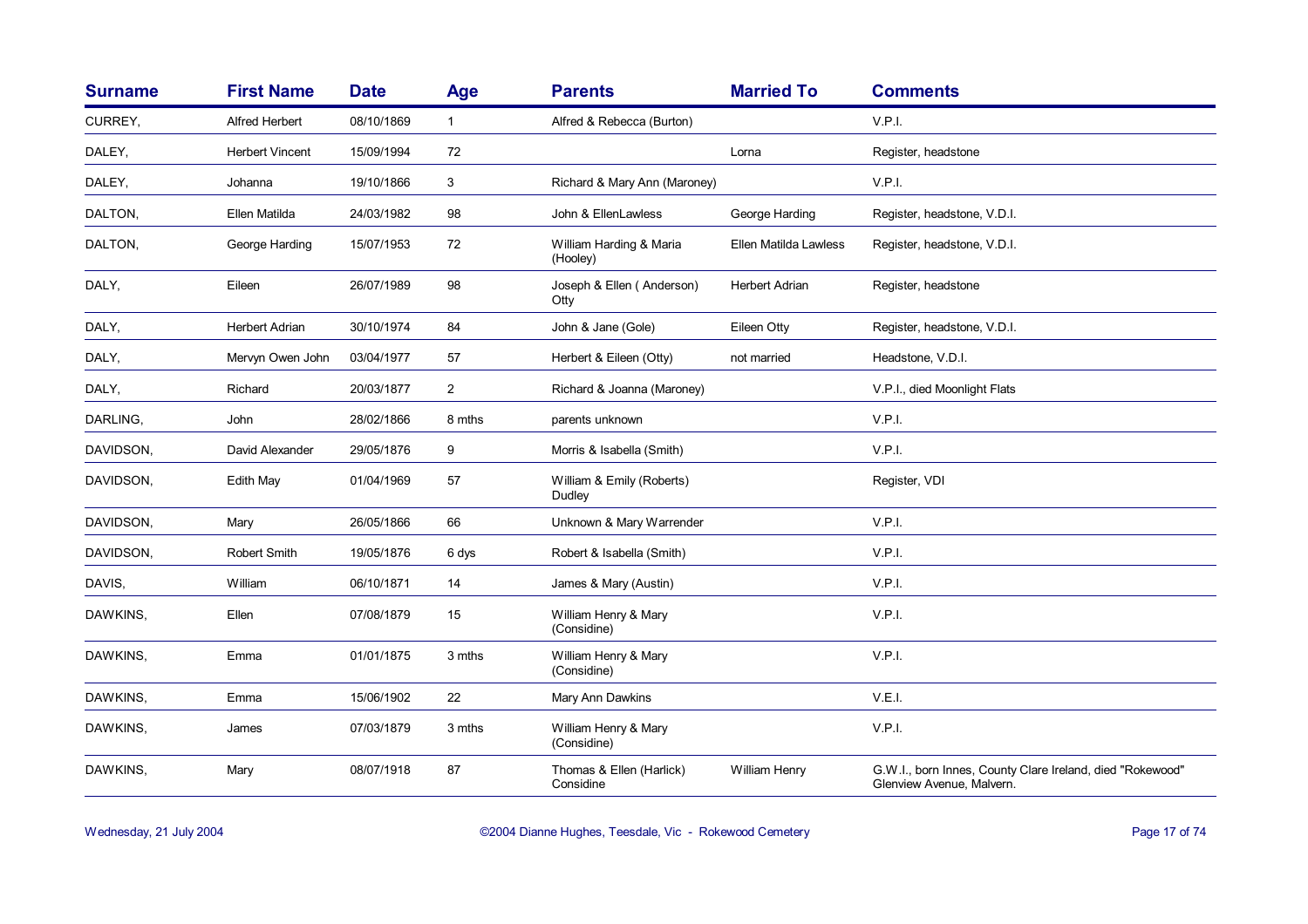| <b>Surname</b> | <b>First Name</b>   | <b>Date</b> | <b>Age</b> | <b>Parents</b>                                  | <b>Married To</b>     | <b>Comments</b>                                |
|----------------|---------------------|-------------|------------|-------------------------------------------------|-----------------------|------------------------------------------------|
| DAWKINS,       | William Henry       | 18/03/1898  | 67         | William Thomas & Hannah<br>(Parfeit)            | Mary Ann Considine    | headstone, V.D.I., born Dorking Surrey England |
| DAWS,          | <b>Bridget</b>      | 25/07/1880  | 70         | parents unknown                                 | Thomas                | V.P.I. born Ireland                            |
| DAWS,          | Thomas              | 06/02/1885  | 79         | parents unknown                                 | <b>Bridget</b>        | V.P.I.                                         |
| DAWSON,        | Martha              | 15/04/1865  | 29         | Patrick & Ann Cairns                            |                       | V.P.I.                                         |
| DEGRAFF,       | Frank               | 05/07/1993  | 65         |                                                 | Irene                 | Register, headstone                            |
| DENT,          | William             | 07/07/1880  | 60         | William & Elizabeth (Wetherel)                  |                       | V.P.I.                                         |
| DILLON,        | Unnamed male        | 30/07/1930  | s/born     | William Clifford & Rosa Ann<br>(Drummond)       |                       | V.D.I.                                         |
| DIXON,         | Robert              | 14/04/1864  | 6 mths     | Robert & Eliza                                  |                       | V.P.I.                                         |
| DOBBS,         | James               | 26/05/1890  | 37         | Charles & Charlotte                             |                       | V.F.I.                                         |
| DODGE,         | Fay Lockett         | 17/07/1999  | 67         |                                                 | <b>Ross</b>           | Register, headstone, Ballarat Courier          |
| DONALDSON,     | Charles             | 10/07/1977  | 76         | John Boland & Frances<br>(Giblin)               | Murial                | Register, headstone, V.D.I., died Creswick     |
| DONALDSON,     | Daniel James        | 25/09/1949  | 50         | John Boland & Frances<br>(Giblin)               | Ellen Ronald          | Register, headstone, V.D.I.                    |
| DONALDSON,     | Elsie Evangeline    | 03/07/1974  | 69         | Amos & Gertrude (Brooke)<br>Barbary             | John Boland           | Register, headstone, V.D.I.                    |
| DONALDSON,     | Frances             | 21/04/1936  | 68         | James & Susan (Leeland)<br>Giblin               | John Boland McNeil    | Headstone, V.D.I.                              |
| DONALDSON,     | <b>Helen Ronald</b> | 21/11/1988  | 87         | William & Annie Laidler                         | Daniel                | Register, headstone                            |
| DONALDSON,     | John                | 16/06/1896  | 10 days    | John Baldwin McNeil &<br>Frances (Gibbins)      |                       | V.F.I.                                         |
| DONALDSON,     | John Boland         | 14/05/1973  | 75         | John Boland & Frances<br>(Giblin)               | Elsie Barbary         | Register, headstone, V.D.I.,                   |
| DONALDSON,     | John Boland McNeil  | 30/06/1947  | 79         | Daniel & Isabella (McNeil)                      | <b>Frances Giblin</b> | Register, headstone, V.D.I.                    |
| DONALDSON,     | Mary Louise         | 14/10/1986  | 78         | William & Jane Eliza Soute<br>(Matheson) Brooks | Percival              | Register, headstone                            |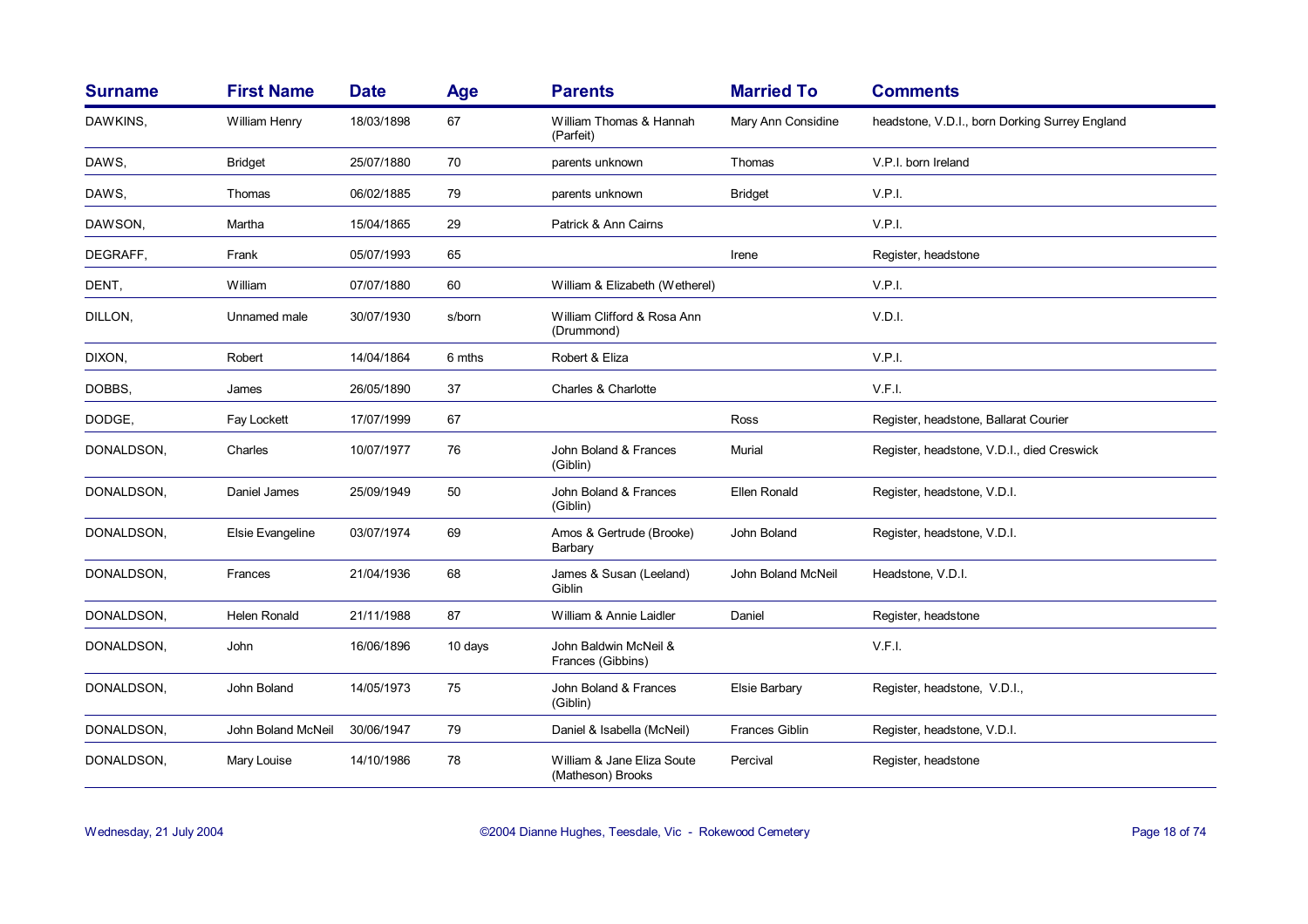| <b>Surname</b> | <b>First Name</b>      | <b>Date</b> | <b>Age</b>     | <b>Parents</b>                            | <b>Married To</b>           | <b>Comments</b>                                                   |
|----------------|------------------------|-------------|----------------|-------------------------------------------|-----------------------------|-------------------------------------------------------------------|
| DONALDSON,     | Percival               | 20/07/1964  | 55             | John Boland & Frances<br>(Giblin)         | Mary Louisa Brooks          | Register, headstone, V.D.I.                                       |
| DOO,           | Warm                   | 08/08/1866  | 45             | parents unknown                           | married no details<br>known | V.P.I.                                                            |
| DORRINGTON,    | Emma                   | 10/07/1867  | $\overline{2}$ | Joseph & Mary (Campbell)                  |                             | V.P.I., born Murgheboluc                                          |
| DORRINGTON,    | Helen                  | 18/10/1884  | 23             | Joseph & Mary (Campbell)                  |                             | Headstone, V.P.I., born Murgheboluc                               |
| DORRINGTON,    | John                   | 01/10/1906  | 53             | Joseph & Mary (Campbell)                  |                             | Headstone, V.E.I.                                                 |
| DORRINGTON,    | Joseph                 | 10/05/1892  | 82             | parents unknown                           | Mary Campbell               | Headstone, V.F.I.                                                 |
| DORRINGTON,    | Mary                   | 03/09/1907  | 72             | parents unknown                           | Joseph                      | Headstone, V.E.I., married 1851 under Dodrington                  |
| DOVE,          | <b>Charles Alfred</b>  | 02/04/1887  | 56             | John & Elizabeth (Unknown)                | Mary Ann Hubbard            | Headstone, V.P.I.                                                 |
| DOVE,          | Mary Ann               | 26/02/1896  | 67             | James & Unknown Hubbard                   | <b>Charles Alfred</b>       | Headstone, V.F.I.                                                 |
| DOYLE,         | Agnes Veronica         | 01/04/1996  | 76             | James & Ann (Buttler) Leemon              | John Patrick                | Register, headstone                                               |
| DOYLE,         | John Patrick           | 23/07/1994  | 82             | Francis & Jane (Price)                    | Agnes Veronica<br>Leemon    | Register, headstone                                               |
| DOYLE,         | Mary Louisa            | 19/05/1883  | $\mathbf{1}$   | John & Georgina (Kirk)                    |                             | headstone could be Louisa (Little Dot) Doyle infant V.P.I.        |
| DOYLE.         | Michael                | 05/04/1866  | 11             | John & Mary (Roach)                       |                             | headstone, V.P.I., died at Grassy Gully when a dray<br>overturned |
| DRAPER,        | Caroline Isabella      | 16/12/1869  | 1 yr 8 mths    | John Heath & Caroline<br>Frances (Laws)   |                             | V.P.I.                                                            |
| DUDLEY,        | <b>Arthur Edward</b>   | 01/01/1905  | 1 yr 10 mths   | Henry Ward & Emily Elizabeth<br>(Roberts) |                             | Headstone, V.E.I.                                                 |
| DUDLEY,        | <b>Emily Elizabeth</b> | 16/12/1957  | 84             | William & Lucy (Bilson)<br><b>Roberts</b> | Henry                       | Register, headstone, V.D.I.                                       |
| DUDLEY,        | Henry Ward             | 24/10/1933  | 67             | Thomas Daniel & Maria<br>(Barber)         | Emily Elizabeth Roberts     | Headstone, V.D.I.                                                 |
| DUNCAN,        | John                   | 26/06/1867  | 1 yr 7 mths    | George & Catherine (Collins)              |                             | V.P.I.                                                            |
| DUNN,          | Alexander Goodall      | 28/09/1923  | 2 days         | Harold & Alexina Gladys<br>Olivia (Hall)  |                             | V.P.I.                                                            |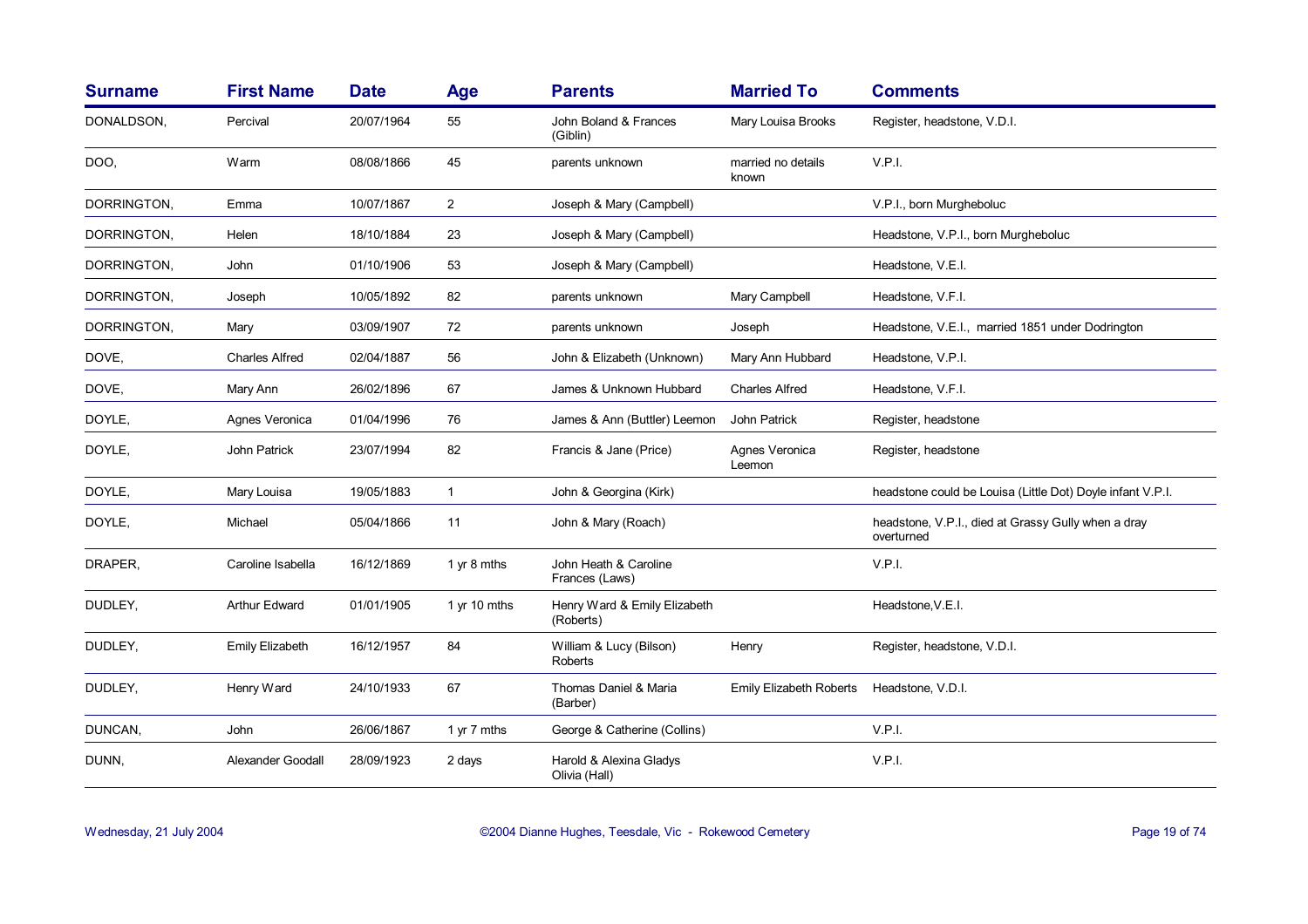| <b>Surname</b> | <b>First Name</b>         | <b>Date</b> | Age            | <b>Parents</b>                       | <b>Married To</b> | <b>Comments</b>                             |
|----------------|---------------------------|-------------|----------------|--------------------------------------|-------------------|---------------------------------------------|
| DUNN,          | Alexina Gladys<br>Olivia  | 28/09/1923  | 27             | John & Elizabeth (Goodall)<br>Hall   | Harold            | V.D.I., died in childbirth                  |
| DUNN,          | <b>Bridget</b>            | 01/07/1867  | 8              | Patrick & Elizabeth (Coleman)        |                   | V.P.I.                                      |
| DUNN,          | Elizabeth                 | 20/11/1867  | 5              | Patrick & Elizabeth (Coleman)        |                   | V.P.I.                                      |
| DUNSTAN,       | Ernest William            | 03/11/1940  | 68             | Thomas & Mary Jane                   | Mary Boyle        | Headstone, V.D.I.                           |
| DUNSTAN,       | Eva Annie                 | 14/11/1961  | 54             | Ernest & Mary (Boyle)                | not married       | Headstone, V.D.I.                           |
| DUNSTAN,       | Grace                     | 11/10/1916  | 6 hours        | Ernest & Mary Isabella (Boyle)       |                   | Headstone, G.W.I.                           |
| DUNSTAN,       | James                     | 01/01/1919  | infant         | Ernest & Mary (Boyle)                |                   | Headstone                                   |
| DUNSTAN,       | Mary Isabella<br>Margaret | 02/01/1955  | 72             | James & Ann (Laidler) Boyle          | Ernest            | Register, headstone, V.D.I.                 |
| DUNSTAN,       | Percival                  | 16/10/1972  | 66             | Ernest & Margaret (Boyle)            | Mary              | Register, headstone, V.D.I.                 |
| DUNSTAN,       | Thomas W.                 | 01/11/1917  | 13             | Ernest & Mary (Boyle)                |                   | Headstone, G.W.I.                           |
| DUTFOY,        | Jean Baptist Abel         | 08/05/1898  | 76             | parents unknown                      | Anne Lyons        | Headstone, V.D.I., died Deerel married 1848 |
| DWYER,         | Timothy                   | 28/10/1867  | 4              | parents unknown                      |                   | V.P.I.                                      |
| EARL,          | Edward                    | 23/05/1947  | 78             | Edward & Emma (Weightman)            |                   | Register, headstone, V.D.I.                 |
| EASON.         | Frank Frederick           | 13/12/1986  |                |                                      |                   | Register, footstone                         |
| EDGAR,         | Elander                   | 17/02/1860  | $\overline{a}$ | Alexander & Isabella<br>(Unknown)    |                   | V.P.I.                                      |
| ELDER,         | Catherine Isobella        | 17/11/1961  | 87             | James & Eliza (Kenworthy)<br>Lorimer | Nairne Guthrie    | Register, headstone, V.D.I.                 |
| ELDER,         | Cedrick William           | 07/04/1986  | 83             | William & Eudora (Beath)             | not married       | Register, headstone                         |
| ELDER,         | Constance Beath           | 17/08/1986  | 84             | William & Eudora (Beath)             | not married       | Register, headstone, died in Sydney         |
| ELDER,         | David Aitchison           | 06/04/1899  | 21             | Nairne Guthrie & Jessie<br>(McGraw)  | not married       | Headstone, V.F.I.                           |
| ELDER,         | David Nairne              | 03/12/1997  | 68             |                                      |                   | Register                                    |
| ELDER,         | Eudora Anne               | 17/11/1955  | 76             | David & Catherine (Bowden)<br>Beath  | William           | Register, headstone, V.D.I.                 |

Wednesday, 21 July 2004 **Dianne Hughes, Teesdale, Vic - Rokewood Cemetery** Page 20 of 74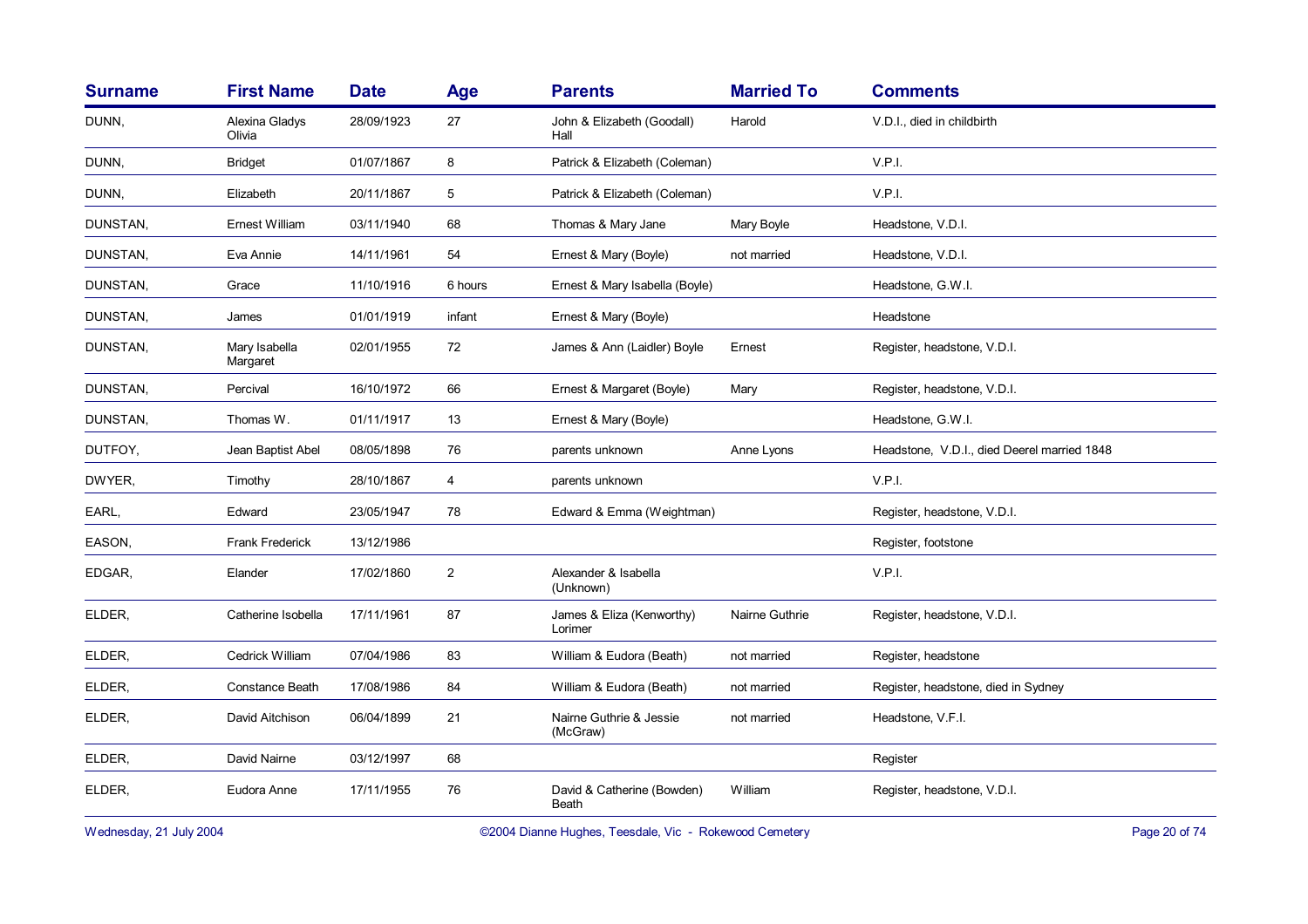| <b>Surname</b> | <b>First Name</b>                     | <b>Date</b> | Age    | <b>Parents</b>                                   | <b>Married To</b>                    | <b>Comments</b>                                                   |
|----------------|---------------------------------------|-------------|--------|--------------------------------------------------|--------------------------------------|-------------------------------------------------------------------|
| ELDER,         | <b>Helen Sommerville</b><br>Gillespie | 10/09/1951  | 88     | Robert & Helen Sommerville<br>(Ellis) Gillespie  | John Nairne                          | Register, headstone V.D.I. died Kuruc-a-ruc Geelong<br>Advertiser |
| ELDER,         | Jane                                  | 03/05/1879  | 40     | James & Jane (Dobbie)<br>Wilson                  | John                                 | Headstone V.P.I., died Yairam, Cressy, Geelong Advertiser         |
| ELDER,         | Jessie                                | 21/03/1928  | 83     | John & Annie (Love) McCraw                       | Nairne Guthrie                       | Headstone, V.D.I.                                                 |
| ELDER,         | Jessie Victoria                       | 05/12/1928  | 46     | Nairne Guthrie & Jessie<br>(McGraw)              | not married                          | Headstone, V.D.I.                                                 |
| ELDER,         | John                                  | 06/05/1869  | 35     | John & Mary Nairne<br>(Aitchison)                | Jane Wilson                          | Headstone, V.P.I. of Yairam                                       |
| ELDER,         | John                                  | 29/01/1870  | 70     | William & Margaret (Dear)                        | Mary Nairne Aitchison                | Headstone, V.P.I., born Edinburgh Scotland                        |
| ELDER,         | John Nairne                           | 12/06/1946  | 81     | Nairne Guthrie & Jessie<br>(McGraw)              | <b>Helen Somerville</b><br>Gillespie | Register, headstone, V.D.I. of Kuruc-a-ruc                        |
| ELDER,         | Margaret Joy                          | 02/11/1993  | 92     | unknown Wickenden, mother<br>unknown             | Nairne Gillespie                     | Register, headstone                                               |
| ELDER,         | Mary Nairne                           | 01/09/1970  | 64     | Nairne Guthrie & Catherine<br>Isabella (Lorimer) | not married                          | Register, headstone, V.D.I.                                       |
| ELDER,         | Mary Nairne<br>Aitchison              | 07/08/1875  | 68     | William & Elizabeth (Nairn)<br>Aitchison         | John                                 | Headstone, V.P.I., died South Yarra                               |
| ELDER.         | Nairne Elder<br>Anderson              | 29/09/1891  | 3 mths | Nairne Guthrie & Jessie<br>(McGraw)              |                                      | Headstone, V.F.I.                                                 |
| ELDER,         | Nairne Gillespie                      | 05/01/1963  | 64     | John Nairne & Helen<br>Sommerville (Gillespie)   | Margaret Joy<br>Wickenden            | Register, headstone, V.D.I.                                       |
| ELDER,         | Nairne Guthrie                        | 05/12/1910  | 41     | Nairne Guthrie & Jessie<br>(McCraw)              | Catherine Isobella<br>Lorimer        | Headstone, V.E.I., Caroline's ashes in grave with husband         |
| ELDER,         | Nairne Guthrie                        | 10/03/1911  | 74     | John & Mary Nairne<br>(Aitchison)                | Jessie McCraw                        | Headstone, V.E.I.                                                 |
| ELDER,         | Paul                                  | 30/10/1873  | 1 mth  | Nairne Guthrie & Jessie<br>(McCraw)              |                                      | Headstone, V.P.I.                                                 |
| ELDER,         | <b>Robert Nairne</b>                  | 22/01/1892  | 4 wks  | John Nairne & Helen<br>Sommerville (Gillespie)   |                                      | Headstone, V.F.I.                                                 |
| ELDER,         | William                               | 14/01/1945  | 78     | Nairne Guthrie & Jessie<br>(McCraw)              | Endora Anne Beath                    | Register, headstone, V.D.I.                                       |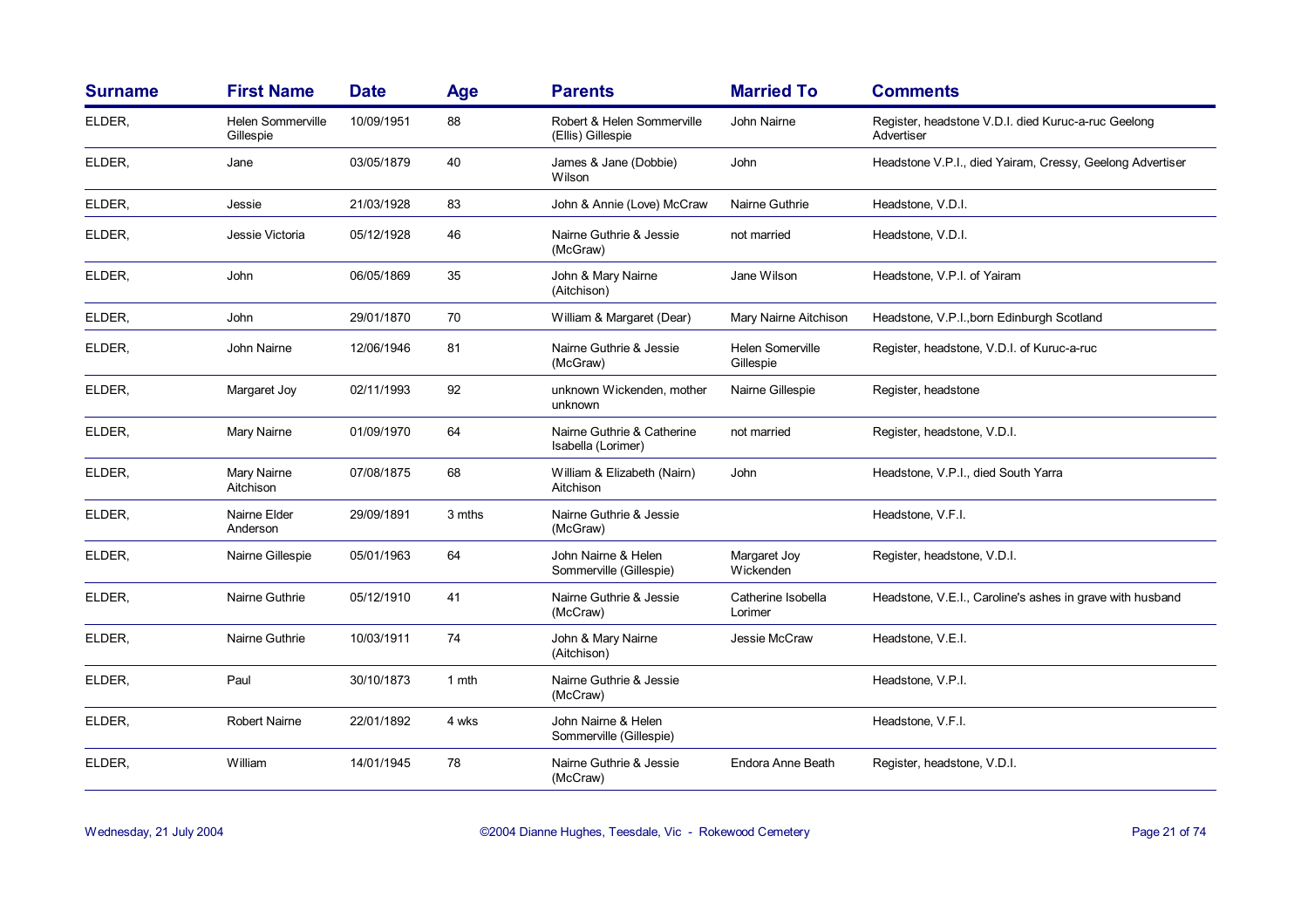| <b>Surname</b> | <b>First Name</b>     | <b>Date</b> | Age     | <b>Parents</b>                              | <b>Married To</b>    | <b>Comments</b>                                              |
|----------------|-----------------------|-------------|---------|---------------------------------------------|----------------------|--------------------------------------------------------------|
| ELSTONE,       | Eliza                 | 16/06/1862  | 20 mths | Samuel & Susan (Badcock)                    |                      | V.P.I.                                                       |
| EMOND,         | Mary                  | 14/05/1888  | 79      | James & Eliza (Ford)<br>Anderson            | Thomas               | Headstone, V.P.I., born Edinburgh Scotland                   |
| EMOND,         | Robert                | 01/09/1857  | 20      | Thomas & Agnes (Walker)                     |                      | Headstone, V.P.I.                                            |
| EMOND,         | Thomas                | 07/04/1888  | 75      | Robert & Margaret (Rennick)                 | Mary Anderson        | Headstone, V.P.I., born Selkirk Scotland                     |
| EVANS,         | Amy Elizabeth         | 06/12/1927  | 67      | Richard Henry & Elizabeth<br>(King) Cooling | Robert Henry         | Headstone, V.D.I.                                            |
| EVANS,         | <b>Harold Eustace</b> | 16/03/1894  | 4 mths  | Robert Henry & Ann (Cooling)                |                      | V.F.I.                                                       |
| EVANS,         | Robert Henry          | 20/04/1938  | 79      | George & Ann Eliza (Laye)                   | Ann Cooling          | V.D.I. headstone                                             |
| EVERETT,       | Alice Adelaide        | 16/10/1973  | 74      | William & Agnes (Collyer)<br>Somers         | Percival             | Register, headstone, V.D.I.                                  |
| EVERETT,       | <b>Arthur Leslie</b>  | 28/08/1957  | 69      | Isaac & Henrietta (Palmer)                  | Olive Isabel Hearn   | Register, headstone, V.D.I.                                  |
| EVERETT,       | Bertram Louis         | 05/01/1966  | 73      | Isaac & Henrietta (Palmer)                  | Muriel Jane Wakeling | Register, headstone, V.D.I.                                  |
| EVERETT,       | Carol Ann             | 14/03/1955  | 11 mths | William & Gladys (Hanley)                   |                      | Register, headsone, V.D.I.                                   |
| EVERETT,       | David G.              | 09/08/1949  |         | parents unknown                             |                      | Register, not on V.D.I.                                      |
| EVERETT,       | <b>Esme Mary</b>      | 05/05/1932  | 9       | Bertram & Muriel Jane<br>(Wakeling)         |                      | V.D.I., headstone                                            |
| EVERETT,       | Geoffrey William      | 18/04/1982  | 18      | William & Gladys (Hanley)                   | not married          | Register, headstone, V.D.I.                                  |
| EVERETT,       | Gladys                | 17/03/1990  | 61      | John & Elle (Nester) Hanley                 | William              | Register, headstone                                          |
| EVERETT,       | Harold Stanley        | 20/04/1965  | 69      | Isaac & Henrietta (Palmer)                  | Madge Harrison       | Register, headstone, V.D.I.                                  |
| EVERETT,       | Harry                 | 13/07/1949  | 50      | Henry James & Eliza (Howell)                | Jean                 | Register, headstone, V.D.I.                                  |
| EVERETT,       | Henrietta             | 10/09/1936  | 84      | George & Mary Ann (Briggs)<br>Palmer        | Isaac                | Headstone, V.D.I., born St. Paul's Middlesex England         |
| EVERETT,       | Isaac                 | 03/10/1918  | 71      | John Dodkin & Sarah (Starr)                 | Henrietta Palmer     | Headstone, G.W.I., born Melbourn, Cambridgeshire,<br>England |
| EVERETT,       | Isaac D.              | 01/09/1933  | 60      | Isaac & Henrietta (Palmer)                  | Selina Carr          | Headstone, V.D.I.                                            |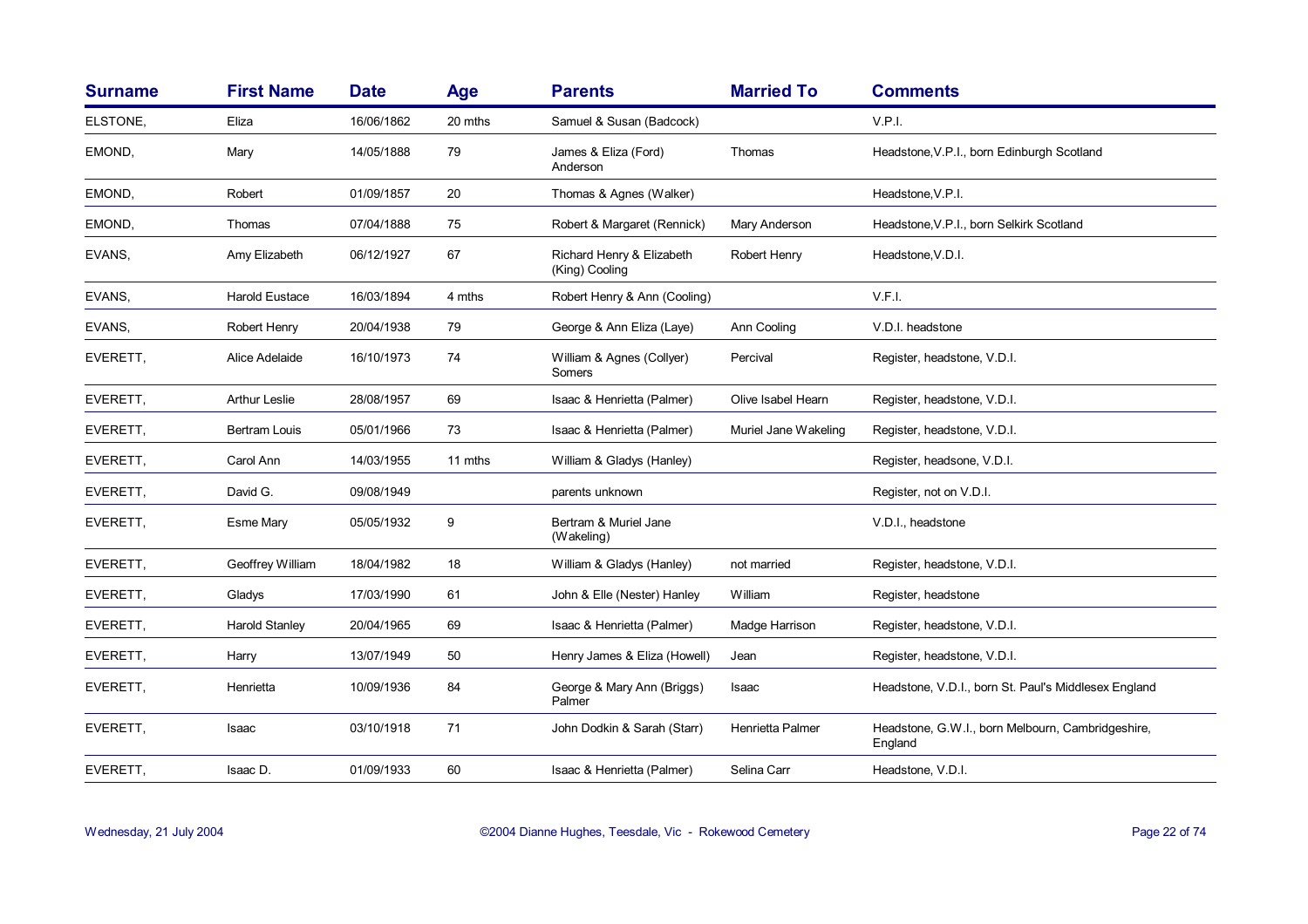| <b>Surname</b> | <b>First Name</b>     | <b>Date</b> | Age       | <b>Parents</b>                                | <b>Married To</b>              | <b>Comments</b>              |
|----------------|-----------------------|-------------|-----------|-----------------------------------------------|--------------------------------|------------------------------|
| EVERETT,       | James Francis         | 15/12/1986  | 70        | Thomas & Mabel Francis<br>(Hardistz)          | 1. Veronica Baker 2.<br>Murial | Register, headstone          |
| EVERETT,       | John                  | 18/03/1869  | 14 dys    | Isaac & Henrietta (Palmer)                    |                                | V.P.I., died at Break o'day  |
| EVERETT,       | John                  | 24/12/1910  | 26        | Isaac & Henriette (Palmer)                    | not married                    | Headstone, V.E.I.            |
| EVERETT,       | John Frederick        | 22/03/1994  | 63        |                                               | not married                    | Register, headstone          |
| EVERETT,       | Keith                 | 26/11/1987  | 60        |                                               | Alma Mary Carr                 | Register, headstone          |
| EVERETT,       | Lillian May           | 27/02/1965  | 64        | parents unknown                               |                                | Register, V.D.I.             |
| EVERETT,       | Linda Alice           | 28/01/1920  | 8 hours   | Louis & Muriel (Wakeling)                     |                                | G.W.I.                       |
| EVERETT,       | <b>Lindsay Thomas</b> | 11/07/1984  | 37        |                                               | Elizabeth                      | Register, headstone          |
| EVERETT,       | <b>Mabel Frances</b>  | 01/04/1976  | 87        | Francis & Mary Elizabeth<br>(Downes) Hardisty | Thomas                         | Register, headstone, V.D.I.  |
| EVERETT,       | Madge                 | 22/11/1983  | 86        | John & Elizabeth Harrison                     | Harold                         | Register, V.D.I., died Colac |
| EVERETT,       | Muriel Jane           | 13/04/1969  | 72        | Mark & Jane (Hall) Wakeling                   | Bertram Louis                  | Register, headstone, V.D.I.  |
| EVERETT,       | Olive Isabel          | 10/06/1994  | 92        | Samuel & Catherine (Allen)<br>Hearn           | <b>Arthur Leslie</b>           | Register                     |
| EVERETT,       | Percival Raymond      | 27/02/1973  | 73        | Isaac & Henriette (Palmer)                    | Alice Adelaide Somers          | Register, headstone, V.D.I.  |
| EVERETT,       | Robert Gordon         | 07/08/1949  | infant    | James Francis & Veronica<br>(Baker)           |                                | Register, headstone, V.D.I.  |
| EVERETT,       | Sarah                 | 15/09/1995  | stillborn |                                               |                                | Register                     |
| EVERETT,       | Thomas                | 05/12/1947  | 67        | Isaac & Henriette (Palmer)                    | <b>Mabel Francis Hardistry</b> | Register, headstone, V.D.I.  |
| EVERETT,       | Veronica              | 30/12/1966  | 51        | Thomas & Caroline<br>(Hepworth) Baker         | James Francis                  | Register, headstone, V.D.I.  |
| EVERETT,       | William               | 26/02/1965  | 44        | Percival Ray & Alice Adelaide<br>(Somers)     | Gladys Hanley                  | Register, headstone, V.D.I.  |
| EWING,         | William               | 26/05/1855  | 45        | parents unknown                               |                                | V.P.I.                       |
| FAIRWEATHER,   | George                | 27/05/1891  | 67        | William & Mary (Robinson)                     |                                | V.F.I., died Illabrook       |
| FARRELL,       | Margaret Agnes        | 26/06/1902  | 40        | Peter & Ann (Rogers) Riley                    |                                | Headstone, V.E.I.            |
|                |                       |             |           |                                               |                                |                              |

Wednesday, 21 July 2004 **Dianne Hughes, Teesdale, Vic - Rokewood Cemetery** Page 23 of 74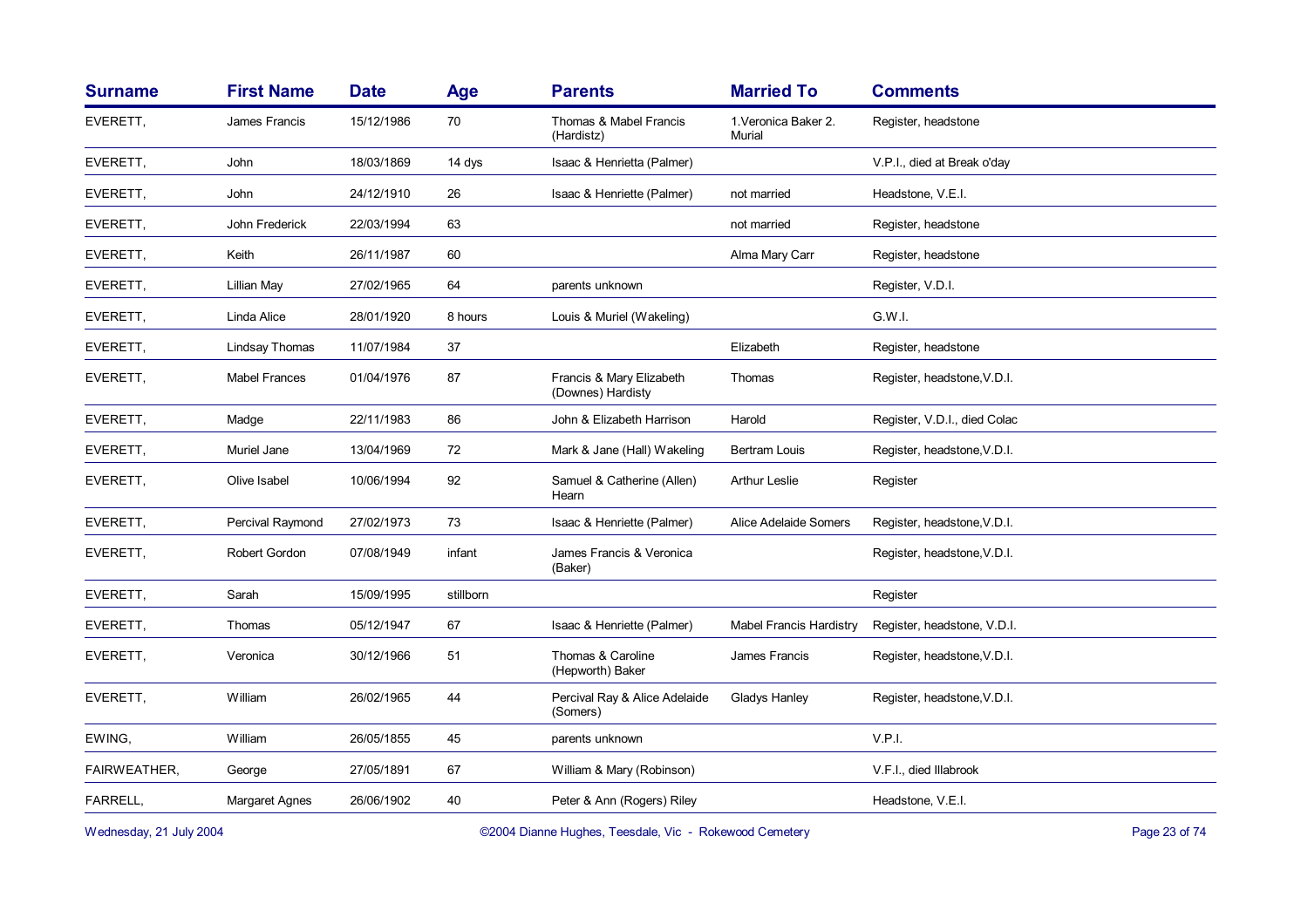| <b>Surname</b>   | <b>First Name</b>     | <b>Date</b> | <b>Age</b> | <b>Parents</b>                                       | <b>Married To</b>                       | <b>Comments</b>                                     |
|------------------|-----------------------|-------------|------------|------------------------------------------------------|-----------------------------------------|-----------------------------------------------------|
| <b>FAULKNER,</b> | Thomas                | 03/06/1933  | 67         | William & Mary Ann (Hawkins)                         | <b>Flossie Hart</b>                     |                                                     |
| FAWCETT,         | John Lucas            | 17/02/1872  | 3 mths     | Charles & Sarah (Knight)                             |                                         | V.P.I.                                              |
| FAWCETT,         | Sarah Ann             | 22/11/1871  | 40         | Charles & Sarah (Knight)                             |                                         | V.P.I., born Wiltshire                              |
| FERGUSON,        | Elizabeth             | 05/09/1865  | 31         | Thomas & Elizabeth<br>(Murdock) McMee                |                                         | V.P.I.                                              |
| FIRNS,           | Ian Cornelius         | 27/05/1981  | 43         | Robert & Kathleen (Cahill)                           | Irene                                   | Register, headstone, V.D.I.                         |
| FIRNS,           | Johanna               | 01/01/1932  | 57         | Thomas & Mary Ann (Webb)<br>O'Dwyer                  | Robert                                  | Headstone, V.D.I.                                   |
| FIRNS,           | Kathleen Mary         | 28/11/1988  | 85         | Cornelius & Bridget (Nester)<br>Cahill               | Robert Keith                            | Register, headstone                                 |
| FIRNS,           | Patricia Anne         | 16/05/1998  | 63         |                                                      | Allan                                   | Register, headstone, Ballarat Courier               |
| FIRNS,           | Robert Keith          | 10/09/1992  | 99         | Robert & Johanna (O'Dwyer)                           | Kathleen Cahill                         | Register born Ampitheatre                           |
| FITZSIMMONS,     | William E.            | 09/01/1991  | 77         |                                                      | not married                             | Register, headstone, born Dublin Ireland 14/06/1914 |
| FLANIGAN,        | Mary Jane             | 30/04/1866  | 16 mths    | Michael & Mary An (Bockum)                           |                                         | V.P.I.                                              |
| FLEMING,         | <b>Frank Warrick</b>  | 26/03/1937  | 16         | Stephen & Ruby Jeanne (Carr)                         |                                         | Headstone, V.D.I., inquest                          |
| FLEMING,         | Ruby Jeanne           | 16/09/1989  | 96         | Thomas & Jane (Grayland)<br>Carr                     | <b>Stephen Septimus</b>                 | Register, headstone, V.D.I.                         |
| FLEMING,         | Stephen Septimus      | 18/01/1937  | 46         | Henry & Frances (Powell                              | Ruby Jean Carr                          | Headstone, V.D.I.                                   |
| FLETCHER,        | Anne                  | 08/10/1874  | 45         | parents unknown                                      | James                                   | V.P.I.                                              |
| FLETCHER,        | Charles Blackburn     | 25/12/1885  | 69         | Charles & Ann (Lomax)                                |                                         | V.P.I.                                              |
| FLETCHER,        | <b>Charles Samuel</b> | 07/01/1927  | 75         | Thomas East & Elizabeth<br>(Wilder)                  | Elizabeth Long                          | V.D.I.                                              |
| FLETCHER,        | James                 | 26/11/1868  | 56         | parents unknown                                      |                                         | V.P.I.                                              |
| FLYNN,           | Owen                  | 01/12/1873  | 44         | Thomas & Bridget (Connor)                            | 1. Catherine Sweeney<br>2. Annie Gilbin | V.P.I., born Tipperary, Ireland                     |
| FORSTER,         | Jessie Marion         | 27/09/1974  | 80         | John Nairne & Helen<br>Sommerville (Gillespie) Elder | John                                    | Register, headstone, V.D.I.                         |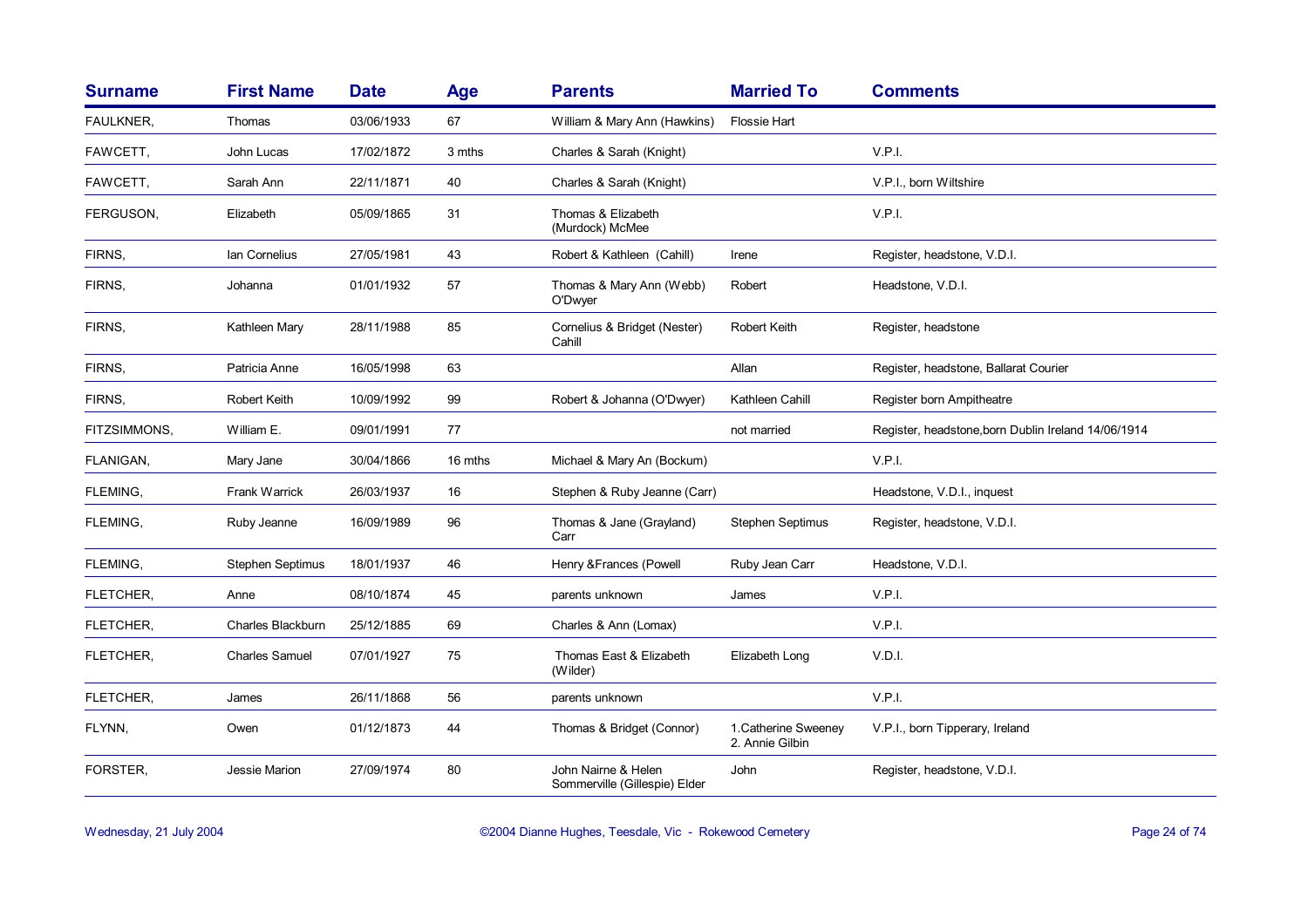| <b>Surname</b> | <b>First Name</b>      | <b>Date</b> | Age     | <b>Parents</b>                                   | <b>Married To</b>         | <b>Comments</b>                           |
|----------------|------------------------|-------------|---------|--------------------------------------------------|---------------------------|-------------------------------------------|
| FRANKS,        | William                | 11/12/1863  | 60      | parents unknown                                  |                           | V.P.I., born Hull, England                |
| FRASER,        | <b>Charlotte Eliza</b> | 16/05/1960  | 68      | William & Esther Ann (Brew)<br>Fletcher          | Robert John               | Register, headstone, V.D.I.               |
| FRASER,        | Robert James           | 20/02/1959  | 69      | James & Rebecca (Pierce)                         | Charlotte Eliza Fletcher  | Register, headstone, V.D.I.               |
| GAMMON,        | Henry                  | 19/01/1863  | 28      | Thomas & Hannah (Carter)                         |                           | V.P.I., born Sydney                       |
| GAY,           | James Charles          | 10/02/1871  | 14 mths | James & Emma (Savage)                            |                           | V.P.I.                                    |
| GEORGE,        | unnamed female         | 15/02/1869  | 30 hrs  | William & Mary Ann (Davis)                       |                           | V.P.I., died Junction Diggings            |
| GIBLIN,        | Arthur Eli             | 21/02/1965  | 76      | Richard James & Lucy<br>Anastasia Hearne)        | Gertrude Ellen Sharp      | Register, headstone, V.D.I., married 1915 |
| GIBLIN,        | <b>Bessie Emeline</b>  | 07/09/1915  | 27      | Joseph Henry & Elizabeth<br>Ann (Thompson) Smith | James                     | Headstone, G.W.I.                         |
| GIBLIN.        | Charles                | 11/11/1878  | 15      | James & Susan (Leeland)                          |                           | V.P.I.                                    |
| GIBLIN.        | James Maxwell          | 30/08/1999  | 70      |                                                  | not married               | Register, headstone                       |
| GIBLIN,        | James Richard          | 03/03/1960  | 75      | Richard & Lucy (Hearne)                          | Margaret Matherson        | Register, headstone, V.D.I.               |
| GIBLIN.        | Lucy Alicia            | 27/12/1951  | 88      | Eli & Lucy (Stratfield) Hearne                   | Richard                   | Register, V.D.I.                          |
| GIBLIN.        | Lydia                  | 08/11/1871  | 12      | James & Susan (Leeland)                          |                           | V.P.I., born Buninyong                    |
| GIBLIN.        | Margaret Matherson     | 17/12/1973  | 77      | Richardson & Jane<br>(Matheson) Brooks           | James Richard (m<br>1925) | Register, headstone, V.D.I., died Beeac   |
| GIBLIN,        | Richard                | 23/05/1931  | 69      | Jane & Susan (Seeland)                           | Lucy Alicia Hearn         | V.D.I.                                    |
| GIBSON,        | Alexander Stuart       | 12/12/1924  | 38      | William & Olivia (Fay)                           | Frances Logan Carr        | Headstone, V.D.I.                         |
| GIBSON,        | Frances Logan          | 19/01/1972  | 87      | Thomas & Jane (Grayland)<br>Carr                 | Alexander Stuart          | Register, headstone, V.D.I.               |
| GIBSON,        | Thomas                 | 16/02/1867  | 20 mths | Alexander & Ann (Noble)                          |                           | V.P.I.                                    |
| GIBSON,        | William                | 27/09/1868  | 8 mths  | Alexander & Ann (Noble)                          |                           | V.P.I.                                    |
| GILLETT,       | <b>Bernadette</b>      | 17/01/1998  | 51      | Unknown Fitzgerald & mother<br>unknown           | <b>Francis Graham</b>     | Register, headstone, Ballarat Courier     |
| GILLETT,       | Francis Graham         | 02/02/1986  | 42      | Alfred & Rita (Nester)                           | Bernadette                | Register, headstone                       |
|                |                        |             |         |                                                  |                           |                                           |

Wednesday, 21 July 2004 **Dianne Hughes, Teesdale, Vic - Rokewood Cemetery** Page 25 of 74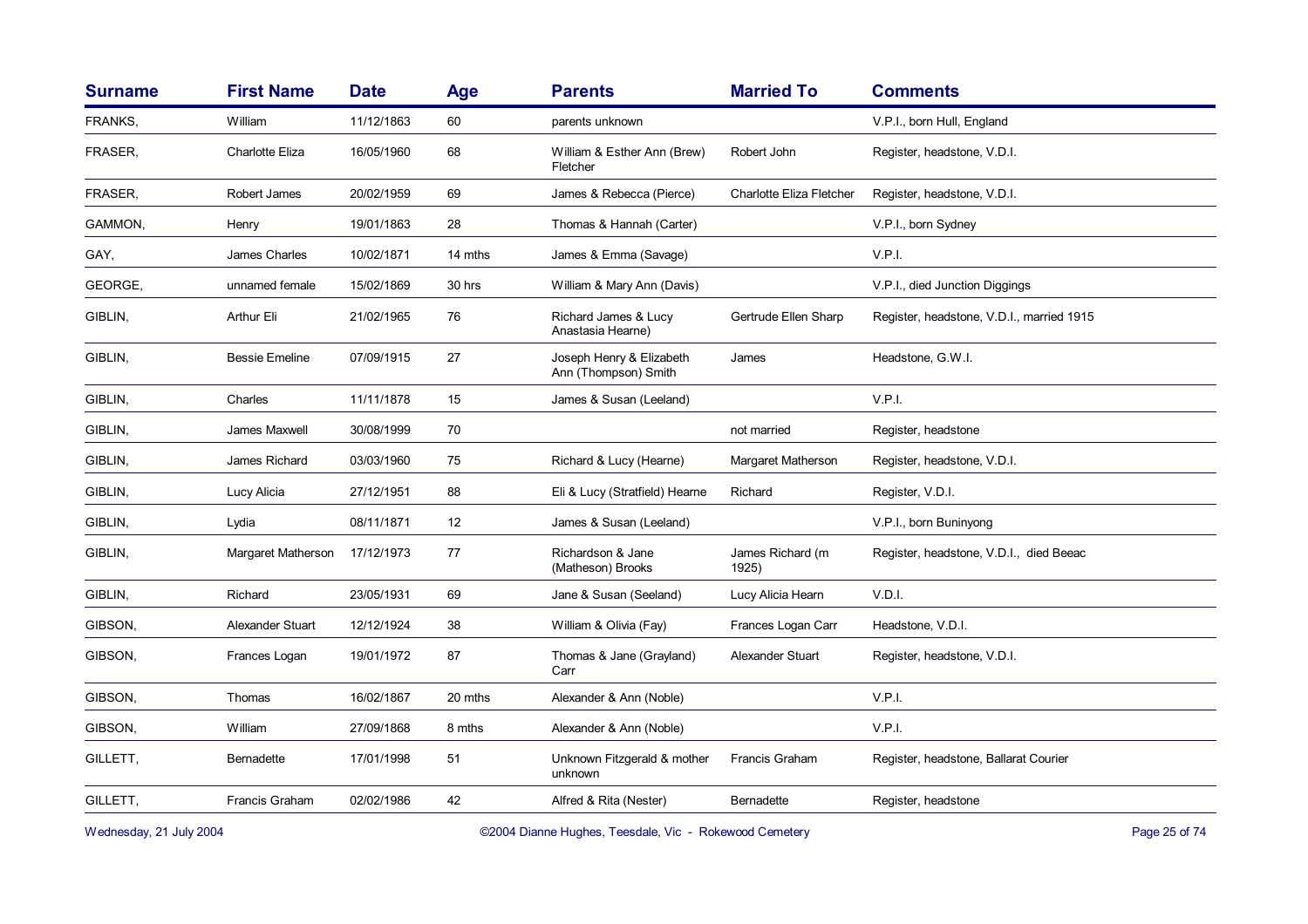| <b>Surname</b> | <b>First Name</b>        | <b>Date</b> | Age          | <b>Parents</b>                        | <b>Married To</b>                      | <b>Comments</b>                                                                      |
|----------------|--------------------------|-------------|--------------|---------------------------------------|----------------------------------------|--------------------------------------------------------------------------------------|
| GLADSTONE,     | Emma Susannah            | 09/08/1914  | 70           | Thomas & Hannah (Carter)<br>Gammon    | Joseph James                           | Headstone, G.W.I.                                                                    |
| GLADSTONE,     | Joseph James             | 13/10/1922  | 84           | Joseph & mother unknown               | Emma Susannah<br>Gammon                | Headstone, V.D.I.                                                                    |
| GLEESON,       | Maria                    | 12/05/1858  | 4 wks        | William & Margaret                    |                                        | V.P.I.                                                                               |
| GLUYAS,        | <b>Bennett</b>           | 11/12/1929  | 60           | James Bennett & Elizabeth<br>(Angwin) | Louisa Cunningham                      | V.D.I.                                                                               |
| GOBLIN,        | Charles                  | 11/11/1878  | $\mathbf{1}$ | parents unknown                       |                                        | V.P.I.                                                                               |
| GOODALL,       | Alexander                | 06/12/1919  | 81           | James & Ann (Millar)                  | Elizabeth Gloag                        | Headstone, G.W.I.                                                                    |
| GOODALL,       | <b>Charles Frederick</b> | 02/05/1956  | 75           | William & Caroline (Brooke)           | Susan Donaldson                        | Register, headstone, V.D.I.                                                          |
| GOODALL,       | Elizabeth                | 16/01/1915  | 88           | Alexander & Annie<br>(Drummond) Gloag | Alexander                              | Headstone, G.W.I. died Cluney Park parish of Warrambeen                              |
| GOODALL,       | James                    | 03/02/1869  | 20 mths      | Alexander & Elizabeth (Gloag)         |                                        | Headstone, V.P.I.                                                                    |
| GOODALL,       | Susan Isobel             | 26/06/1979  | 88           | John & Francis (Giblin)<br>Donaldson  | Charles                                | Register, headstone, V.D.I.                                                          |
| GORDON,        | David                    | 21/10/1864  | 64           | parents unknown                       | unknown                                | V.P.I., born Belfast                                                                 |
| GORDON,        | <b>Emily Eliza</b>       | 16/06/1923  | 84           | Edward & Rosanna (Reid)<br>Wood       | John                                   | V.D.I.                                                                               |
| GRANT,         | Mary Ellen               | 27/08/1871  | 16 mths      | William & Mary Ann (Star)             |                                        | V.P.I.                                                                               |
| GRANT,         | William Ivett            | 14/09/1877  | 50           | Ivett & Ann                           | Mary Ann Star Jarman                   | V.P.I., born Cambridge England, killed by a fall of earth<br>while engaged in mining |
| GREEN,         | Catherine                | 26/03/1913  | 74           | Patrick & Honora (Quin)<br>Bateman    | Henry Benjamin                         | Headstone, V.E.I.                                                                    |
| GREEN,         | David                    | 22/02/1870  | 15 mths      | Henry & Catherine (Bateman)           |                                        | V.P.I.                                                                               |
| GREEN,         | Henry Benjamin           | 02/06/1913  | 83           | John Bean & Mary Ann<br>(Ansolum)     | Catherine Bateman                      | Headstone, V.E.I.                                                                    |
| GREEN,         | Jesse                    | 26/12/1938  | 75           | Richard & Eliza                       | not married                            | V.D.I.                                                                               |
| GREENWELL,     | Ann Campbell             | 09/07/1917  | 83           | parents unknown                       | 1. Murdoch Ross 2.<br>George Greenwell | Headstone, G.W.I., born Scotland                                                     |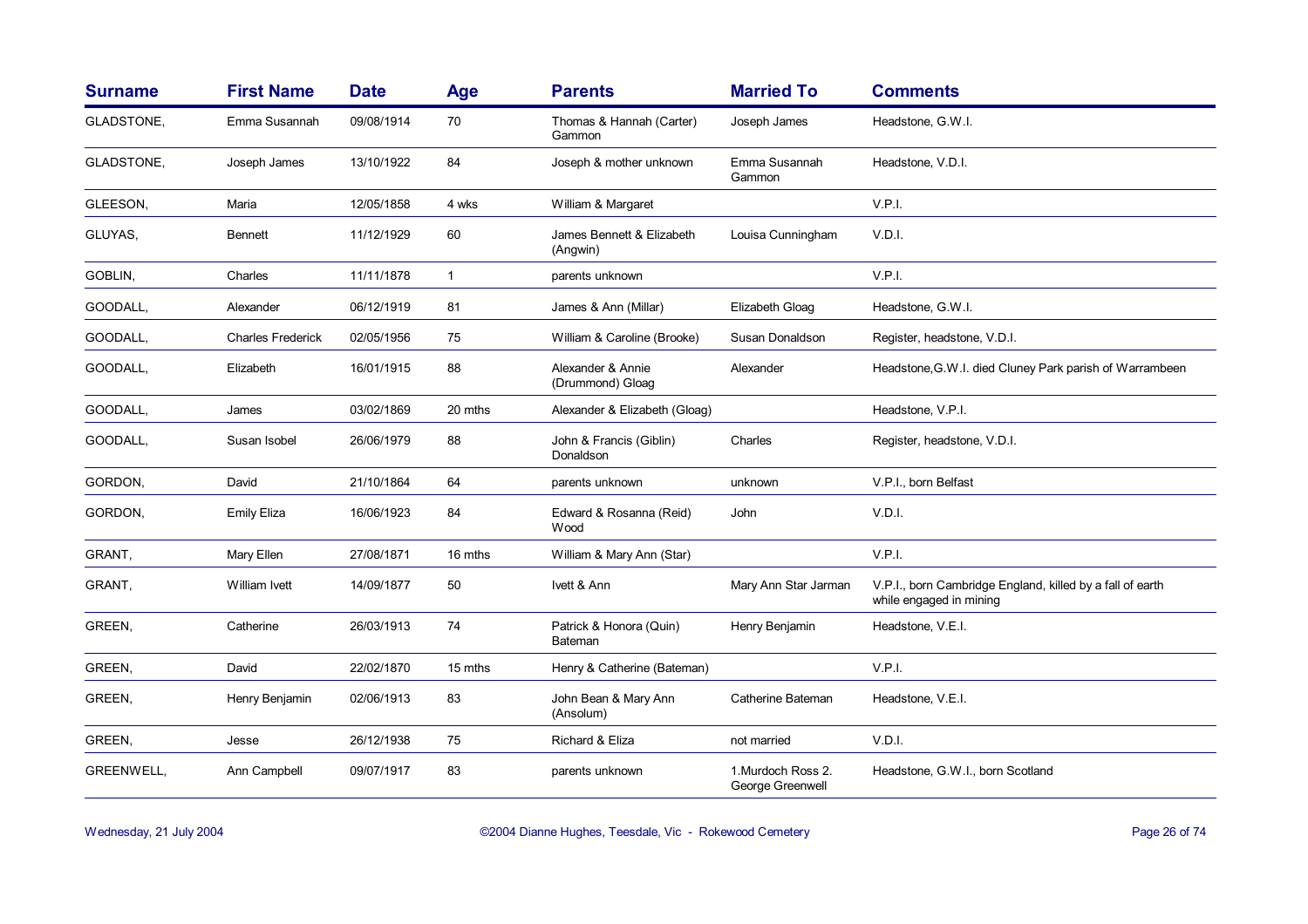| <b>Surname</b>    | <b>First Name</b>    | <b>Date</b> | Age       | <b>Parents</b>                           | <b>Married To</b>      | <b>Comments</b>                                                         |
|-------------------|----------------------|-------------|-----------|------------------------------------------|------------------------|-------------------------------------------------------------------------|
| <b>GREENWELL,</b> | Eli James            | 14/11/1876  | 6         | George & Ann (Campbell)                  |                        | Headstone, V.P.I.                                                       |
| GREENWELL,        | Elizabeth Sarah      | 22/10/1876  | 3         | George & Ann (Campbell)                  |                        | Headstone, V.P.I.                                                       |
| GREENWELL,        | Norman               | 19/11/1872  | 6 mths    | George & Ann (Campbell)                  |                        | Headstone, V.P.I.                                                       |
| <b>GRIFFITHS,</b> | <b>Cherryl Marie</b> | 13/07/1993  | stillborn | Samantha Griffiths                       |                        | Register                                                                |
| GUY,              | Charles Henry        | 09/04/1867  | 22 mths   | William Walter & Isabella<br>(Hockey)    |                        | VPI.                                                                    |
| HAIR,             | Robert               | 17/05/1871  | 78        | Robert & Flora (McKillop)                |                        | V.P.I.                                                                  |
| HALEY,            | Henry                | 20/06/1904  | 85        | Henry & mother unknown                   | Mary O'Leary           | Headstone, V.E.I.                                                       |
| HALEY,            | Mary Theresa         | 12/08/1917  | 79        | James & Mary (Hogan)<br>O'Leary          | Henry                  | Headstone, G.W.I.                                                       |
| HALEY,            | William Joseph       | 16/12/1910  | 36        | parents unknown                          | not married            | Headstone, V.E.I.                                                       |
| HALL,             | Arthur               | 22/11/1879  | 7         | Michael & Elizabeth (Shell)              |                        | Headstone, V.P.I., inquest drowned at Corindhap with<br>brother Francis |
| HALL,             | Catherine Louise     | 14/07/1945  | 68        | Donald & Catherine (McNeil)<br>MacGregor | John Reynolds          | Register, headstone, V.D.I.                                             |
| HALL,             | David                | 23/01/1903  | 75        | parents unknown                          | Elizabeth Anderson     | Headstone, V.E.I.                                                       |
| HALL,             | David                | 21/04/1946  | 81        | David & Elizabeth (Anderson)             | Elizabeth Joanna Smith | Register, headstone, V.D.I.                                             |
| HALL,             | Elizabeth            | 08/03/1875  | 40        | Francis & Ann Shell                      | Michael                | Headstone, V.P.I.                                                       |
| HALL,             | Elizabeth            | 19/08/1882  | 49        | George & Sarah (Emond)<br>Anderson       | David                  | Headstone, V.P.I.                                                       |
| HALL,             | Elizabeth Johanna    | 08/08/1951  | 87        | unknown & Joanne (Sullivan)<br>Smith     | David                  | Register, headstone, V.P.I.                                             |
| HALL,             | Francis              | 23/11/1879  | 13        | Michael & Elizabeth (Shell)              |                        | Headstone, V.P.I., inquest drowned at Corindhap with<br>brother Arthur  |
| HALL,             | Gladys May           | 30/05/1999  | 88        | William & Olive<br>(Reynolds)Thornton    | Roy                    | Register, headstone                                                     |
| HALL,             | Ita Mary             | 26/03/2000  | 91        |                                          | Clarence               | Headstone                                                               |
| HALL,             | John                 | 20/05/1868  | 1 day     | Michael & Elizabeth (Shell)              |                        | V.P.I.                                                                  |

Wednesday, 21 July 2004 **Dianne Hughes, Teesdale, Vic - Rokewood Cemetery** Page 27 of 74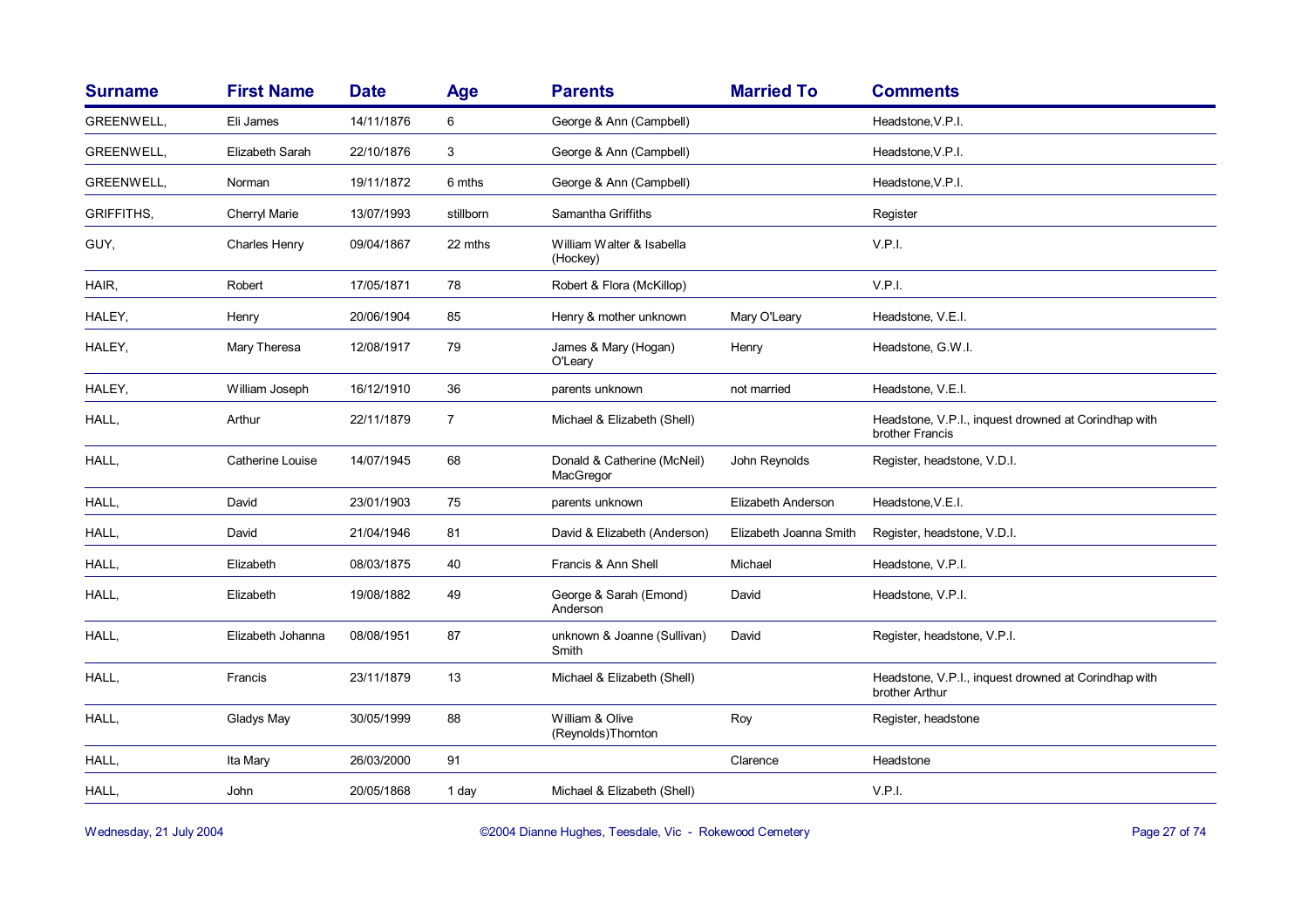| <b>Surname</b> | <b>First Name</b>      | <b>Date</b> | <b>Age</b>     | <b>Parents</b>                        | <b>Married To</b>             | <b>Comments</b>             |
|----------------|------------------------|-------------|----------------|---------------------------------------|-------------------------------|-----------------------------|
| HALL,          | John Reynolds          | 27/10/1956  | 66             | Unknown & Jane                        | Catherine Louise<br>MacGregor | Register, headstone, V.D.I. |
| HALL,          | Joseph Albert          | 07/10/1878  | 5              | David & Elizabeth (Anderson)          |                               | Headstone, V.P.I.           |
| HALL,          | Joseph Arthur          | 23/11/1879  | 6              | Michael & Elizabeth (Shell)           |                               | Headstone, V.P.I.           |
| HALL,          | Margaret               | 30/04/1877  | $\overline{2}$ | David & Elizabeth (Anderson)          |                               | Headstone, V.P.I.           |
| HALL,          | Mary J.                | 18/01/1955  | 84             | David & Elizabeth (Anderson)          | not married                   | Register, V.D.I.            |
| HALL,          | Michael                | 24/08/1902  | 70             | Michael & Margaret (Sonnelly)         | Elizabeth Shell               | Headstone, V.E.I.           |
| HALL,          | Robert                 | 17/09/1936  | 59             | David & Elizabeth (Anderson)          |                               | Headstone, V.D.I.           |
| HALL,          | Rubina Gertrude        | 11/05/1963  | 74             | John & Elizabeth (Goodall)            |                               | Register, headstone, V.D.I. |
| HALL,          | Sarah                  | 24/09/1932  | 72             | David & Elizabeth (Anderson)          | not married                   | Headstone, V.D.I.           |
| HALL,          | Thomas                 | 13/05/1887  | 24             | Michael & Elizabeth (Shell)           | not married                   | Headstone, V.P.I.           |
| HALL,          | Walter                 | 12/07/1949  | 81             | David & Elizabeth (Anderson)          | not married                   | Register, headstone, V.D.I. |
| HALL,          | William Ian Russell    | 01/07/1917  | 4 yrs6 mths    | John Reynolds & Louisa<br>(MacGregor) |                               | Headstone, G.W.I.           |
| HALL,          | <b>William Russell</b> | 08/06/1992  | 62             | Roy & Gladys (Thornton)               | not married                   | Register, headstone         |
| HANDLEY,       | John Thomas            | 14/03/1977  | 45             | Thomas & Ella (Nester)                | <b>Betty</b>                  | Register, headstone, V.D.I. |
| HANLON,        | Catherine Josephine    | 01/01/1929  | 51             | John & Margaret (Nolan)               | not married                   | V.D.I.                      |
| HANLON,        | Margaret Mary          | 08/09/1930  | 78             | Patrick & Margaret<br>(McGuiness)     | John                          | V.D.I., born Galway Ireland |
| HANLON,        | William                | 01/01/1904  | 10 mths        | Jasper & Florence (Thornton)          |                               | V.E.I.                      |
| HANRAHAN,      | Edmund                 | 07/06/1895  | 76             | Emund & mother unknown                | Julia Martin                  | Headstone, V.F.I.           |
| HANRAHAN,      | Ellen                  | 25/04/1866  | 3 days         | Edmund & Julia (Martin)               |                               | Headstone, V.P.I.           |
| HANRAHAN,      | Julia                  | 12/03/1868  | 42             | George & Julia (O'Leary)<br>Martin    | Edmund                        | Headstone, V.P.I.           |
| HARDIMAN,      | Margaret Ann           | 16/08/1867  | 5 mths         | Hugh & Mary (Foggart)                 |                               | Headstone, V.P.I.           |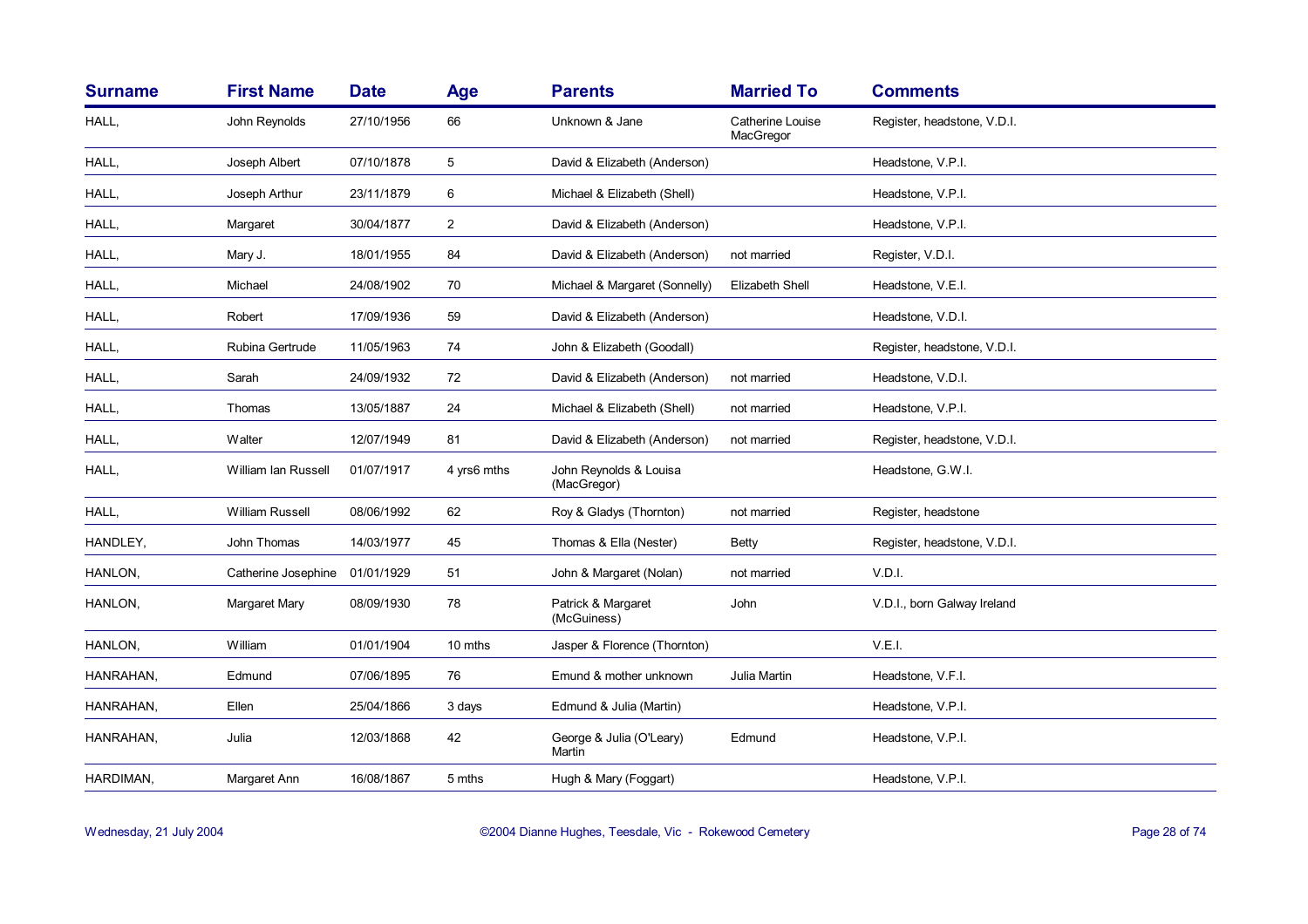| <b>Surname</b> | <b>First Name</b>             | <b>Date</b> | Age     | <b>Parents</b>                                     | <b>Married To</b>                     | <b>Comments</b>                |
|----------------|-------------------------------|-------------|---------|----------------------------------------------------|---------------------------------------|--------------------------------|
| HARRIS,        | Thomas                        | 02/06/1871  | 11 mths | John & Mary (? Charles &<br>Isabella (Sandilands)) |                                       | V.P.I.,                        |
| HARRISON,      | <b>Alfred Gordon</b>          | 22/05/1978  | 76      | John & Elizabeth (Hope)                            | <b>Gladys Mary Somers</b><br>(m 1925) | Register, V.D.I.               |
| HARRISON,      | Gladys Mary                   | 12/04/1996  | 90      | William & Agnes Boyd<br>(Collyer) Somers           | Alfred Gordon                         | Register                       |
| HARRISON,      | John                          | 11/09/1969  | 70      | John & Elizabeth (Hope)                            | <b>Ruth Holmes</b>                    | Register, headstone, V.D.I.    |
| HARRISON,      | <b>Lillian Estelle</b>        | 09/07/1990  | 76      | James & Alice (Roberts) Carr                       | <b>Stanley Forest</b>                 | Register, headstone            |
| HARRISON,      | Lois Rachel                   | 22/08/1942  | 13      | John & Ruth (Holmes)                               |                                       | Headstone, V.D.I.              |
| HARRISON,      | Ruth                          | 26/09/1997  | 91      | George Robert & Rachel<br>(Lambert) Holmes         | John                                  | Register                       |
| HARRISON,      | <b>Stanley Forrest</b>        | 10/03/1983  | 77      | John & Elizabeth (Hope)                            | <b>Lillian Carr</b>                   | Register, headstone            |
| HARRISON,      | Walter                        | 28/04/1962  | 50      | John & Elizabeth (Hope)                            | not married                           | Register, headstone, V.D.I.    |
| HATFIELD,      | Anastasia                     | 26/11/1934  | 73      | Frederick & Anastasia<br>(Stanley) Wilkins         | Richard John                          | V.D.I.                         |
| HATFIELD,      | Edgar Allan Neil              | 26/08/1998  | 72      |                                                    | Gwen                                  | Register, headstone            |
| HAWKINS,       | <b>Bridget Caroline</b>       | 02/12/1916  | 77      | John & Mary (Linham)<br>Sherwood                   | George                                | G.W.I.                         |
| HAWKINS,       | Charles                       | 08/06/1912  | 82      | George & Jane (Macklin)                            | not married                           | V.E.I.                         |
| HAWKINS,       | George                        | 19/07/1928  | 89      | George & Jane (Macklin)                            | <b>Bridget Caroline</b><br>Sherwood   | V.D.I., born Wiltshire England |
| HAY,           | Euphemia<br>Farguharson Paton | 14/02/1882  | 5 mths  | George & Elizabeth<br>(McKenzie)                   |                                       | V.P.I.                         |
| HAYDEN,        | David Jeremiah                | 23/07/1877  | 29      | Henry & Ann (Crane)                                | not married                           | V.P.I.                         |
| HAYDEN,        | <b>Edith Emily</b>            | 18/10/1877  | 6 wks   | Frederick & Helen (Bishop)                         |                                       | Headstone, V.P.I.              |
| HEARD,         | <b>Phyllis Mary</b>           | 29/05/1999  | 68      |                                                    | Frederick                             | Register, headstone            |
| HEARN,         | Eli                           | 04/08/1894  | 67      | Edward & mother unknown                            | Lucy Strathfull                       | Headstone, V.F.I.              |
| HEARN,         | Esther Jane                   | 16/08/1943  | 82      | Matthew & Ann (Parker) Jones                       | Robert Eli                            | Headstone, V.D.I.              |

Wednesday, 21 July 2004 **Dianne Hughes, Teesdale, Vic - Rokewood Cemetery** Page 29 of 74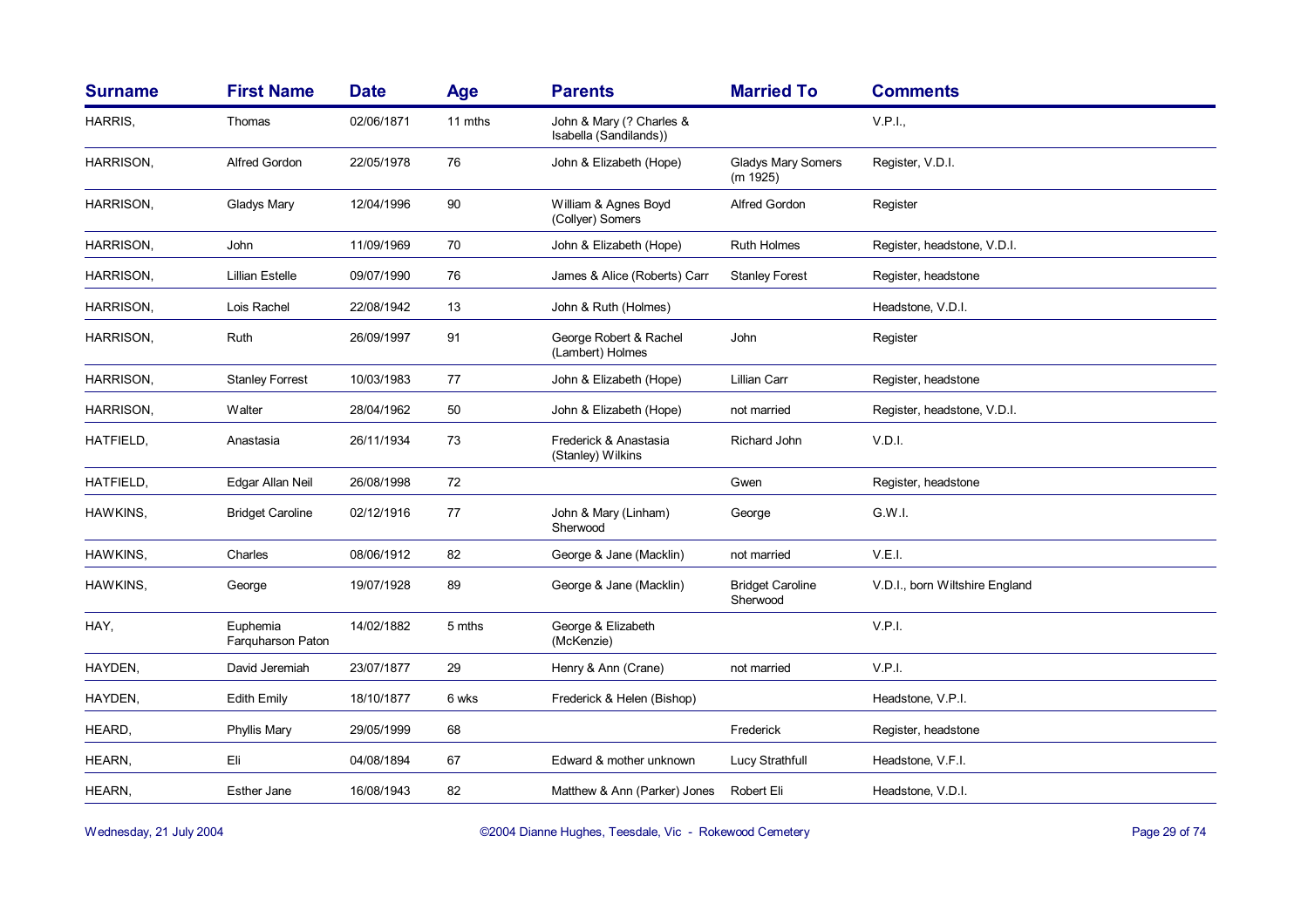| <b>Surname</b> | <b>First Name</b>      | <b>Date</b> | Age    | <b>Parents</b>                       | <b>Married To</b>      | <b>Comments</b>                         |
|----------------|------------------------|-------------|--------|--------------------------------------|------------------------|-----------------------------------------|
| HEARN,         | George                 | 19/07/1895  | 5 wks  | Robert & Esther (Jones)              |                        | V.F.I.                                  |
| HEARN,         | Henry                  | 10/06/1895  | 2 dys  | Robert & Esther (Jones)              |                        | V.F.I.                                  |
| HEARN,         | Lucy                   | 19/12/1920  | 92     | John & Lucy Strathfull               | Eli                    | Headstone, G.W.I.                       |
| HEARN,         | Robert Eli             | 24/10/1943  | 83     | Eli & Lucy (Stratfull)               | <b>Esther Jones</b>    | Headstone, V.D.I.                       |
| HEARN,         | Sydney                 | 01/03/1901  | 3 hrs  | Robert & Esther Jane (Jones)         |                        | V.F.I.                                  |
| HENDERSON,     | Lillian Emma           | 14/10/1890  | 15     | John Scott & Emma<br>(Wadison)       | not married            | V.F.I., died at Illabrook               |
| HENDERSON,     | Ruby                   | 16/09/1989  |        | unknown Carr                         | Fleming                | Register                                |
| HERBERT,       | Caroline Annie         | 23/02/1866  | 11     | Frederick & Eliza                    |                        | Headstone, V.P.I.                       |
| HERBERT,       | <b>Edward Childs</b>   | 12/03/1878  | 48     | Edwin & Nancy (Fisher)               |                        | V.P.I.                                  |
| HICKFORD,      | Alice                  | 22/03/1864  | 12 wks | Charles & Ann (Gardner)              |                        | V.P.I.                                  |
| HILL,          | Daniel Under           | 08/09/1858  | 20     | parents unknown                      |                        | V.P.I.                                  |
| HINES,         | Jane Arthur            | 14/05/1870  | 37     | William & Jane (Musgrove)<br>Growden | John                   | V.P.I., born London, Geelong Advertiser |
| HIRT,          | Elphin Daisy May       | 10/07/1954  | 59     | Malcolm & Esther (Knight)<br>Carr    | John George Ernest     | Register, headstone, V.D.I.             |
| HIRT,          | John George Ernest     | 31/03/1958  | 64     | Ernest & Emma May (Baker)            | Elphin Daisy May Carr  | Register, headstone, V.D.I.             |
| HIRTH,         | <b>Albert Percival</b> | 19/11/1962  | 78     | Heinrich & Dorothea<br>(Dahlerburg)  | Annie McKay            | Register, headstone, V.D.I.             |
| HIRTH,         | Annie                  | 17/02/1965  | 78     | Donald & Mary (Anderson)<br>McKay    | <b>Albert Percival</b> | Register, headstone, V.D.I.             |
| HIRTH,         | Dorothy Annie          | 19/01/1934  | 17     | Albert Percival & Annie<br>(McKay)   | not married            | Headstone, V.D.I.                       |
| HOCKEY,        | Eliza                  | 14/07/1886  | 72     | Henry & Hannah Banks                 | Samuel                 | Headstone, V.P.I.                       |
| HOCKEY,        | Samuel                 | 02/03/1886  | 75     | Danniel & Annie (Raikes)             | Eliza Banks            | Headstone, V.P.I.                       |
| HOCKING,       | Heather J.             | 16/05/1996  | 64     |                                      | Kenneth                | Register, headstone                     |
| HOGAN,         | Edmund                 | 14/09/1867  | 34     | John & Ellen (Lynch)                 |                        | V.P.I., born Clare, Ireland             |
|                |                        |             |        |                                      |                        |                                         |

Wednesday, 21 July 2004 **Dianne Hughes, Teesdale, Vic - Rokewood Cemetery** Page 30 of 74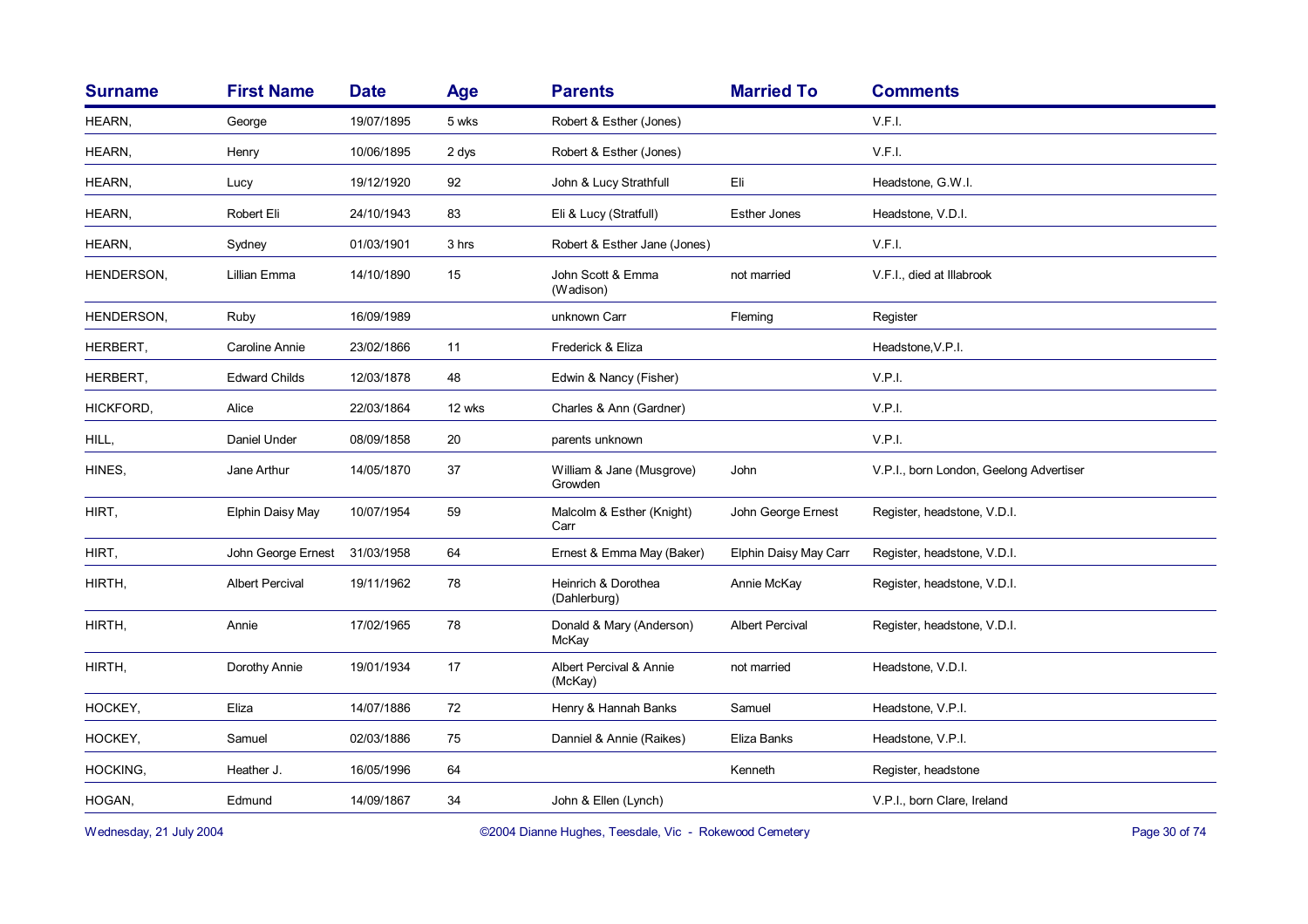| <b>Surname</b> | <b>First Name</b>     | <b>Date</b> | <b>Age</b>     | <b>Parents</b>                               | <b>Married To</b>                              | <b>Comments</b>                                                                 |
|----------------|-----------------------|-------------|----------------|----------------------------------------------|------------------------------------------------|---------------------------------------------------------------------------------|
| HOLLOWAY,      | James                 | 13/07/1890  | 79             | Richard & Sarah (Simper)                     | Jane Hawkins                                   | Headstone, V.D.I., born Wiltshire, England                                      |
| HOLLOWAY,      | Jane                  | 25/10/1896  | 89             | James & Jane (Hawkins)<br><b>Macklin</b>     | James                                          | Headstone, V.D.I., born Wiltshire, England                                      |
| HOLLOWAY,      | Joseph                | 09/01/1859  | 27             | James & Jane (Macklin)                       | not married                                    | V.P.I., born Manningford, Wiltshire, England, drowned<br><b>McMillans Creek</b> |
| HOLMES,        | <b>Charles Alfred</b> | 08/10/1970  | 73             | George & Rachel (Lambert)                    | Eunice Cecilia                                 | Register, headstone, V.D.I.                                                     |
| HOLMES,        | Eleanor               | 06/08/1890  | 2 months       | George & Rachel (Lambert)                    |                                                | V.F.I., born Rokewood Junction                                                  |
| HOLMES,        | Eunice Cecilia        | 06/04/1987  | 85             | George & Isabella Jane<br>(Thornton) Burnett | <b>Charles Alfred</b>                          | Register, headstone                                                             |
| HOLMES,        | Francis               | 26/10/1998  | 88             | George & Rachael (Lambert)                   | not married                                    | Register, headstone                                                             |
| HOLMES,        | George Richard        | 20/03/1947  | 87             | William & Eleanor (Hubbard)                  | Rachel Lambert                                 | Register, headstone, V.D.I.                                                     |
| HOLMES,        | George Richard        | 08/08/1967  | 74             | George & Rachael (Lambert)                   | Syliva Victoria Elsie<br>Millar                | Register, headstone, V.D.I., died Beeac Hospital                                |
| HOLMES,        | Rachel                | 23/07/1921  | 56             | Benjamin & Sarah (Bullen)<br>Lambert         | George Richard                                 | Headstone, V.P.I., born Norfolk England                                         |
| HOLMES,        | Sylvia Victoria Elsia | 15/07/1980  | 73             | William & Evelyn (Smith) Millar              | George Richard                                 | Register, headstone, V.D.I.                                                     |
| HOLMES,        | William George        | 28/05/1983  | 49             | George Richard & Sylvia<br>Victoria (Millar) | Judith Evelyn                                  | Register, headstone, V.D.I., born 4.12.1934                                     |
| HOOLEY,        | Maria                 | 07/11/1894  | 58             | James & Bridget (Norton)<br>Kane             | Robert                                         | V.F.I.                                                                          |
| HOOLEY,        | Robert                | 31/01/1898  | 55             | parents unknown                              | Maria Kane                                     | V.F.I.                                                                          |
| HOPE,          | Alfred Isaac          | 17/10/1934  | 67             | James & Esther (Thompson)                    | 1. Eliza Rosa Scolari<br>Currell 2. Sarah Boyd | Headstone, V.D.I.                                                               |
| HOPE,          | Harry                 | 13/05/1959  | 42             | Alfred & Sarah (Boyd)                        | Selina Donaldson                               | Register, headstone, V.D.I.                                                     |
| HOPE,          | Isaac                 | 11/01/1878  | $\overline{2}$ | James & Esther (Thomason)                    |                                                | V.P.I.                                                                          |
| HOPE,          | James                 | 29/10/1881  | 3              | James & Esther (Thomason)                    |                                                | V.P.I.                                                                          |
| HOPE,          | James                 | 06/05/1889  | 60             | Thomas & Ann (Cutting)                       | <b>Esther Thompson</b>                         | Headstone, V.F.I.                                                               |
| HOPE,          | James Alfred          | 05/02/1965  | 54             | Alfred & Sarah (Boyd)                        |                                                | Register, headstone, V.D.I.                                                     |

Wednesday, 21 July 2004 **Dianne Hughes, Teesdale, Vic - Rokewood Cemetery** Page 31 of 74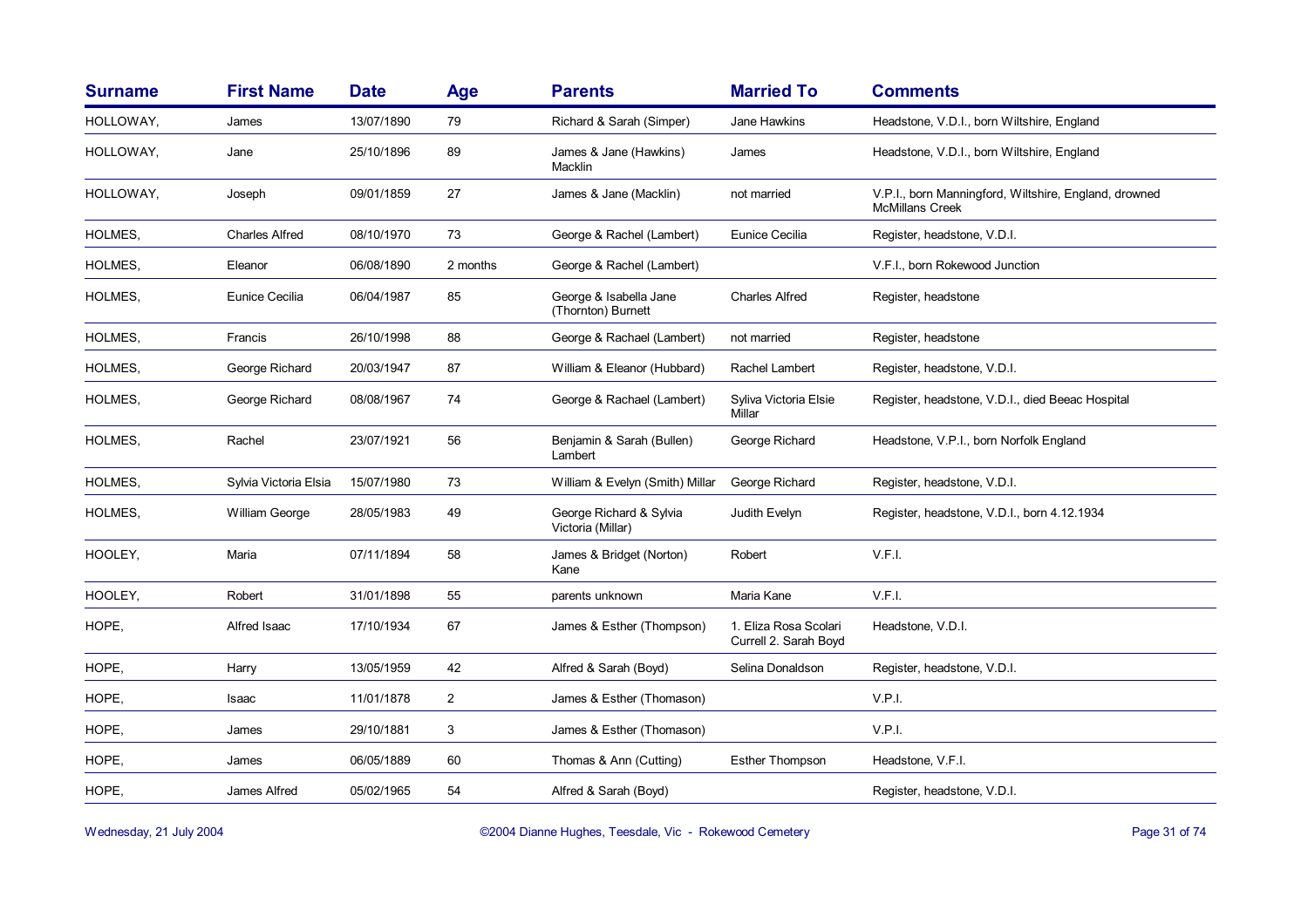| <b>Surname</b> | <b>First Name</b> | <b>Date</b> | <b>Age</b>     | <b>Parents</b>                        | <b>Married To</b>  | <b>Comments</b>                                                                    |
|----------------|-------------------|-------------|----------------|---------------------------------------|--------------------|------------------------------------------------------------------------------------|
| HOPE,          | James Francis     | 15/02/1986  |                |                                       |                    | Register                                                                           |
| HOPE,          | Marjorie Isobel   | 22/05/1990  | 48             | Harry & Selina (Donaldson)            | not married        | Register, headstone                                                                |
| HOPE,          | Reginald          | 15/04/1983  | 68             | Alfred & Sarah (Boyd)                 | not married        | Register, headstone, V.D.I.                                                        |
| HOPE,          | Selina (Enie)     | 22/12/1987  |                | unknown Donaldson & mother<br>unknown | Harry              | Register, headstone                                                                |
| HORNSBY,       | Annie Elizabeth   | 25/03/1867  | 6 wks          | Thomas & Elizabeth<br>(Gammon)        |                    | V.P.I.                                                                             |
| HORNSBY,       | Eliza Ann         | 14/01/1868  | 24 hours       | Thomas & Elizabeth<br>(Gammon)        |                    | V.P.I.                                                                             |
| HORNSBY,       | John Kingsby      | 21/01/1866  | 8 mths         | Thomas & Elizabeth<br>(Campbell?)     |                    | V.P.I.                                                                             |
| HOUGHTON,      | Anne              | 22/01/1909  | 81             | John & Mary (Maudling) Wise           | David              | Headstone, V.E.I. family history                                                   |
| HOUGHTON,      | David             | 19/07/1905  | 82             | William & Anne (Chester)              | Anne Wise          | Headstone, V.E.I. family history                                                   |
| HOUGHTON,      | John              | 28/10/1902  | 33             | David & Anne (Wise)                   | Christina McDonald | Headstone, V.E.I. family history, Christina remarried Tim<br>Hassett, buried Colac |
| HOULIHAN,      | William           | 25/05/1866  | 54             | parents unknown                       | unknown            | V.P.I., died Grassy Gully, born Kilkenny Ireland                                   |
| HOWARD,        | Isabella (Bella)  | 01/12/1952  | 74             | John & Maria (McMahon)                | not married        | Register, headstone, V.D.I.                                                        |
| HOWARD,        | James             | 08/01/1876  | 58             | John & Esther (Taylor)                | Sarah King         | Headstone, V.P.I.                                                                  |
| HOWARD,        | John              | 22/10/1895  | 70             | John & Maria (McMahon)                | Maria McMahon      | V.D.I.                                                                             |
| HOWARD,        | John              | 09/03/1949  | 76             | John & Maria (McMahon)                | not married        | Register, headstone, V.D.I.                                                        |
| HOWARD,        | Margaret Ann      | 01/01/1903  | 34             | John & Maria (McMahon)                | not married        | Headstone                                                                          |
| HOWARD,        | Marie             | 14/05/1904  | 60             | unknown McMahon                       | John               | Headstone                                                                          |
| HOWSON.        | William           | 09/01/1867  | 5 mths         | parents unknown                       |                    | V.P.I.                                                                             |
| HUGHES,        | Anne Elizabeth    | 10/02/1892  | 17             | Robert & Mary Ann (Emond)             | not married        | Headstone, V.F.I.                                                                  |
| HUGHES,        | David Thomas      | 23/11/1884  | $\overline{2}$ | Robert & Mary Ann (Emond)             |                    | Headstone, V.P.I.                                                                  |
| HUGHES,        | Mary Ann          | 10/08/1873  | $\overline{2}$ | Robert & Mary Ann (Emond)             |                    | Headstone, V.P.I.                                                                  |

Wednesday, 21 July 2004 **Dianne Hughes, Teesdale, Vic - Rokewood Cemetery** Page 32 of 74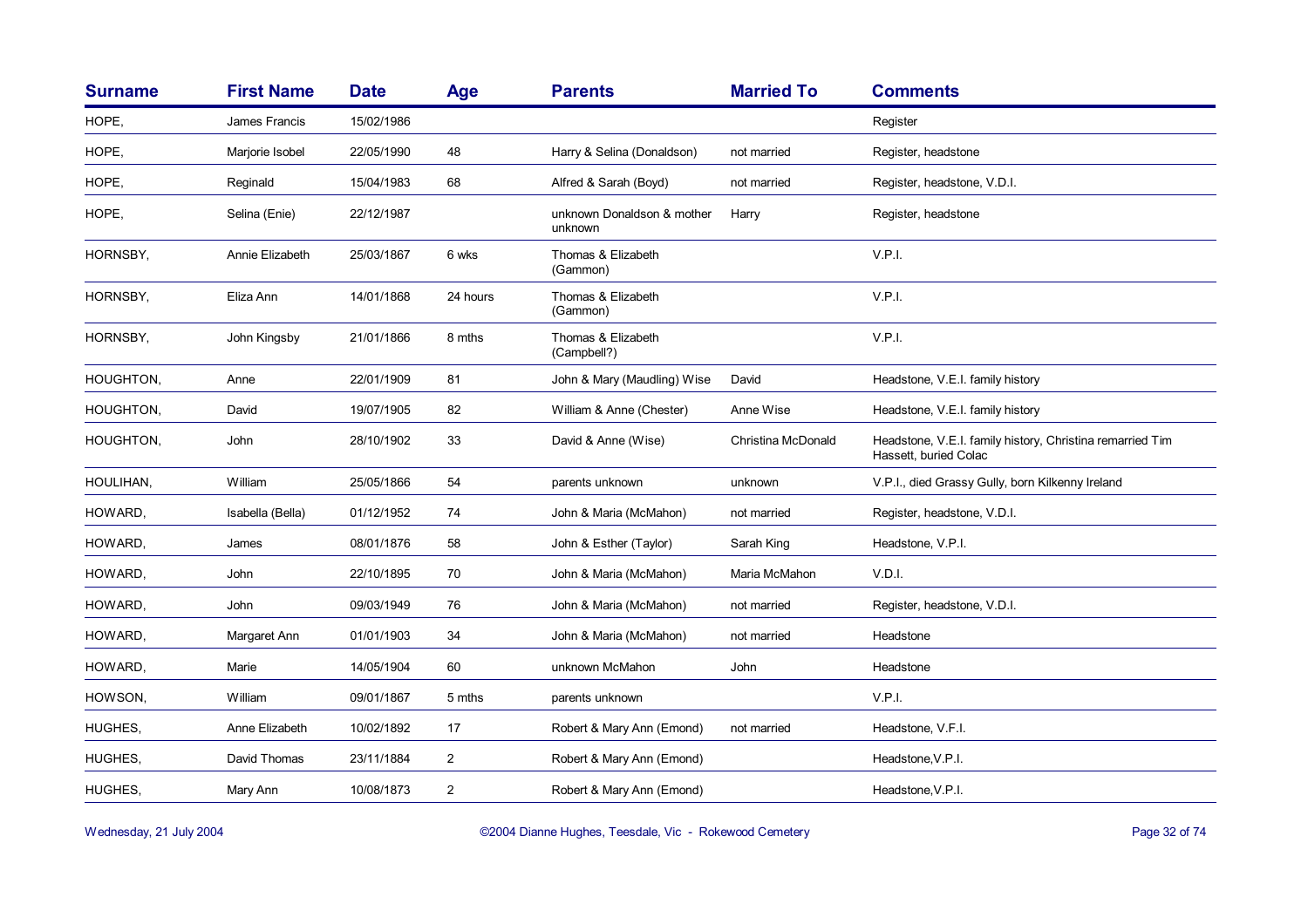| <b>Surname</b> | <b>First Name</b>      | <b>Date</b> | Age     | <b>Parents</b>                                  | <b>Married To</b>            | <b>Comments</b>     |
|----------------|------------------------|-------------|---------|-------------------------------------------------|------------------------------|---------------------|
| HUGHES,        | Raymond                | 13/08/1988  | 51      |                                                 |                              | Register, headstone |
| HUGHES,        | Robert                 | 21/05/1921  | 89      | John & Ann (Roberts)                            | Mary Ann Emond               | Headstone, V.D.I.   |
| HUGHES,        | Robert Emond           | 21/02/1899  | 26      | Robert & Mary Ann (Emond)                       | not married                  | Headstone, V.F.I.   |
| HUMPHREY,      | Edward                 | 05/12/1988  | 36      |                                                 | Wendy                        | Register, headstone |
| HUTTON,        | Jean Lillian           | 26/10/1999  | 84      | unknown Pratt, mother<br>unknown                | <b>Stanley Vernon</b>        | Register            |
| HUTTON,        | <b>Stanley Vernon</b>  | 24/06/1995  | 77      | John & Gertrude (Hayles)                        | Jean Lillian Pratt           | Register, headstone |
| HYSLOP,        | Thomas                 | 03/05/1877  | 60      | John & Jane (Halbert)                           |                              | Headstone, V.P.I.   |
| ILBERY,        | Euphemia               | 09/01/1914  | 57      | John & Jessie (Anderson)<br>McKerrall           | William                      | G.W.I.              |
| ILES,          | Florence Louisa        | 19/03/1894  | 23      | William Bruce & Charlotte<br>Elizabeth (Hayden) | not married                  | Headstone, V.D.I.   |
| ILES,          | Ira Victor             | 22/10/1877  | 11 mths | William Bruce & Charlotte<br>Elizabeth (Hayden) |                              | Headstone, V.P.I.   |
| IMRIE,         | Alexander              | 27/03/1904  | 81      | Thomas & Agnes (White)                          | <b>Catherine Kellock</b>     | Headstone, V.E.I.   |
| IMRIE,         | Catherine              | 29/10/1903  | 75      | Andrew & Margaret (Stark)<br>Kellock            | Alexander                    | Headstone, V.E.I.   |
| IRWIN,         | Robert                 | 22/05/1869  | 6 mths  | parents unknown                                 |                              | V.P.I.              |
| JACKA,         | Caroline Mary Ann      | 03/11/1938  | 80      | William & Mary Hannah<br>(Searl) Emerson        | <b>Charles Ernest</b>        | Headstone, V.D.I.   |
| JACKA,         | <b>Charles Ernest</b>  | 13/12/1935  | 76      | John & Thomasine (Osborne)                      | Caroline Mary Ann<br>Emerson | Headstone, V.D.I.   |
| JACKA,         | Frances                | 29/12/1884  | 27      | John & Thomasine (Osborne)                      | not married                  | Headstone, V.D.I.   |
| JACKA,         | John                   | 13/11/1912  | 90      | William & Grace (Hollow)                        | Thomasine Osborne            | Headstone, V.E.I.   |
| JACKA,         | Mary Ann Amelia        | 23/07/1930  |         | James & Mary Ann (Viccars)<br>Kingshot          | <b>William Everit</b>        | Headstone, V.D.I.   |
| JACKA,         | <b>Thomas Percival</b> | 22/08/1914  | 49      | John & Thomasine (Osborne)                      | not married                  | Headstone, G.W.I.   |
| JACKA,         | Thomasine              | 23/10/1891  | 67      | Thomas & unknown<br>(Wymouth) Osborne           | John                         | Headstone, V.F.I.   |

Wednesday, 21 July 2004 **Dianne Hughes, Teesdale, Vic - Rokewood Cemetery** Page 33 of 74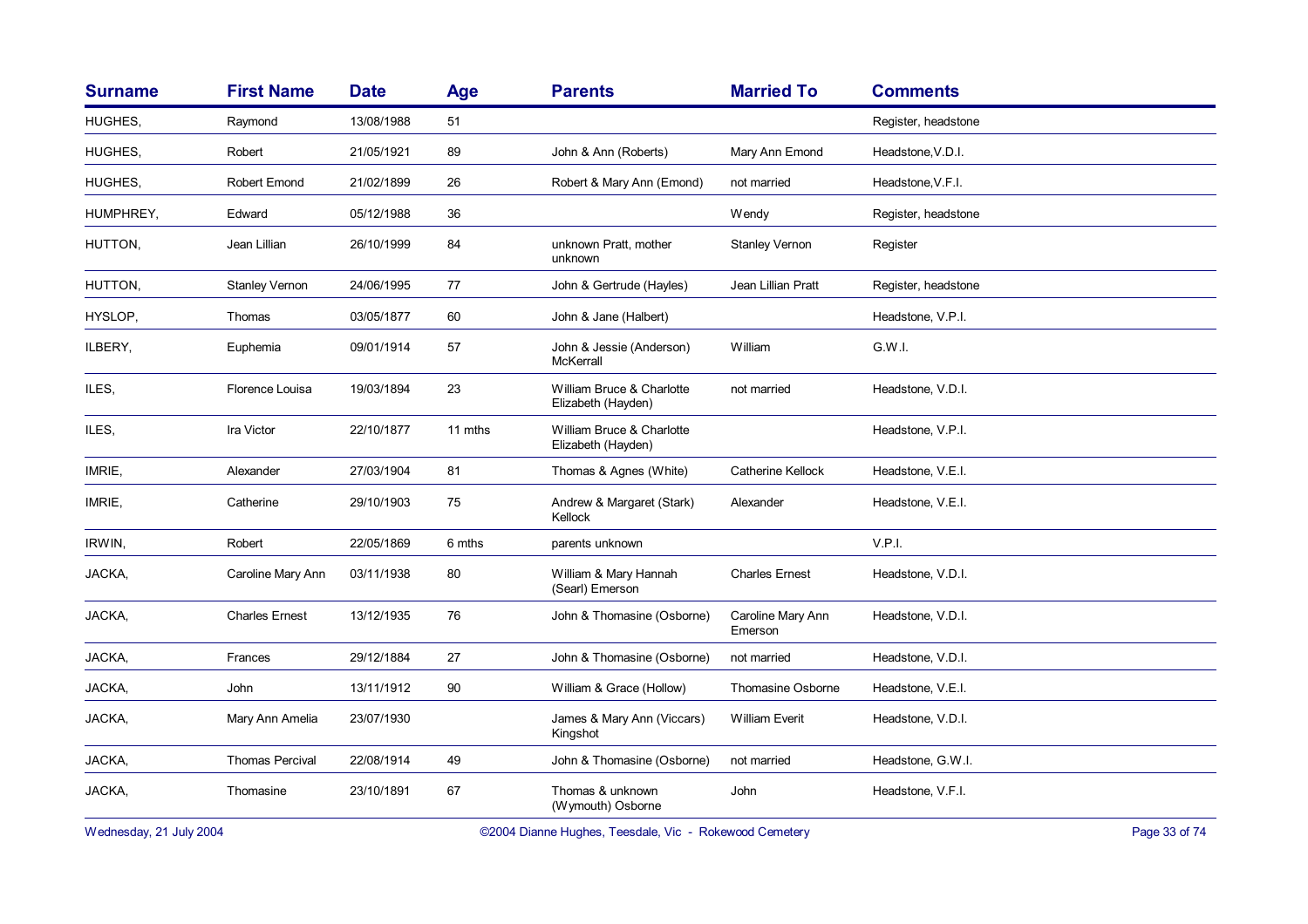| <b>Surname</b> | <b>First Name</b> | <b>Date</b> | Age          | <b>Parents</b>                              | <b>Married To</b>                         | <b>Comments</b>                                                         |
|----------------|-------------------|-------------|--------------|---------------------------------------------|-------------------------------------------|-------------------------------------------------------------------------|
| JACKA,         | William Everard   | 05/11/1929  | 66           | John & Thomasine (Osborne)                  | Mary Ann Amelia<br>Kingshot               | Headstone, V.D.I.                                                       |
| JACKA,         | William Kenneth   | 13/12/1993  | 72           |                                             | Phyllis                                   | Register, headstone                                                     |
| JACKSON,       | Ann               | 04/10/1865  | 48           | Joseph & Ann Monk                           |                                           | V.P.I.                                                                  |
| JAMES,         | Charles           | 26/10/1932  | 69           | Charles & Janet (White)                     | 1. Annie boyd 2. Lilian<br>Mary Stanbrook | V.D.I., Hotel Keeper                                                    |
| JAMES,         | Lillian           | 21/07/1962  |              | parents unknown                             |                                           | Register, Inquest                                                       |
| JAMESON,       | James             | 16/06/1889  | 66           | James & Margaret (Thorborne)                |                                           | V.F.I.                                                                  |
| JENSEN,        | Norman Edwin      | 19/08/1999  | 82           | Edwin & Daisy (Close)                       | <b>Elsie Mavis</b>                        | Register, headstone                                                     |
| JOHNSON,       | Edward            | 05/11/1858  | 46           | parents unknown                             | unknown marriage                          | Headstone, V.P.I., surname JOHNSTON on VPI                              |
| JOLLY,         | Eliza Jane        | 01/08/1862  | $\mathbf{1}$ | Richard & Harriet (Brightwell)              |                                           | V.P.I.                                                                  |
| JOLLY,         | Maria             | 16/11/1923  | 57           | Henry & Sarah (Arnold)<br>Thornton          | Richard                                   | Headstone, V.D.I.                                                       |
| JOLLY,         | Richard           | 31/12/1887  | 54           | Richard & Jane (Reskelly)                   | Harriet Brightwell                        | V.P.I.                                                                  |
| JOLLY,         | Richard           | 09/09/1945  | 82           | Richard & Harriet (Brightwell)              | Maria Thornton                            | Register, headstone, V.D.I.                                             |
| JONES,         | Amy Annie         | 09/04/1866  | 1 mth        | John & Mary Maria<br>(Blackburn)            |                                           | V.P.I.                                                                  |
| JONES,         | Eric Hector       | 15/04/1988  | 87           | Arthur Edgar & Beatrice Alice<br>(Goodall)  | Jane Donaldson                            | Register, headstone                                                     |
| JONES,         | James             |             |              |                                             |                                           | Headstone broken, in old Presbyterian section, only the<br>name remains |
| JONES,         | Jane              | 07/05/1991  | 88           | John McNeil & Frances<br>(Giblin) Donaldson | 1. William Boyle 2.<br>Eric Hector        | Register, headstone                                                     |
| JONES,         | Mary Annie        | 18/01/1864  | 28           | John & Henrietta (Unknown)<br>Collis        |                                           | V.P.I., born Kent England                                               |
| JUDGE,         | Elizabeth         | 03/05/1899  | 64           | William & Amy Colvin                        | John                                      | V.D.I. died Dereel                                                      |
| JUDGE,         | Elizabeth         | 24/08/1955  | 92           | John & Mary Quarrell                        |                                           | Register, V.D.I.                                                        |
| JUDGE,         | John              | 18/04/1882  | 59           | Henry & mother unknown                      | Elizabeth Colvin                          | V.P.I. died Dereel                                                      |

Wednesday, 21 July 2004 **Dianne Hughes, Teesdale, Vic - Rokewood Cemetery** Page 34 of 74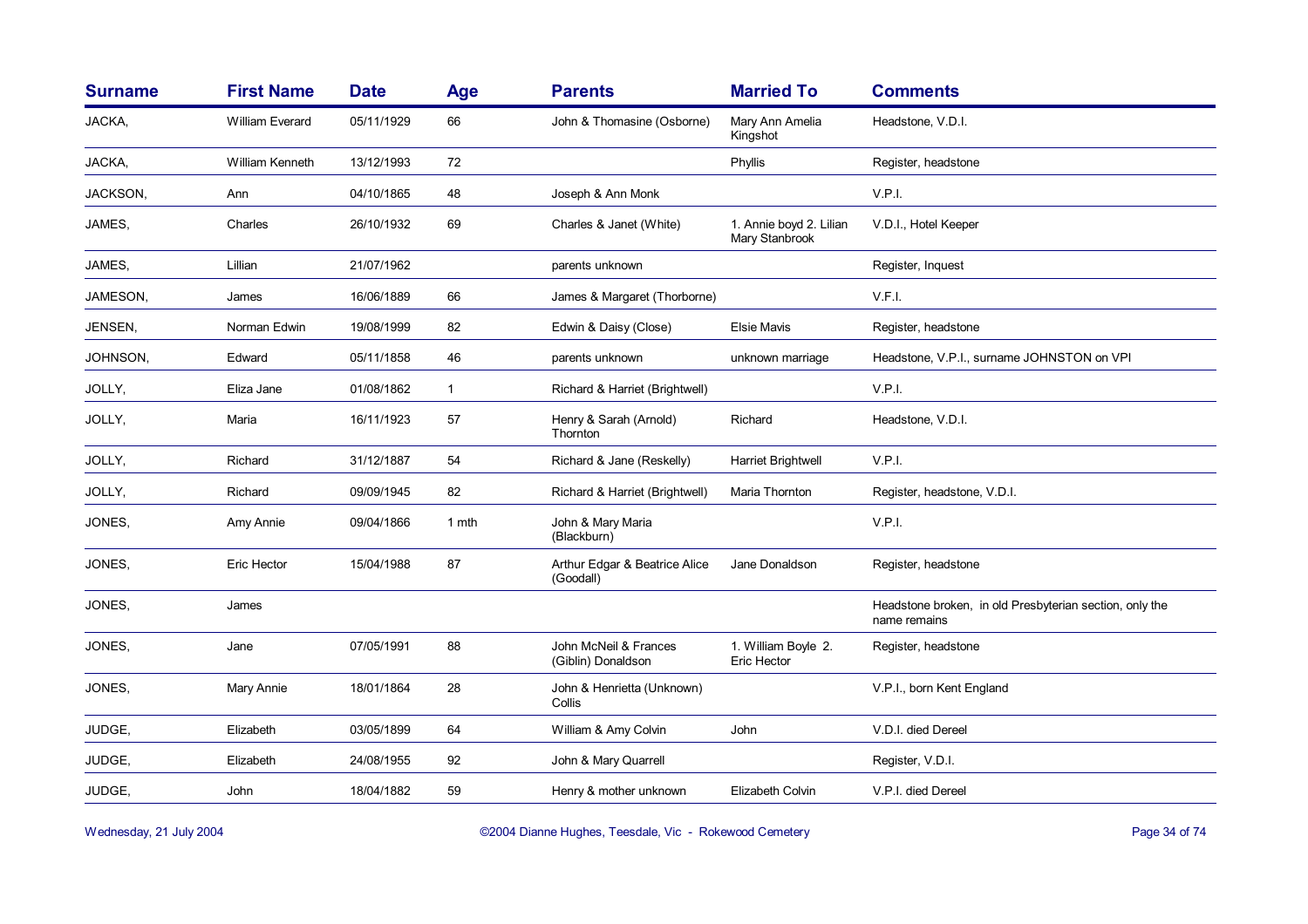| <b>Surname</b> | <b>First Name</b>   | <b>Date</b> | <b>Age</b>      | <b>Parents</b>                             | <b>Married To</b>   | <b>Comments</b>                   |
|----------------|---------------------|-------------|-----------------|--------------------------------------------|---------------------|-----------------------------------|
| JUDGE,         | John Henry          | 14/03/1938  | 80              | John & Elizabeth (Colvin)                  | Jane Mitchell       | V.D.I., died Clunes               |
| JUDGE,         | Ruby Hilda          | 20/05/1911  | 18              | William Colvin & & Elizabeth<br>(Quarrell) | not married         | V.E.I.                            |
| JUDGE,         | William Calvin      | 18/08/1909  | 48              | John & Elizabeth (Colvin)                  | Elizabeth Quarrell  | V.E.I., died at Corindhap         |
| KEEN,          | Thomas              | 14/06/1885  | 60              | parents unknown                            |                     | V.P.I.                            |
| KEENAN,        | James               | 25/04/1886  | 9 mths          | Peter & Margaret (McPherson)               |                     | V.P.I.                            |
| KEENAN,        | Peter               | 15/03/1889  | 47              | Patrick & Rachel (Unknown)                 | Margaret Macpherson | V.P.I., died Ondit.               |
| KENNEDY,       | Charles             | 19/02/1897  | 72              | Charles & Jane (Hayes)                     |                     | V.D.I.                            |
| KENNEDY,       | Charles William     | 01/05/1962  | 83              | Charles & Elizabeth (Emond)                | Eliza               | Register, headstone, V.D.I.       |
| KENNEDY,       | Elizabeth           | 05/08/1963  | 96              | Charles & Elizabeth (Emond)                | not married         | Register b. 1867                  |
| KENNEDY,       | Laura               | 27/01/1982  | 83              | James & Jane Frances<br>(Howlett) Judd     |                     | Register, died Ballarat born 1898 |
| KENNEDY,       | Margaret Emily      | 29/10/1955  | 82              | John & Mary (Trainor) Quarrell             | Thomas              | Register, headstone, V.D.I.       |
| KENNEDY,       | Thomas              | 30/04/1960  | 86              | Charles & Elizabeth (Emond)                | Margaret Quarrell   | Register, headstone, V.D.I.       |
| KENNEDY,       | unnamed female      | 08/04/1882  | 1 day           | Thomas & Margaret (Quarrell)<br>Kennedy    |                     | V.P.I.                            |
| KENNEDY,       | William John        | 18/12/1872  | 1 <sub>yr</sub> | Charles & Elizabeth (Emond)                |                     | V.P.I.                            |
| KERR,          | Leigh Michael       | 28/03/1992  | stillborn       | Leigh & Kate                               |                     | Register                          |
| KETTY,         | Catherine Elizabeth | 16/01/1920  | 86              | parents unknown                            | unknown if married  | G.W.I.                            |
| KINGSHOT,      | James Robert Rev.   | 08/08/1891  | 62              | James Robert & Mary Ann<br>(Viccars)       | not married         | Headstone, V.F.I.                 |
| KIRK,          | Amelia              | 11/11/1870  | 59              | parents unknown                            |                     | V.P.I.                            |
| KIRKLAND,      | George              | 21/11/1867  | 35              | parents unknown                            |                     | V.P.I.                            |
| KIRKWOOD,      | Eliza Catherine     | 17/05/1869  | 1 yr 4 mths     | Alexander & Janet (McAllister)             |                     | V.P.I.                            |
| KLEIN,         | Anna Mary           | 07/04/1881  | 59              | Johanna & Mary (Hammer)<br>Stusberg        | Henry               | V.P.I.                            |

Wednesday, 21 July 2004 **Dianne Hughes, Teesdale, Vic - Rokewood Cemetery** Page 35 of 74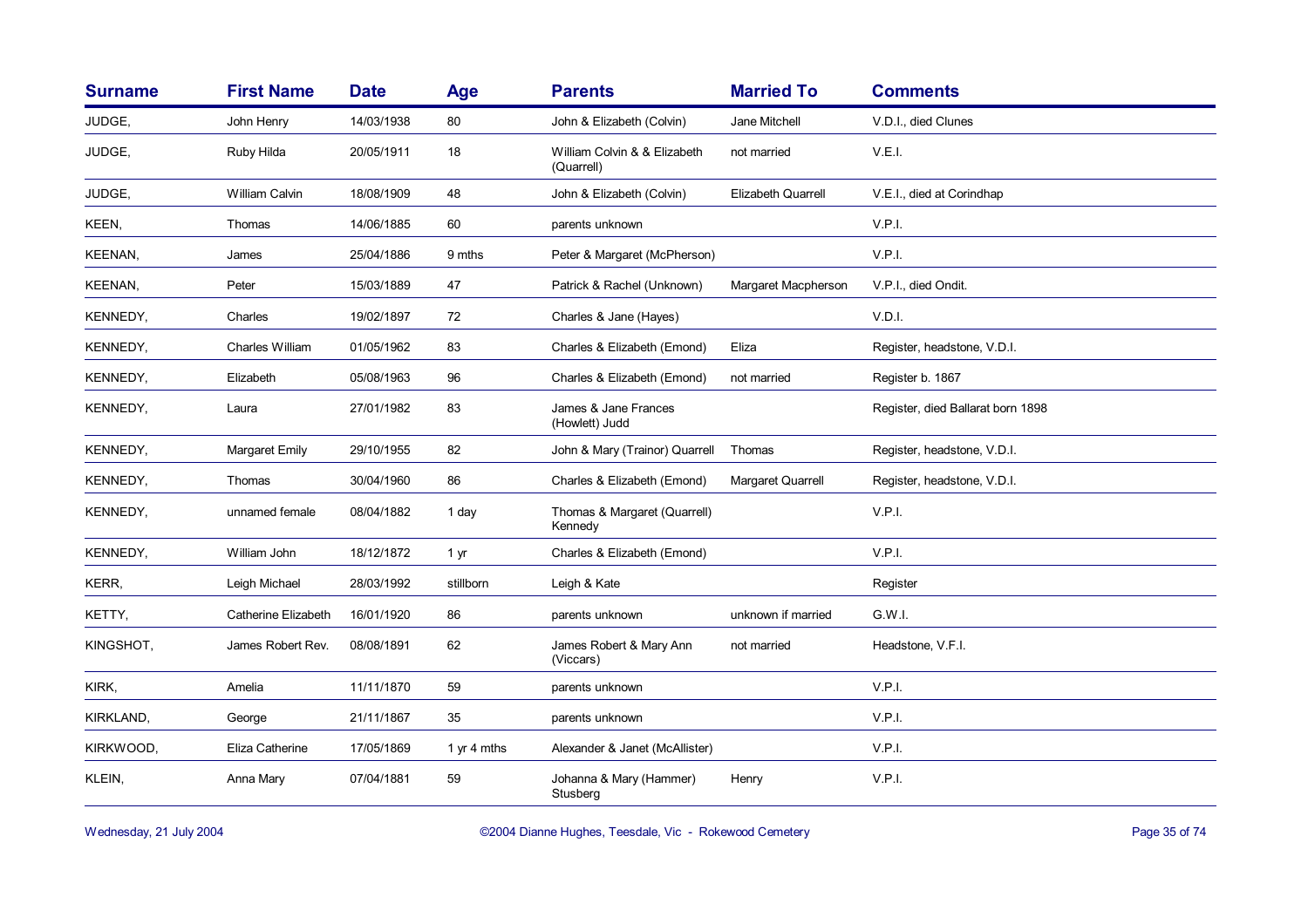| <b>Surname</b> | <b>First Name</b> | <b>Date</b> | Age         | <b>Parents</b>                                   | <b>Married To</b>                  | <b>Comments</b>                           |
|----------------|-------------------|-------------|-------------|--------------------------------------------------|------------------------------------|-------------------------------------------|
| KLEIN,         | Catherine         | 10/09/1871  | 1 yr 3 mths | Joseph & Elizabeth (Gratten)                     |                                    | V.P.I.                                    |
| KLEIN,         | Elizabeth         | 13/11/1886  | 3 hours     | Elizabeth                                        |                                    | V.P.I.                                    |
| KLEIN,         | Henry John        | 20/12/1911  | 53          | John James & Mary Elizabeth<br>(Greeten)         | not married                        | V.E.I.                                    |
| KLEIN,         | Janet             | 01/11/1938  | 68          | Walter & Catherine<br>(O'Loughlin) Baillie       | John                               | Headstone, V.D.I.                         |
| KLEIN,         | John              | 24/11/1948  | 80          | Joseph & Elizabeth (Greiton)                     | Janet Baillie                      | Register, headstone, V.D.I.               |
| KLEIN,         | John Thomas       | 27/06/1919  | 12          | John & Janet (Baillie)                           |                                    | Headstone, G.W.I.                         |
| KLEIN,         | Joseph            | 31/03/1874  | 14          | Joseph & Elizabeth (Greiton)                     |                                    | V.P.I., died Deerel                       |
| KLEIN,         | Leonard Joseph    | 16/04/1965  | 57          | John & Janet (Baillie)                           | not married                        | Register, headstone, V.D.I.               |
| KLEIN,         | Marjorie          | 08/04/1991  |             | William & Christine (Thornton)<br><b>Buttler</b> | Thomas                             | Register                                  |
| KLEIN,         | Stanley James     | 20/01/1991  | 79          | John & Janet (Baillie)                           | Eileen                             | Register, headstone                       |
| KLEIN,         | Thomas            | 25/10/1948  | 77          | Joseph & Eliza (Greiton)                         | Marjorie Agatha Butler<br>(m 1921) | Register, headstone, V.D.I. born 1872     |
| KNIGHT,        | Albert John       | 31/01/1955  | 80          | George Edward & Jane<br>Brown (Slater)           | Priscilla Jane Mark                | Register, headstone, V.D.I., married 1908 |
| KNIGHT,        | Priscilla Jane    | 20/10/1980  | 91          | Edward & Ann (Michel) Mark                       |                                    | Register, V.D.I., died Ballarat           |
| KONG,          | Heng              | 10/05/1864  | 30          | parents unknown                                  |                                    | V.P.I.                                    |
| LAIDLER,       | Alexander William | 14/10/1890  | 1 yr 4 mths | James & Annie Drummond<br>(Goodall)              |                                    | Headstone, V.F.I.                         |
| LAIDLER,       | Annie             | 27/10/1944  | 84          | Murdoch & Annie Ross                             | William                            | Headstone, V.D.I.                         |
| LAIDLER,       | Garret James      | 01/01/1893  | 1 yr 2 mths | James & Annie Drummond<br>Millar (Goodall)       |                                    | Headstone, V.F.I.                         |
| LAIDLER,       | George Eli        | 12/09/1964  | 77          | William & Annie (Greenwell)                      | Gladys Byron Hope                  | Register, headstone, V.D.I.               |
| LAIDLER,       | Gladys Byron      | 04/01/1955  | 64          | Alfred & Esther Weedon<br>(James) Hope           | George Eli                         | Register, headstone, V.D.I., b 1891       |
| LAIDLER,       | Lily              | 11/11/1899  | 11          | William & Annie (Ross)                           |                                    | Headstone, V.F.I.                         |

Wednesday, 21 July 2004 **Dianne Hughes, Teesdale, Vic - Rokewood Cemetery** Page 36 of 74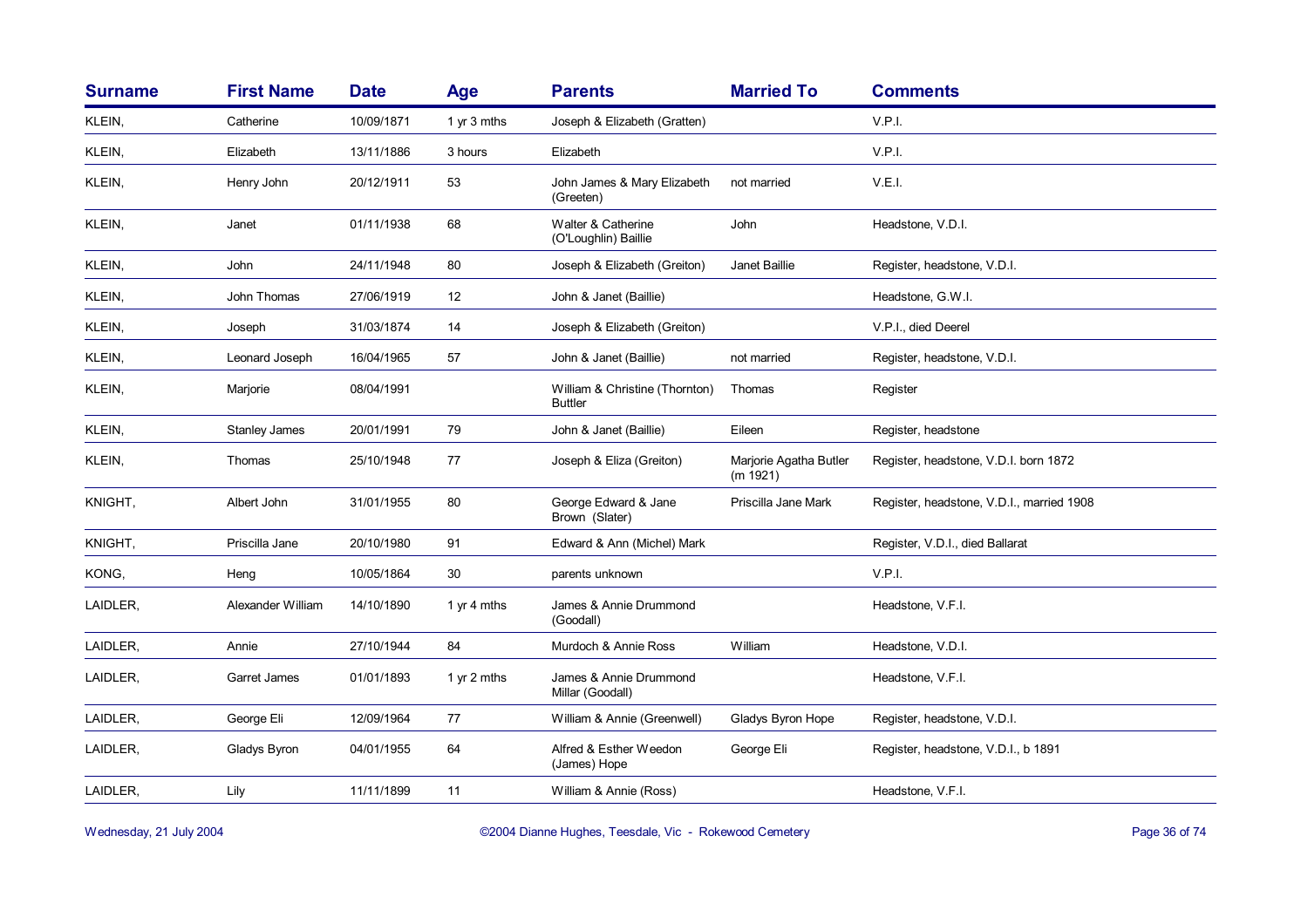| <b>Surname</b> | <b>First Name</b>            | <b>Date</b> | <b>Age</b>  | <b>Parents</b>                            | <b>Married To</b>                           | <b>Comments</b>                                  |
|----------------|------------------------------|-------------|-------------|-------------------------------------------|---------------------------------------------|--------------------------------------------------|
| LAIDLER,       | Margaret                     | 10/01/1903  | 74          | William & Margaret (Brown)<br>Lamb        | William                                     | Headstone, V.E.I.                                |
| LAIDLER,       | William                      | 25/04/1905  | 77          | James & Isabella (Gray)                   | Margaret Lamb                               | Headstone, V.E.I.                                |
| LAIDLER,       | William                      | 24/12/1933  | 77          | William & mother unknown                  | Annie Ross                                  | Headstone, V.D.I.                                |
| LAIDLER,       | William Ronald Errol         | 30/01/1995  | 82          | George Eli & Gladys (Hope)                | Dawn                                        | Register, headstone                              |
| LAIDLER,       | William Theodore<br>Augustus | 13/01/1920  | 38          | William & Annie (Ross)                    | not married                                 | Headstone, G.W.I.                                |
| LAMB,          | Jane Elizabeth               | 30/08/1858  | 81          | William & Elizabeth<br>(Houghton) Lawless | Nicholas                                    | Headstone, V.D.I.                                |
| LAMB,          | Nicholas Thomas              | 13/07/1958  | 89          | Laurence & Ann (Halpin)                   | Jane Lawless                                | Register, headstone, V.D.I.                      |
| LAMB,          | Nicholas Thomas              | 06/06/1980  | 77          | Nicholas & Jane Elizabeth<br>(Lawless)    | not married                                 | Register, headstone, V.D.I.                      |
| LAMB,          | Patrick Jospeh               | 23/10/1982  | 78          | Nicholas & Jane Elizabeth<br>(Lawless)    | not married                                 | Register, headstone, V.D.I.                      |
| LANDRE,        | Auguste                      | 31/01/1864  | 30          | parents unknown                           |                                             | V.P.I.                                           |
| LATTER,        | Hettie                       | 08/06/1955  | 83          | Henry & Susan (Everett)<br>Reynolds)      | Horace                                      | Register, headstone, V.D.I.                      |
| LATTER,        | Horace                       | 01/09/1938  | 70          | Benjamin & Elizabeth (Smith)              | <b>Hettie Reynolds</b>                      | Headstone, V.D.I.                                |
| LAURISTON,     | William                      | 15/03/1900  | 63          | Charles & Ursula (Tait)                   | Caroline                                    | Headstone, V.F.I., born Finlar, Shetland Islands |
| LAWLER,        | Gladys                       | 07/01/1955  | 65          | parents unknown                           |                                             | Register, V.D.I.                                 |
| LAWLESS,       | <b>Alice Emily</b>           | 07/02/1877  | 1 yr 4 mths | Unknown & Elizabeth Lawless               |                                             | V.P.I.                                           |
| LAWLESS,       | Elizabeth                    | 23/01/1932  | 83          | David & Ann (Wise) Houghton               | 1. Henry Barby 2.<br><b>William Lawless</b> | Headstone, V.D.I.                                |
| LAWLESS,       | Rachel Sophia                | 21/05/1969  | 78          | Unknown & Nancy Lawless                   |                                             | Register, V.D.I.                                 |
| LAWLESS,       | Robert Graham                | 29/08/1919  | 26          | George & Elizabeth (Graham)               | not married                                 | G.W.I.                                           |
| LAWLESS,       | William                      | 01/01/1913  | 60          | John & Jane (Grant)                       | Elizabeth Houghton                          | Headstone, V.F.I.                                |
| LEAHY,         | Alice                        | 01/10/1928  | 54          | James & Esther Weeds<br>(Thompson) Hope   | not married                                 | Headstone, V.D.I. born 1870                      |

Wednesday, 21 July 2004 **Dianne Hughes, Teesdale, Vic - Rokewood Cemetery** Page 37 of 74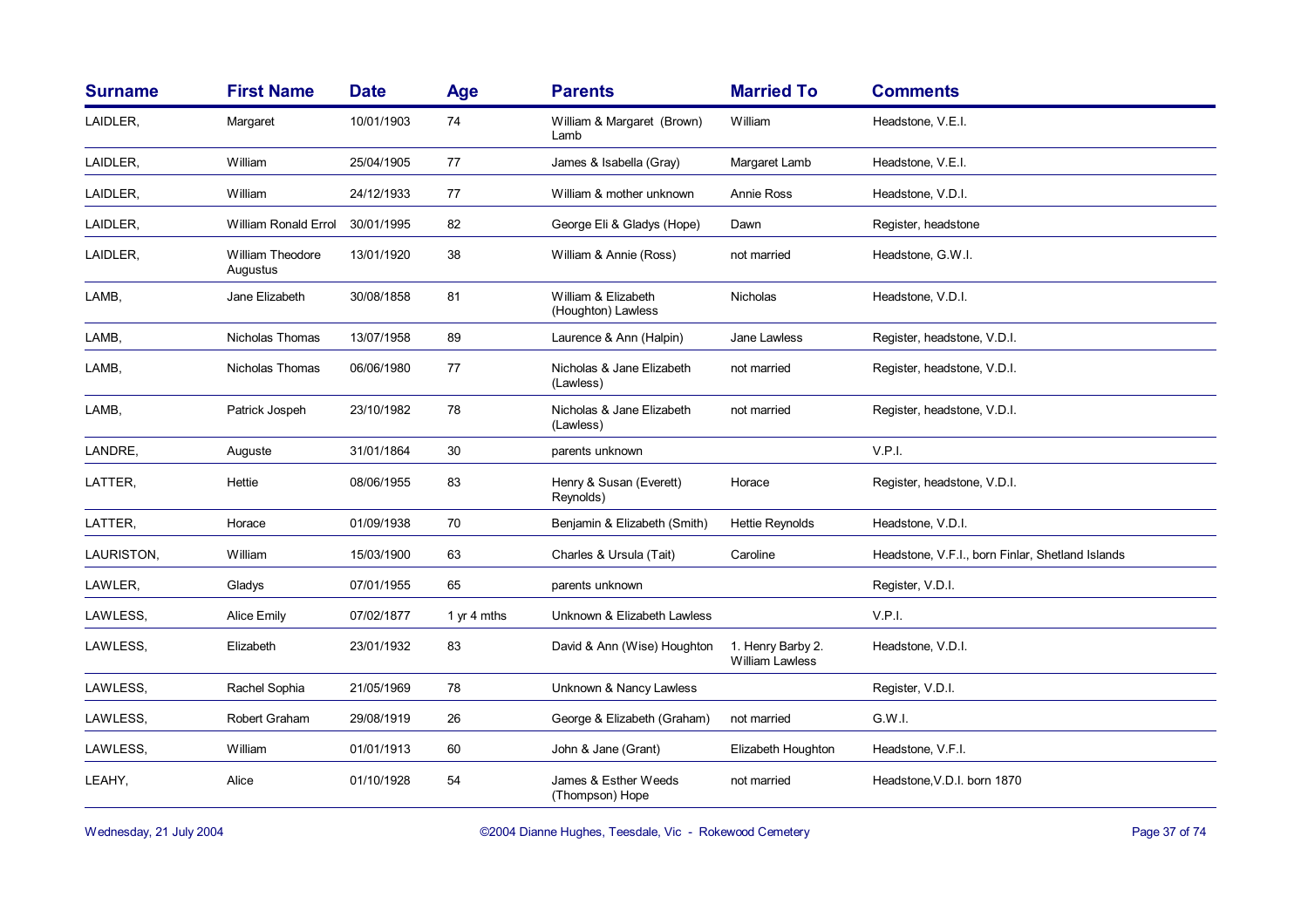| <b>Surname</b> | <b>First Name</b>            | <b>Date</b> | Age          | <b>Parents</b>                                 | <b>Married To</b>   | <b>Comments</b>                                                                       |
|----------------|------------------------------|-------------|--------------|------------------------------------------------|---------------------|---------------------------------------------------------------------------------------|
| LECKIE,        | Blythwood Harold<br>Hamilton | 01/02/1920  | $\mathbf{1}$ | Blythwood Harold & Evelyn<br>(Godwin)          |                     | G.W.I., father a school teacher                                                       |
| LEDWILL,       | James                        | 13/02/1887  | 70           | George & Jane (Howy)                           |                     | V.P.I.                                                                                |
| LEEMON,        | Ann                          | 03/05/1943  | 61           | William & Mary (Wilford)<br><b>Buttler</b>     | John James          | Register, headstone, V.D.I.                                                           |
| LEEMON,        | <b>Barbara Ellen</b>         | 14/10/1871  | 4 dys        | James & Margaret (Mellington)                  |                     | V.P.I.                                                                                |
| LEEMON,        | James                        | 30/08/1917  | 76           | John & Barbara (Adams)                         | Margaret Mellington | Headstone G.W.I., born Armagh Ireland                                                 |
| LEEMON,        | Jane                         | 27/12/1950  | 74           | James & Margaret (Mellington)                  | not married         | Register, headstone, V.D.I.                                                           |
| LEEMON,        | John James                   | 29/09/1948  | 80           | John & Margaret (McMington)                    | Ann Butler          | Register, headstone, V.D.I.                                                           |
| LEEMON,        | Margaret                     | 08/04/1898  | 55           | Thomas & Margaret Mellington                   | James               | Headstone, V.F.I.                                                                     |
| LEEMON,        | Margaret                     | 12/01/1938  | 70           | James & Margaret (Mellington)                  | not married         | Headstone, V.D.I.                                                                     |
| LEEMON,        | Margaret Mary                | 18/02/1954  | 37           | John James & Ann (Butler)                      | not married         | Register, headstone, V.D.I.                                                           |
| LEEMON,        | Mary Ann                     | 15/04/1945  | 79           | James & Margaret (Mellington)                  | not married         | Register, headstone, V.D.I.                                                           |
| LEES,          | Margaret                     | 02/08/1874  | 63           | parents unknown                                |                     | V.P.I.                                                                                |
| LEITH,         | Margaret                     | 30/12/1876  | 62           | William & Elizabeth<br>(Sutherland) Sutherland |                     | V.P.I.                                                                                |
| LIBBY,         | Cyrus Captain                | 01/01/1886  | 81           | Cyrus & Lois (Foss)                            | not married         | Headstone., V.P.I., died at Ballarat, first name on<br>headstone Siris                |
| LINE,          | Thomas                       | 18/02/1878  | 50           | parents unknown                                | unknown             | V.P.I., born Bedford, England                                                         |
| LING,          | Alice                        | 12/03/1878  | 12           | James & Elizabeth (McArdle)                    |                     | V.P.I.                                                                                |
| LING,          | Elizabeth                    | 20/03/1864  | 14 wks       | James & Elizabeth (McArdle)                    |                     | V.P.I.                                                                                |
| LING,          | Lillian                      | 15/05/1874  | 8 mths       | James & Elizabeth (McArdle)                    |                     | V.P.I.                                                                                |
| LISTON,        | Luke                         | 18/10/1934  | 83           | James & Agnes (Smith)                          | not married         | V.D.I.                                                                                |
| LITTLEDALE,    | Elizabeth                    | 26/09/1869  | $\mathbf{1}$ | John & Sarah (Neil)                            |                     | V.P.I.                                                                                |
| LITTLEDALE,    | John                         | 03/03/1869  | 41           | parents unknown                                | Sarah O'Neill       | V.P.I., born Manchester, England, death caused by injuries<br>at the Break o'day mine |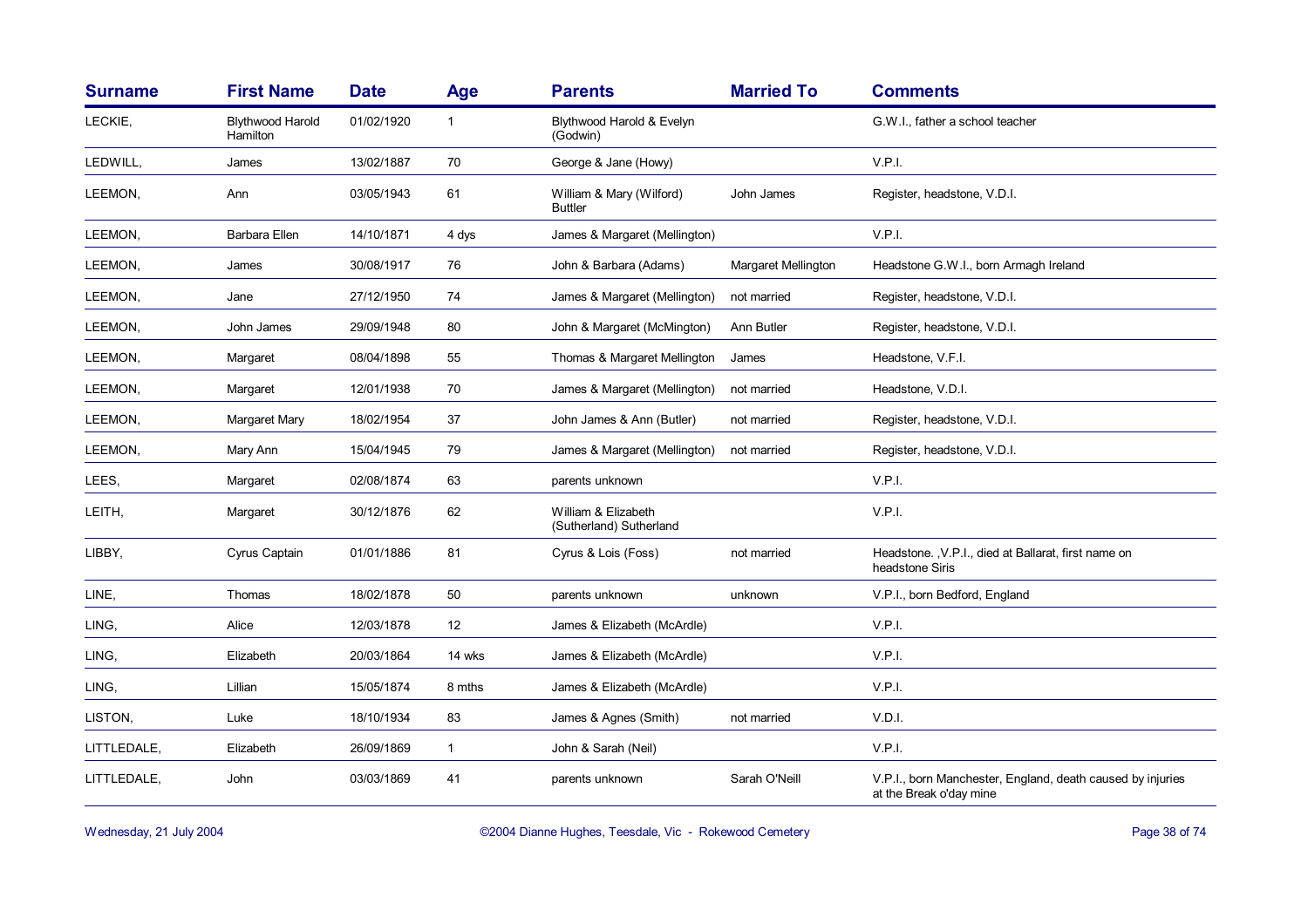| <b>Surname</b> | <b>First Name</b>        | <b>Date</b> | Age     | <b>Parents</b>                       | <b>Married To</b>        | <b>Comments</b>                                                                                 |
|----------------|--------------------------|-------------|---------|--------------------------------------|--------------------------|-------------------------------------------------------------------------------------------------|
| LONG,          | Alfred                   | 20/04/1941  | 68      | George & Elizabeth (Bailey)          | Maria (Thornton)         | Headstone.                                                                                      |
| LONG,          | Elizabeth                | 14/02/1933  | 93      | John & Lucy (Viltim) Bailey          | George                   | Headstone, born Wiltshire                                                                       |
| LONG,          | Emma                     | 16/03/1867  | 14 mths | George & Elizabeth (Bailey)          |                          | V.F.I.                                                                                          |
| LONG,          | George Huntley           | 14/02/1889  | 52      | Samuel & Maria (Bailey)              | Elizabeth (Bailey)       | Headstone, V.F.I.                                                                               |
| LONG,          | Maria                    | 16/01/1954  | 87      | George & Mattie Thornton             | Alfred                   | Register, headstone. died at Moolap, Geelong Advertiser                                         |
| LONG,          | Samuel                   | 15/06/1887  | 23      | George & Elizabeth (Bailey)          | not married              | Headstone, V.P.I                                                                                |
| LOUGHLIN,      | A.E.                     | 05/08/1955  | 75      | parents unknown                      |                          | Register                                                                                        |
| LOWE,          | Sarah                    | 21/07/1892  | 75      | George & Mary (Beach) Ainly          |                          | V.F.I. died at Illabrook                                                                        |
| LUCAS,         | Arthur                   | 05/10/1950  | 86      | William & Elizabeth (Brooking)       | not married              | Register, headstone, V.D.I.                                                                     |
| LUCAS,         | <b>Charles Seymour</b>   | 24/11/1901  | 38      | William & Elizabeth (Brooking)       | <b>Elizabeth Collyer</b> | Headstone. V.E.I., also remembered on h/s: Sqt.Horace<br>S.LUCAS, KIA France 19/07/1916, 21 yrs |
| LUCAS,         | Elizabeth                | 18/06/1905  | 81      | John Brooking                        | William                  | Headstone, V.E.I.                                                                               |
| LUCAS,         | <b>Ernest Brooking</b>   | 10/02/1947  | 78      | William & Elizabeth (Brooking)       | not married              | Register, headstone, V.D.I.                                                                     |
| LUCAS,         | William                  | 10/04/1876  | 48      | William & Mary Ann (Frost)           | Elizabeth (Brooking)     | Headstone                                                                                       |
| LYNCH,         | Sarah                    | 31/01/1878  | 16 mths | George & Bridget (Culaty)            |                          | V.P.I.                                                                                          |
| LYONS,         | Margaret                 | 22/08/1858  | 29      | James & Anne (McIntosh)<br>Whitelaw  |                          | V.P.I.                                                                                          |
| MacKENZIE,     | Catherine                | 23/12/1887  | 62      | Murdoch & Ann (McDonald)<br>McGregor | John                     | Headstone, V.P.I.                                                                               |
| MacKENZIE,     | John                     | 16/11/1881  | 48      | Roderick & Ann (McDonald)            | Catherine McGregor       | Headstone, V.P.I. born Torridon, Rosshire, Scot, died at<br>Flodden Field, Cressy               |
| MacKENZIE,     | Murdoch                  | 01/10/1860  | 3       | John & Catherine (McGregor)          |                          | Headstone, V.P.I.                                                                               |
| MAGILL,        | Jane                     | 20/12/1880  | 53      | James & Jane (Weir) McIlraith        | William                  | Headstone, V.P.I.                                                                               |
| MAGOR,         | <b>Charles Frederick</b> | 23/02/1929  | 73      | Martin & Sophia (White)              | Mary Carr_               | Headstone, V.D.I.                                                                               |
| MAGOR,         | Mary                     | 09/08/1940  | 82      | John & Isabella (McKerrall)<br>Carr  | Charles                  | Headstone, V.D.I.                                                                               |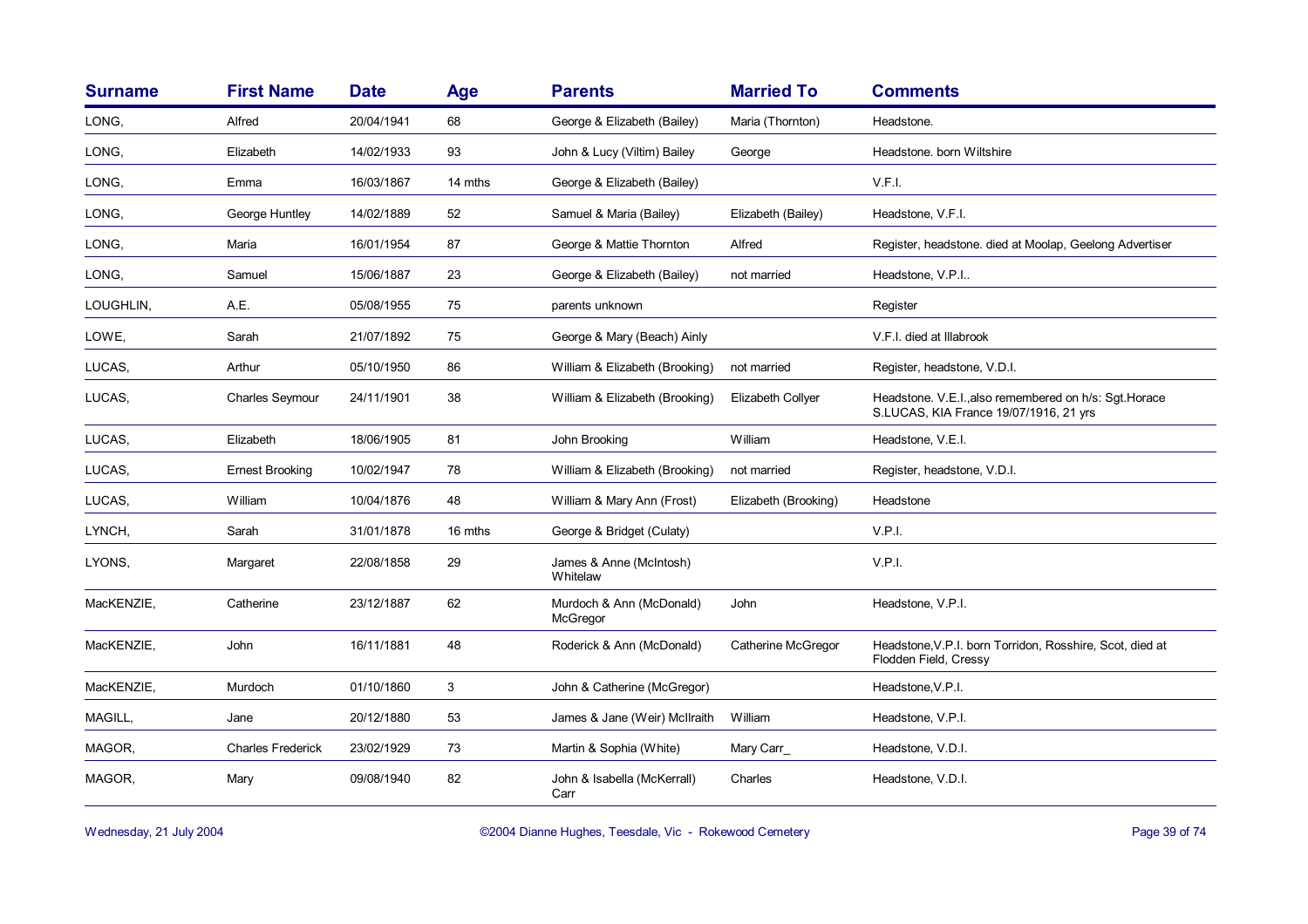| <b>Surname</b> | <b>First Name</b>      | <b>Date</b> | <b>Age</b> | <b>Parents</b>                                | <b>Married To</b>                    | <b>Comments</b>                                                                                          |
|----------------|------------------------|-------------|------------|-----------------------------------------------|--------------------------------------|----------------------------------------------------------------------------------------------------------|
| MAHER,         | James                  | 05/01/1865  | 4          | William & Margaret (Lynam)                    |                                      | V.P.I.                                                                                                   |
| MALHOFF,       | Charles                | 01/11/1870  | 8 mths     | Charles & Emily (Worsley)                     |                                      | V.P.I.                                                                                                   |
| MALHOFF,       | Emily                  | 23/12/1878  | 46         | Unknown Worsley & mother<br>unknown           | 1. Thomas Andrew<br>McEwan 2.Charles | V.P.I. inquest drowned at Rokewood Junction, born<br>Gloucestershire, England                            |
| MALHOFF,       | Emily                  | 23/12/1878  | 12         | Charles & Emily (McGuire)                     |                                      | V.P.I., inquest accidently drowned                                                                       |
| MALHOFF,       | Sarah Ann              | 23/12/1878  | 4 mths     | Charles & Emily (McEwan)                      |                                      | V.P.I., inquest accidently drowned                                                                       |
| MARTIN,        | Anastasia              | 06/09/1865  | 32         | Thomas & Bridget (Unknown)<br>Delaney         | Robert (m 1857)                      | Headstone, V.P.I.                                                                                        |
| MATHEWS,       | <b>Ellen Winifred</b>  | 11/10/1965  | 85         | Patrick & Mary (Gaffy) Doyle                  | Arthur                               | Register, headstone, V.D.I.                                                                              |
| MATHEWS,       | Hugh                   | 01/11/1867  | 5          | Hugh & Margaret (Clarke)                      |                                      | Headstone, V.P.I.                                                                                        |
| MATHEWS,       | Hugh                   | 04/11/1889  | 74         | Patrick & Catherine (Riley)                   | Margaret Clarke                      | V.F.I.                                                                                                   |
| MATHEWS,       | Margaret               | 12/01/1921  | 83         | James & Ann (Carrol) Clarke                   | Hugh                                 | G.W.I.                                                                                                   |
| MATHEWS,       | Margaret               | 12/01/1921  | 83         | James & Anne (Carroll) Clarke                 | Hugh                                 | V.D.I.                                                                                                   |
| MATHEWS,       | <b>Patrick Charles</b> | 13/02/1871  | 10 mths    | Patrick & Mary (Clarke)                       |                                      | V.P.I.                                                                                                   |
| MATHEWS,       | Veronica Mary          | 29/04/1989  |            | Thomas & Jane                                 | Aiden Jospeh                         | Register, headstone                                                                                      |
| MATHIE,        | William                | 03/09/1870  | 21         | George & Maria (Ferguson)                     | not married                          | Headstone, V.P.I., born Launceston Tas died when taking<br>timber from a mine shaft, the wall collapsed. |
| MATHIESON,     | Margaret               | 12/02/1936  | 28         | Frederick William & Mary Ann<br>(John) Palmer | <b>Oliver Lawrence</b>               | Headstone                                                                                                |
| MATTHEWS,      | Arthur                 | 01/06/1932  | 60         | Hugh & Margaret (Clark)                       | Ellen Winifred Doyle                 | Headstone, V.D.I., spelt "Matthews'                                                                      |
| MATTHEWS,      | <b>Bridget</b>         | 07/08/1939  | 64         | Maurice & Margaret (O'Brien)<br>Walsh         | Robert                               | Headstone, V.D.I. spelt 'Matthews'                                                                       |
| MATTHEWS,      | Clarence               | 25/12/1988  | 93         | Arthur & Ellen (Doyle)                        | Ita Mary                             | Register, headstone                                                                                      |
| MATTHEWS,      | Ita Mary               | 26/03/2000  | 91         |                                               | Clarence                             | Register                                                                                                 |
| MATTHEWS,      | Robert                 | 14/09/1946  | 77         | Hugh & Margaret (Clark)                       | <b>Bridget</b>                       | Register, headstone, V.D.I. spelt 'Matthews'                                                             |
| MAW,           | Elizabeth              | 09/07/1867  | 11         | William & Andrina (Johnston)                  |                                      | V.P.I.                                                                                                   |

Wednesday, 21 July 2004 **Dianne Hughes, Teesdale, Vic - Rokewood Cemetery** Page 40 of 74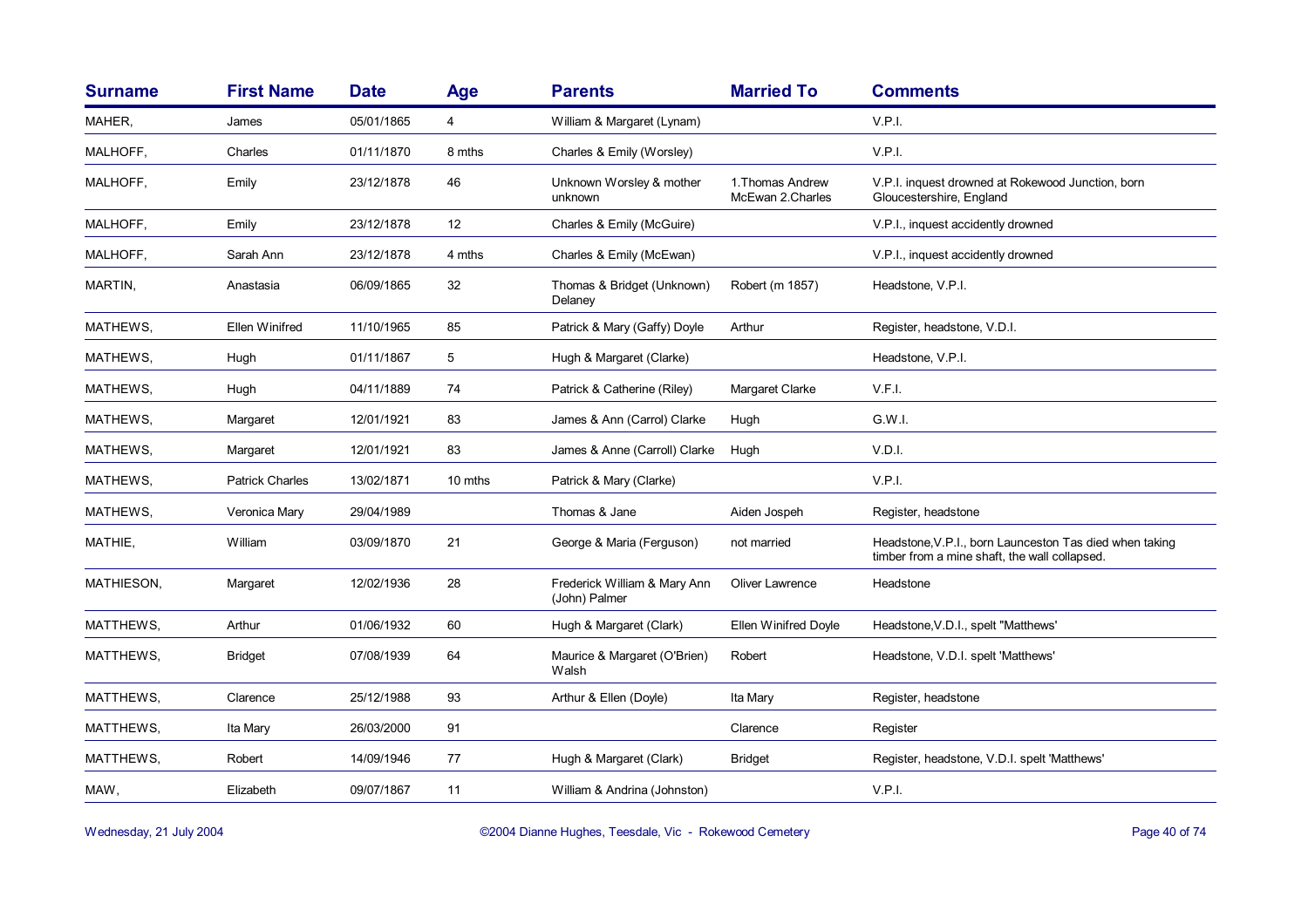| <b>Surname</b> | <b>First Name</b>     | <b>Date</b> | Age     | <b>Parents</b>                             | <b>Married To</b> | <b>Comments</b>                                                                      |
|----------------|-----------------------|-------------|---------|--------------------------------------------|-------------------|--------------------------------------------------------------------------------------|
| MAW,           | Elizabeth             | 16/06/1912  | 91      | parents unknown                            | James             | Headstone, V.E.I.                                                                    |
| MAW,           | James                 | 29/04/1897  | 73      | Robert & Ann (Coates)                      | Elizabeth         | Headstone, V.F.I., native of Yorkshire, England                                      |
| MAY,           | Elizabeth             | 09/07/1867  | 11      | William & Andrina (Johnston)               |                   | V.P.I.                                                                               |
| McANDREW,      | Ellen                 | 04/06/1865  | 9 mths  | Duncan & Sarah (McKenzie)                  |                   | V.P.I.                                                                               |
| McCALLUM,      | Alexander             | 10/06/1937  | 72      | parents unknown                            |                   | Headstone.also remembered on h/s: Cpl.W.E.McCALLUM,<br>KIA France 09/08/1918, 21 yrs |
| McCALLUM,      | Archibald             | 26/05/1900  | 80      | parents unknown                            | Euphemia McKerral | Headstone, V.F.I.                                                                    |
| McCALLUM,      | Archibald             | 30/09/1935  | 85      | parents unknown                            | Susan Barnes      | Headstone, V.D.I.                                                                    |
| McCALLUM,      | David                 | 16/10/1951  | 93      | Archibald & Euphemia<br>(McKerral)         | Jane Robson Grant | Register, headstone, V.D.I.                                                          |
| McCALLUM,      | Elizabeth             | 12/04/1949  | 93      | William & Elizabeth<br>(Brooking) Lucas    | Neil              | Register, headstone, V.D.I.                                                          |
| McCALLUM,      | Euphemia              | 15/11/1889  | 74      | John & Euphemia (McIntyre)<br>McKerral     | Archibald         | Headstone, V.F.I.                                                                    |
| McCALLUM,      | <b>Florence Mabel</b> | 26/02/1901  | 22 mths | Alexander Bowes & Mary<br>(Rutland)        |                   | Headstone, V.F.I.                                                                    |
| McCALLUM,      | George Alexander      | 28/07/1885  | 11 mths | Alexander & Mary (Rutland)                 |                   | V.P.I.                                                                               |
| McCALLUM,      | Jane Robson           | 24/12/1957  | 93      | John & Agnes (Turnbull) Grant              | David             | Register, headstone, V.D.I.                                                          |
| McCALLUM,      | Mary                  | 29/08/1913  | 50      | George & Emma (Olney)<br>Rutland           | Alexander         | Headstone, V.E.I.                                                                    |
| McCALLUM,      | Neil                  | 17/08/1926  | 71      | Archibald & Euphemia<br>(McKerral)         | Elizabeth Lucas   | Headstone, V.D.I., died at Illabrook                                                 |
| McCALLUM,      | Pamela Lesley         | 13/12/1961  | 10      | Ian Douglas & Hilda Iris<br>(Everett)      |                   | Register, V.D.I.                                                                     |
| McCALLUM,      | Susan                 | 13/05/1923  | 69      | James & Mary Ann (Wright)<br><b>Barnes</b> | Archibald         | Headstone, V.D.I.                                                                    |
| McCARTHY,      | Edward                | 01/10/1925  | 58      | James & Ellen (Brown)                      | Maria Evans       | Headstone, V.D.I.                                                                    |
| McCARTHY,      | Ellen                 | 08/06/1922  | 74      | Morris & Ellen (Brown)                     | James             | G.W.I.                                                                               |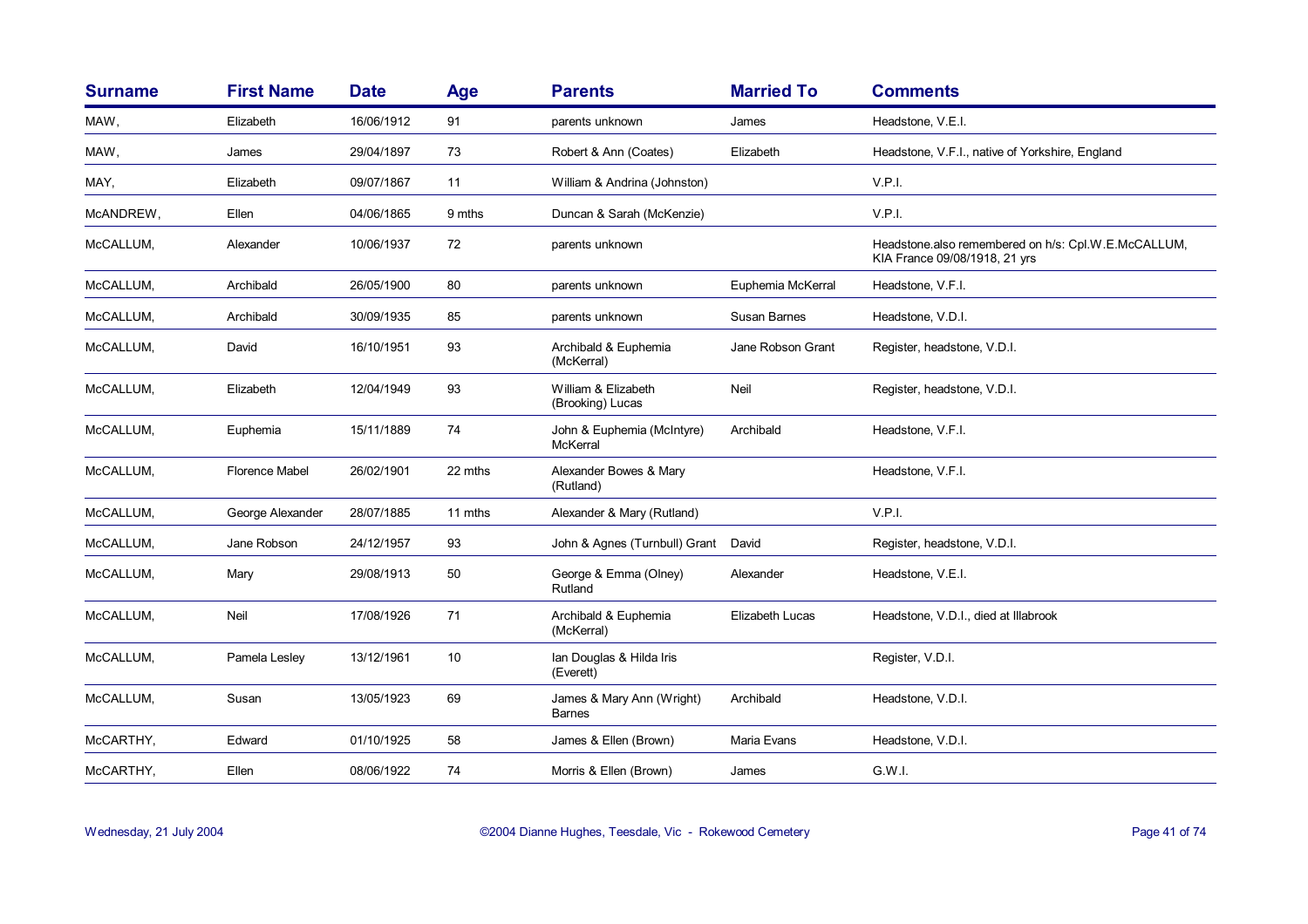| <b>Surname</b> | <b>First Name</b>       | <b>Date</b> | Age     | <b>Parents</b>                         | <b>Married To</b>     | <b>Comments</b>                                                           |
|----------------|-------------------------|-------------|---------|----------------------------------------|-----------------------|---------------------------------------------------------------------------|
| McCARTHY,      | Maria Catherine         | 27/05/1957  | 86      | John & Catherine (Cody)<br>Evans       | Edward                | Register, headstone, V.D.I.                                               |
| McCOLL,        | Christina               | 21/10/1886  | 86      | James & Ann (McLean)<br>Cameron        | John                  | V.P.I., born Argyleshire Scotland                                         |
| McCORMICK,     | Edmund                  | 11/01/1867  | 60      | James & Margaret (Quinlan)             |                       | V.P.I. born Tipperary                                                     |
| McDONALD,      | Albert James            | 18/02/1887  | 5 wks   | William Hiscon & Keziah<br>(Rankin)    |                       | V.P.I.                                                                    |
| McDONALD,      | Alexandrina Mary        | 12/09/1866  | 27      | Archiblad & Allah (McDonald)           | not married           | Headstone, V.P.I.                                                         |
| McDONALD,      | Alfred George           | 16/06/1945  | 70      | William Hiscon & Keziah<br>(Rankin)    | not married           | Register, headstone, V.D.I.                                               |
| McDONALD,      | Angus                   | 20/06/1876  | 76      | Duncan & Catherine                     | Catherine             | V.P.I., born Straun, Isle of Skye                                         |
| McDONALD,      | Angus                   | 21/06/1876  | 82      | Allan & Flora                          | Catherine             | Headstone, V.P.I.                                                         |
| McDONALD,      | <b>Archibald Gordon</b> | 09/10/1870  | 68      | Alexander & mother unknown             | Allana McDonald       | V.P.I., Geelong Advertiser, died Rokewood Tollgate                        |
| McDONALD,      | Arthur Rankin           | 04/07/1881  | 3 mths  | William Hiscon & Keziah<br>(Rankin)    |                       | V.P.I.                                                                    |
| McDONALD,      | Catherine               | 05/09/1882  | 89      | unknown & Catherine<br>unknown         | Angus                 | Headstone, V.P.I.                                                         |
| McDONALD,      | David                   | 31/03/1883  | 14 days | William Hiscon & Keziah<br>(Rankin)    |                       | V.P.I., born Oak Park Farm, Rokewood                                      |
| McDONALD,      | Elizabeth               | 06/02/1881  | 59      | parents unknown                        |                       | V.P.I.                                                                    |
| McDONALD,      | Elizabeth Hephzibah     | 25/03/1891  | 20      | William Hixon & Kezia<br>(Rankin)      |                       | Headstone, V.F.I., born 1871                                              |
| McDONALD,      | Evelyn May              | 09/06/1961  | 69      | unknown Thornton & Mary<br>Ann (Jolly) | <b>Thomas Francis</b> | Register, headstone, V.D.I.                                               |
| McDONALD,      | Jessie                  | 11/04/1878  | 33      | parents unknown                        | James                 | Headstone, V.P.I., died at Wurrook, native of Correenferry<br>Argyleshire |
| McDONALD,      | Joanna Colina           | 13/08/1869  | 18      | Archibald & Allana (McDonald)          |                       | V.P.I., Geelong Advertiser died Rokewood Tollgate                         |
| McDONALD,      | John                    | 04/08/1887  | 63      | Angus & Catherine                      | Margaret McFarlane    | Headstone, V.P.I.                                                         |
| McDONALD,      | John                    | 17/10/1891  | 76      | parents unknown                        |                       | V.F.I.                                                                    |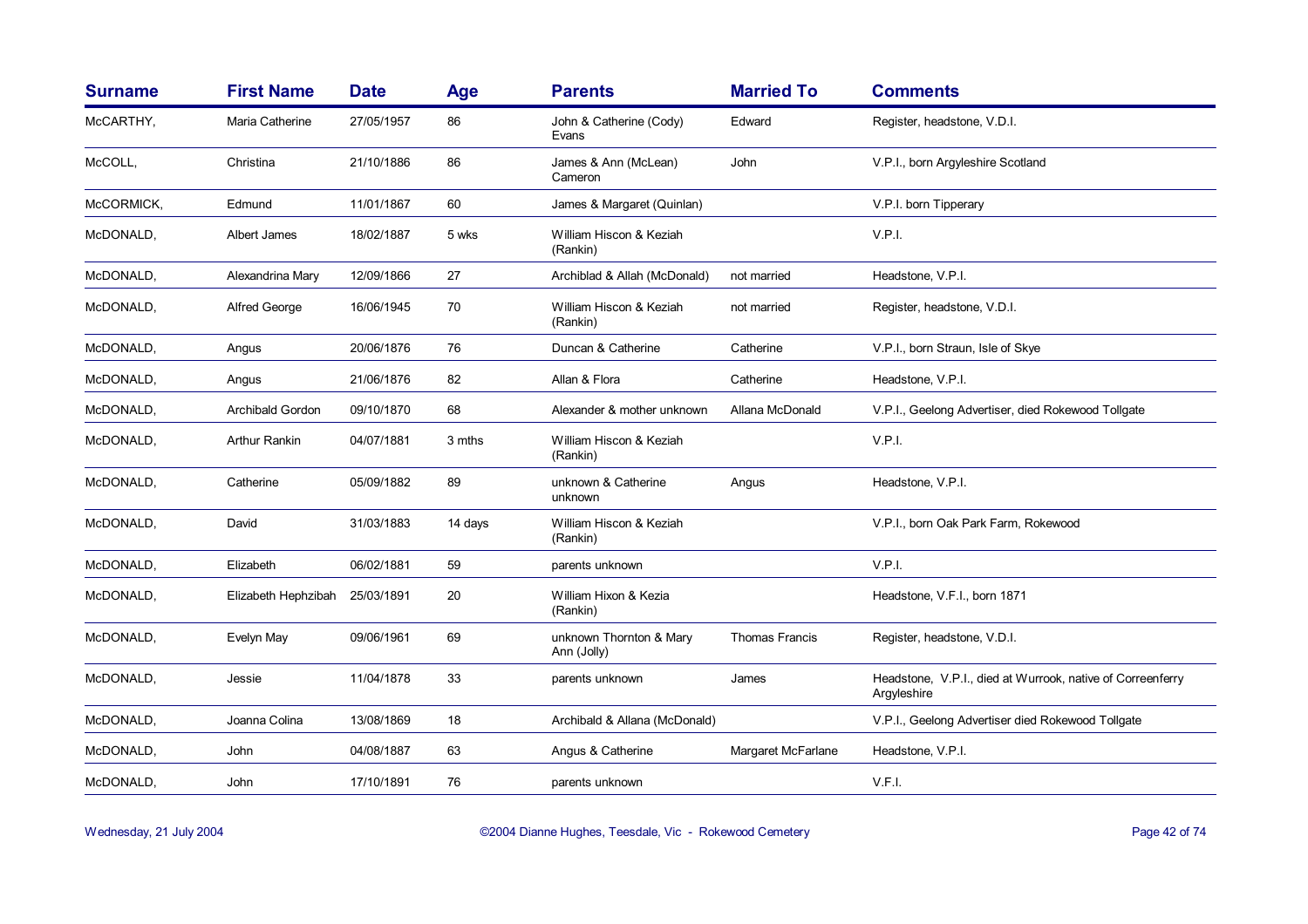| <b>Surname</b> | <b>First Name</b>     | <b>Date</b> | <b>Age</b> | <b>Parents</b>                              | <b>Married To</b>         | <b>Comments</b>                                                                              |
|----------------|-----------------------|-------------|------------|---------------------------------------------|---------------------------|----------------------------------------------------------------------------------------------|
| McDONALD,      | Kezia                 | 28/02/1893  | 49         | Samuel & Sarah (Warren)<br>Rankin           | William Hixon             | Headstone, V.F.I.                                                                            |
| McDONALD,      | Margaret              | 26/02/1886  | 65         | Neil & Euphemia (Beaton)<br>McFarlane       | <b>John</b>               | Headstone, V.P.I., died at Break O'Day                                                       |
| McDONALD,      | Rose Evelyn           | 07/04/1885  | 2 mths     | William Hixon & Kezia<br>(Rankin)           |                           | V.P.I.                                                                                       |
| McDONALD,      | <b>Thomas Francis</b> | 15/05/1960  | 73         | Frank & Susannah (Cookson)                  | Evelyn May Thornton       | Register, headstone, V.D.I.                                                                  |
| McDONALD,      | William Hixon         | 06/06/1869  | 53         | parents unknown                             | Elizabeth Reid            | Headstone, V.P.I., born Wexford, Ireland                                                     |
| McDONALD,      | William Hixon         | 23/04/1898  | 58         | William Hixon & Elizabeth<br>(Reid)         | Keziah Rankin             | Headstone, V.F.I.                                                                            |
| McDOUGALL,     | Helen Ronald Allen    | 02/02/1911  | 64         | William & Helen (Ronald) Allen              | Richard                   | Headstone, V.E.I.                                                                            |
| McDOUGALL,     | Richard               | 01/04/1924  | 84         | James & Elizabeth (Jardine)                 | <b>Helen Ronald Allen</b> | Headstone, V.D.I., cremated at Springvale                                                    |
| McEACHREN,     | John                  | 26/10/1868  | 25         | John & mother unknown                       |                           | V.P.I., died Mt.Mercer adopted son of Thomas & Margaret<br>Sharp, born Argyleshire, Scotland |
| McEWAN,        | <b>Thomas Andrew</b>  | 20/07/1866  | 54         | William & Frances                           | Emily/Emma Worsley        | V.P.I., born Glasgow Scotland                                                                |
| McFARLANE,     | William               | 07/01/1856  | 48         | parents unknown                             |                           | V.P.I.                                                                                       |
| McGAAN,        | David                 | 02/07/1947  | 78         | James & Bridget (Burnie)                    |                           | Register, V.D.I.                                                                             |
| McGAAN,        | George                | 04/10/1948  | 77         | James & Bridget (Burnie)                    |                           | Register, V.D.I.                                                                             |
| McGAAN,        | <b>Walter</b>         | 23/08/1874  | 16 mths    | James & Bridget (Burnie)                    |                           | V.P.I.                                                                                       |
| McGILLIVRAY,   | Janet                 | 29/11/1921  | 74         | John & Isabella (McEacheran)<br>Fraser      | John                      | V.D.I., born Campbelltown, Scotland, married at<br>Warrambeen.                               |
| McGRATH,       | Timothy               | 08/03/1876  | 56         | Patrick & Mary (Kennedy)                    | Mary Walsh                | V.P.I.                                                                                       |
| McGREGOR,      | Alpin                 | 14/06/1866  | 3          | James & Janet (McIntire)                    |                           | V.P.I.                                                                                       |
| McGREGOR,      | <b>Infant Male</b>    | 16/10/1884  | 5 min      | parents unknown                             |                           | V.P.I.                                                                                       |
| McGREGOR,      | James                 | 10/06/1866  | 5          | James & Janet (McIntryr)                    |                           | V.P.I.                                                                                       |
| McKAY,         | Ada Mary              | 27/09/1950  | 43         | Patrick Joseph & Sarah<br>(Thornton) Nester | Robert Munro              | Register, headstone, V.D.I.                                                                  |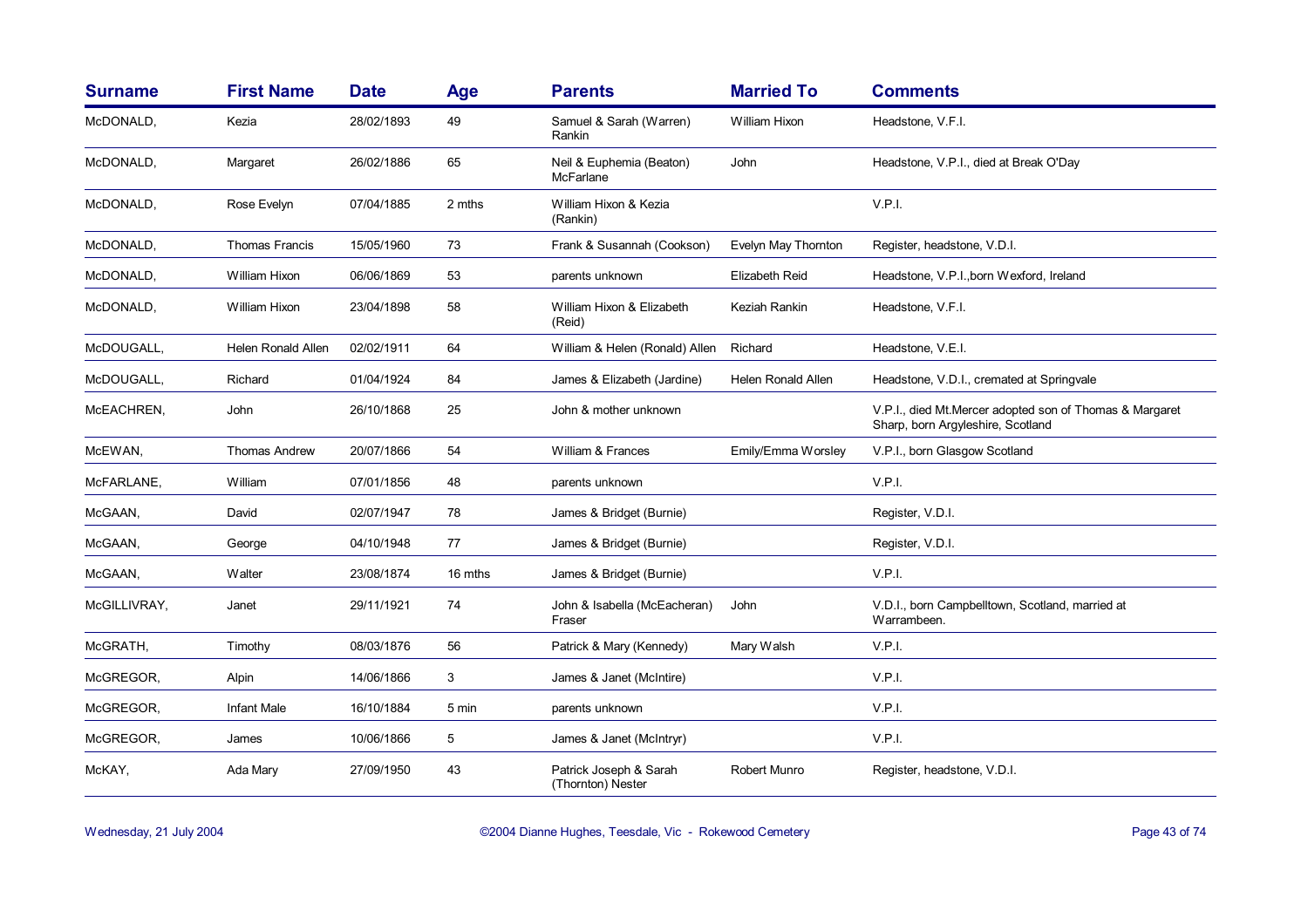| <b>Surname</b> | <b>First Name</b>      | <b>Date</b> | <b>Age</b> | <b>Parents</b>                            | <b>Married To</b>         | <b>Comments</b>                                      |
|----------------|------------------------|-------------|------------|-------------------------------------------|---------------------------|------------------------------------------------------|
| McKAY,         | <b>Christina Doris</b> | 02/05/1949  | 42         | Robert & Esther (Jones) Hearn             | <b>Hugh Milton</b>        | Register, headstone, V.D.I.                          |
| McKAY,         | Donald Munro           | 06/12/1933  |            | Peter & Lillias (Munro)                   | Mary Anderson             | Headstone, V.D.I.                                    |
| McKAY,         | Douglas                | 19/10/1968  | 76         | John & Mary (O'Neill)                     | Kathleen                  | Register, headstone, V.D.I.                          |
| McKAY,         | Hugh Milton            | 09/02/1958  | 61         | John & Mary (O'Neill)                     | <b>Christina Doris</b>    | Register, headstone, V.D.I.                          |
| McKAY,         | John                   | 01/01/1884  | 6 hr       | John & Mary (O'Neill)                     |                           | V.P.I.                                               |
| McKAY,         | John                   | 31/05/1932  | 74         | Peter & Lillias (Munro)                   | Mary O'Neill              | Headstone, V.D.I.                                    |
| McKAY,         | Kenneth Milton         | 31/01/1973  | 46         | Hugh Milton & Christina Doris<br>(Hearn)  | Betty                     | Register, headstone, V.D.I.                          |
| McKAY,         | Lillias Munro          | 14/11/1917  | 87         | Donald & Janet (McPherson)<br>Munro       | Peter                     | Headstone, G.W.I., born Biricken Scotland            |
| McKAY,         | Margaret               | 01/10/1884  | 8 hr       | John & Mary (O'Neil)                      |                           | V.P.I.                                               |
| McKAY,         | Mary                   | 18/07/1892  | 32         | James & Catherine<br>(Robertson) Anderson | Donald Munro              | Headstone, V.F.I.                                    |
| McKAY,         | Mary                   | 13/06/1920  | 60         | Michael & Unknown O'Neil                  | John                      | Headstone, G.W.I.                                    |
| McKAY,         | Mary                   | 20/01/1932  | 42         | Donald Munro & Mary<br>(Anderson) McKay   |                           | Headstone, V.D.I.                                    |
| McKAY,         | Peter                  | 01/08/1919  | 90         | John & Christy Gordon (Grant)             | Lillias Munro             | Headstone, G.W.I.                                    |
| McKAY,         | Robert                 | 11/11/1932  | 64         | Peter & Lillias (Munro)                   | not married               | Headstone, V.D.I.                                    |
| McKAY,         | <b>Robert Munro</b>    | 19/07/1950  | 60         | John & Mary (O'Neill)                     | Ada Mary                  | Register, headstone, V.D.I.                          |
| McKAY,         | Thomas                 | 17/12/1881  | 11         | Donald & Mary (McKenzie)                  |                           | Headstone, V.P.I., died at Flodden Field, Cressy     |
| McKELLAR,      | John                   | 30/03/1876  | 73         | parents unknown                           |                           | Geelong Advertiser, died Kilkeran Farm near Rokewood |
| McKELVEY,      | William James          | 28/12/1865  | 11         | John & Jane (Boyd)                        |                           | V.P.I., born Antrim Ireland                          |
| McKENZIE,      | John                   | 16/11/1881  | 48         | Roderick & Ann (McDonald)                 | <b>Catherine McGregor</b> | V.P.I.                                               |
| McKENZIE,      | John                   | 21/04/1896  | 78         | David & Mary (Bennett)                    | Jean Gibson               | V.F.I.                                               |
| McKERRAL,      | Catherine              | 10/07/1952  | 80         | Roderick & Johanna (McColl)<br>McLennan   |                           | Register, V.D.I.                                     |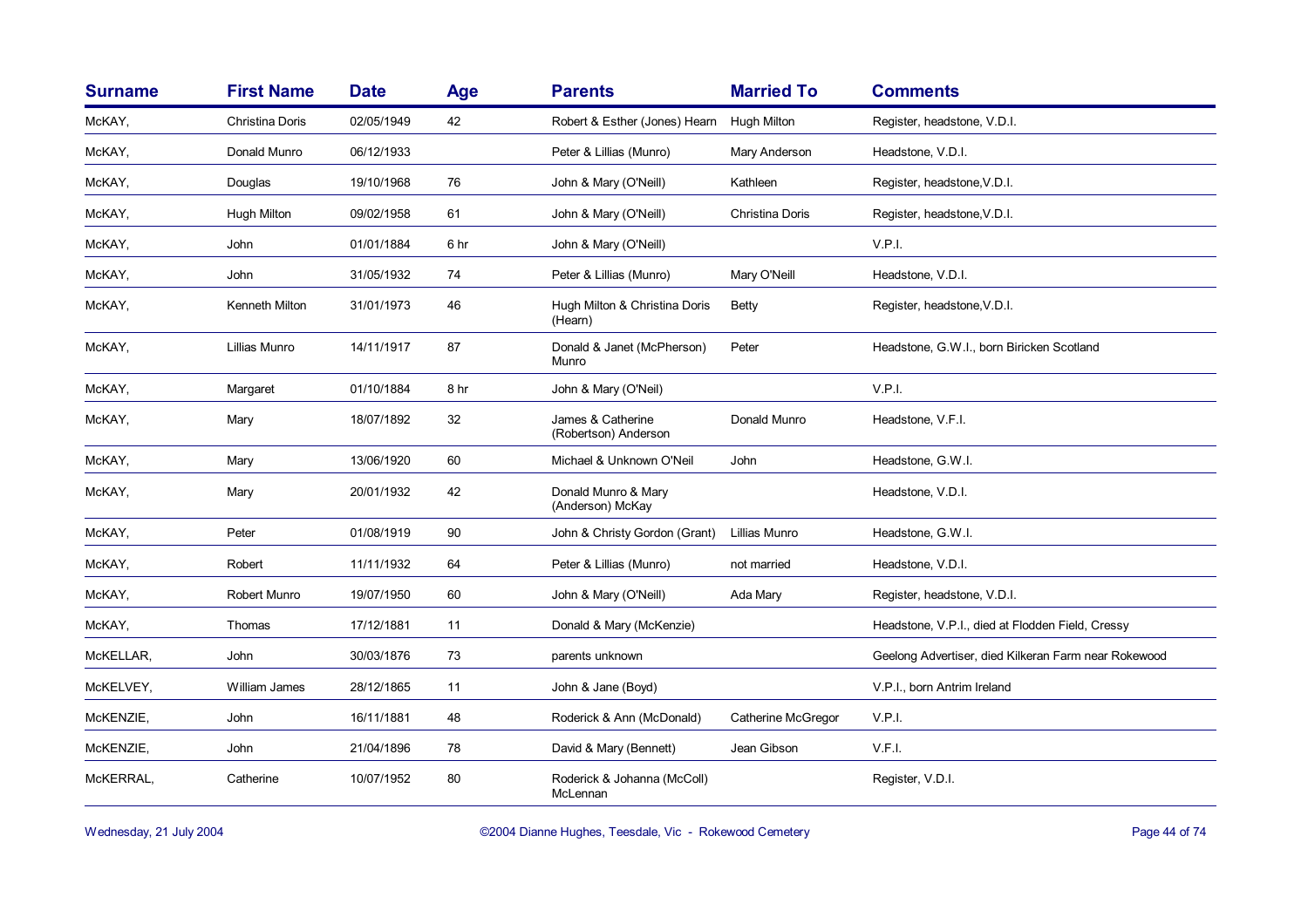| <b>Surname</b> | <b>First Name</b>       | <b>Date</b> | Age    | <b>Parents</b>                         | <b>Married To</b> | <b>Comments</b>                                                                                           |
|----------------|-------------------------|-------------|--------|----------------------------------------|-------------------|-----------------------------------------------------------------------------------------------------------|
| McKERRAL,      | Euphemia                | 01/04/1883  | 99     | John & Mary (McDougall)<br>McIntyre    | John              | Headstone, V.P.I.                                                                                         |
| McKERRAL,      | Jeanie                  | 11/09/1898  | 73     | John & Isabella (McGregor)<br>Anderson |                   | V.F.I.                                                                                                    |
| McKERRAL,      | Jessie                  | 15/05/1885  | 6 days | Daniel & Grace (McGregor)              |                   | V.P.I.                                                                                                    |
| McKERRAL,      | Phoebe                  | 08/01/1914  | 58     | parents unknown                        | William           | Headstone, G.W.I.                                                                                         |
| McKERRAL,      | William                 | 21/06/1931  | 57     | John & mother unknown                  | Phoebe            | Headstone, V.D.I.                                                                                         |
| McLACHLAN,     | Agnes                   | 30/04/1871  | 4 days | Peter & Agnes (Campbell)               |                   | Headstone, V.P.I.                                                                                         |
| MCLACHLAN,     | Agnes                   | 01/07/1880  | 47     | Charles & Annie Campbell               | Peter             | Headstone, V.P.I., born Paisley, Scotland, Janet died<br>Mt. Hesse 28/07/1855 aged 4 mths bur. Winchelsea |
| McLACHLAN,     | Maggie                  | 07/08/1888  | 22     | Peter & Agnes (Ccmapbell)              | not married       | Headstone, V.P.I.                                                                                         |
| McLACHLAN,     | Peter                   | 30/01/1883  | 54     | Peter & Unknown                        | Agnes Campbell    | Headstone, V.P.I., died Break O'Day, arrived Victoria 1852                                                |
| McLAREN,       | Archibald               | 25/09/1884  | 84     | parents unknown                        |                   | V.P.I.                                                                                                    |
| McLAREN,       | Donald                  | 24/11/1917  | 81     | Archibald & Elizabeth<br>(McMullen)    | Jane Neilson      | Headstone, G.W.I., died at Wurrook, born Argyleshire<br>Scotland                                          |
| McLAREN,       | <b>Edith Lilian</b>     | 23/05/1899  | 17     | Edward & Isabella (McKerrall)          |                   | V.D.I.                                                                                                    |
| McLAREN,       | Isabella                | 20/04/1880  | 75     | John & unknown (McMillan)              |                   | V.P.I.                                                                                                    |
| McLAREN,       | Jane Hamilton           | 03/12/1918  | 76     | William & Jean (Smith)<br>Neilson      | Donald            | Headstone, G.W.I., born Argyleshire, Scotland                                                             |
| McLARTY,       | Ann                     | 18/03/1859  | 79     | parents unknown                        |                   | V.P.I.                                                                                                    |
| McLEAN,        | <b>Albert Alexander</b> | 01/07/1991  | 66     | Alexander & Ivy (Smith)                | Norma             | Register, headstone                                                                                       |
| McLEAN,        | Edward                  | 02/07/1990  |        | Hugh & Sarah (Anderson)                | not married       | Register                                                                                                  |
| McLEAN,        | Jessie Caroline         | 12/06/1973  | 43     | Hugh & Sarah (Anderson)                |                   | Register, V.D.I., died Western General Hospital, Footscray                                                |
| McLEAN,        | Sarah                   | 25/10/1969  | 93     | David & Caroline (Poole)<br>Anderson   | Hugh              | Register, V.D.I.                                                                                          |
| McLENNAN,      | Catherine               | 22/02/1927  | 93     | Roderick & Isabella McLean             | Murdoch           | Headstone, V.D.I.                                                                                         |
| McLENNAN,      | Catherine               | 05/05/1952  | 91     | parents unknown                        | John              | Register, headstone, not on V.D.I.                                                                        |
|                |                         |             |        |                                        |                   |                                                                                                           |

Wednesday, 21 July 2004 **Dianne Hughes, Teesdale, Vic - Rokewood Cemetery** Page 45 of 74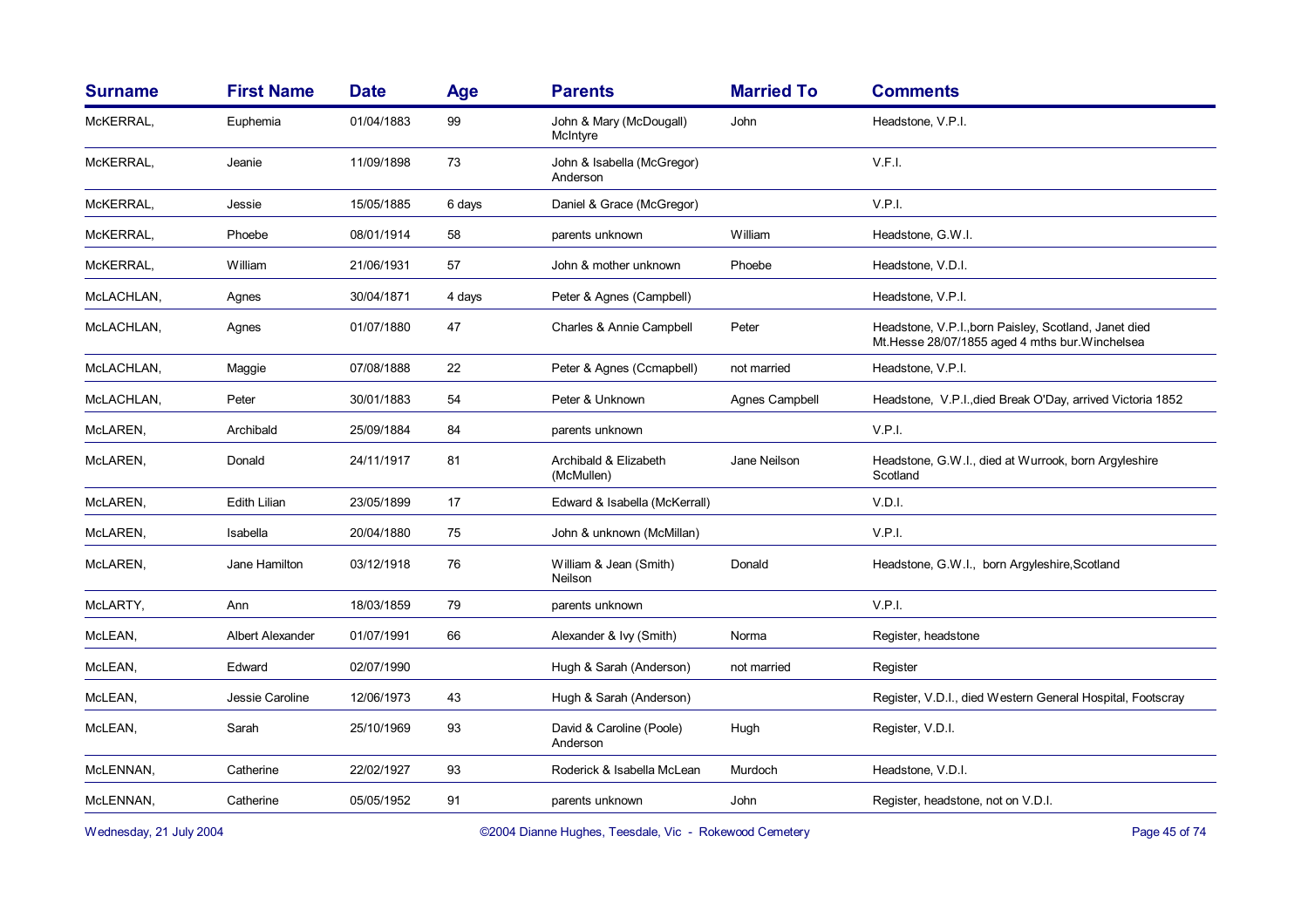| <b>Surname</b> | <b>First Name</b> | <b>Date</b> | <b>Age</b>     | <b>Parents</b>                           | <b>Married To</b>  | <b>Comments</b>                                                |
|----------------|-------------------|-------------|----------------|------------------------------------------|--------------------|----------------------------------------------------------------|
| McLENNAN,      | Christopher       | 07/02/1877  | $\overline{2}$ | Roderick & Johanna (McColl)              |                    | V.P.I.                                                         |
| McLENNAN,      | Duncan            | 23/07/1916  | 52             | Murdoch & Catherine<br>(McLean)          | not married        | Headstone, G.W.I.                                              |
| McLENNAN,      | <b>Elsie May</b>  | 26/10/1918  | 5 days         | Finlay & Mary (Barby)                    |                    | G.W.I.                                                         |
| McLENNAN,      | Finlay            | 21/11/1936  | 74             | Murdoch & Catherine<br>(McLean)          | Mary Ellen Barby   | Headstone, V.D.I., also on headstone of Murdoch &<br>Catherine |
| McLENNAN,      | infant male       | 27/02/1865  | 1 day          | Roderick & Johanna (McColl)              |                    | V.P.I.                                                         |
| McLENNAN,      | Isabella          | 07/04/1898  | 32             | Murdoch & Catherine<br>(McLean)          | not married        | Headstone, V.F.I.                                              |
| McLENNAN,      | James             | 15/07/1951  | 81             | Murdoch & Catherine<br>(McLean)          | not married        | Register, headstone, V.D.I.                                    |
| McLENNAN,      | John              | 29/10/1957  | 84             | Murdoch & Catherine<br>(McLean)          | Catherine          | Register, headstone, V.D.I.                                    |
| McLENNAN,      | John Alexander    | 01/01/1859  | $\mathbf{1}$   | Murdoch & Catherine<br>(McLean)          |                    | Headstone, V.P.I.                                              |
| McLENNAN,      | Margaret          | 29/11/1918  | 49             | Murdoch & Catherine<br>(McLean)          | not married        | Headstone, G.W.I.                                              |
| McLENNAN,      | Mary              | 29/12/1878  | 23             | Murdoch & Catherine<br>(McLean) McLennan |                    | Headstone, V.P.I., born Geelong                                |
| McLENNAN,      | Mary Ellen        | 20/04/1956  | 84             | William & Sarah (Dennis)<br>Barby        | Finlay             | Register, headstone, V.D.I.                                    |
| McLENNAN,      | Murdoch           | 18/08/1883  | 68             | Finlay & Catherine (McDonald)            | Catherine McLean   | Headstone, V.P.I.                                              |
| McLENNAN,      | Roderick          | 19/07/1893  | 73             | Duncan & Christina<br>(McDonald)         |                    | V.F.I.                                                         |
| McPHERSON,     | Alexander         | 05/04/1886  | 47             | Alexander & Ellen (Gow)                  | Magadaline Wallace | Headstone, V.P.I.                                              |
| McPHERSON,     | Alexander         | 30/12/1889  | 87             | Angus & Jane (McLaren)                   | Ellen (Gow)        | Headstone, V.F.I.                                              |
| McPHERSON,     | Annie             | 06/10/1881  | 24             | Lachlin & Christine<br>(McPherson)       |                    | V.P.I.                                                         |
| McPHERSON,     | Ellen             | 25/03/1901  | 95             | unknown Gow & mother<br>unknown          | Alexander          | Headstone, V.F.I.                                              |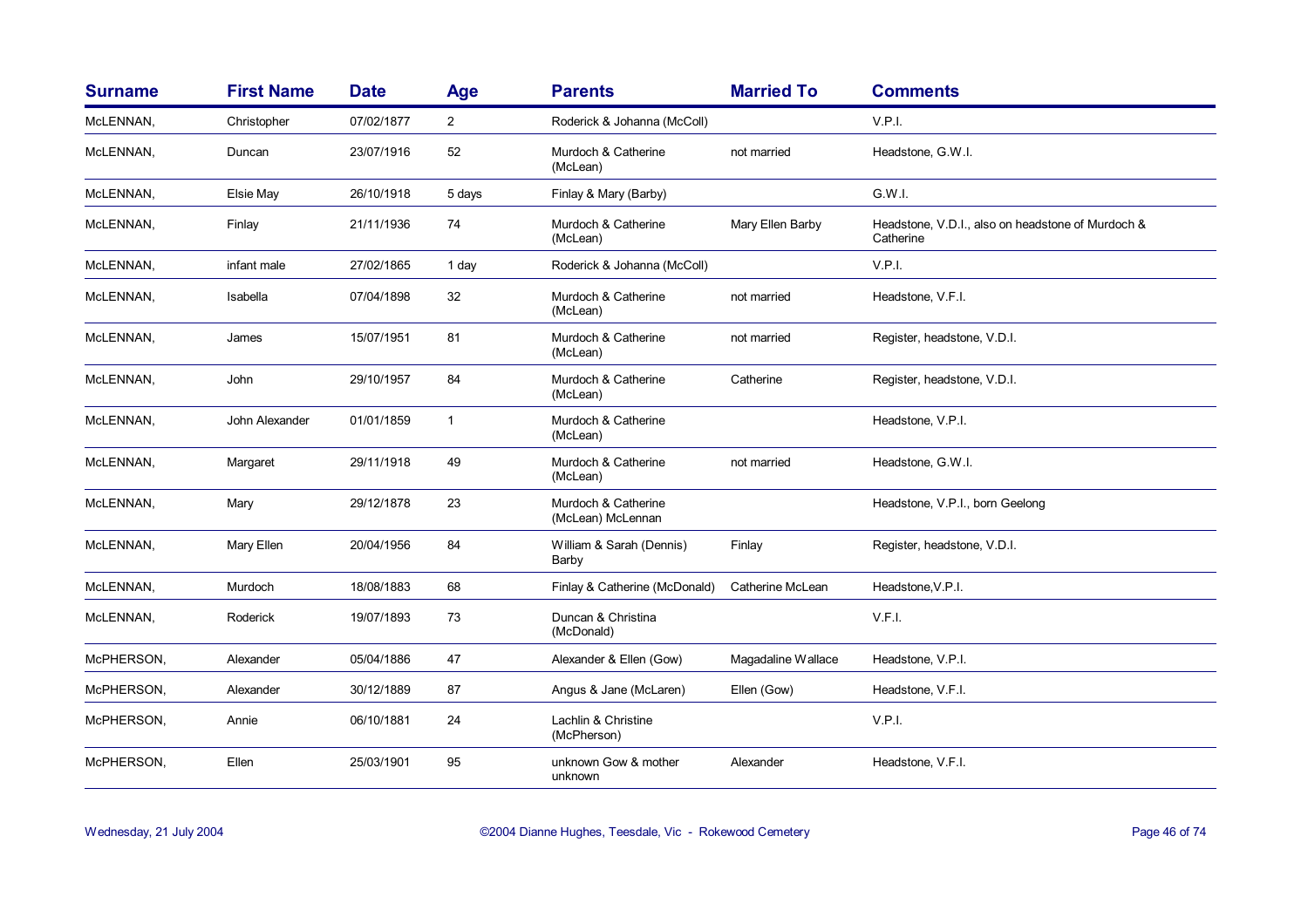| <b>Surname</b> | <b>First Name</b>     | <b>Date</b> | Age     | <b>Parents</b>                              | <b>Married To</b>     | <b>Comments</b>                                                                           |
|----------------|-----------------------|-------------|---------|---------------------------------------------|-----------------------|-------------------------------------------------------------------------------------------|
| McPHERSON,     | George                | 13/05/1900  | 70      | parents unknown                             |                       | V.F.I.                                                                                    |
| McPHERSON,     | Helen                 | 04/09/1941  | 88      | Alexander & Ellen (Gow)                     |                       | Headstone, V.D.I.                                                                         |
| McPHERSON,     | Jessie Sarah Grace    | 15/01/1876  | 4 mths  | John & Louisa Jane<br>(Anderson)            |                       | V.P.I.                                                                                    |
| McPHERSON,     | Robert                | 21/02/1907  | 72      | Alexander & Ellen (Gow)                     | not married           | Headstone, V.E.I.                                                                         |
| McPHERSON,     | Thomas                | 27/07/1874  | 15 min  | John & Louisa Jane<br>(Anderson)            |                       | V.P.I.                                                                                    |
| McPHERSON,     | <b>William Alfred</b> | 02/05/1871  | 5 mths  | Lachlan & Christina<br>(McPherson)          |                       | V.P.I.                                                                                    |
| MEEHL,         | Albert                | 15/09/1874  | 12 mths | John Anton & Susannah<br>(Robertson)        |                       | V.P.I.                                                                                    |
| MEEHL,         | Anton                 | 01/01/1871  | 8 mths  | John Anton & Susannah<br>(Robertson)        |                       | V.P.I.                                                                                    |
| MEEHL,         | Emma                  | 12/08/1874  | 11 mths | John Anton & Susannah<br>(Robertson)        |                       | V.P.I.                                                                                    |
| MEEHL,         | James Stanley         | 03/03/1918  | 26      | Philip Anton & Susannah<br>(Robinson)       |                       | Headstone, G.W.I., gave his life for his country, erected by<br>his sister Annie Campbell |
| MELLINGTON,    | <b>Bridget</b>        | 10/04/1900  | 36      | John & Mary (Doyle)                         | John                  | Headstone, V.F.I., married 1885 Ireland                                                   |
| MELLINGTON,    | <b>Bridget</b>        | 30/04/1930  | 74      | Michael & Anne (Nolan) Cahill               | Francis               | Headstone, V.D.I., maried 1883                                                            |
| MELLINGTON,    | Christina             | 17/07/1953  | 67      | James & Annie (Butle) Hart                  | Michael Thomas        | Register, headstone, V.D.I., Geelong Advertiser married<br>1914                           |
| MELLINGTON,    | Eamonn Gregory        | 15/06/1955  | 8 days  | Eamonn Brian & Evelyn Mary<br>(Nester)      |                       | Register, V.D.I.                                                                          |
| MELLINGTON,    | Ellen                 | 18/10/1903  | 78      | Peter & Julia (Morris) Rogers               | Patrick               | Headstone, V.E.I.                                                                         |
| MELLINGTON,    | <b>Ethel Maud</b>     | 03/05/1992  |         |                                             | Joseph                | Register, headstone                                                                       |
| MELLINGTON,    | Francis               | 12/12/1939  | 76      | parents unknown                             | <b>Bridget Cahill</b> | Headstone, V.D.I., married 1883                                                           |
| MELLINGTON,    | Jessie                | 11/11/1913  | 50      | John & Elizabeth (Mathieson)<br><b>Ross</b> | William               | Headstone, V.E.I.                                                                         |
| MELLINGTON,    | John                  | 20/04/1940  | 76      | parents unknown                             | <b>Bridget Doyle</b>  | Headstone, V.D.I., died at Echuca married 1885                                            |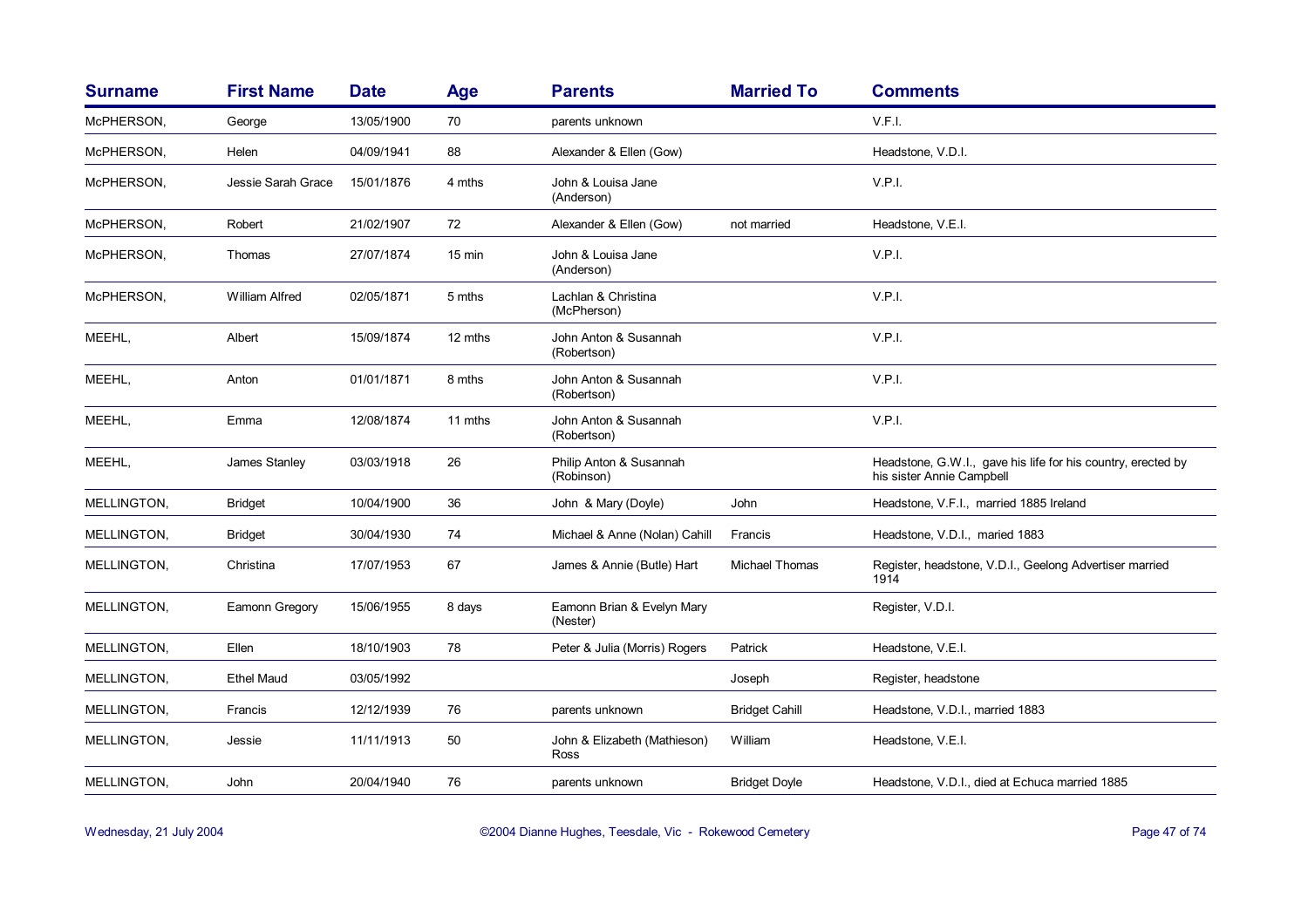| <b>Surname</b> | <b>First Name</b>       | <b>Date</b> | <b>Age</b> | <b>Parents</b>                               | <b>Married To</b> | <b>Comments</b>                                                       |
|----------------|-------------------------|-------------|------------|----------------------------------------------|-------------------|-----------------------------------------------------------------------|
| MELLINGTON,    | Joseph Gordon           | 27/08/1963  | 66         | Francis & Bridget (Cahill)                   | <b>Ethel Maud</b> | Register, headstone, V.D.I.                                           |
| MELLINGTON,    | Lavinia                 | 01/12/1941  | 59         | Edward & Jessie (Fraser)<br>Cleary           | Patrick           | Headstone, V.D.I., death index as Veronica                            |
| MELLINGTON,    | Marie Elizabeth         | 30/12/1970  | 50         | Joseph & Annie (Quinlan)<br>Kays             | William Aloysius  | Register, headstone, V.D.I.                                           |
| MELLINGTON,    | <b>Marion Priscilla</b> | 01/04/2000  | 73         |                                              | Vincent           | Register                                                              |
| MELLINGTON,    | Mary                    | 30/12/1872  | 63         | parents unknown                              |                   | V.P.I.                                                                |
| MELLINGTON,    | Mary Elizabeth          | 01/05/1953  | infant     | William Aloysius & Marie<br>Elizabeth (Kays) |                   | Register, headstone, V.D.I.                                           |
| MELLINGTON,    | Mary Jane               | 31/07/1872  | 21         | Robert & Mary Ann<br>(Cuddihey) Borthwick    | Roderick          | Headstone, V.P.I., born Rosskeen, Rosshire, Scotland,<br>married 1869 |
| MELLINGTON,    | Mary Louisa             | 29/12/1952  | 88         | William Casper & Margaret<br>(Hill) Baleer   | Thomas            | Register, headstone, V.D.I., died at Manibadar                        |
| MELLINGTON,    | Michael Thomas          | 13/04/1940  | 57         | Francis & Bridget (Cahill)                   | Christina Hart    | Headstone, V.D.I. married 1914                                        |
| MELLINGTON,    | Patrick                 | 04/11/1863  | 2 mths     | Francis & Margaret                           |                   | V.P.I.                                                                |
| MELLINGTON,    | Patrick                 | 10/04/1902  | 84         | Thomas & Unknown                             | Ellen Rogers      | Headstone, V.F.I.                                                     |
| MELLINGTON,    | Patrick                 | 04/02/1946  | 78         | Patrick & Ellen (Rogers)                     | Lavinia Cleary    | Register, headstone, V.D.I.                                           |
| MELLINGTON,    | <b>Patrick Edward</b>   | 25/06/1982  | 76         | Patrick & Lavinia (Cleary)                   | not married       | Register, headstone, V.D.I.                                           |
| MELLINGTON,    | Paula Bernadette        | 18/01/1958  | 12 hours   | William Aloysius & Marie<br>Elizabeth (Kays) |                   | Register, headstone, V.D.I.                                           |
| MELLINGTON,    | Robert Roger            | 10/04/1977  | 68         | Patrick & Lavinia (Cleary)                   | not married       | Register, headstone, V.D.I.                                           |
| MELLINGTON,    | Stephen John            | 20/09/1983  | 69         | Patrick & Lavinia (Cleary)                   |                   | Register, headstone, V.D.I., died at Ballarat                         |
| MELLINGTON,    | Thomas                  | 04/12/1870  | 87         | Francis & Margaret (Corcoran)                |                   | V.P.I., inquest dies in wagon accident, born Kings County<br>Ireland  |
| MELLINGTON,    | Thomas                  | 28/05/1871  | 3 mths     | Francis & Margaret (Cahill)                  |                   | V.P.I.                                                                |
| MELLINGTON,    | Thomas                  | 29/11/1912  | 53         | Patrick & Ellen (Rogers)                     | Louisa Baleer     | Headstone, V.D.I.                                                     |
| MELLINGTON,    | Thomas Anthony          | 08/06/1983  | 70         | Patrick & Lavinia (Cleary)                   | Margaret          | Register, headstone, V.D.I., born 1913                                |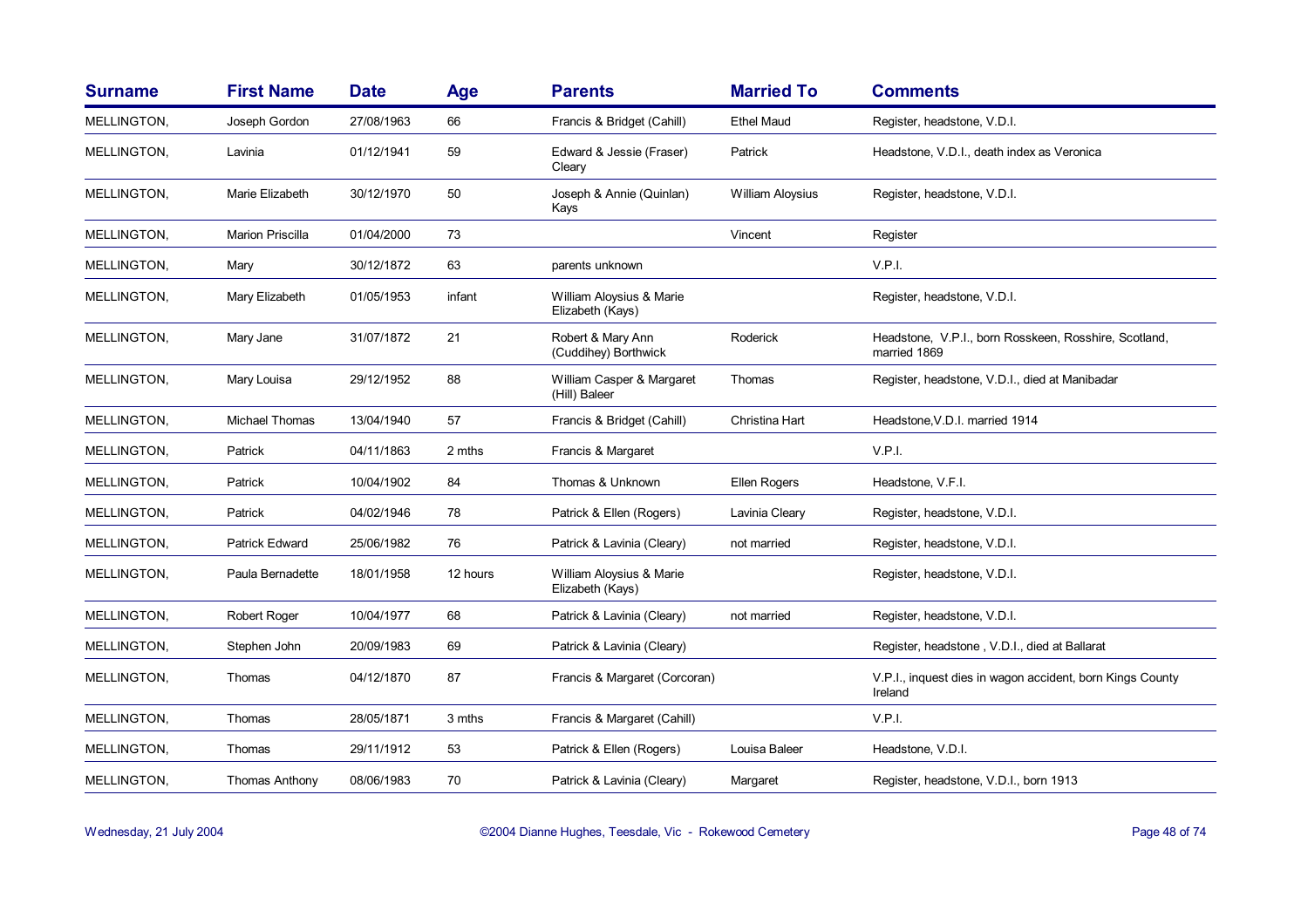| <b>Surname</b> | <b>First Name</b>      | <b>Date</b> | Age         | <b>Parents</b>                            | <b>Married To</b>                                          | <b>Comments</b>                                            |
|----------------|------------------------|-------------|-------------|-------------------------------------------|------------------------------------------------------------|------------------------------------------------------------|
| MELLINGTON,    | Veronica Kathleen      | 24/05/1975  | 80          | Francis & Bridget (Cahill)                | not married                                                | Register, headstone, V.D.I.                                |
| MELLINGTON,    | <b>Vincent Charles</b> | 28/11/1975  | 56          | Patrick & Lavinia (Cleary)                | Mary                                                       | Register, headstone, V.D.I.                                |
| MELLINGTON,    | William                | 22/04/1932  | 72          | Patrick & Ellen (Rogers)                  | Jessie Mary Ross                                           | Headstone, V.D.I.                                          |
| MELLINGTON,    | William Aloysius       | 01/06/1993  | 77          | Patrick & Lavinia (Cleary)                | Marie Elizabeth Kays                                       | Register, headstone                                        |
| MELLINGTON,    | William Jnr            | 30/03/1959  | 67          | William & Jessie (Ross)                   | not married                                                | Register, headstone, V.D.I.                                |
| MENZIES,       | Mary Jane              | 31/07/1872  | 21          | Robert & Mary Ann<br>(Cuddehey) Borthwick | Roderick                                                   | Headstone, V.P.I.                                          |
| MICHELL,       | Alice                  | 26/01/1930  | 4 weeks     | Phillip & Hilda May (Sharp)               |                                                            | V.D.I.                                                     |
| MICHELL,       | Catherine              | 31/01/1922  | 61          | James & Mary (McInerney)<br><b>Bolger</b> | Philip                                                     | V.D.I., born Linton 1861                                   |
| MICHELL,       | James P                | 11/04/1953  | 70          | Philip & Catherine (Bolger)               | ? Mary Elizabeth Giles                                     | Register, V.P.I., died at Ballarat married 1914 Reg No 486 |
| MILLAR,        | Agnes                  | 26/03/1867  | 1 yr 8 mths | David & Ann (Desborough)                  |                                                            | V.P.I.                                                     |
| MILLAR,        | Evelyn Victoria        | 27/12/1957  | 75          | Joseph & Maria (Batty) Smith              | William                                                    | Register, headstone, V.D.I.                                |
| MILLAR,        | William                | 27/08/1964  | 89          | David & Ann (Desburgh)                    | Evelyn Smith                                               | Register, headstone, V.D.I.                                |
| MILLIGAN,      | Jessie                 | 17/03/1868  | 52          | John & Rose (Grehar)<br>McCallum          | James                                                      | V.P.I.                                                     |
| MILLIGAN,      | <b>John</b>            | 10/12/1865  | 20          | James & Jessie (McCallum)                 |                                                            | V.P.I.                                                     |
| MILLS,         | James                  | 07/07/1871  | 7 weeks     | parents unknown                           |                                                            | V.P.I.                                                     |
| MITCHELL,      | Alexander              | 05/04/1892  | 78          | John & Mary (McLeod)                      | Frances Kennedy                                            | Headstone, V.F.I., died at Illabrook                       |
| MITCHELL,      | <b>Arthur Nevett</b>   | 19/05/1923  | 60          | Alfred & Lucretia (Nevett)                | 1. Constance Sinclair<br>Teal 2. Mary<br>Wilhelimina Wylie | V.D.I.                                                     |
| MITCHELL,      | Catherine              | 31/01/1922  | 61          | James & Mary (McInerney)<br><b>Bolger</b> | Phillip                                                    | G.W.I.                                                     |
| MITCHELL,      | Frances                | 05/09/1896  | 67          | John & Mary Jane (Forrest)<br>Kennedy     | Alexander                                                  | Headstone, V.F.I.                                          |
| MITCHELL,      | William                | 06/04/1869  | 60          | John & Mary                               |                                                            | V.P.I.                                                     |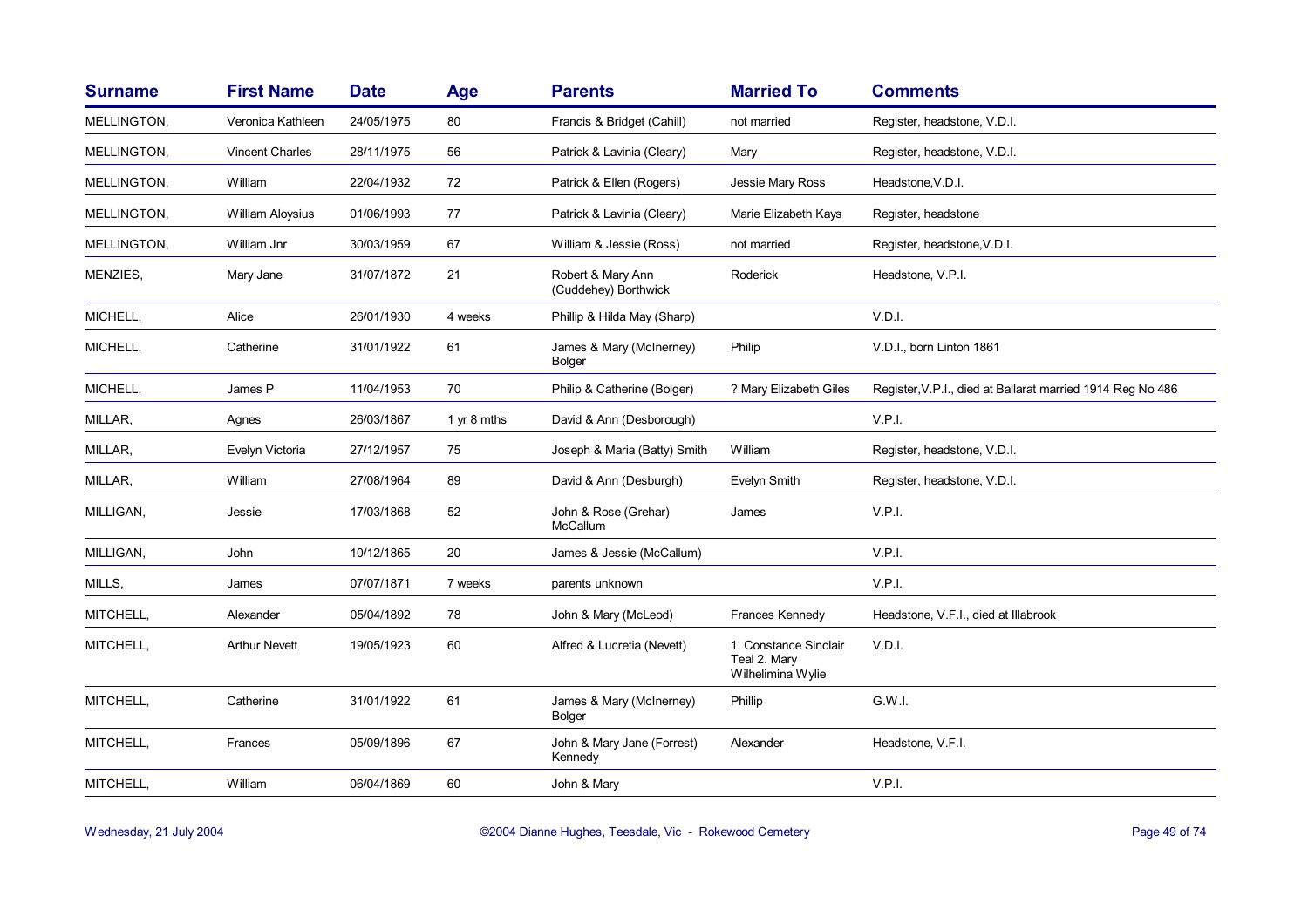| <b>Surname</b> | <b>First Name</b>   | <b>Date</b> | Age            | <b>Parents</b>                            | <b>Married To</b>          | <b>Comments</b>                                                          |
|----------------|---------------------|-------------|----------------|-------------------------------------------|----------------------------|--------------------------------------------------------------------------|
| MOLONEY,       | Jane Ann            | 01/01/1883  | 38             | Peter & Isabella Richardson               | Michael                    | Headstone, V.P.I.                                                        |
| MOODY,         | Jane                | 15/03/1872  | 3 mths         | Christopher & Jane (Hyslop)               |                            | Headstone, V.P.I.                                                        |
| MOODY,         | John Austin         | 30/04/1867  | 1yr 5mths      | Christopher & Jane (Hyslop)               |                            | Headstone, V.P.I.                                                        |
| MOONEY,        | Anthony             | 01/01/1870  | $\overline{2}$ | James & Elizabeth (Holt)                  |                            | V.P.I., inquest died by accidently drowning                              |
| MOONEY,        | Rosanna             | 09/11/1874  | 13 mths        | James & Elizabeth (Holt)                  |                            | V.P.I.                                                                   |
| MORRIS,        | Francis             | 15/10/1993  | 91             |                                           | <b>Grace Mary</b>          | Register, headstone                                                      |
| MORRIS,        | <b>Grace Mary</b>   | 11/01/2001  | 88             |                                           | Francis                    | Register, died Horsham                                                   |
| MORRISON,      | Ann                 | 10/12/1886  | 53             | John & Catherine (Gunn)<br><b>Bethune</b> | John Buchanan<br>Alexander | V.P.I., born Isle of Skye Scotland                                       |
| MORRISON,      | Matilda             | 21/04/1921  | 50             | Anton & Susan (Gunn) Trende               | James                      | V.D.I., died Corindhap                                                   |
| MORRISSY,      | Declan              | 27/01/1913  | 74             | John & Mary (Jones)                       | Margaret Burke             | Headstone, G.W.I.                                                        |
| MORRISSY,      | Margaret            | 01/05/1871  | 30             | Nicholas & Ellen (Plane) Burke            | Declan                     | Headstone, V.P.I.                                                        |
| MORRISSY,      | Michael             | 18/09/1928  | 86             | John & Mary (Jones)                       | not married                | Headstone, V.D.I.                                                        |
| MORROW,        | Ephraim             | 03/03/1870  | 3 mths         | James & Bessie (Turner)                   |                            | V.P.I.                                                                   |
| MOYNIHAN,      | Ellen               | 04/01/1896  | 18 mths        | James & Mary (McCarthy)                   |                            | V.F.I.                                                                   |
| MULLIGAN,      | John                | 10/12/1865  | 20             | James & Jessie                            | not married                | Headstone, V.P.I.                                                        |
| MULLIGAN,      | John                | 01/01/1900  | 88             | James & Jessie                            |                            | Headstone broken, V.F.I., born Parish of Portpatrick<br>Wicton, Scotland |
| MUNRO,         | <b>Emily Louisa</b> | 21/09/1913  | 49             | Samuel & Mary Ann (Bussell)<br>Perry      |                            | V.E.I.                                                                   |
| MUNRO,         | Euphemia            | 21/03/1905  | 72             | parents unknown                           |                            | V.E.I.                                                                   |
| MURPHY,        | Denis               | 09/04/1868  | 32             | Denis & Catherine                         | <b>Bridget Lyons</b>       | V.P.I., born Cork, Ireland                                               |
| MURPHY,        | Mary                | 22/03/1867  | 14 mths        | Denis & Bridget (Lyons)                   |                            | V.P.I.                                                                   |
| MURPHY,        | Patrick             | 29/12/1899  | 91             | John & Mary (Kennedy)                     | Ellen Stanton              | V.F.I.                                                                   |
| MURPHY,        | Phillip Stanton     | 20/09/1958  | 60             | Thomas & Fanny (Judge)                    |                            | Register, headstone, 2097 Aust Vet Corps                                 |
|                |                     |             |                |                                           |                            |                                                                          |

Wednesday, 21 July 2004 **Dianne Hughes, Teesdale, Vic - Rokewood Cemetery** Page 50 of 74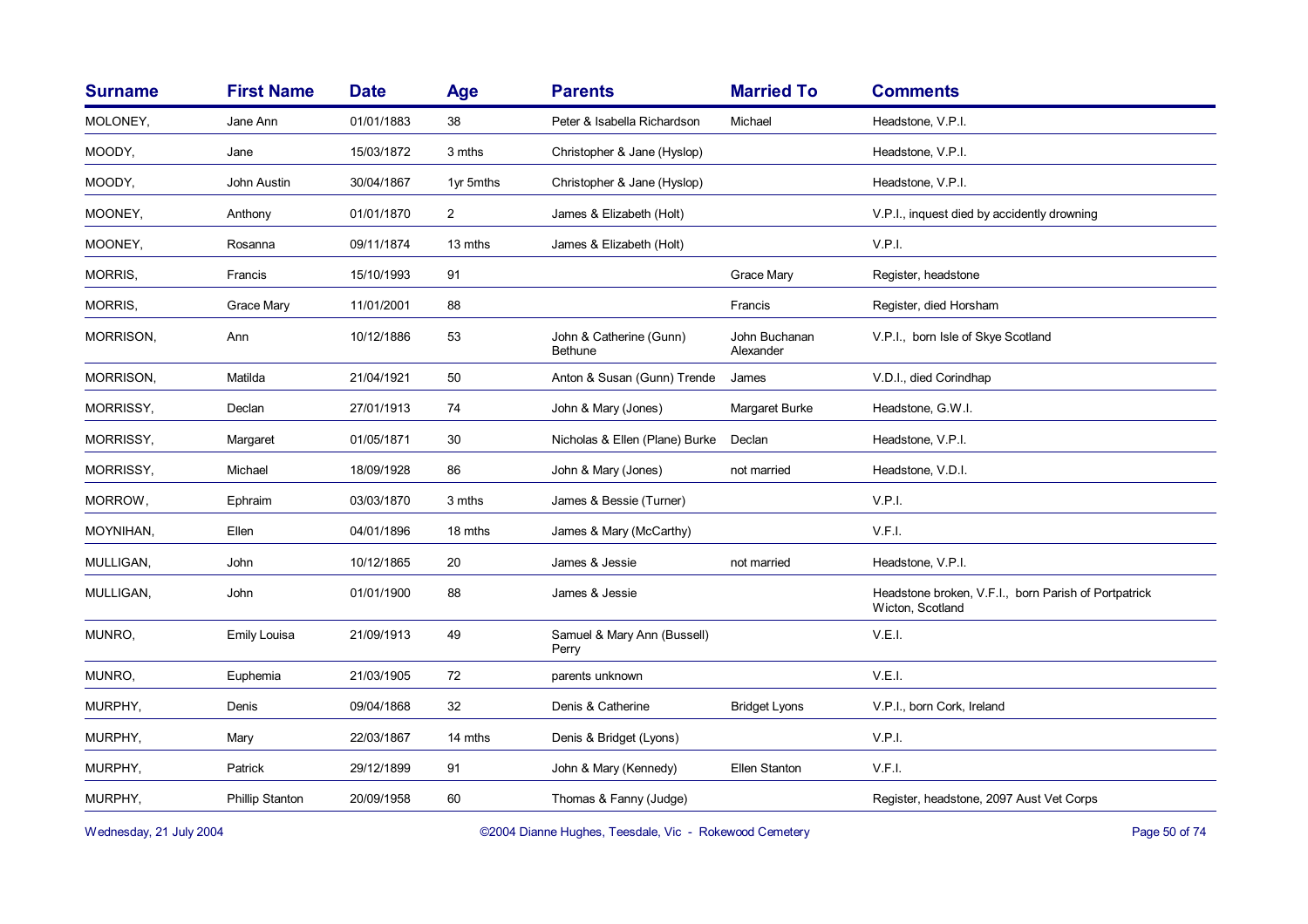| <b>Surname</b> | <b>First Name</b>       | <b>Date</b> | Age         | <b>Parents</b>                               | <b>Married To</b>    | <b>Comments</b>                                                                  |
|----------------|-------------------------|-------------|-------------|----------------------------------------------|----------------------|----------------------------------------------------------------------------------|
| MURPHY,        | Thomas                  | 23/04/1919  | 75          | Patrick & Ellen Stanton<br>(Unknown)         | Frances Judge        | G.W.I.                                                                           |
| MURRAY,        | Ann                     | 04/01/1867  | 10 mths     | Michaele & Ellen (Duffy)                     |                      | V.P.I., of Bulldog                                                               |
| MURRAY,        | Ellen                   | 18/10/1866  | 34          | Unknown & Unknown Duffy                      | Michaele             | V.P.I., born Dublin, nee Duffy                                                   |
| NEIL,          | Mary                    | 04/11/1884  | 65          | Thomas & Mary (Kennedy)<br>Kennedy           | William              | V.P.I., died Rosebank, Rokewood, Geelong Advertiser                              |
| NEIL,          | Sarah Scott             | 14/09/1877  | 1 yr 4 mths | John Isaac Scott & Sarah<br>Scott (Thompson) |                      | V.P.I.                                                                           |
| NELSON,        | Isabella                | 01/01/1874  | 53          | Joseph & Jane (Hall)<br>Richardson           | Peter                | Headstone, V.P.I.                                                                |
| NELSON,        | Peter                   | 01/01/1906  | 84          | James & mother unknown                       | Isabella Richardson  | Headstone, V.E.I.                                                                |
| NESTER,        | Albert                  | 02/12/1932  | 26          | Patrick & Sarah (Thornton)                   | not married          | Headstone, V.D.I., inquest died of gun shot wound to the<br>chest                |
| NESTER,        | Allan Thomas            | 01/01/1930  | Infant      | Thomas Andrew & Gertrude<br>Jane (Thornton)  |                      | Headstone, V.D.I.                                                                |
| NESTER,        | Andrew Joseph           | 26/12/1949  | 44          | Thomas Andrew & Eliza<br>(Thornton)          | not married          | Register, headstone, V.D.I., Geelong Advertiser                                  |
| NESTER,        | Annie                   | 26/09/1912  | 79          | Patrick & Bridget McNamara                   |                      | Headstone, V.E.I.                                                                |
| NESTER,        | Eliza                   | 19/04/1949  | 72          | Henry & Sarah (Arnold)<br>Thornton           | <b>Thomas Andrew</b> | Register, V.D.I., Geelong Advertiser married 1898, parents<br>on V.D.I.incorrect |
| NESTER,        | <b>Ernest Patrick</b>   | 09/06/1971  | 62          | Thomas & Eliza (Thornton)                    |                      | Register, V.D.I., died at Ballarat                                               |
| NESTER,        | <b>Frederick Ernest</b> | 25/07/1963  | 59          | Patrick & Sarah (Thornton)                   | not married          | Register, headstone, V.D.I.                                                      |
| NESTER,        | Gertrude Irene          | 20/10/1994  | 94          |                                              | Patrick James        | Register, headstone                                                              |
| NESTER,        | Gertrude Jane           | 24/01/1964  | 53          | Oscar & Alice (McDonald)<br>Thornton         | <b>Thomas Andrew</b> | Register, headstone, V.D.I.                                                      |
| NESTER,        | Henry Martin            | 19/04/1955  | 54          | Patrick & Sarah (Thornton)                   | not married          | Register, headstone, V.D.I.                                                      |
| NESTER,        | James                   | 29/11/1940  | 84          | Martin & Ann (Mack)                          | not married          | Headstone, V.D.I.                                                                |
| NESTER,        | Martin                  | 24/07/1896  | 64          | parents unknown                              | Annie McNamara       | Headstone, V.F.I.                                                                |
| NESTER,        | Martin                  | 30/08/1913  | stillborn   | Martin & Annie (McNamara)                    |                      | Headstone                                                                        |
|                |                         |             |             |                                              |                      |                                                                                  |

Wednesday, 21 July 2004 **Dianne Hughes, Teesdale, Vic - Rokewood Cemetery** Page 51 of 74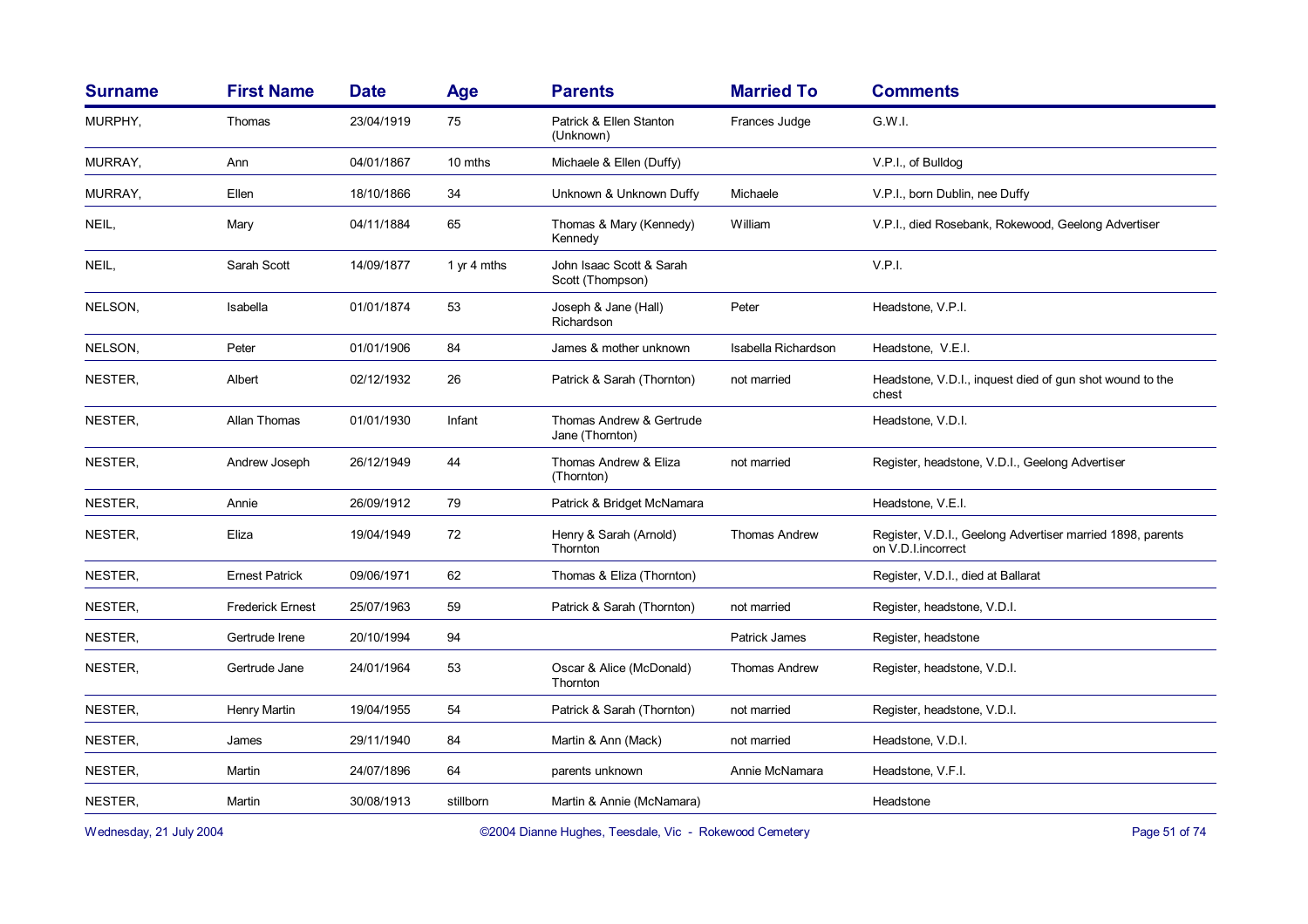| <b>Surname</b>          | <b>First Name</b>      | <b>Date</b>   | Age     | <b>Parents</b>                            | <b>Married To</b>     | <b>Comments</b>                                     |
|-------------------------|------------------------|---------------|---------|-------------------------------------------|-----------------------|-----------------------------------------------------|
| NESTER,                 | Martin                 | 26/05/1921    | 62      | Martin & Ann (McNamara)                   | Mary Ann Clifford     | Headstone, V.D.I.                                   |
| NESTER,                 | Mary Anne              | 03/03/1961    | 90      | Michael & Mary (Courtney)<br>Clifford     | Martin                | Register, headstone, V.D.I.                         |
| NESTER,                 | Michael John           | 20/04/1944    | 52      | Martin & Mary Anne (Clifford)             | not married           | Register, headstone, V.D.I.                         |
| NESTER,                 | Patrick James          | 15/06/1964    | 64      | Patrick & Sarah (Thornton)                | Gertrude Irene        | Register, headstone, V.D.I.                         |
| NESTER,                 | Patrick Joseph         | 28/03/1945    | 79      | Martin & Ann (Mack)                       | Sarah Thornton        | Register, headstone, V.D.I., born 1866 married 1897 |
| NESTER,                 | Sarah                  | 01/10/1957    | 86      | Henry & Sarah Maria (Arnold)<br>Thornton  | Patrick Joseph        | Register, headstone, V.D.I.                         |
| NESTER,                 | <b>Thomas Andrew</b>   | 05/02/1948    | 76      | Martin & Ann (McNamara)                   | Eliza                 | Register, headstone, V.D.I., Geelong Advertiser     |
| NESTER,                 | <b>Thomas Andrew</b>   | 23/02/1949    | 48      | Thomas Andrew & Eliza<br>(Thornton)       | Gertrude Thornton     | Register, headstone, V.D.I.                         |
| NESTER,                 | Vincent                | 23/02/1971    | 67      | Thomas Andrew & Eliza<br>(Thornton)       |                       | Register, died at Melbourne                         |
| NICHOLSON,              | Margaret               | 07/07/1867    | 20 mths | Kenneth & Christina<br>(McKenzie)         |                       | V.P.I.                                              |
| NIVEN,                  | Charles                | 12/01/1860    | 2 mths  | William & Ann                             |                       | V.P.I.                                              |
| NOONAN,                 | John                   | 09/09/1887    | 54      | Andrew & Mary (Hennessey)                 | Margaret O"Donnell    | V.P.I., died Dereel, born Limerick Ireland          |
| NOONAN,                 | Margaret Millicent     | 27/09/1948    | 55      | Francis & Bridget (Cahill)<br>Mellington  | Thomas                | Register, headstone, V.D.I.                         |
| NOONAN,                 | Thomas James           | 14/07/1968    | 79      | Edward & Margaret (Pointen)               | Margaret (Mellington) | Register, headstone, V.D.I.                         |
| O'CONNOR,               | Mary Ann               | 20/05/1937    | 79      | John & Catherine (Ryan)                   | not married           | V.D.I.                                              |
| O'KEEFE,                | Daniel                 | 28/09/1874    | 56      | Daniel & mother unknown                   | Mary Flannery         | V.P.I.                                              |
| O'KEEFE,                | Mary                   | 11/04/1873    | 46      | Daniel & Ann Flannery                     | David                 | V.P.I.                                              |
| O'LOUGHLIN,             | Ada Ellen              | 04/08/1955    | 75      | Henry & Sarah (Arnold)<br>Thornton        | Terence               | Register, headstone, V.D.I.                         |
| O'LOUGHLIN,             | <b>Charles Andrew</b>  | 24/10/1928    | 14      | Terence Michael & Ada Ellen<br>(Thornton) |                       | Headstone, G.W.I.                                   |
| O'LOUGHLIN,             | <b>Terence Michael</b> | 14/01/1944    | 71      | Thomas & Margaret<br>(O'Loughlin)         | Ada Ellen Thornton    | Headstone, inquest died as a result of a bushfire   |
| Wednesday, 21 July 2004 |                        | Page 52 of 74 |         |                                           |                       |                                                     |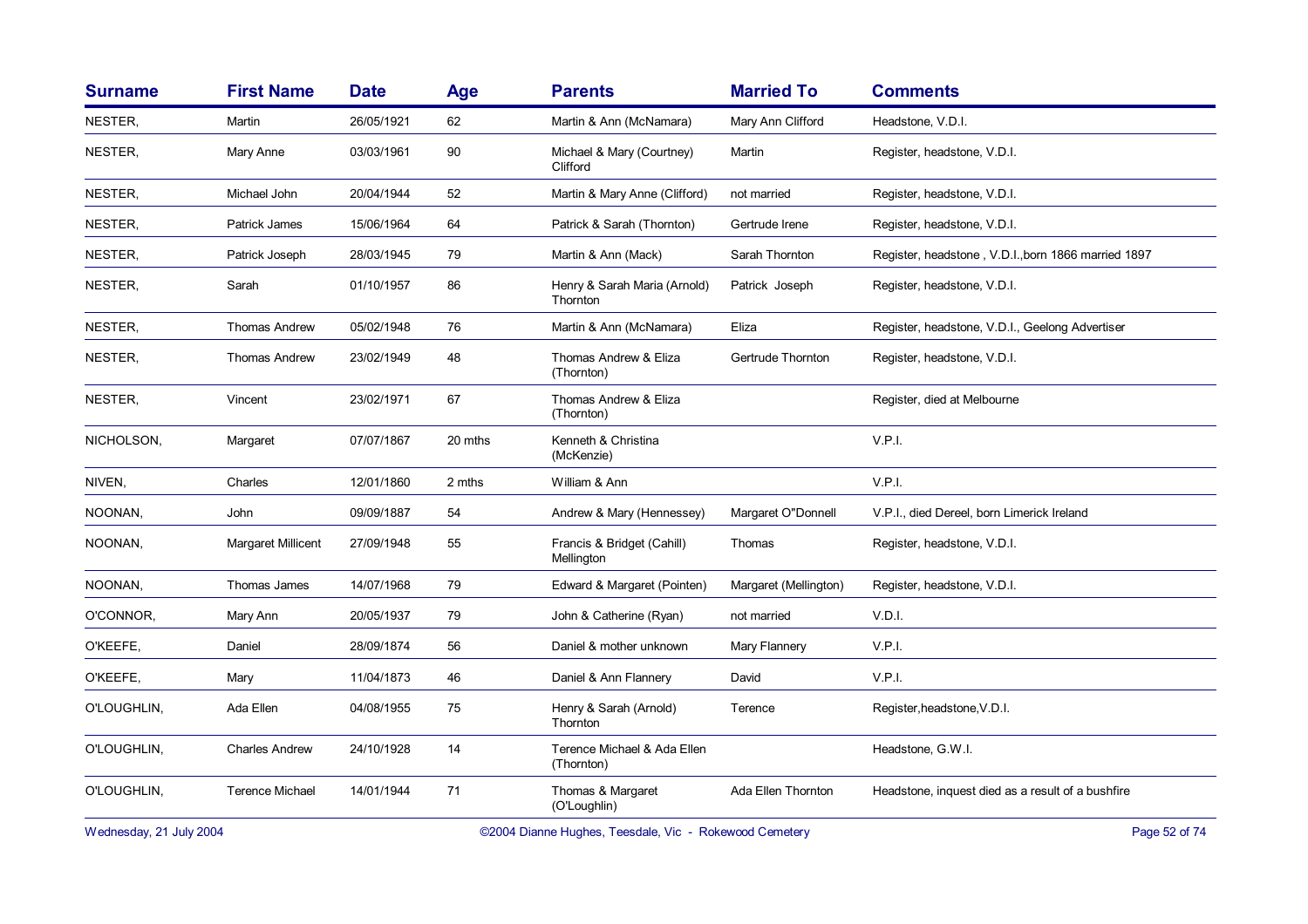| <b>Surname</b> | <b>First Name</b>       | <b>Date</b> | Age     | <b>Parents</b>                                        | <b>Married To</b>                                       | <b>Comments</b>                                        |
|----------------|-------------------------|-------------|---------|-------------------------------------------------------|---------------------------------------------------------|--------------------------------------------------------|
| O'LOUGHLIN,    | <b>Thomas Clive</b>     | 20/04/1957  | 45      | Terence Michael & Ada Ellen<br>(Thornton)             | not married                                             | Register, headstone, V.D.I., died at Fitzroy           |
| ORMOND,        | David                   | 19/05/1867  | 32      | parents unknown                                       |                                                         | V.P.I.                                                 |
| OTTY,          | Joseph Henry            | 08/08/1963  | 68      | Joseph & Ellen (Anderson)                             | Unmarried                                               | Register, headstone, V.D.I.                            |
| PAINTER,       | Lawrence                | 27/11/1862  | 5       | Lawrence & Elizabeth<br>(Unknown)                     |                                                         | born Ballarat                                          |
| PALMER,        | <b>Cornelius Alfred</b> | 16/04/1997  | 71      |                                                       | Lesley                                                  | Register, headstone                                    |
| PALMER,        | Elizabeth Ann           | 02/07/1880  | 14      | George & Mary Ann (Briggs)                            |                                                         | V.P.I.                                                 |
| PALMER,        | Emma                    | 07/08/1943  | 82      | William & Sarah (Dennis)<br>Barby                     | James Frederick                                         | Headstone                                              |
| PALMER,        | Frederick William       | 17/07/1953  | 70      | Frederick James & Emma<br>(Barby)                     | Mary Ann (Minnie) John                                  | Register, headstone, V.D.I., Geelong Advertiser        |
| PALMER,        | George                  | 01/07/1873  | 46      | George & Elizabeth<br>(Robinson)                      |                                                         | V.P.I., born London                                    |
| PALMER,        | George                  | 26/09/1919  | 70      | George Henry & Mary Ann<br>(Briggs)                   | not married                                             | Headstone, G.W.I.                                      |
| PALMER,        | George Alfred           | 07/10/1985  | 89      | Frederick James & Emma<br>(Barby)                     | 1918 Elizabeth<br>Frances Whetham,<br>M1922 Mary Cahill | Register, V.D.I., died at 16 Jeffrey Ave, North Altona |
| PALMER,        | James Frederick         | 03/02/1937  | 76      | George Henry & Mary Ann<br>(Briggs)                   | Emma Barby                                              | Headstone, V.D.I.                                      |
| PALMER,        | John Robert             | 22/09/1869  | 10 mths | George & Mary Ann (Briggs)                            |                                                         | V.P.I.                                                 |
| PALMER,        | Mary Ann                | 16/05/1881  | 51      | John Briggs                                           | George Henry                                            | V.P.I.                                                 |
| PALMER,        | Mary Ann (Minnie)       | 06/01/1954  | 66      | Robert & Elizabeth John                               | Frederick William                                       | Register, headstone, V.D.I.                            |
| PARKER,        | <b>Alfred Gregory</b>   | 19/11/1916  | 48      | Tempest Gregory & Emma<br>Jane (West)                 | Jane Florence Titcum                                    | G.W.I.                                                 |
| PARKER,        | Emma Jane               | 19/03/1909  | 79      | Unknown & Unknown West                                | <b>Tempest Gregory</b>                                  | Headstone, V.E.I.                                      |
| PARKER,        | Frances Gertrude        |             |         | <b>Charles Frenall &amp; Marie</b><br>(Atchison) Bown | <b>Tempest Stinger</b>                                  | Headstone                                              |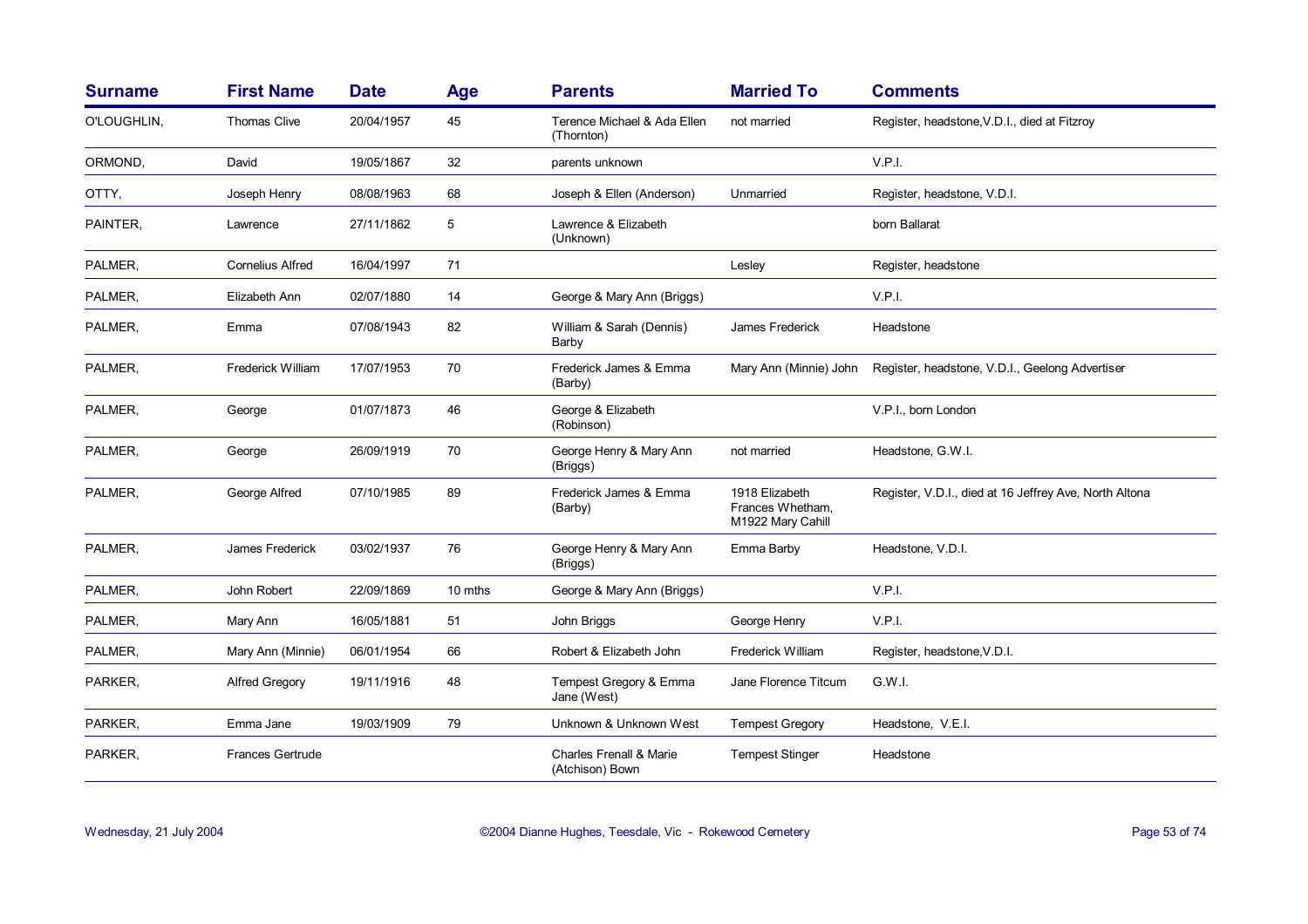| <b>Surname</b> | <b>First Name</b>      | <b>Date</b> | Age       | <b>Parents</b>                               | <b>Married To</b>                                 | <b>Comments</b>                                                                                             |
|----------------|------------------------|-------------|-----------|----------------------------------------------|---------------------------------------------------|-------------------------------------------------------------------------------------------------------------|
| PARKER,        | George Vernon          | 08/01/1894  | 23        | Tempest Gregory & Emma<br>Jane (West)        |                                                   | V.F.I., born 1870                                                                                           |
| PARKER,        | George Vernon          | 09/03/1920  | 23        | Alfred Gregord & Jane<br>Florence (Titcum)   | not married                                       | G.W.I.                                                                                                      |
| PARKER,        | Isabella Green         | 04/07/1931  | 75        | Joseph & Sarah Ann<br>(Ridgway) Smith        |                                                   | Headstone, V.D.I.                                                                                           |
| PARKER,        | Jane Florence          | 22/06/1957  | 89        | Stephen & Ann (McKerril)<br>Titcum           | Alfred Gregory Parker                             | Register, headstone, V.D.I., died at Beeac                                                                  |
| PARKER,        | Johnstone Vernon       | 20/01/1867  | 4 mths    | Tempest Gregory & Emma<br>Jane (West)        |                                                   |                                                                                                             |
| PARKER,        | Smith                  | 18/01/1860  | 12 weeks  | Tempest Gregory & Emma<br>Jane (West)        |                                                   |                                                                                                             |
| PARKER,        | <b>Tempest Gregory</b> | 12/06/1879  | 54        | Slinger & Agnes (Reid)                       | Emma Jane West                                    | Headstone, V.P.I., died Oak Farm Rokewood, Geelong<br>Advertiser born Yorkshire                             |
| PARKER,        | <b>Tempest Slinger</b> | 16/06/1934  | 68        | Tempest & Emma Jane<br>(West)                | 1. Gertrude Bown 2.<br>Jessie Margaret<br>Cameron | V.D.I.                                                                                                      |
| PARKER,        | Unnamed infant         |             | stillborn |                                              |                                                   | Headstone, buried with Frances Gertrude Parker                                                              |
| PARKER,        | Unnamed male           | 19/05/1872  | 3 hours   | Tempest & Emma Jane<br>(West)                |                                                   | V.P.I.                                                                                                      |
| PARKINSON,     | Phillis Esther Jean    | 15/12/1975  | 58        | John George & Days May<br>(Carr) Hirt        | Walter T.B. Parkinson                             | Register, headstone, V.D.I., born 14/04/1917, died at North<br>Balwyn                                       |
| PASSALL,       | James                  | 07/11/1872  | 61        | Parents Unknown                              |                                                   | V.P.I.                                                                                                      |
| PATERSON,      | George Webster         | 21/08/1998  | 60        |                                              | Christina                                         | Register, headstone                                                                                         |
| PATERSON,      | James                  | 20/12/1896  | 77        | George & Margaret (Whyte)                    | not married                                       | Headstone, V.F.I., native of South Queensberry, Scotland                                                    |
| PATERSON,      | William                | 10/01/1897  | 75        | George & Margaret (Whyte)                    | not married                                       | Headstone, V.F.I., native of South Queensberry, Scotland                                                    |
| PAYNE,         | <b>Harold Morse</b>    | 27/11/1885  | 44        | Christopher & Mary Ann<br>(Wyatt)            | Lydia Prime                                       | V.P.I., married 1876                                                                                        |
| PEPPER,        | James                  | 26/05/1869  | 37        | Henry & Isabella (unknown)<br>Pepper         |                                                   | Headstone, V.P.I., headstone in memory of a comrade &<br>member of Victorian Police Force, died at Pitfield |
| PERRY.         | Mary Ann               | 01/07/1907  | 79        | Edward & Mary (Whidbourne)<br><b>Bussell</b> |                                                   | V.E.I.                                                                                                      |

Wednesday, 21 July 2004 **Dianne Hughes, Teesdale, Vic - Rokewood Cemetery** Page 54 of 74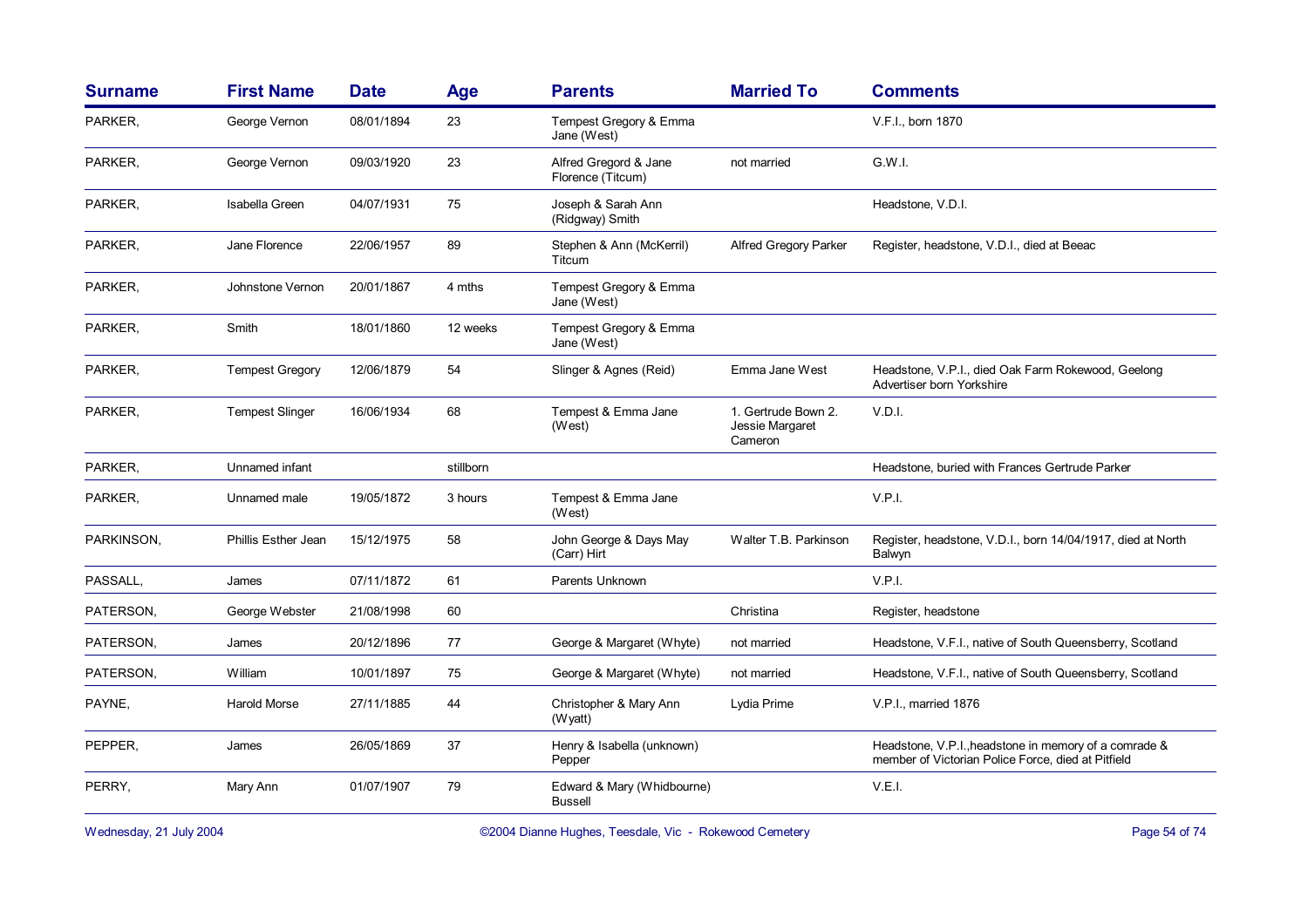| <b>Surname</b>                                                                    | <b>First Name</b>         | <b>Date</b> | Age      | <b>Parents</b>                                 | <b>Married To</b>   | <b>Comments</b>                                      |
|-----------------------------------------------------------------------------------|---------------------------|-------------|----------|------------------------------------------------|---------------------|------------------------------------------------------|
| PERRY.                                                                            | Samuel                    | 03/12/1911  | 78       | Samuel & Unknown (Mason)                       |                     | V.E.I.                                               |
| PETERSON/CARROLL, Philip John                                                     |                           | 16/05/1995  | 56       | Henry & Phyllis (Roberts)                      | not married         | Register, family information                         |
| PIKE,                                                                             | Robyn Gaye                | 22/09/1986  | 17       | Kenneth & Dianne (Peterson                     | not married         | Register, headstone.                                 |
| PITCHFORD,                                                                        | Flora                     | 21/03/1859  | 10       | William & Sarah                                |                     | born London                                          |
| PITMAN,                                                                           | Annie                     | 13/01/1949  | 56       | John Boland& Frances<br>(Giblin) Donaldson     | Lewis Vincent       | Register, headstone, V.D.I.                          |
| PITMAN,                                                                           | Elizabeth                 | 20/05/1902  | 77       | John & Ann (Packa) Knight                      | Henry               | V.E.I.                                               |
| PITMAN,                                                                           | Henry                     | 15/09/1869  | 11 days  | William Henry & Margaret<br>Jane (Imrie)       |                     | V.P.I.                                               |
| PITMAN,                                                                           | John William              | 10/10/1996  | 79       | Lewis & Annie (Donaldson)                      | Jean                | Register, headstone                                  |
| PITMAN,                                                                           | <b>Leonard Cleve</b>      | 13/10/1890  | 5 weeks  | William Henry & Margaret<br>Jane (Imrie)       |                     | V.F.I.                                               |
| PITMAN,                                                                           | Lewis Vincent             | 10/10/1961  | 73       | William Henry & Margaret<br>Jane (Imrie)       | Annie Donaldson     | Register, headstone, V.D.I.                          |
| PITMAN,                                                                           | Margaret                  | 01/07/1937  | 86       | Alexander & Catherine Imrie                    | William Henry       | Headstone, V.D.I.                                    |
| PITMAN,                                                                           | Mavis                     | 02/02/1905  | 3 months | Rosanna Margaret Pitman                        |                     | V.E.I.                                               |
| PITMAN,                                                                           | William Henry             | 26/07/1923  | 75       | Henry & Elizabeth (Knight)                     | Margaret Jane Imrie | Headstone, V.D.I.                                    |
| PORTEOUS,                                                                         | <b>Andrew Charles</b>     | 24/01/1870  | 9 weeks  | John & Rosett Catherine<br>(Fletcher)          |                     | V.P.I.                                               |
| POTTER,                                                                           | Albert Edgar              | 17/05/1944  | 67       | Frederick Glenham & Eliza<br>Howard (Mitchell) |                     | Headstone, of 'Brocklebank', Cressy born 1876        |
| POTTER.                                                                           | <b>Arthur Ferdinand</b>   | 12/12/1942  | 68       | Frederick Glenham & Eliza<br>Howard (Mitchell) |                     | Headstone, V.D.I., of 'Brocklebank', Cressy          |
| POTTER,                                                                           | Augusta Blanch<br>Dawmore | 15/04/1952  | 74       | Frederick Glenham & Eliza<br>Howard (Mitchell) |                     | Register, headstone, V.D.I. of 'Brocklebank', Cressy |
| POTTER,                                                                           | Elizabeth Howard          | 26/06/1912  | 73       | Thomas & Sarah Jane<br>(Archer) Mitchell       | Frederick Glenham   | Headstone, V.E.I.                                    |
| PROBERTS,                                                                         | Margaret                  | 01/01/1869  | 34       | parents unknown                                |                     | Inquest                                              |
| PUGH,                                                                             | <b>Edward James</b>       | 12/06/1908  | 38       | Edward James & Maria (Kane)                    |                     | V.E.I., born 1869                                    |
| Wednesday, 21 July 2004<br>©2004 Dianne Hughes, Teesdale, Vic - Rokewood Cemetery |                           |             |          |                                                |                     | Page 55 of 74                                        |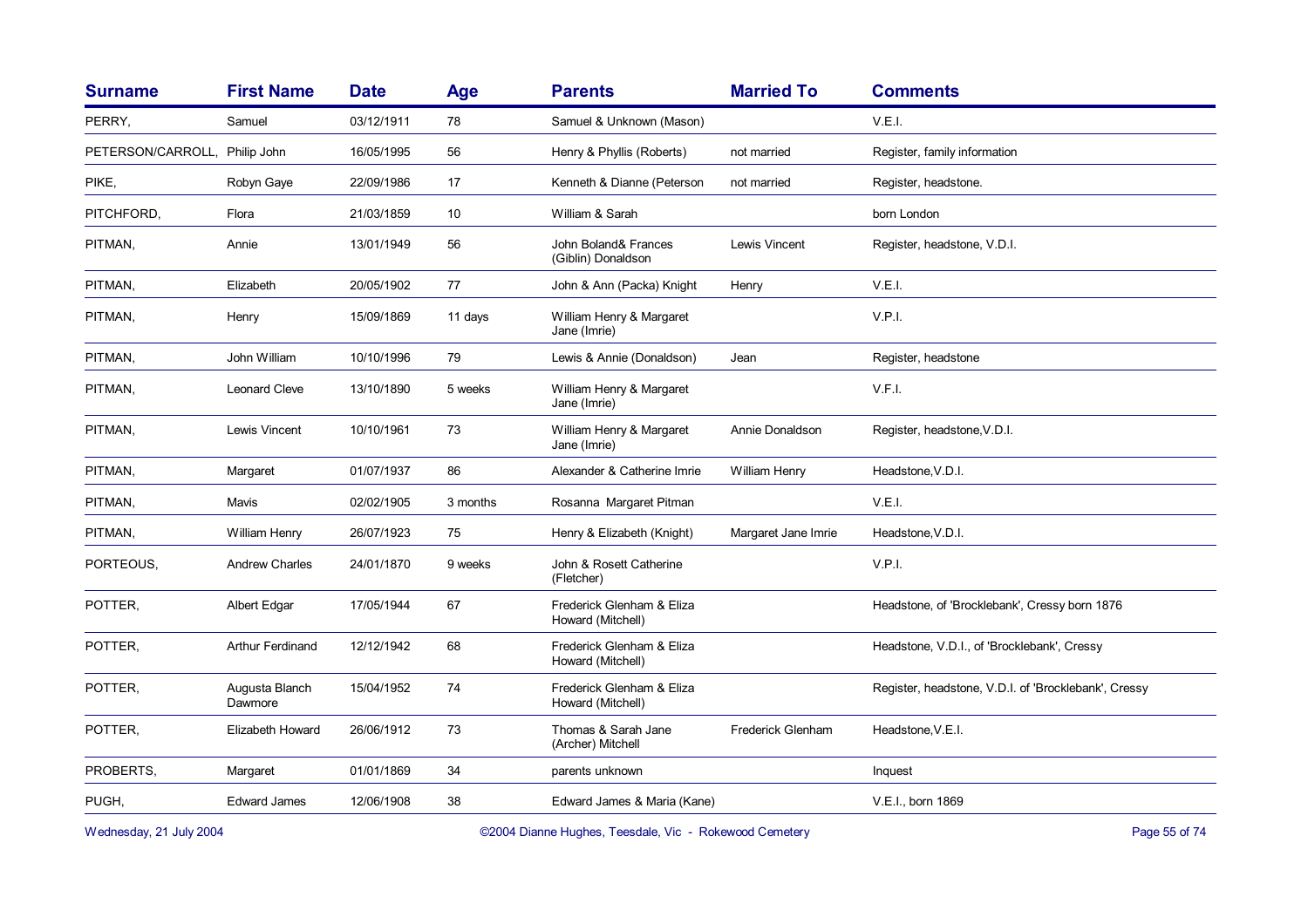| <b>Surname</b> | <b>First Name</b>    | <b>Date</b> | Age            | <b>Parents</b>                            | <b>Married To</b>             | <b>Comments</b>                                         |
|----------------|----------------------|-------------|----------------|-------------------------------------------|-------------------------------|---------------------------------------------------------|
| PUSEY,         | William              | 13/09/1865  | 45             | William & Elizabeth                       |                               | V.P.I., born Buckinghamshire                            |
| QUARRELL,      | Albert William       | 14/04/1967  | 89             | John & Mary (Trayer)                      | <b>Alice Maude Roberts</b>    | Register, headstone, V.D.I. married 1908                |
| QUARRELL,      | Alice Maud           | 12/10/1961  | 77             | Richard & Harriet (Chessel)<br>Roberts    | Albert William                | Register, headstone, V.D.I.                             |
| QUARRELL,      | Damien Ian           | 14/09/1984  | 6 days         | Ian David & Rosemary<br>(Maryse)          |                               | Register, headstone, V.D.I. Born 08/09/1984 Melbourne   |
| QUARRELL,      | David Arthur         | 02/08/1999  | 84             | Albert & Alice (Roberts)                  | Edna Jean                     | Register, headstone                                     |
| QUARRELL,      | Drucilla             | 31/07/1870  | 5 weeks        | John & Mary (Tray)                        |                               | V.P.I.                                                  |
| QUARRELL,      | Edna Jean            | 21/01/1995  | 72             |                                           | David Arthur                  | Register, headstone                                     |
| QUARRELL,      | Ellen                | 23/02/1970  | 85             | William & Jane Paton (Bell)<br>Campbell   | <b>Robert Arthur</b>          | Register, headstone                                     |
| QUARRELL,      | Ernest John          | 12/11/1987  | 70             | Roberth Arthur & Ellen<br>(Campbell)      |                               | Register, died at Ballarat born 1917                    |
| QUARRELL,      | Eveline Minnie       | 04/07/1998  | 82             | Alfred & Minnie (Rodda)<br><b>Bassett</b> | James Robert                  | Register, headstone                                     |
| QUARRELL,      | James Robert         | 03/04/1997  | 80             | Robert & Ellen (Campbell)                 | <b>Eveline Minnie Bassett</b> | Register, headstone                                     |
| QUARRELL,      | John                 | 17/10/1896  | 57             | John & Elizabeth (Madden)                 | Mary Tray                     | Headstone, V.F.I., married 1862                         |
| QUARRELL,      | Kelly Rebecca        | 13/07/1985  | 17 days        | Ian David & Rosemary<br>(Maryse)          |                               | Register, headstone, V.D.I., born 26/06/1985 Melbourne  |
| QUARRELL,      | Mary                 | 01/07/1932  | 90             | Unknown & Unknown Tray                    | John                          | Headstone, V.D.I., married 1862                         |
| QUARRELL,      | Robert               | 11/04/1876  | 17 days        | John & Mary (Trener)                      |                               | v.p.l., note mothers maiden name Tray on marriage fiche |
| QUARRELL,      | <b>Robert Arthur</b> | 05/07/1940  | 58             | John & Mary (Trayer)                      | Ellen Campbell                | Headstone, V.D.I., married 1915, born 1881              |
| QUARRELL,      | Thomas               | 06/02/1872  | 3 mths         | John & Mary (Tray)                        |                               | Inquest                                                 |
| QUARRELL,      | William              | 21/03/1877  | 12 mths        | John & Mary (Trayer)                      |                               | V.P.I., note mothers maiden name Tray on marriage fiche |
| QUINN,         | Catherine            | 16/06/1878  | 9              | John & Mary Jane (Dwyer)                  |                               | V.P.I.                                                  |
| QUINN,         | Francis J            | 28/08/1865  | 28             | James & Alice                             |                               | Headstone, V.P.I., surgeon, native of Limerick, Ireland |
| QUINN,         | Thomas               | 19/06/1878  | $\overline{2}$ | John & Mary Jane (Dwyer)                  |                               | V.P.I.                                                  |
|                |                      |             |                |                                           |                               |                                                         |

Wednesday, 21 July 2004 **Dianne Hughes, Teesdale, Vic - Rokewood Cemetery** Page 56 of 74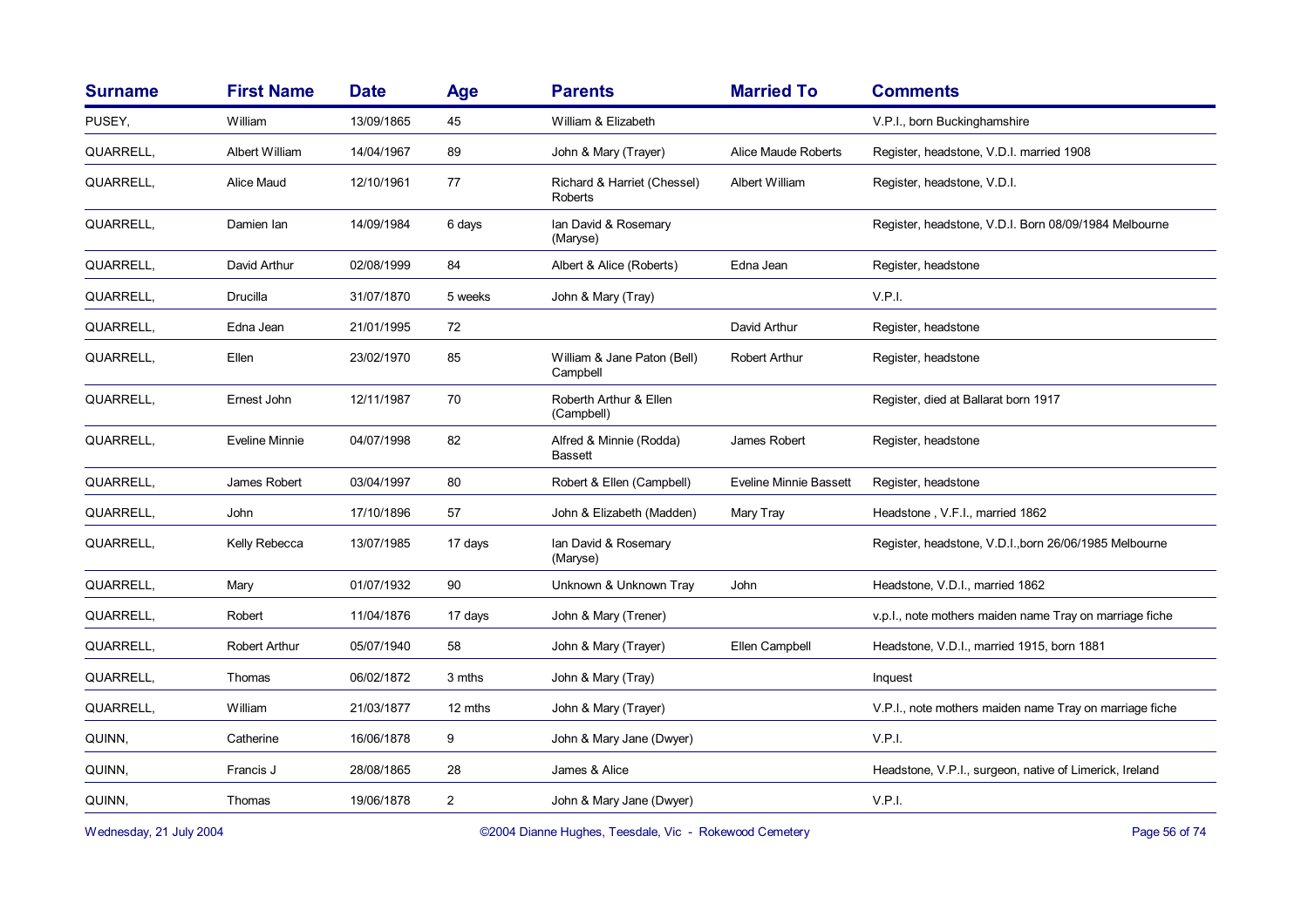| <b>Surname</b>   | <b>First Name</b>    | <b>Date</b> | <b>Age</b> | <b>Parents</b>                             | <b>Married To</b>              | <b>Comments</b>                                                          |
|------------------|----------------------|-------------|------------|--------------------------------------------|--------------------------------|--------------------------------------------------------------------------|
| REDMOND,         | Leah                 | 22/10/1892  | 30 hrs     | John & Susannah (Rowan)                    |                                | V.F.I.                                                                   |
| REICHEL,         | Francis Joseph       | 29/07/1948  | 77         | Carl Adolf & Brigid (O'Harro)              | Mary Mellington                | Register, headstone, V.D.I.                                              |
| REICHEL,         | Mary                 | 26/11/1940  | 78         | Francis & Margaret (Cahill)<br>Mellington  | Francis Joseph                 | Headstone, V.D.I.                                                        |
| REILY,           | John                 | 27/02/1871  | 20 mths    | Daniel & Margaret (Bateman)                |                                | V.P.I.                                                                   |
| RENAUD,          | Honorah              | 24/06/1900  | 57         | Michael & Anastella Shortell               | Eugene Coudray (first<br>wife) | Headstone, V.F.I. died at Pitfield Plains                                |
| REYNOLDS,        | Alice Jane           | 01/01/1897  | 16         | Henry & Susan (Everett)                    |                                | Headstone, V.F.I., born 1881                                             |
| <b>REYNOLDS,</b> | Daisy May            | 17/11/1972  | 78         | John & Elizabeth (Bath)                    | not married                    | Register, headstone, V.D.I.                                              |
| REYNOLDS,        | Elizabeth            | 10/03/1883  | 69         | William & Elizabeth Ledner                 | Henry                          | V.P.I., born Kent England, died Warrambine                               |
| REYNOLDS,        | Elizabeth            | 12/10/1906  | 71         | David & Elizabeth (Napier)<br>Stephen      | Richard                        | Headstone, V.E.I., born Benholm Kincardine Scotland, died<br>Corindhap   |
| REYNOLDS,        | Emily                | 22/06/1940  | 75         | John & Mary Ann (Houghton)<br>Bath         | John                           | Headstone, V.D.I.                                                        |
| REYNOLDS,        | Henry                | 05/12/1886  | 72         | parents unknown                            | Elizabeth Ledner               | V.P.I., born Kent England, died Laureston farm Warrambeen                |
| REYNOLDS,        | Henry                | 08/04/1916  | 78         | Henry & Elizabeth (Ledner)                 | Susan Everett                  | Headstone, G.W.I., born Littlerbourn Kent England, died<br>Corindhap     |
| REYNOLDS,        | <b>Herbert James</b> | 24/08/1990  | 73         | James & Nellie (Roberts)                   | Jean Thornton                  | Register, headstone, born Ballarat                                       |
| REYNOLDS,        | Hilda May            | 08/07/1976  | 68         | James & Nellie (Roberts)                   | not married                    | Register, headstone, V.D.I.                                              |
| REYNOLDS,        | James Richard        | 07/05/1940  | 62         | Henry & Susan (Everett)                    | Nellie Alberta Roberts         | Headstone, V.D.I., born Ballarat                                         |
| REYNOLDS,        | John                 | 11/09/1953  | 88         | Henry & Susan (Everett)                    | <b>Emily Bath</b>              | Register, headstone, V.D.I., Geelong Advertiser, born<br><b>Ballarat</b> |
| REYNOLDS.        | John Henry           | 09/09/1967  | 68         | John & Emily (Bath)                        | not married                    | Register, headstone, V.D.I., died Meredith                               |
| REYNOLDS,        | Nellie Alberta       | 02/12/1968  | 86         | William & Lucy (Bilston)<br><b>Roberts</b> | James Richard                  | Register, headstone, V.D.I., born Walhalla                               |
| REYNOLDS,        | Susan                | 13/05/1923  | 79         | John Dodkin & Sarah<br>(Rosendale) Everett | Henry                          | Headstone, V.D.I., born Melbourn Cambridgeshire England                  |
| REYNOLDS,        | <b>Walter Erall</b>  | 10/03/1969  | 72         | John & Emily (Bath)                        | not married                    | Register, headstone, V.D.I., born Break O'Day                            |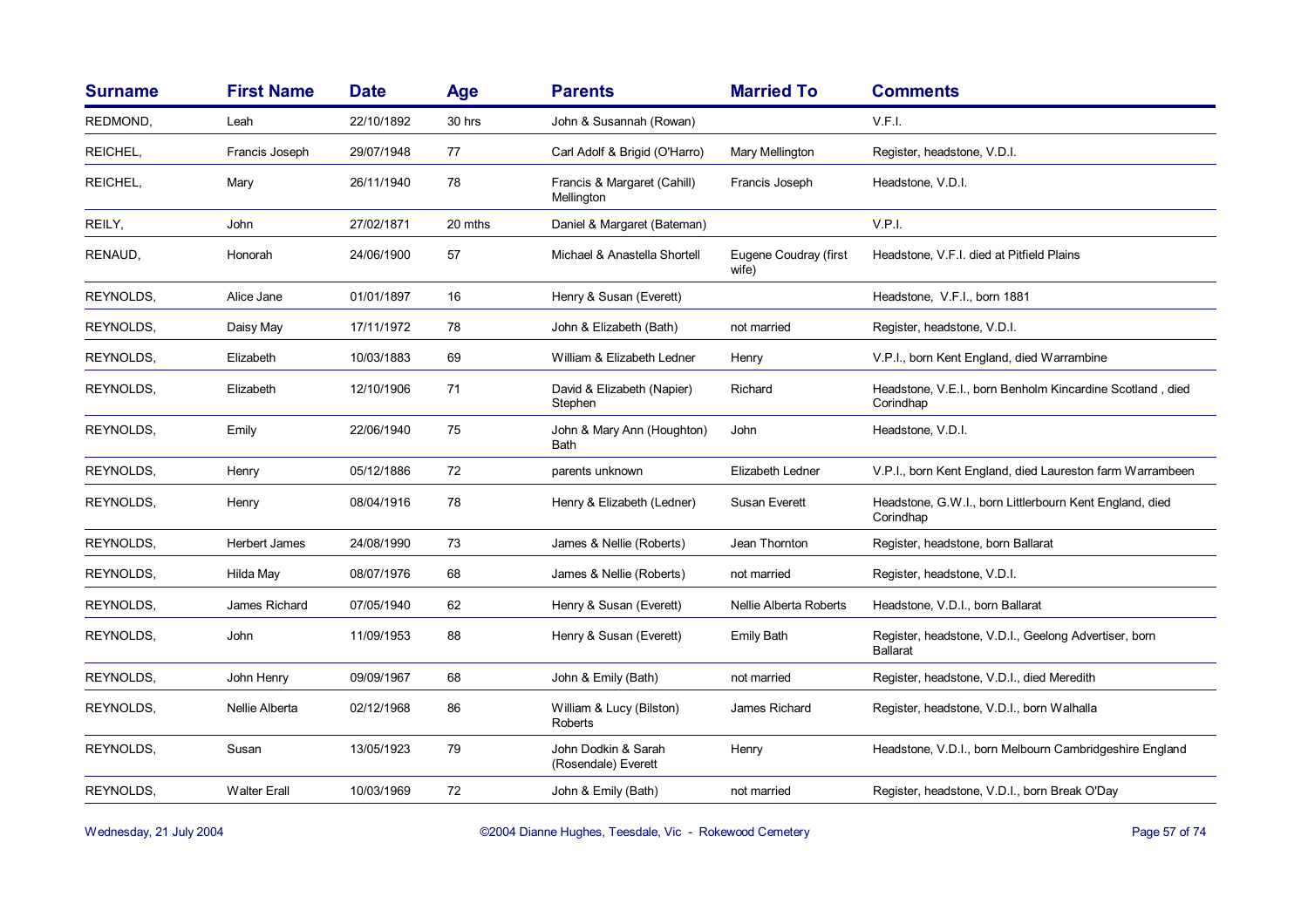| <b>Surname</b> | <b>First Name</b>        | <b>Date</b> | <b>Age</b>     | <b>Parents</b>                                | <b>Married To</b>                       | <b>Comments</b>                                                                                                   |
|----------------|--------------------------|-------------|----------------|-----------------------------------------------|-----------------------------------------|-------------------------------------------------------------------------------------------------------------------|
| RHODES,        | William                  | 25/10/1860  | 50?            | parents unknown                               |                                         | V.P.I.                                                                                                            |
| RICHARDS,      | Charlotte                | 11/06/1888  | 65             | Unknown & Unknown<br>Chamberlain              | <b>Frederick Samuel</b>                 | Headstone, V.P.I.,                                                                                                |
| RICHARDS,      | Clara                    | 08/10/1896  | 45             | Henry & Eliza (Warne) Parker                  | Henry James Seymour                     | Headstone, V.D.I., born Gravesend, Kent England                                                                   |
| RICHARDS,      | Eliza                    | 01/01/1870  | $\overline{7}$ | Frederick Samuel & Charlotte<br>(Chamberlain) |                                         | Inquest                                                                                                           |
| RICHARDS,      | Elizabeth Whittaker      | 26/05/1885  | 64             | John & Sara (Whittaker)<br>Trestrail          | John                                    | Death Cert, hotelkeeper, born Redruth, Cornwall, m.Cuba<br>West Indies, 5 years in South Aust, 33 yrs in Victoria |
| RICHARDS,      | <b>Frederick Samuel</b>  | 17/10/1898  | 84             | parents unknown                               | Charlotte Chamberlain                   | Headstone, V.F.I.                                                                                                 |
| RICHARDS.      | George Wilmot            | 01/05/1880  | 49             | parents unknown                               | Arabella Taylor                         | V.P.I., born Birmingham                                                                                           |
| RICHARDS,      | Henry James<br>Germain   | 23/10/1915  | 67             | Frederick Samuel & Charlotte<br>(Chamberlain) | Sarah Jane Smith                        | Headstone, G.W.I.                                                                                                 |
| RICHARDS,      | J                        | 30/05/1952  | 64             | parents unknown                               |                                         | Register                                                                                                          |
| RICHARDS,      | John                     | 27/08/1870  | 67             | Samuel & Ann                                  | <b>Elizabeth Fullerton</b><br>Trestrail | V.D.I.                                                                                                            |
| RICHARDS,      | John Wesley              | 27/01/1889  | 15             | William & Louisa (Pearce)                     |                                         | V.F.I.                                                                                                            |
| RICHARDS,      | Louisa                   | 03/02/1940  | 90             | John Pierce & mother<br>unknown               | William                                 | Headstone, V.D.I.                                                                                                 |
| RICHARDS,      | Sarah Jane Agnes<br>Mary | 29/05/1939  | 82             | Joseph & Sarah (Ridgway)<br>Smith             | Henry                                   | Headstone, V.D.I.                                                                                                 |
| RICHARDS,      | Seraphina                | 11/09/1861  | 20             | John & Elizabeth                              |                                         | born Adelaide                                                                                                     |
| RICHARDS,      | William                  | 03/10/1919  | 74             | Frederik & Charlotte Mary<br>(Chamberlain)    | Louisa Pierce                           | Headstone, G.W.I., born 1845 England                                                                              |
| RIGBY,         | Amy Elizabeth Lois       | 13/08/1922  | 36             | James & Mary Bowes<br>(McCallum) Collyer      | James                                   | Headstone, V.D.I.                                                                                                 |
| RIGBY,         | <b>Charles Ronald</b>    | 25/07/1921  | $\overline{2}$ | James & Amy Elizabeth Lois<br>(Collyer)       |                                         | Headstone, V.D.I., born Rokewood Junction                                                                         |
| RIGBY,         | James                    | 16/05/1955  | 78             | James & Mary (McGregor)                       | Amy Elizabeth Lois<br>Collyer           | Register, headstone, V.D.I.                                                                                       |
| RILEY,         | Ann                      | 23/11/1885  | 45             | Peter & Ann Rogers                            |                                         | Headstone, V.P.I.                                                                                                 |
|                |                          |             |                |                                               |                                         |                                                                                                                   |

Wednesday, 21 July 2004 **Dianne Hughes, Teesdale, Vic - Rokewood Cemetery** Page 58 of 74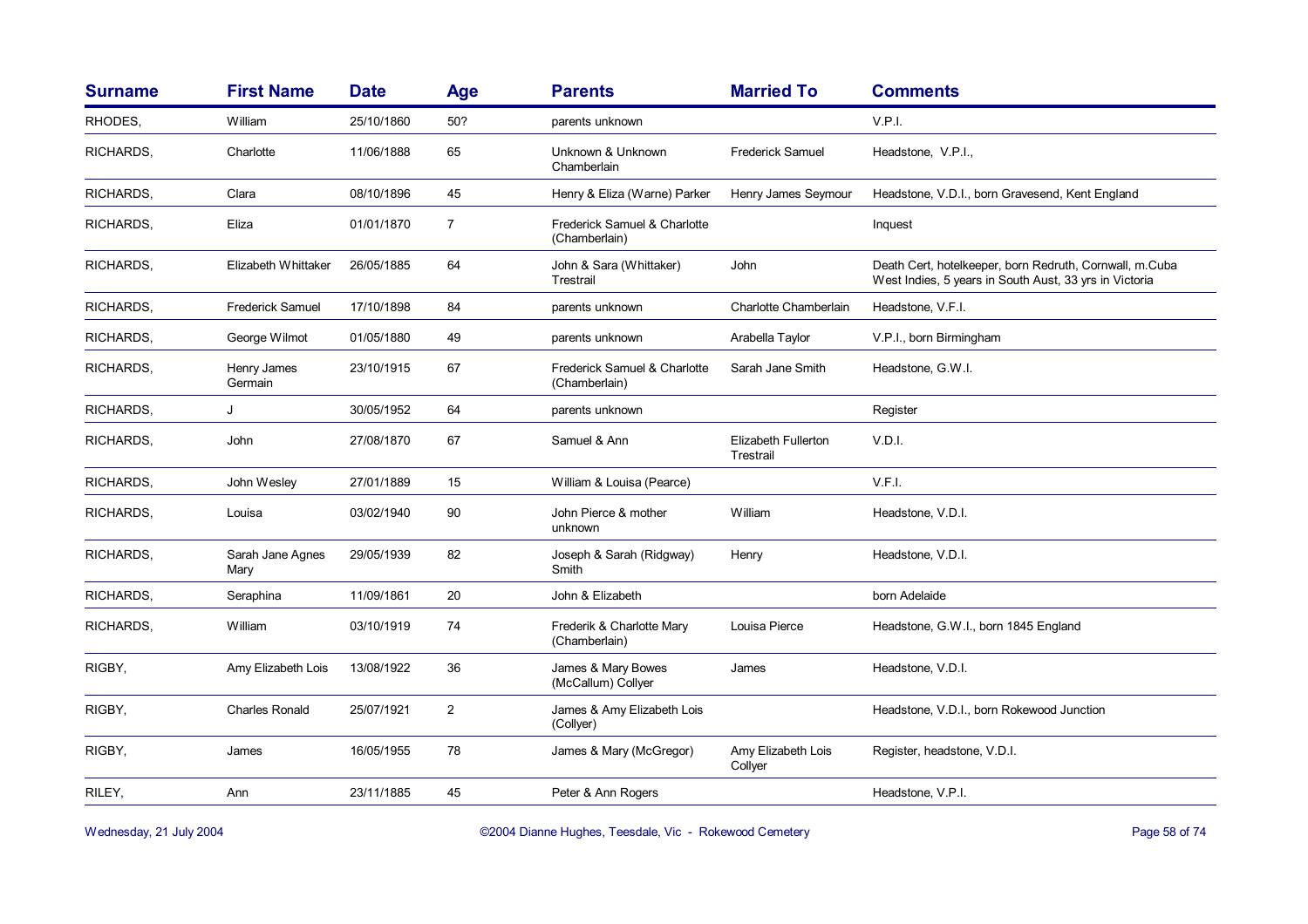| <b>Surname</b> | <b>First Name</b> | <b>Date</b> | Age    | <b>Parents</b>                          | <b>Married To</b>            | <b>Comments</b>                                                                     |
|----------------|-------------------|-------------|--------|-----------------------------------------|------------------------------|-------------------------------------------------------------------------------------|
| RILEY,         | Margaret Agnes    | 26/06/1902  | 40     | father unknown & Ann Riley              |                              | Headstone, surname of dec may be Farrell                                            |
| RIZZOLI,       | Joseph Dominic    | 31/07/1938  | 65     | James Dominic & Mary Jane<br>(Hill)     | Mary Agnes Wallace           | Headstone, V.D.I.                                                                   |
| RIZZOLI,       | Linda Amelia      | 24/08/1994  | 78     |                                         | Wallace                      | Register, headstone                                                                 |
| RIZZOLI,       | Mary              | 18/04/1914  |        | Joseph & Mary (Wallace)                 |                              | Headstone, G.W.I.                                                                   |
| RIZZOLI,       | Mary Agnes        | 21/03/1947  | 70     | Robert & Janet (McCallum)<br>Wallace    | Joseph Dominic               | Register, headstone, V.D.I.                                                         |
| RIZZOLI.       | Wallace           | 25/07/1997  | 79     | Joseph & Mary (Wallace)                 | Linda Amelia                 | Register, headstone                                                                 |
| ROBE.          | William James     | 17/08/1864  | 6 mths | Josiah & Elizabeth (Glynn)              |                              | V.P.I.                                                                              |
| ROBERT,        | Mary Louisa       | 27/04/1906  | 31     | William & Catherine (Mallows)<br>Savage | <b>Alfred Edward Keevill</b> | Headstone, V.E.I., born 1874 married 1905                                           |
| ROBERTS.       | Lucy              | 18/01/1909  | 60     | Charles & Mercy Bilston                 | <b>William Keevil</b>        | Headstone, V.E.I.                                                                   |
| ROBERTS.       | Margaret          | 13/08/1869  | 38     | William Ryan & Martha<br>Roberts        |                              | V.P.I., born Limerick                                                               |
| ROBERTS.       | William Keevil    | 08/11/1952  | 46     | Robert & Lucy (Billson)                 | Lucy Bilston                 | Register, headstone, V.D.I.                                                         |
| ROBERTSON,     | Alexander         | 24/09/1936  | 68     | William & Catherine (Walsh)             | <b>Frances Cooper</b>        | Headstone, V.D.I., born 1868 married 1890                                           |
| ROBERTSON.     | Angus             | 30/11/1902  | 29     | Matthew & Ann (Boyd)                    | not married                  | Headstone, V.E.I.                                                                   |
| ROBERTSON,     | Ann               | 18/08/1906  | 38     | Matthew & Ann (Boyd)                    | not married                  | V.E.I., headstone, eldest daughter                                                  |
| ROBERTSON,     | Ann               | 29/11/1921  | 87     | John Boyd Pitman & mother<br>Unknown    | Matthew                      | Headstone, V.D.I., married 1865, died McMillans Bridge,<br>born Inverness Scotland. |
| ROBERTSON,     | Charles William   | 01/01/1950  | 80     | Matthew & Ann (Boyd)                    | not married                  | Register, headstone, V.D.I., born 1870                                              |
| ROBERTSON,     | Daniel            | 11/04/1873  | 56     | Daniel & Mary                           | not married                  | V.P.I.                                                                              |
| ROBERTSON,     | Elizabeth Ann May | 11/06/1897  | 3 mths | James & Esther (Hanna)                  |                              | V.F.I.                                                                              |
| ROBERTSON,     | Flora             | 01/01/1945  | 69     | Matthew & Ann (Boyd)                    | not married                  | Register, headstone, V.D.I.                                                         |
| ROBERTSON,     | Frances           | 03/11/1962  | 93     | William & Lydia (Dart) Cooper           | Alexander                    | Register, headstone, V.D.I., res 135 Hope St Geelong West                           |
| ROBERTSON,     | John              | 01/01/1967  | 73     | Alexander & Frances (Cooper)            |                              | Register, headstone, V.D.I.                                                         |

Wednesday, 21 July 2004 **Dianne Hughes, Teesdale, Vic - Rokewood Cemetery** Page 59 of 74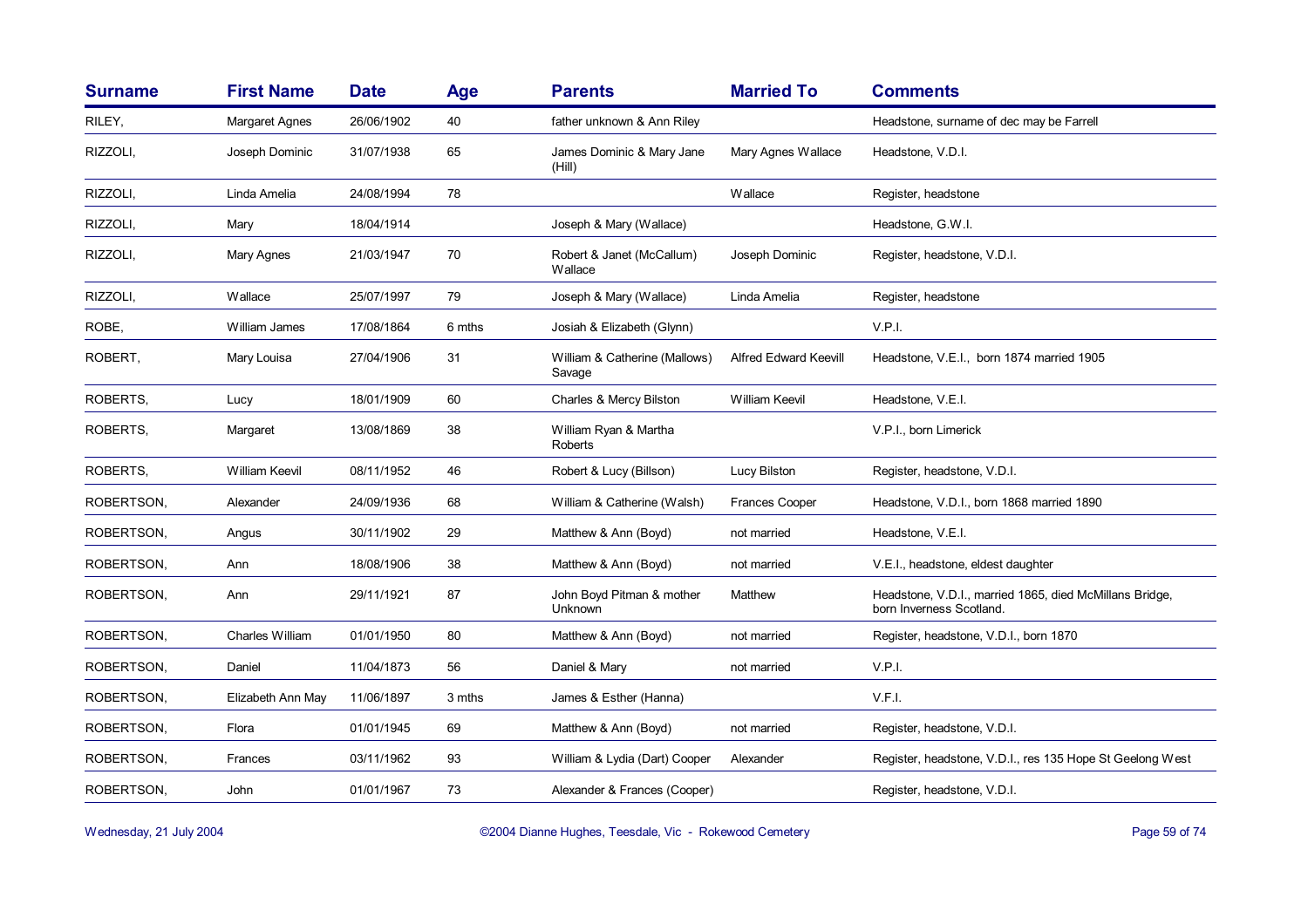| <b>Surname</b> | <b>First Name</b>         | <b>Date</b> | Age      | <b>Parents</b>                          | <b>Married To</b>          | <b>Comments</b>                                                      |
|----------------|---------------------------|-------------|----------|-----------------------------------------|----------------------------|----------------------------------------------------------------------|
| ROBERTSON.     | <b>Matthew Robert</b>     | 04/11/1909  | 82       | Murdoch & Flora (McLeod)                | Ann Boyd                   | Headstone, V.E.I.                                                    |
| ROBERTSON,     | William                   | 22/09/1950  | 80       | parents unknown                         |                            | Register                                                             |
| ROBINSON,      | Francis Joseph            | 01/01/1926  | 75       | Francis Joseph & Mary<br>(Byrne)        |                            | Headstone, born 1851 accidently killed, inquest                      |
| ROBINSON,      | Isabella                  | 26/05/1870  | 33       | John Jenkins                            |                            | V.P.I.                                                               |
| ROBINSON,      | Mary Jane                 | 06/07/1933  | 72       | parents unknown                         |                            | Headstone, V.D.I.                                                    |
| ROBINSON,      | Selina                    | 06/04/1869  | 41       | John & Selina Austin                    |                            | V.P.I., born Somersetshire                                           |
| ROLLINGS,      | <b>Thomas Charles</b>     | 29/01/1859  | 8 mths   | William & Eliza (Carman)                |                            | V.P.I., born Geelong, died Miam Creek near Shelford                  |
| ROSS,          | Donald                    | 12/02/1886  | 26       | John & Eliza (Matheson)                 |                            | V.P.I.                                                               |
| ROSS,          | <b>Edwin Francis</b>      | 25/08/1974  | 82       | Edwin & Mary (Cahill)                   |                            | Register, headstone                                                  |
| ROSS,          | Eliza                     | 11/09/1877  | 43       | John & Elizabeth (Calder)<br>Mathieson  | John                       | Headstone, V.P.I., born Sutherlandshire, Scotland                    |
| ROSS.          | Henry Francis<br>Campbell | 03/01/1868  | 16 weeks | Henry James & Amelia<br>(Campbell)      |                            | V.P.I.                                                               |
| ROSS,          | Infant Children           |             |          | John & Eliza (Mathieson)                |                            | Headstone, children of                                               |
| ROSS,          | Infant female             | 01/01/1895  |          | D. James & Sarah (Allen) Ross           |                            | Headstone, granddaughter of Peter & Agnes McLauchlan                 |
| ROSS,          | Jane Elsie                | 01/12/1973  | 78       | John & Jane (Nelson)<br><b>McCallum</b> | Norman                     | Register, headstone, V.D.I.                                          |
| ROSS,          | Jessie Stewart            | 04/12/1876  | 49       | James & Agnes (Stewart)<br><b>Ross</b>  |                            | V.P.I., born Rosshire, Scotland                                      |
| ROSS.          | John                      | 21/11/1905  | 76       | parents unknown                         | Eliza Mathieson            | Headstone, V.E.I., native of Sutherlandshire, Scotland               |
| ROSS,          | Julius Alexander          | 26/06/1900  | 4        | Hugh & Paulina (Trende)                 |                            | V.F.I.                                                               |
| ROSS,          | Murdoch                   | 20/11/1861  | 33       | John & Mary                             | Ann Campbell               | Headstone, V.P.I., native of Parish of Snizort, Skye married<br>1855 |
| ROSS,          | Norman James              | 24/09/1951  | 61       | Duncan & Sarah (Jolly)                  | Jane Elsie McCallum        | Register, headstone, V.D.I.                                          |
| ROSS.          | William                   | 01/06/1934  | 63       | John & Eliza (Mathieson)                | <b>Estella Marion Carr</b> | Headstone, V.D.I.                                                    |
| ROUTSON,       | <b>Edwin Francis</b>      | 25/08/1974  | 82       | Edwin & Mary (Cahill)                   | not married                | Register, headstone, V.D.I.                                          |
|                |                           |             |          |                                         |                            |                                                                      |

Wednesday, 21 July 2004 **Dianne Hughes, Teesdale, Vic - Rokewood Cemetery** Page 60 of 74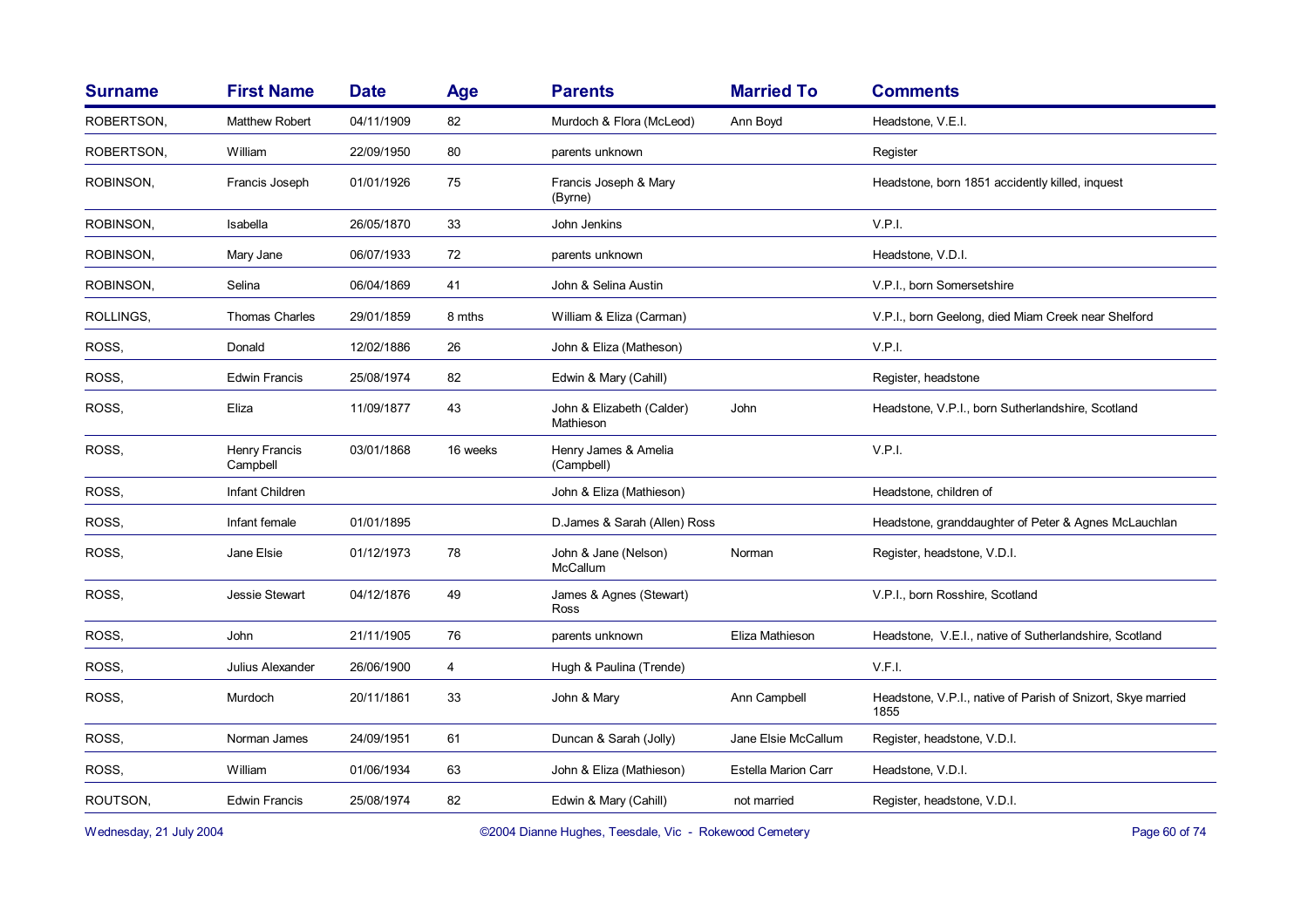| <b>Surname</b> | <b>First Name</b>          | <b>Date</b> | Age            | <b>Parents</b>                                    | <b>Married To</b>   | <b>Comments</b>                       |
|----------------|----------------------------|-------------|----------------|---------------------------------------------------|---------------------|---------------------------------------|
| ROUTSON,       | Edwin James                | 20/10/1947  | 90             | Edwin Clay & Johanna (Leahy)                      | Mary Cahill         | Headstone, V.D.I., Geelong Advertiser |
| ROUTSON,       | Gregory James              | 27/11/1991  | 23             | Graeme & Clare (McCarthy)                         |                     | Headstone                             |
| ROUTSON,       | Henry G.                   | 23/12/1898  | 17             | Edwin & Mary (Cahill)                             |                     | Headstone, V.F.I.                     |
| ROUTSON,       | Henry Michael              | 02/01/1980  | 77             | Edwin & Mary (Cahill)                             | Mary Vaughan        | Register, headstone, V.D.I.           |
| ROUTSON,       | Leslie John                | 03/10/1954  | 58             | Edwin & Mary (Cahill)                             |                     | Register, headstone                   |
| ROUTSON,       | Mary                       | 21/12/1912  | 54             | Michael & Catherine<br>(Mellington) Cahill        | Edwin J.            | Headstone, V.E.I.                     |
| ROUTSON,       | Mary Elizabeth             | 01/06/1979  | 68             | Edward & Alice Mary (Arthur)<br>Vaughan           | Henry               | Register, headstone, V.D.I.           |
| ROUTSON,       | Thomas                     | 09/03/1909  | 23             | Edwin James & Mary (Cahill)                       |                     | Headstone, V.E.I.                     |
| ROWLER,        | Anthony                    | 28/04/1867  | 6              | Patrick & Betsy (Cooney)                          |                     | Headstone, V.P.I.                     |
| ROWLER,        | <b>Bridget</b>             | 08/08/1867  | $\overline{7}$ | William & Mary (McGree)                           |                     | Headstone, V.P.I.                     |
| ROWLER,        | Michael                    | 05/06/1876  | 80             | Michael & Margaret (Kennedy)                      |                     | V.P.I.                                |
| ROWLER,        | Nicholas                   | 19/02/1863  | 5              | William & Mary (McGree)                           |                     | Headstone, V.P.I.                     |
| ROWLER,        | William                    | 27/10/1860  | 35             | parents unknown                                   | Mary McGree         | Headstone, V.P.I.                     |
| RUST,          | Elizabeth                  | 24/01/1870  | 7 mths         | Francis & Jane (McMeakin)                         |                     | V.P.I.                                |
| RUTLAND,       | Amelia Jane                | 29/04/1932  | 68             | William & Mary (Lambert)<br>Winneth               | William John        | Headstone, V.D.I.                     |
| RUTLAND,       | Emma                       | 18/01/1916  | 76             | Charles & Martha (Percer)<br>Olney                | George              | Headstone, G.W.I.                     |
| RUTLAND,       | George                     | 01/06/1901  | 65             | Matthew & Sarah (Evans)                           | Emma Olney          | Headstone, V.F.I.                     |
| RUTLAND,       | William John               | 17/04/1932  | 66             | George & Emma (Olney)                             | Amelia Jane Winneth | Headstone, V.D.I.                     |
| SANDLANDS,     | William                    | 21/04/1876  | 68             | parents unknown                                   | Ann McGillivray     | V.P.I.                                |
| SAVAGE,        | <b>Catherine Charlotte</b> | 17/06/1900  | 30             | William & Catherine Charlotte<br>(Mallows) Savage | not married         | Headstone, V.F.I.                     |
| SAVAGE,        | Catherine Charlotte        | 01/07/1932  | 93             | Samuel & Charlotte (Savage)<br>Mallows            | William             | Headstone, V.D.I.                     |

Wednesday, 21 July 2004 **Dianne Hughes, Teesdale, Vic - Rokewood Cemetery** Page 61 of 74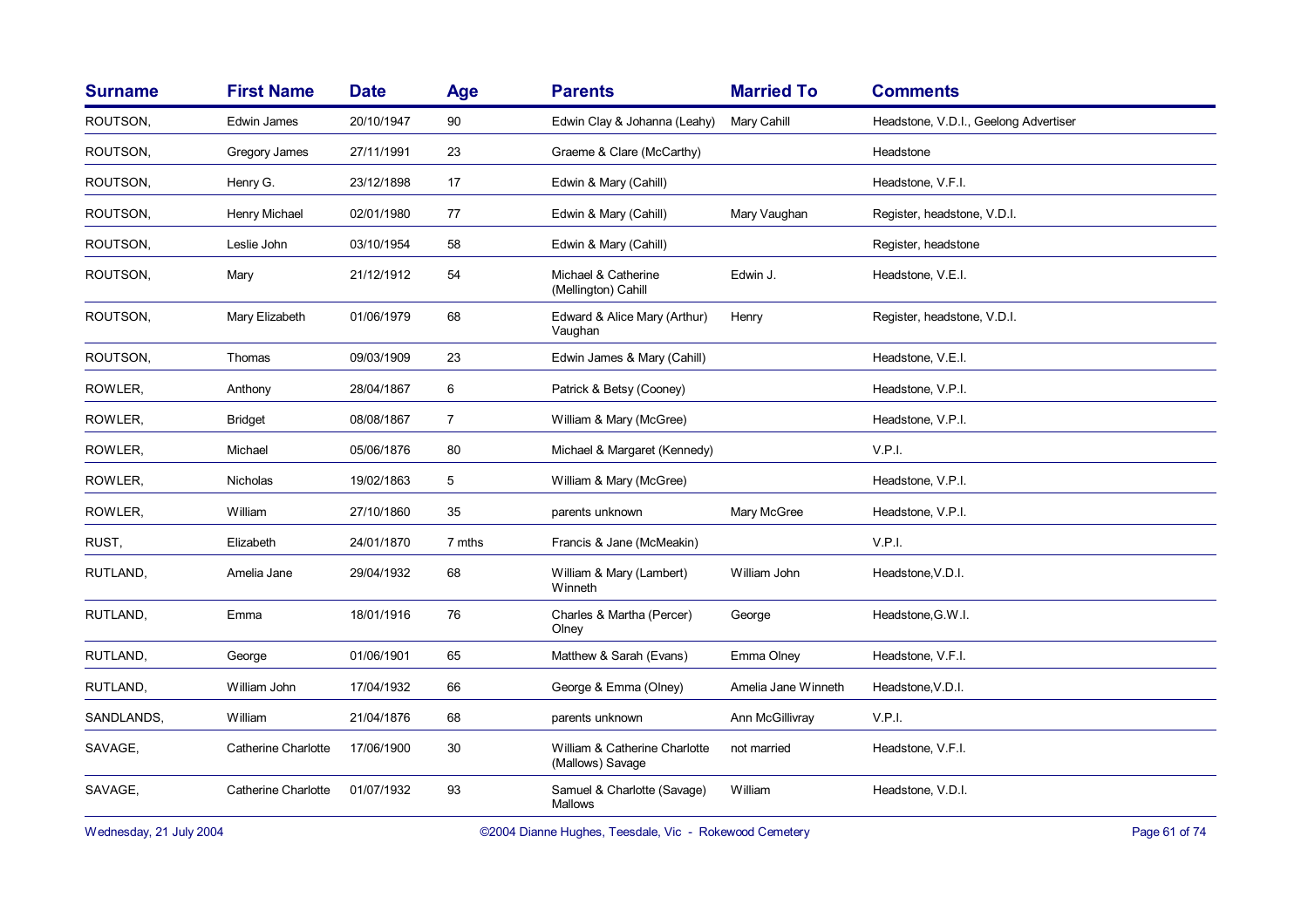| <b>Surname</b> | <b>First Name</b>  | <b>Date</b> | <b>Age</b> | <b>Parents</b>                               | <b>Married To</b>    | <b>Comments</b>                |
|----------------|--------------------|-------------|------------|----------------------------------------------|----------------------|--------------------------------|
| SAVAGE,        | Infant             | 31/03/1873  | 10 days    | William & Catherine Charlotte<br>(Mallows)   |                      | V.P.I.                         |
| SAVAGE,        | Martha             | 04/07/1887  | 19         | William & Catherine Charlotte<br>(Mallows)   |                      | Headstone, V.P.I.              |
| SAVAGE,        | <b>Walter Owen</b> | 27/06/1903  | 25         | William & Catherine (Mallows)                | not married          | Headstone, V.E.I.              |
| SAVAGE.        | William            | 04/07/1911  | 83         | William & Martha (Selwyn)                    | Catherine C. Mallows | Headstone, V.E.I.              |
| SCHORFIELD,    | Samuel             | 28/04/1884  | 65         | parents unknown                              |                      | V.P.I., Librarian              |
| SCOTT,         | Elizabeth          | 28/10/1947  | 84         | George Kirkland & Isabella<br>(Emond)        | not married          | Register, headstone, V.D.I.    |
| SCOTT,         | George             | 11/06/1955  | 88         | George Kirkland & Isabella<br>(Emond)        | not married          | Register, headstone, V.D.I.    |
| SCOTT,         | George Kirkland    | 21/11/1867  | 37         | George & Elizabeth (Kirkland)                | Isabella Emond       | Headstone, V.P.I. married 1860 |
| SCOTT,         | Isabella           | 06/07/1941  | 98         | Thomas & Mary (Anderson)<br>Emond            | George Kirkland      | Headstone, V.D.I.              |
| SCOTT,         | John Morris        | 18/12/1871  | 8 mths     | Joseph John & Margaret<br>(Lyons)            |                      | V.P.I.                         |
| SCOTT.         | Sarah              | 14/09/1877  | 16 mths    | parents unknown                              |                      | V.P.I.                         |
| SCOTT,         | Thomas             | 28/11/1952  | 86         | George Kirkland & Isabella<br>(Emond)        | not married          | Register, headstone, V.D.I.    |
| SCULLEY,       | Catherine          | 30/07/1957  | 83         | James & Margaret<br>(Mellington) Leemon      | Roger                | Register, headstone, V.D.I.    |
| SCULLEY,       | James Michael      | 29/06/1985  | 83         | Roger & Catherine (Leemon)                   |                      | Register, died at Geelong      |
| SCULLEY,       | Lillian            | 01/06/1987  |            |                                              |                      | Register, died at Geelong      |
| SCULLEY,       | Roger              | 10/01/1945  | 72         | Michael & Catherine<br>(Carmody)             | Catherine Leemon     | Register, headstone, V.D.I.    |
| SCULLY,        | John               | 20/05/1960  | 1 hour     | Bernard James & Gwen<br>Elizabeth (Duffield) |                      | Register, V.D.I.               |
| SEAMAN,        | Elizabeth          | 10/08/1870  | 15 mths    | James & Margaret (Barron)                    |                      | V.P.I.                         |
| SERGEANT,      | Mary Ann           | 08/04/1870  | 9          | William Foster & Bridget<br>(McGune)         |                      | V.P.I.                         |

Wednesday, 21 July 2004 **Dianne Hughes, Teesdale, Vic - Rokewood Cemetery** Page 62 of 74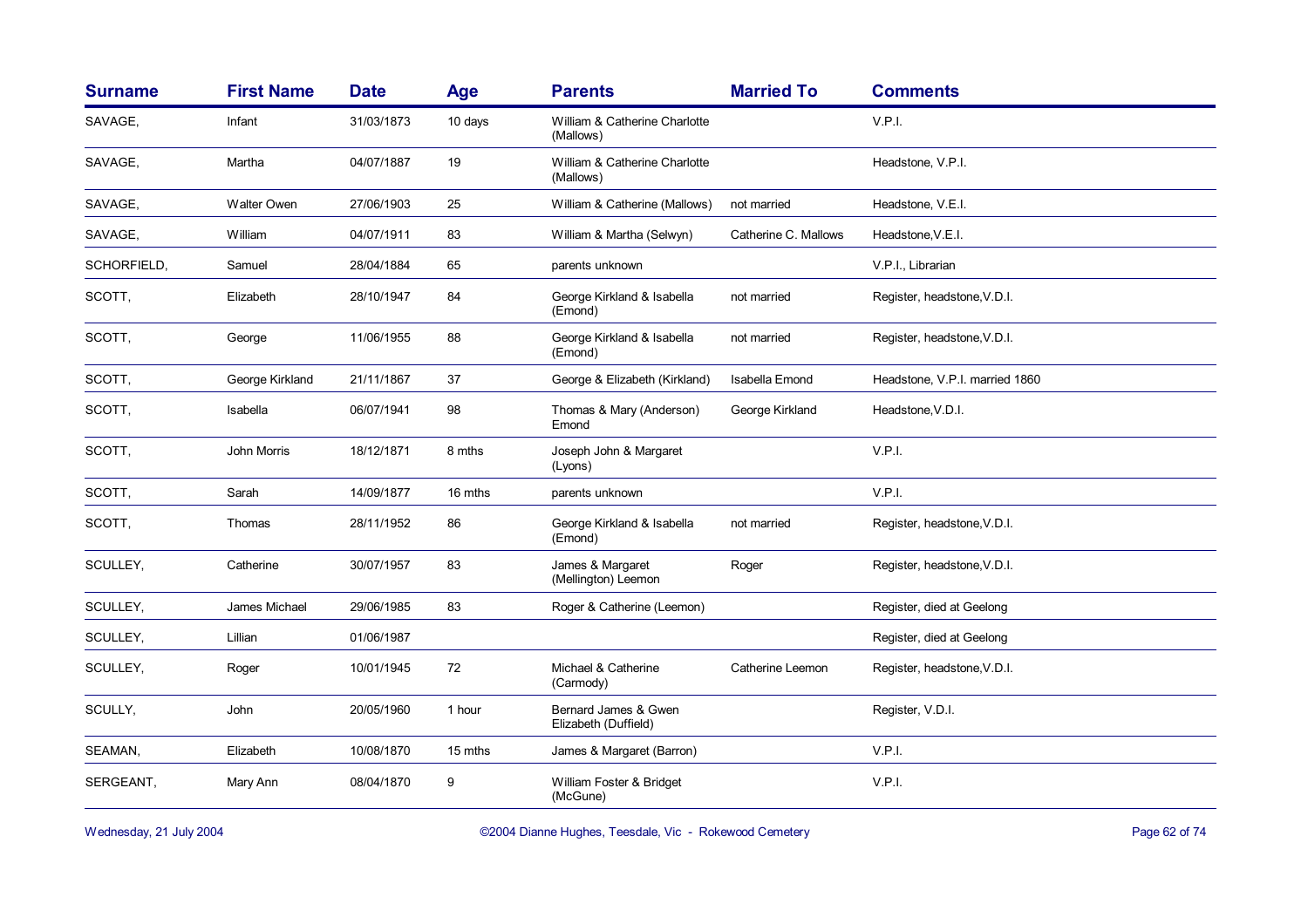| <b>Surname</b> | <b>First Name</b>     | <b>Date</b> | Age             | <b>Parents</b>                         | <b>Married To</b>                  | <b>Comments</b>                                        |
|----------------|-----------------------|-------------|-----------------|----------------------------------------|------------------------------------|--------------------------------------------------------|
| SERGEANT,      | <b>William Foster</b> | 06/02/1869  | 5               | William Foster & Bridget<br>(McGune)   |                                    | V.P.I.                                                 |
| SEYMOUR,       | Charles               | 24/11/1901  | 38              | parents unknown                        |                                    | V.F.I.                                                 |
| SHANAHAN,      | Patrick               | 11/08/1871  | 5 mths          | Patrick & Johanna (Dwyer)              |                                    | V.P.I.                                                 |
| SHANNAHAN,     | Ann                   | 14/02/1867  | 20              | Patrick & Mary (Bourke)                |                                    | V.P.I.                                                 |
| SHARP.         | John McEachren        | 26/10/1868  | 25              | Thomas & Margaret                      |                                    | Headstone, died at Mt Mercer, adopted                  |
| SHARP,         | Thomas                | 13/08/1872  | 17              | Thomas & Margaret<br>(McKerral)        |                                    | V.P.I.                                                 |
| SHEAHAN,       | Catherine             | 22/02/1867  | 8 mths          | Joseph Michael & Bridget<br>(Cavanagh) |                                    | V.P.I.                                                 |
| SHEAHAN,       | James                 | 26/08/1865  | 18 days         | Joseph Michael & Bridget<br>(Cavanagh) |                                    | V.P.I.                                                 |
| SHULTZE,       | William               | 01/01/1880  | 50              | parents unknown                        |                                    | Inquest                                                |
| SIMMONS,       | Jane                  | 09/05/1867  | 31              | William & Jane Stewart                 |                                    | Inquest: death from excessive drinking, born Fifeshire |
| SIMMONS,       | John Henry            | 12/03/1924  | 9               | parents unknown                        |                                    | V.D.I.                                                 |
| SIMPSON,       | Thomas                | 08/06/1964  | 97              | William & Mary Jane (Hill)             | 1. Ruth Reynolds 2.<br>Daisy Horne | Register, V.D.I., died at Ballarat                     |
| SMITH,         | Adelaide Lena         | 24/10/1988  | 95              | Robert & Esther Hearn                  | Albert Joseph                      | Register, headstone                                    |
| SMITH,         | Albert Joseph         | 28/10/1966  | 78              | Joseph & Marion (Batty)                | Adelaide Hearn                     | Register, headstone, V.D.I.                            |
| SMITH,         | Augusta Sophia        | 27/01/1860  | 4 mths          | John & Augusta (Smith)                 |                                    | born 1859                                              |
| SMITH,         | Caroline Anne         | 29/08/1940  | 86              | Joseph & Sarah (Ridgway)               | not married                        | Headstone, V.D.I.                                      |
| SMITH,         | Ellen Maria           | 22/04/2000  | 77              |                                        | James                              | Register                                               |
| SMITH,         | George                | 29/06/1883  | 5 <sub>hr</sub> | James & Mary Ann (Thornton)            |                                    | V.P.I.                                                 |
| SMITH,         | George                | 17/12/1899  | 40              | George & Jane (Dawson)                 | Hall                               | V.F.I.                                                 |
| SMITH,         | James                 | 17/09/1937  | 55              | James & Mary Ann (Thornton)            | not married                        | Headstone, V.D.I.                                      |
| SMITH,         | James                 | 06/11/1941  | 81              | parents unknown                        | Mary Ann Thornton                  | Headstone, V.D.I.                                      |

Wednesday, 21 July 2004 **Dianne Hughes, Teesdale, Vic - Rokewood Cemetery** Page 63 of 74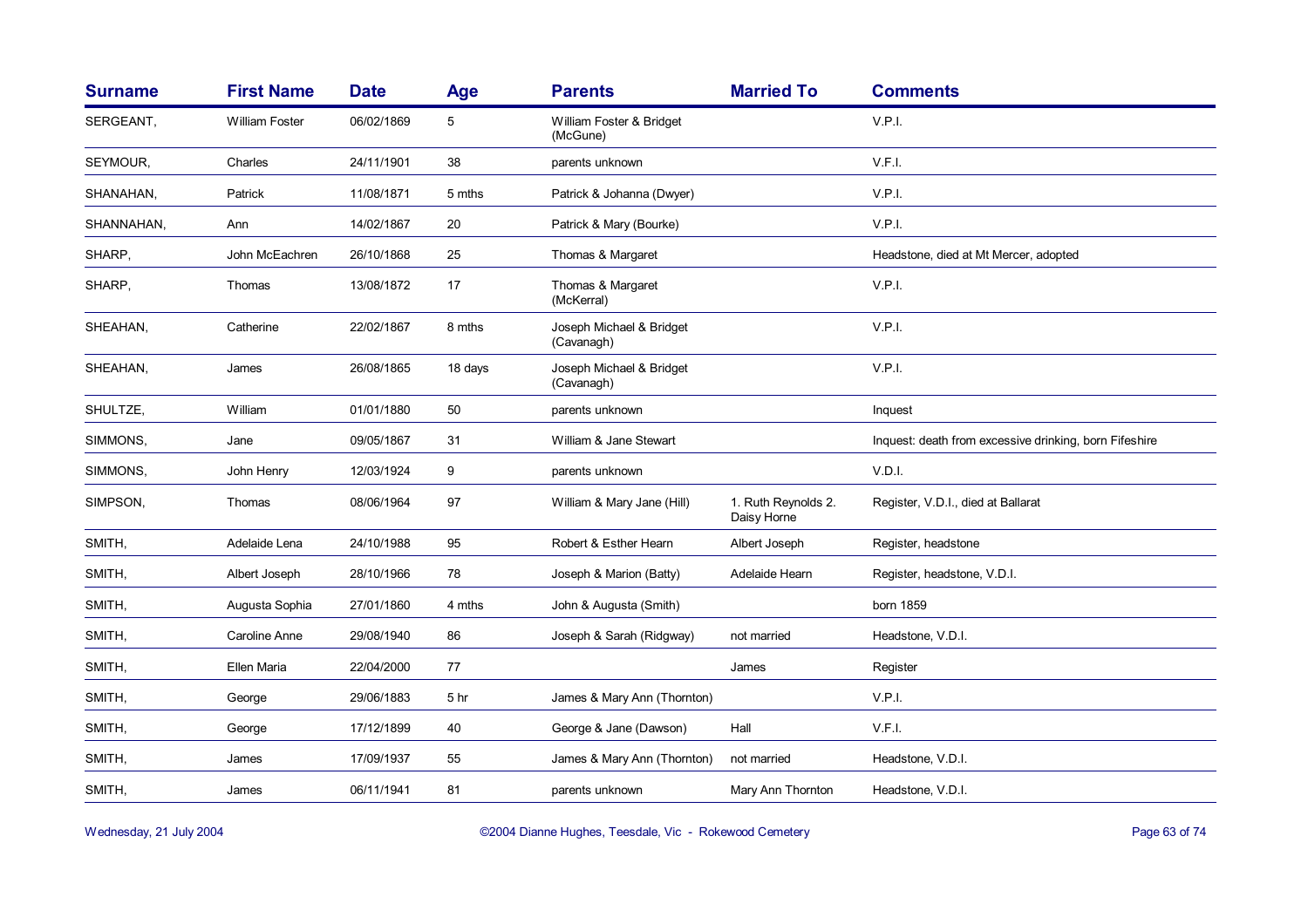| <b>First Name</b>        | <b>Date</b> | <b>Age</b> | <b>Parents</b>                           | <b>Married To</b>         | <b>Comments</b>                                                                                      |
|--------------------------|-------------|------------|------------------------------------------|---------------------------|------------------------------------------------------------------------------------------------------|
| Joseph                   | 12/08/1894  | 81         | John & Ann (Mundell)                     | Sarah Ridgeway            | Headstone, V.F.I.                                                                                    |
| Joseph                   | 20/05/1920  | 86         | James & Mary Ann (Thornton)              | Maria Batty               | Headstone, G.W.I., married 1876                                                                      |
| Lillias Munroe           | 31/05/1896  | 31         | Peter & Lillias (Munroe)<br>McKay        | William                   | V.F.I.                                                                                               |
| Louisa Lizzie            | 19/08/1920  | 2 mths     | Albert Joseph & Adelaide<br>Lena(Hearn)  |                           | Headstone, G.W.I. granddaughter of Joseph & Maria Smith                                              |
| Maria                    | 10/03/1940  | 84         | Henry & Jane (Brackstore)<br>Batty       | Joseph                    | Headstone                                                                                            |
| Mary Ann                 | 12/09/1950  | 86         | George & Jane (Mathie)<br>Thornton       | James                     | Register, headstone, V.D.I.                                                                          |
| Robert                   | 23/07/1865  | 39         | George & Isabella                        | Margaret Steele           | V.P.I., inquest found dead 23/07/1865 in mine shaft 60ft<br>deep Main Rd. Break o'Day, born Scotland |
| Sarah Ann                | 30/06/1884  | 58         | Joseph & Abigail (Bethal)<br>Ridgeway    | Joseph                    | Headstone, V.D.I., died at Corindhap                                                                 |
| Walter                   | 31/03/1876  | 24 days    | Cornelius & Johanna<br>(O'Sullivan)      |                           | V.P.I.                                                                                               |
| William Ludwig<br>Leethe | 15/07/1892  | 5 mths     | Robert Henry James & Grace<br>(McKerral) |                           | V.F.I.                                                                                               |
| Agnes Boyd               | 04/01/1921  | 40         | James & Mary Bowes<br>(McCallum) Collyer | William                   | Headstone, V.D.I.                                                                                    |
| William                  | 09/01/1919  | 49         | William Charles & Emily<br>(Hepburn)     | <b>Agnes Boyd Collyer</b> | Headstone, G.W.I.                                                                                    |
| Amelia Mary Ann          | 18/05/1966  | 94         | Edward & Elizabeth<br>(Luxmoor) Dixon    | Robert                    | Register, headstone, V.D.I., born 05/04/1871                                                         |
| Annie                    | 02/01/1955  | 89         | Robert & Eliza Ann (Ashmore)             | not married               | Register, headstone, V.D.I.                                                                          |
| Elizabeth                | 20/01/1876  | 43         | Thomas & Lydia (Screech)                 | not married               | Headstone V.P.I native of Congresbury, Somersetshire,<br>England                                     |
| Elizabeth                | 13/05/1948  | 81         | Robert & Eliza Ann (Ashmore)             | not married               | Register, headstone, V.D.I.                                                                          |
| Elizabeth Ann            | 07/09/1907  | 77         | Robert Ashmore & mother<br>unknown       | Robert                    | Headstone, V.E.I., maried 1864                                                                       |
| Robert                   | 23/04/1922  | 85         | Thomas & Lydia (Screech)                 | Elizabeth Ann Ashmore     | Headstone, V.D.I.                                                                                    |
|                          |             |            |                                          |                           |                                                                                                      |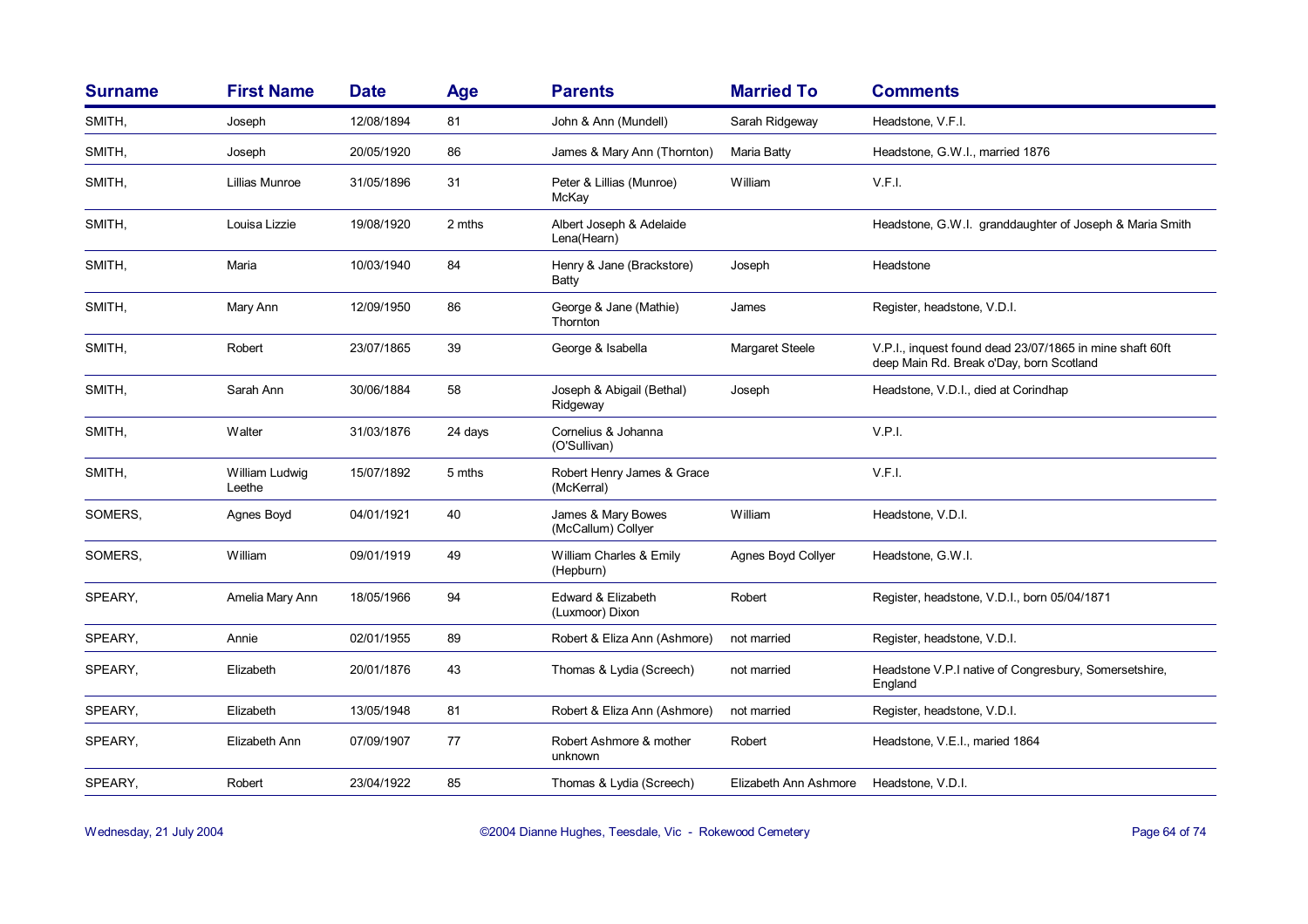| <b>Surname</b> | <b>First Name</b>   | <b>Date</b> | <b>Age</b> | <b>Parents</b>                                 | <b>Married To</b>                 | <b>Comments</b>                                                                  |
|----------------|---------------------|-------------|------------|------------------------------------------------|-----------------------------------|----------------------------------------------------------------------------------|
| SPEARY,        | Robert              | 18/04/1954  | 85         | Robert & Eliza Ann (Ashmore)                   | Amelia Mary Ann Dixon             | Register, headstone, V.D.I., born 11/05/1870, Geelong<br>Advertiser              |
| SPEARY,        | Thomas              | 04/03/1942  | 73         | Robert & Eliza Ann (Ashmore)                   | not married                       | Headstone, V.D.I.                                                                |
| SPLATT,        | James               | 01/01/1871  | 7 wks      | James & Sarah Ann (Mills)                      |                                   | Inquest                                                                          |
| STANBROOK,     | Agnes Alice         | 14/08/1960  | 82         | George Henry & Emma Jane<br>(Parker) Stanbrook | not married                       | Register, headstone, V.D.I.                                                      |
| STANBROOK,     | Charles William     | 23/10/1869  | 45         | John & Maria (Wightenham)                      | Mary Ann Mew                      | Headstone, V.P.I., Geelong Advertiser died Rokewood Hotel                        |
| STANBROOK,     | Charles William     | 27/07/1916  | 69         | Charles William & Mary Ann<br>(Mew)            | Fanny Batchelor                   | G.W.I.                                                                           |
| STANBROOK,     | Emma Jane           | 21/12/1938  | 83         | Tempest Gregory & Emma<br>Jane (West) Parker   | George Henry                      | Headstone, V.D.I.                                                                |
| STANBROOK,     | George Henry        | 12/02/1885  | 6 mths     | George Henry & Emma Jane<br>(Parker)           |                                   | V.P.I.                                                                           |
| STANBROOK,     | George Henry        | 02/10/1941  | 92         | Charles William & Mary Ann<br>(Mew)            | Emma Jane Parker                  | Headstone, V.D.I.                                                                |
| STANBROOK,     | Mary Ann            | 05/05/1907  | 84         | George & Maria (Huish) Mew                     | <b>Charles William</b>            | Headstone, V.E.I.                                                                |
| STEELE,        | John Rokewood       | 14/02/1869  | 9 mths     | John & Jane Maria Nugent<br>(Johnstone)        |                                   | Headstone, V.P.I., headstone facing north/south                                  |
| STEWARD,       | Margaret            | 21/09/1869  | 2 mths     | Edward & Ann (Redden)                          |                                   | V.P.I.                                                                           |
| STEWART,       | Annie               | 08/12/1918  | 10 minutes | William Alexander & Annie<br>(Boyle)           |                                   | G.W.I.                                                                           |
| STODDART,      | John                | 18/01/1869  | 4 mths     | James & Bridget (Cairn)                        |                                   | V.P.I.                                                                           |
| SUTHERLAND,    | Duncan              | 19/05/1871  | 40         | Alexander & Christina (McKay)                  | Christina McKay                   | Inquest - drowned, V.D.I.                                                        |
| SUTHERLAND,    | <b>Edward Oscar</b> | 12/09/1885  | 56         | parents unknown                                | Isabella Gibson<br><b>Mathews</b> | Headstone, V.D.I.                                                                |
| SUTHERLAND,    | Isabella Gibson     | 09/07/1942  | 95         | George & Maria (Brown)<br>Mathew               | <b>Edward Oscar</b>               | Headstone, V.D.I., born Tasmania                                                 |
| SWANSON,       | William             | 01/02/1872  | 45         | parents unknown                                | not married                       | V.P.I., remains found in shaft at Break o'Day, born<br><b>Caithness Scotland</b> |
| SWIFT,         | William             | 06/02/1863  | 4 days     | William & Maria (McCoy)                        |                                   | V.P.I.                                                                           |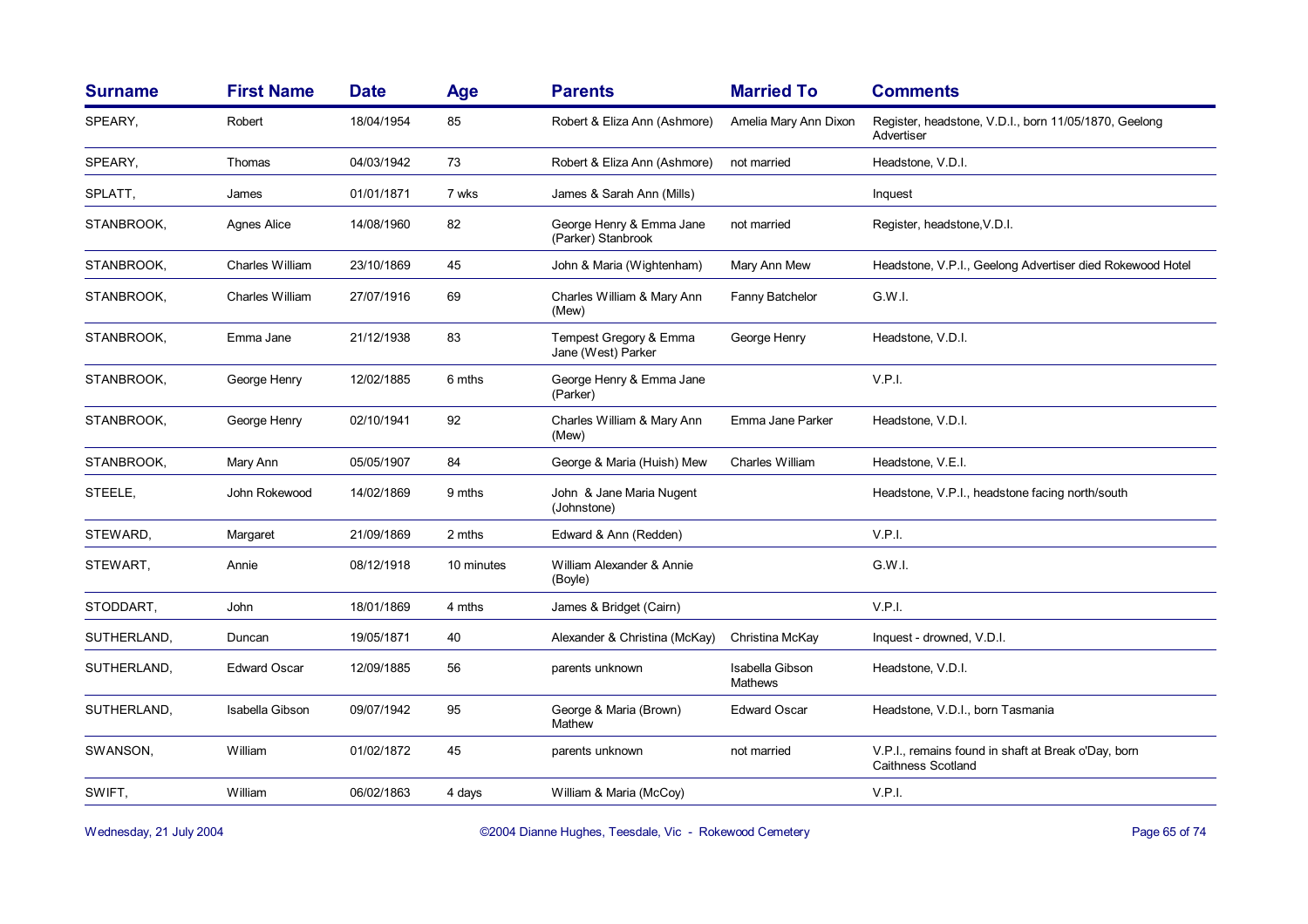| <b>Surname</b> | <b>First Name</b>        | <b>Date</b> | <b>Age</b>     | <b>Parents</b>                                 | <b>Married To</b>       | <b>Comments</b>                    |
|----------------|--------------------------|-------------|----------------|------------------------------------------------|-------------------------|------------------------------------|
| SYKES.         | Joseph                   | 20/11/1907  | 71             | William & Elizabeth<br>(Scoggield)             | Mary Elizabeth Hall     | V.E.I.                             |
| SYKES.         | William                  | 13/01/1870  | 69             | parents unknown                                | Dorothy Bud             | V.P.I., born Yorkshire             |
| TAIT,          | Ann                      | 31/07/1866  | 39             | James & unknown Vawdon                         | Robert                  | V.P.I.born England                 |
| TAIT,          | Ann                      | 11/10/1866  | 5 mths         | Robert & Ann (Vawdon)                          |                         | V.P.I.                             |
| TANIS,         | <b>William Ferdinand</b> | 20/01/1876  | 10 mths        | Martin & Bridget Theresa<br>(Ryan)             |                         | V.P.I.                             |
| TAYLOR,        | Alexander John           | 01/02/1907  | infant         | George & Leila Constance<br>(Judge)            |                         | V.E.I.                             |
| TAYLOR,        | George                   | 19/12/1960  | 86             | parents unknown                                | Leila Constance         | Register, V.D.I., died at Ballarat |
| TAYLOR,        | Leila Constance          | 09/06/1917  | 36             | John Henry & Jane (Mitchell)<br>Judge          | George                  | V.D.I., died at Ballarat           |
| TAYLOR,        | Rose Jane                | 17/08/1868  | 23 mths        | Edwin & Elizabeth (Ridgway)                    |                         | V.P.I.                             |
| TENNANT,       | James                    | 01/07/1869  | 35             | John & Marion (Davidson)                       | not married             | V.P.I.                             |
| TERRY,         | Dorothy Jean             | 22/03/1979  | 65             | Irvine & Elsie Annie<br>(McCallum) Rachinger   | <b>Ernest Alexander</b> | Register, headstone, V.D.I.        |
| TERRY.         | Valerie Jean             | 26/12/1946  | $\overline{7}$ | Ernest Alexander & Dorothy<br>Jean (Rachinger) |                         | Register, headstone, V.D.I.        |
| THOMAS,        | Anne                     | 29/08/1866  | 23             | George & Ann Carp                              |                         | V.P.I. born Gloucestershire        |
| THOMAS,        | David Edward             | 02/07/1887  | 41             | Edmund & Fran (Machaias)                       | Mary Jane Halpin        | Headstone, V.P.I., born Wales      |
| THOMAS,        | Mary Ann                 | 23/09/1867  | 35             | Thomas & Ann (Skeggs)<br>Chamberlain           |                         | V.P.I.                             |
| THOMAS,        | Mary Jane                | 24/08/1906  | 69             | Andrew & Margaret (Eaton)<br>Halpin            | David Edward            | Headstone, V.E.I.                  |
| THOMAS,        | Mary Jane                | 24/08/1906  | 69             | Andrew & Margaret (Eaton)<br>Halpin            | David Edward            | Headstone, V.F.I.                  |
| THORNTON,      | Alice Kezia              | 22/12/1959  | 82             | William & Kezia McDonald                       | <b>Edward Oscar</b>     | Register, headstone, V.P.I.        |
| THORNTON,      | Ann                      | 20/03/1867  | 56             | George & Elizabeth Collins                     | William                 | Headstone, V.P.I.                  |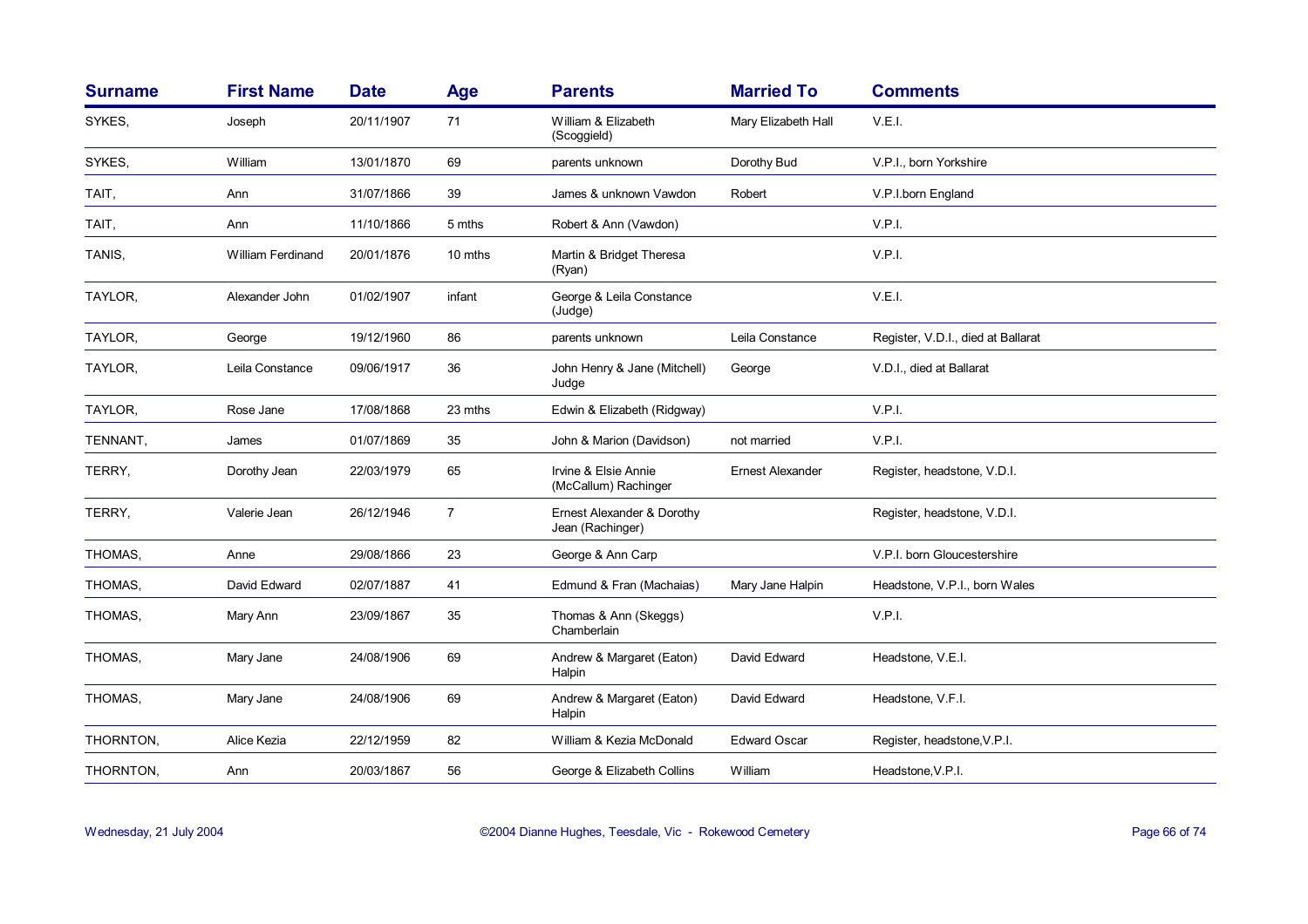| <b>Surname</b> | <b>First Name</b>        | <b>Date</b> | Age          | <b>Parents</b>                                  | <b>Married To</b>        | <b>Comments</b>                             |
|----------------|--------------------------|-------------|--------------|-------------------------------------------------|--------------------------|---------------------------------------------|
| THORNTON,      | Annie                    | 30/03/1883  | 34           | Charles & Sarah Maria<br>(Easter) Arnold        | William                  | Headstone, V.P.I.                           |
| THORNTON,      | Annie Isabella           | 11/02/1885  | 6 mths       | Henry & Sarah Maria (Arnold)                    |                          | V.P.I.                                      |
| THORNTON,      | Annie Legg               | 16/04/1923  | 57           | Daniel & Isabella (Porteous)<br>Donaldson       | <b>William Charles</b>   | Headstone, V.D.I., married 1887             |
| THORNTON,      | <b>Archibald Charles</b> | 15/09/1937  | 46           | Robert Henry & Ethel Hester<br>(Gurr)           | Christina Mellington     | Headstone, V.D.I.,                          |
| THORNTON,      | Charles James            | 26/02/1884  | 9 mths       | Henry & Sarah Maria (Arnold)                    |                          | V.P.I.                                      |
| THORNTON,      | Claude Rankin            | 24/12/1999  | 81           | Edward & Alice Keziah<br>(McDonald)             | Lorna                    | Register Ballarat Courier                   |
| THORNTON,      | <b>Colin Frederick</b>   | 20/12/1995  | 57           |                                                 | <b>Wendy Barrie</b>      | Register                                    |
| THORNTON,      | Collins                  | 18/05/1921  | 58           | Henry & Sarah Maria (Arnott)                    | Mary Ann Jolly           | V.D.I., died Corindhap                      |
| THORNTON,      | <b>Edward Libby</b>      | 23/06/1934  | 62           | George & Jane (Mathie)                          | Margaret Buttler         | Headstone, V.D.I.                           |
| THORNTON,      | <b>Edward Oscar</b>      | 31/12/1960  | 92           | William & Jane (Mathews)                        | Alice Kezia McDonald     | Register, headstone, V.D.I.                 |
| THORNTON,      | <b>Emily Eliza</b>       | 19/08/1936  | 60           | Richard William & Harriet<br>(Brightwell) Jolly | Henry                    | Headstone, V.D.I.                           |
| THORNTON,      | Emma                     | 06/09/1946  | 70           | Edward & Emma<br>(Weightman) Earl               | William Charles          | Register, headstone                         |
| THORNTON,      | Frederick                | 24/05/1943  | 72           | Henry & Sarah (Arnold)                          | Isabella Frances Carr    | Headstone, V.D.I.                           |
| THORNTON,      | George                   | 11/10/1906  | 71           | William & Ann (Collins)                         | Jane Mathie              | Headstone, V.E.I.                           |
| THORNTON,      | Georgina                 | 25/04/1861  | 1 mth        | George & Jane (Mathews)                         |                          | V.P.I.                                      |
| THORNTON,      | Georgina                 | 27/11/1976  | 78           | Thomas & Louisa (Baleer)<br>Mellington          | <b>Archibald Charles</b> | Register, headstone, V.D.I., died at Linton |
| THORNTON,      | Henry                    | 01/01/1865  | $\mathbf{1}$ | Henry & Sarah (Arnold)                          |                          | V.P.I.                                      |
| THORNTON,      | Henry                    | 17/10/1900  | 58           | William & Ann (Collins)                         | Sarah Arnold             | Headstone, V.F.I., died at Long Gully       |
| THORNTON,      | Henry                    | 22/07/1941  | 65           | Henry & Sarah (Arnold)                          | Emily Jolly              | Headstone, V.D.I.                           |
| THORNTON,      | <b>Isabella Frances</b>  | 22/08/1956  | 83           | William & Julia (Giblin) Carr                   | Frederick                | Register, headstone, V.D.I.                 |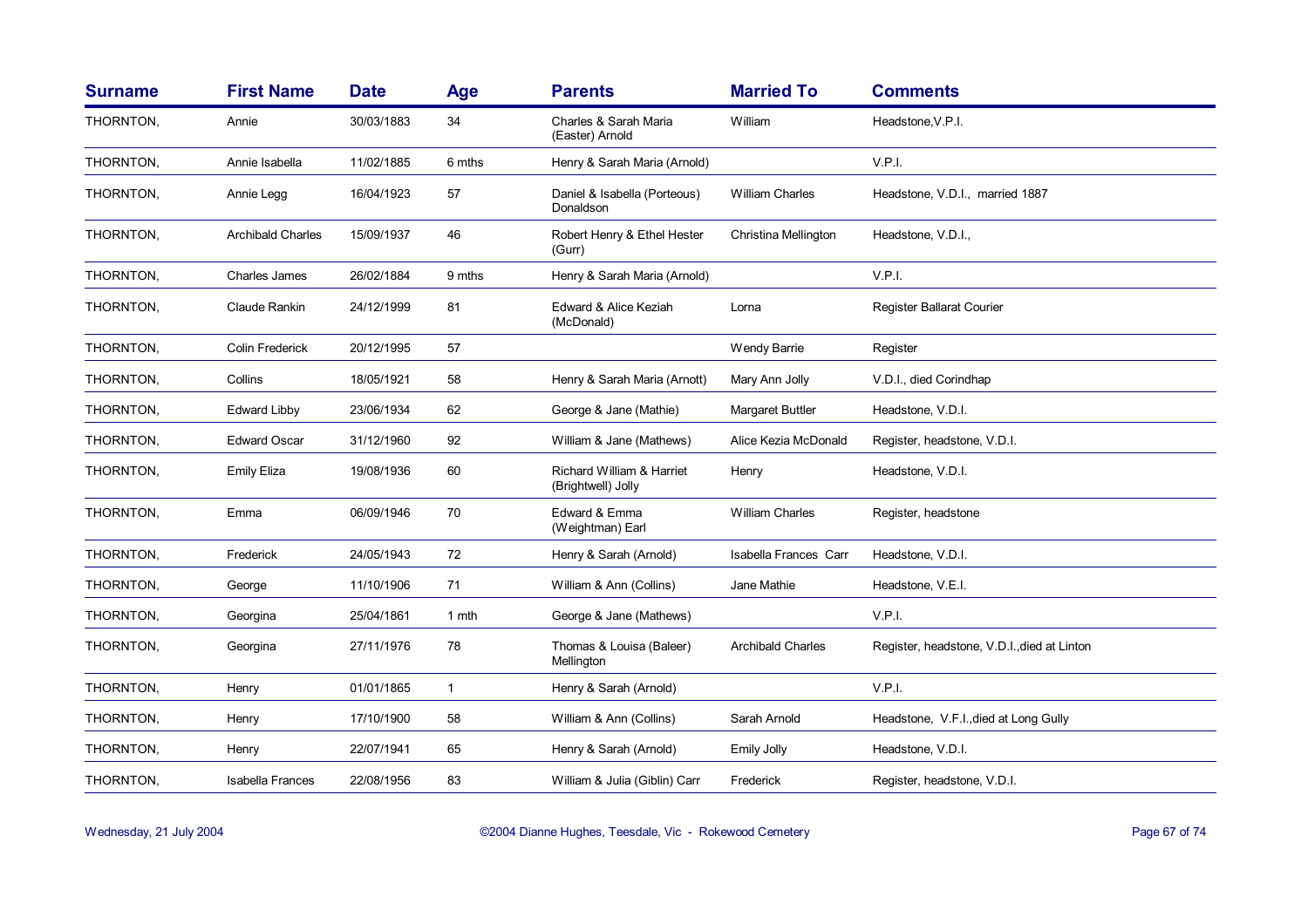| <b>Surname</b> | <b>First Name</b>         | <b>Date</b> | Age       | <b>Parents</b>                              | <b>Married To</b>    | <b>Comments</b>                          |
|----------------|---------------------------|-------------|-----------|---------------------------------------------|----------------------|------------------------------------------|
| THORNTON,      | Ivan Stanley              | 18/05/1920  | 23        | Frederick & Isabella Frances<br>(Carr)      | not married          | Headstone, G.W.I.                        |
| THORNTON,      | James                     | 12/02/1877  | 4 days    | Henry & Sarah (Arnold)                      |                      | V.P.I.                                   |
| THORNTON,      | Jane                      | 23/07/1924  | 82        | George & Maria (Ferguson)<br>Mathie         | George               | Headstone, V.D.I.                        |
| THORNTON,      | Jeremiah                  | 18/04/1866  | 11 days   | Thomas & Helen (Winter)                     |                      | V.P.I.                                   |
| THORNTON,      | John Charles              | 09/09/1974  | 84        | William Charles & Annie<br>(Donaldson)      | Madeline McKay       | Register, headstone, V.D.I.              |
| THORNTON,      | Joseph                    | 06/03/1872  | 1 mth     | Henry & Sarah (Arnold)                      |                      | V.P.I.                                   |
| THORNTON,      | Leslie William<br>Culvert | 03/08/1965  | 67        | William Charles & Annie Legg<br>(Donaldson) |                      | Register, headstone                      |
| THORNTON,      | Lewis Ernest              | 23/05/1951  | 72        | William & Annie (Arnold)                    | not married          | Register, died at Ballarat               |
| THORNTON,      | Madeline                  | 12/11/1982  | 93        | John & Mary McKay                           | John Charles         | Register, headstone, V.D.I.              |
| THORNTON,      | Margaret Jane             | 14/06/1962  | 72        | William & Mary (Wilford)<br><b>Buttler</b>  | <b>Edward Libby</b>  | Register, headstone, V.D.I.              |
| THORNTON,      | Mary                      | 02/06/1929  | 1yr 9mths | Archie & Christina (Mellington)             |                      | Headstone, V.D.I.                        |
| THORNTON,      | Matilda                   | 15/11/1982  |           | parents unknown                             |                      | Register, not on V.D.I., died at Bendigo |
| THORNTON,      | Melville Frederick        | 19/02/1929  | 25        | Frederick & Isabella Frances<br>(Carr)      |                      | Headstone, V.E.I.                        |
| THORNTON,      | Olive Lavina              | 05/05/1963  | 78        | Henry & Susan (Everett)<br>Reynolds         | William Mathie       | Register, headstone, V.D.I.              |
| THORNTON,      | Raymond Cecil             | 31/07/1903  | 3         | Frederick & Isabella Frances<br>(Carr)      |                      | Headstone, V.E.I.                        |
| THORNTON,      | <b>Richard Albert</b>     | 03/03/1914  | 9 weeks   | Albert Arthur & Myrtle Lillian<br>(Long)    |                      | G.W.I.                                   |
| THORNTON,      | Robert Winter             | 02/09/1864  | 8 mths    | Thomas & Helen (Winter)                     |                      | V.P.I.                                   |
| THORNTON,      | Sarah Maria               | 05/04/1918  | 75        | Charles & Saran (Winter)<br>Arnold          | Henry                | Headstone, G.W.I.                        |
| THORNTON,      | Thomas                    | 14/10/1895  | 63        | Jeremiah & Ann                              | <b>Hester Bishop</b> | V.D.I., died Long Swamp Dereel           |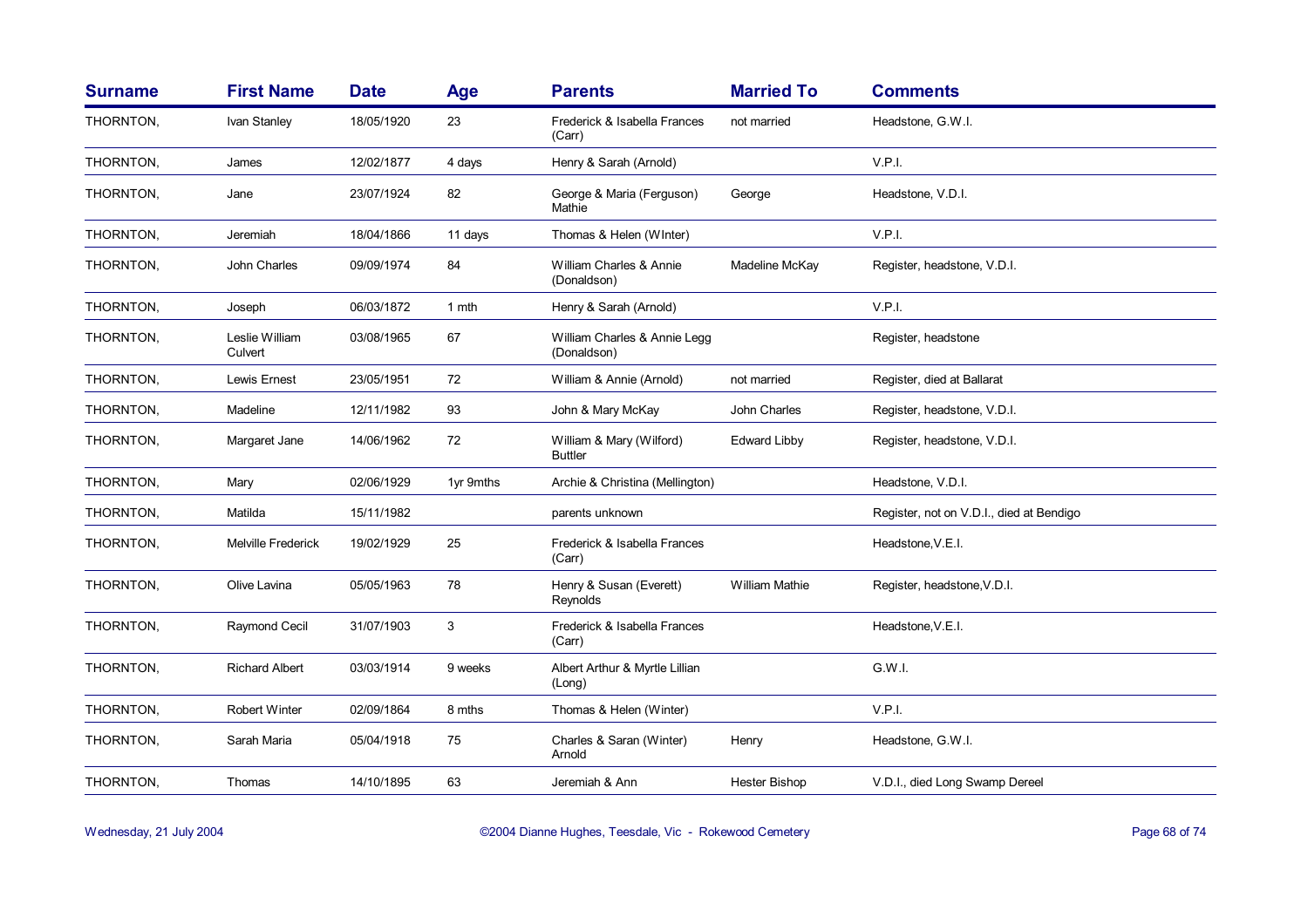| <b>Surname</b> | <b>First Name</b>          | <b>Date</b> | <b>Age</b> | <b>Parents</b>                           | <b>Married To</b>                | <b>Comments</b>                                |
|----------------|----------------------------|-------------|------------|------------------------------------------|----------------------------------|------------------------------------------------|
| THORNTON,      | Walter                     | 19/04/1871  | 8 mths     | William & Annie (Arnold)                 |                                  | V.P.I., died Little Hard Hills, inquest        |
| THORNTON,      | Walter                     | 19/04/1871  | 8 mths     | William & Ann (Collins)                  |                                  | V.P.I.                                         |
| THORNTON,      | William                    | 02/06/1890  | 76         | Jeremiah & Ann                           | 1. Anne Arnold 2. Ann<br>Collins | Headstone, V.F.I.                              |
| THORNTON,      | <b>William Charles</b>     | 21/04/1946  | 80         | William & Ann (Arnold)                   | Emma Earl                        | Register, headstone                            |
| THORNTON,      | William Mathie             | 18/11/1941  | 65         | George & Jane (Mathie)                   | Olive Reynolds                   | Headstone, V.D.I.                              |
| TITCUM,        | Elizabeth                  | 07/02/1876  | 19         | Stephen & Elizabeth<br>(Cahill/McKerral) |                                  | Headstone, V.P.I.                              |
| TITCUM,        | Elizabeth                  | 28/04/1914  | 79         | unknown Cahill, mother<br>unknown        | Stephen                          | Headstone, G.W.I., Geelong Advertiser          |
| TITCUM,        | John                       | 12/11/1874  | 14         | Stephen & Elizabeth<br>(Cahill/McKerral) |                                  | Headstone, V.P.I.                              |
| TITCUM,        | Stephen                    | 14/02/1871  | 14 mths    | Stephen & Elizabeth (Cahill)             |                                  | Headstone, V.P.I.                              |
| TITCUM,        | Stephen                    | 16/01/1903  | 74         | Stephen & Elizabeth (Slingo)             | Elizabeth Cahill                 | Headstone, V.E.I.                              |
| TOBIN,         | Margaret Mary<br>Catherine | 29/10/1938  | 43         | James & Catherine (Cahill)               | not married                      | V.D.I.                                         |
| TRENDE,        | Carlyle Archibald          | 03/07/1979  | 86         | Alexander & Selina (Meehl)               | not married                      | Register, headstone, V.D.I.                    |
| TRENDE,        | Christopher<br>Frederick   | 26/11/1866  | 9 mths     | Anton & Susan (Gunn)                     |                                  | V.P.I.                                         |
| TRENDE,        | Selina                     | 27/09/1949  | 78         | Anton & Susannah<br>(Robertson) Meehl    | Alexander                        | Register, V.D.I., Geelong Advertiser           |
| TREWHELLA,     | Thomas                     | 15/12/1890  | 58         | parents unknown                          | not married                      | V.F.I.                                         |
| ULMER,         | <b>Henry Vincent</b>       | 25/12/1886  | 8 mths     | Henry Philip & Ellen Ada<br>(Arnold)     |                                  | V.P.I., died at Break O'Day                    |
| UNDERHILL,     | Daniel                     | 08/09/1858  | 20         | parents unknown                          |                                  | V.P.I., born Gloucestershire                   |
| UNKNOWN,       | Child                      | 01/01/1870  |            | parents unknown                          |                                  | V.P.I., found buried                           |
| UNKNOWN,       | Male                       | 01/03/1860  |            | parents unknown                          |                                  | Inquest, drowned at Crombies Station, Rokewood |
| UNKNOWN,       | Male                       | 19/08/1916  | 68-70      | Parents Unknown                          | Unknown                          | G.W.I., found dead at Warrambeen Station       |

Wednesday, 21 July 2004 **Dianne Hughes, Teesdale, Vic - Rokewood Cemetery** Page 69 of 74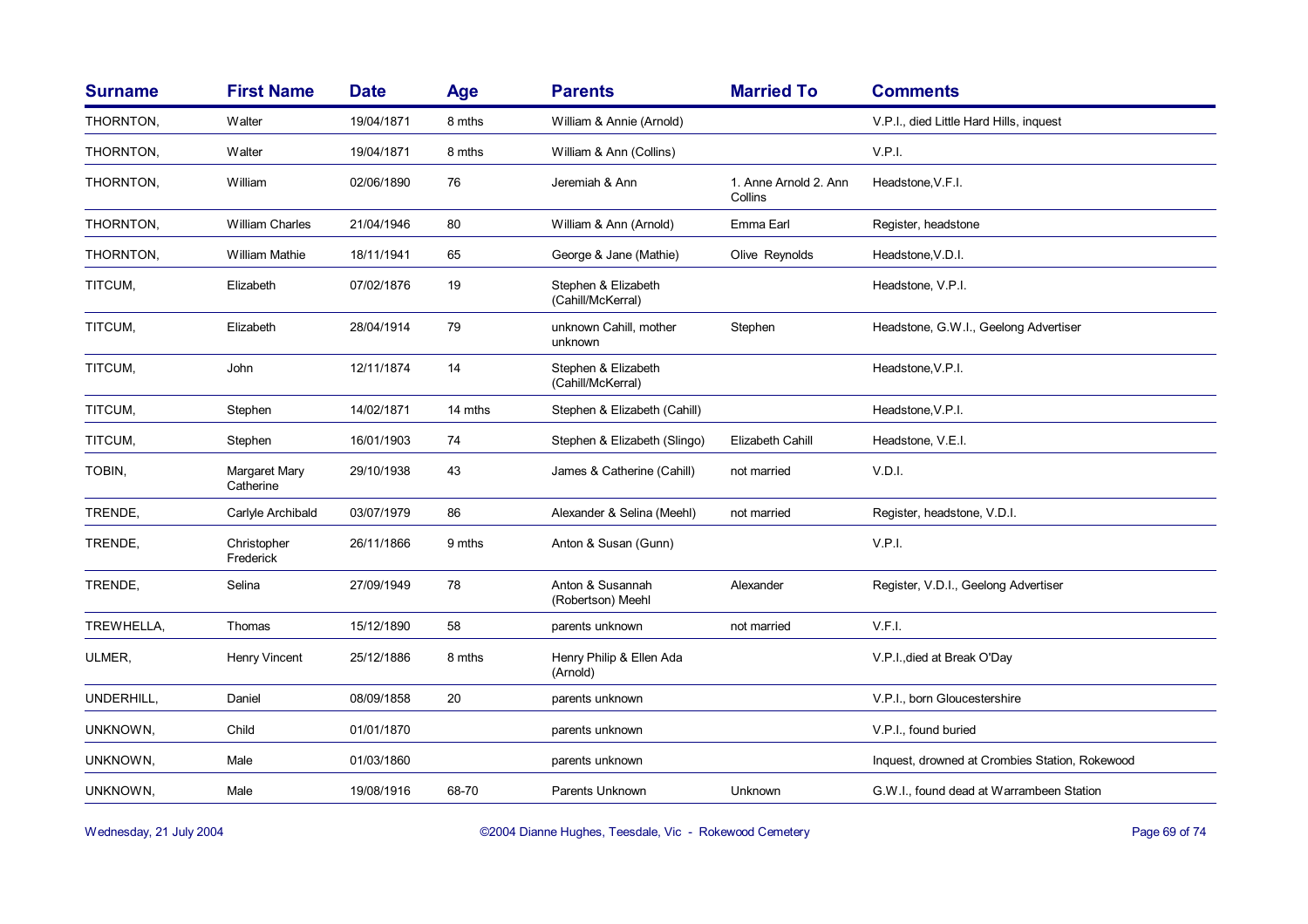| <b>Surname</b>   | <b>First Name</b>     | <b>Date</b> | Age    | <b>Parents</b>                               | <b>Married To</b>                                        | <b>Comments</b>                                   |
|------------------|-----------------------|-------------|--------|----------------------------------------------|----------------------------------------------------------|---------------------------------------------------|
| UNKNOWN,         | Sammy                 | 01/01/1860  | 30     | parents unknown                              |                                                          | V.P.I.                                            |
| <b>VERNON,</b>   | Joseph                | 04/12/1925  | 97     | parents unknown                              | $(1)$ Mary (Parton), $(2)$<br>Mary Elizabeth<br>(George) | Headstone, V.D.I., born Cheshire, England         |
| <b>VERNON,</b>   | Mary                  | 14/10/1884  | 62     | Richard & Mary (Stant) Parton                | First wife of Joseph                                     | Headstone, V.P.I.                                 |
| VERNON,          | Mary Elizabeth        | 07/09/1925  | 74     | John & Mary Grace (Walters)<br>George        | Second wife of Joseph                                    | Headstone, V.D.I.                                 |
| VERNON,          | Mary Jane             | 12/10/1869  | 14     | Joseph & Mary (Parton)                       |                                                          | Headstone, V.P.I., born Geelong                   |
| WAKELING,        | Arthur Thomas M.      | 29/09/1978  | 80     | Mark & Jane (Hall)                           | Florence Mabel Arnold                                    | Register, headstone, V.D.I., died at Ballarat     |
| <b>WAKELING,</b> | Ella Lorraine         | 04/04/1907  | 4      | Thomas & Matilda (Mitchell)                  |                                                          | Headstone, V.F.I.                                 |
| WAKELING,        | <b>Florence Mabel</b> | 15/12/1957  | 56     | George & Emma<br>(Underwood) Arnold          | <b>Arthur Thomas</b>                                     | Register, headstone, V.D.I.                       |
| <b>WAKELING,</b> | Freeman               | 13/12/1910  | 51     | Matthew & Sarah (Walton)                     | not married                                              | Headstone, V.E.I.                                 |
| WAKELING,        | George                | 30/06/1870  | 24     | Matthew & Sarah (Walton)                     |                                                          | Headstone, V.P.I., born Leicestershire 05/03/1846 |
| WAKELING,        | Jane                  | 19/04/1924  | 59     | Michael & Eliza (Shiels) Hall                | Mark                                                     | Headstone, V.D.I.                                 |
| <b>WAKELING,</b> | Mark                  | 02/01/1951  | 86     | Matthew & Sarah (Walton)                     | Jane Hall                                                | Register, headstone, V.D.I.                       |
| WAKELING,        | Matilda               | 09/03/1933  | 74     | Robert & Matilda (Hamilton)<br>Mitchell      | Thomas                                                   | Headstone, V.D.I.                                 |
| WAKELING,        | Matthew               | 20/12/1897  | 76     | parents unknown                              | Sarah Maria Walton                                       | Headstone, V.F.I.                                 |
| <b>WAKELING,</b> | Matthew George        | 19/08/1900  | 8      | Thomas & Matilda (Mitchell)                  |                                                          | Headstone, V.F.I., born 24/06/1892                |
| WAKELING,        | Sarah Maria           | 06/02/1895  | 71     | Henry & Elizabeth (Ashton)<br>Walton         | Matthew                                                  | Headstone, V.F.I.                                 |
| WAKELING,        | Thomas                | 18/12/1936  | 80     | Matthew & Sarah (Walton)                     | Matilda Mitchell                                         | Headstone, V.D.I.                                 |
| <b>WAKELING,</b> | William               | 13/01/1860  | 15     | Matthew & Sarah (Walton)                     |                                                          | Headstone, V.P.I., born 03/02/1840                |
| WALFORD,         | Agnes                 | 12/01/1884  | 28     | Tempest Gregory & Emma<br>Jane (West) Parker | Edward                                                   | Headstone, V.P.I.                                 |
| WALKER,          | <b>Peter Macinnes</b> | 22/01/1930  | 7 days | John Morton & Ruby Ada<br>Bella (McInnes)    |                                                          | V.D.I.                                            |

Wednesday, 21 July 2004 **Dianne Hughes, Teesdale, Vic - Rokewood Cemetery** Page 70 of 74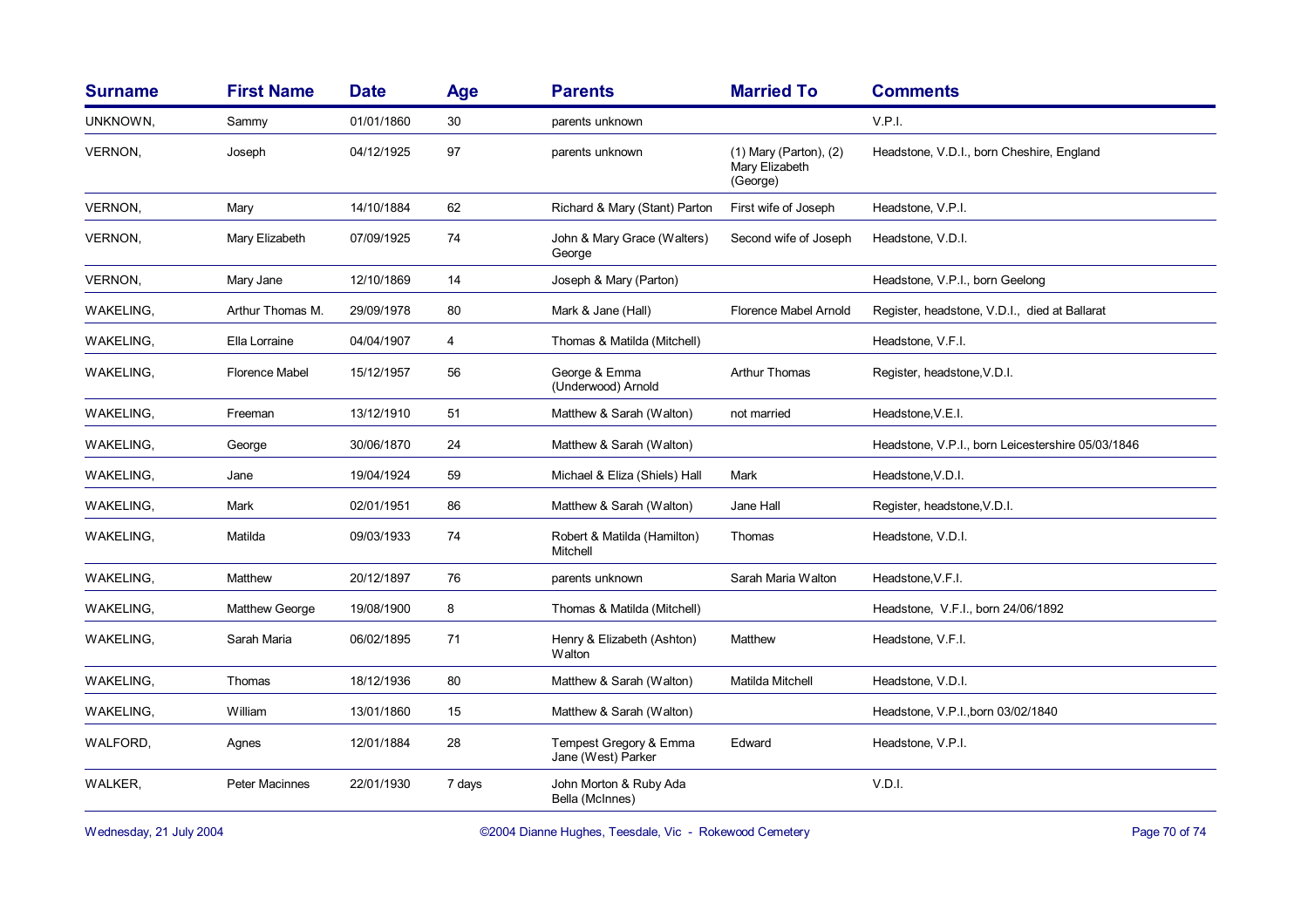| <b>Surname</b> | <b>First Name</b>  | <b>Date</b> | Age       | <b>Parents</b>                               | <b>Married To</b>           | <b>Comments</b>                                                      |
|----------------|--------------------|-------------|-----------|----------------------------------------------|-----------------------------|----------------------------------------------------------------------|
| WALLACE,       | <b>Beatrice</b>    | 06/06/1983  | 87        | parents unknown                              | not married                 | Register, died at Ballarat                                           |
| WALLACE,       | David              | 19/06/1934  | 49        | Robert & jane (McCullum)                     | not married                 | V.D.I.                                                               |
| WALLACE,       | Janet              | 08/10/1932  | 87        | Archibald & Euphemia<br>(McKerrall) McCallum | Robert                      | V.D.I.                                                               |
| WALLACE,       | Margaret Elizabeth | 26/04/1965  | 77        | Robert & Janet (McCallum)                    | not married                 | Register, footstone                                                  |
| WALLACE,       | Thomas             | 26/07/1956  | 76        | Robert & Janet (McCallum)                    | not married                 | Register, footstone                                                  |
| WALLACE,       | William            | 04/03/1888  | 17 days   | Jane Wallace                                 |                             | V.P.I.                                                               |
| WALTON,        | Robert             | 31/03/1876  | 3 days    | James William & Catherine<br>(Arnold)        |                             | V.P.I.                                                               |
| WALTON,        | William George     | 29/06/1876  | 3         | James William & Catherine<br>(Arnold)        |                             | V.P.I.                                                               |
| WARD,          | Dorothy            | 01/01/1889  | 79        | John & Elizabeth (Clapton)<br><b>Buck</b>    | Thomas                      | V.F.I., died at Illabrook                                            |
| WARD,          | Emma Hilda         | 23/03/1977  | 90        | Frederick & Emma (Barby)<br>Palmer           | Robert Ralph                | Register, headstone, V.D.I., died at Beeac                           |
| WARD,          | John Andrew        | 03/02/1990  | 35        |                                              | Jan                         | Register, headstone                                                  |
| WARD,          | John Andrew        | 03/02/1990  |           | parents unknown                              | Unmarried                   | Register                                                             |
| WARD,          | Robert Ralph       | 26/03/1969  | 85        | Henry & Harriet (Wakeling)                   | Emma Hilda Palmer           | Register, headstone, V.D.I.                                          |
| WARD,          | Samantha Christine | 05/09/1984  | 12hrs     | John Andrew & Jan                            |                             | Register, headstone, V.D.I.                                          |
| WARD,          | Susan Adelaide     | 20/04/1906  | 20        | Frederick & Emma (Barby)<br>Palmer           |                             | Headstone, V.E.I.                                                    |
| WARDSWORTH,    | Alexander          | 02/04/1896  | 73        | parents unknown                              | unknown                     | V.F.I.                                                               |
| WARREN,        | Richard            | 06/09/1921  | 65        | Henry & Augusta (Franks)                     | Bertha Beggney or<br>Warren | V.D.I., inquest, born Leopold, married Geelong                       |
| WATSON,        | Andrew Hannah      | 04/04/1982  | 71        | Samuel & Susan                               | Edna                        | Register, headstone, V.D.I., died at Camperdown, VX37067<br>Corporal |
| WELLS,         | Amy                | 30/06/1987  | stillborn | Neil & Wendy                                 |                             | Register, headstone                                                  |
| WELLS,         | Edmund             | 19/02/1866  | 36        | Edmund & Elizabeth                           | not married                 | V.P.I., born Cambridgeshire                                          |

Wednesday, 21 July 2004 **Dianne Hughes, Teesdale, Vic - Rokewood Cemetery** Page 71 of 74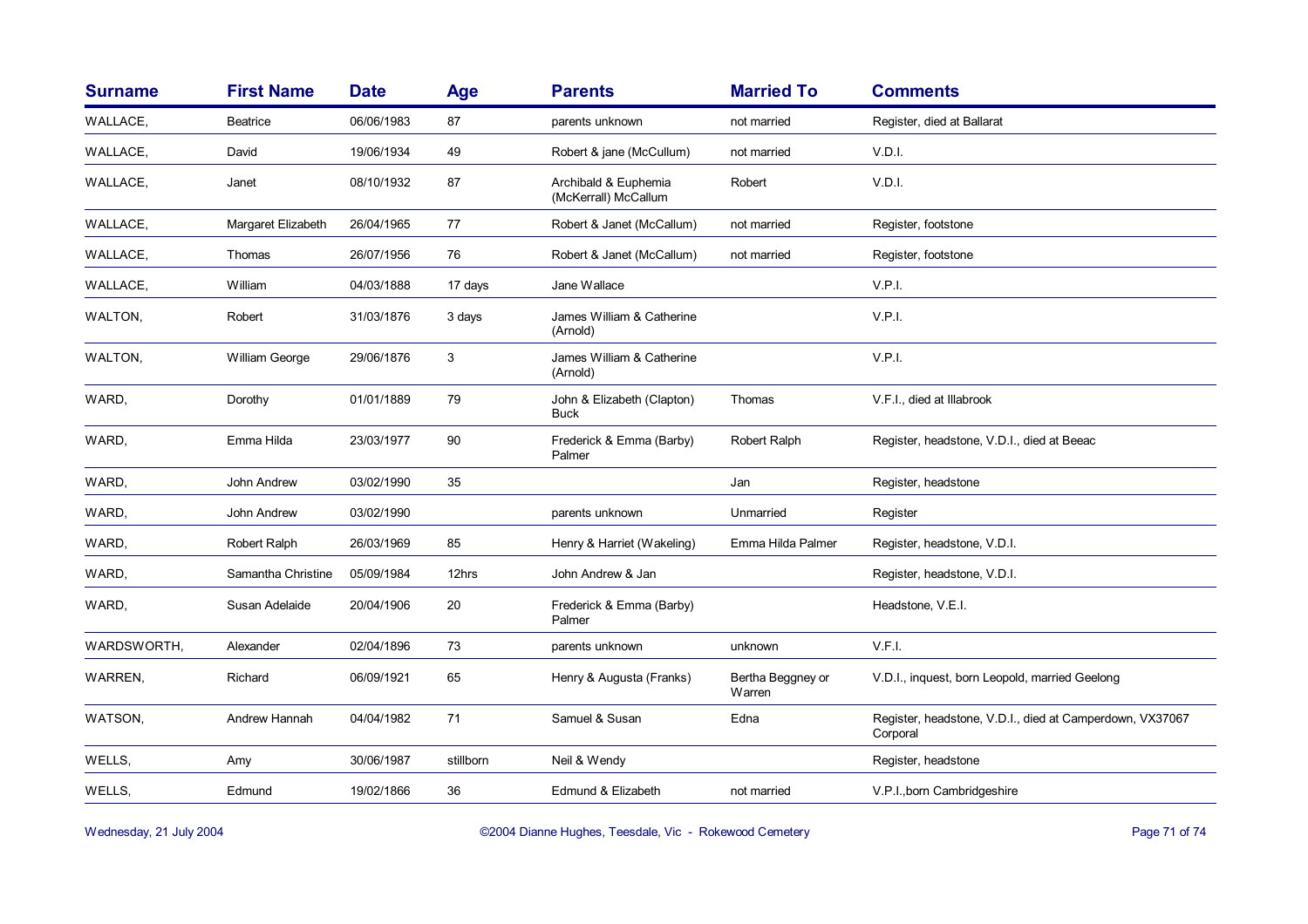| <b>Surname</b>   | <b>First Name</b>         | <b>Date</b> | Age     | <b>Parents</b>                             | <b>Married To</b>                           | <b>Comments</b>                                                        |
|------------------|---------------------------|-------------|---------|--------------------------------------------|---------------------------------------------|------------------------------------------------------------------------|
| WELSH,           | John                      | 26/01/1868  | 22      | parents unknown                            |                                             | V.P.I., born Antrim Ireland                                            |
| WEMYSS,          | John                      | 29/12/1874  | 6       | Arthur Charles & Sarah (Bull)              |                                             | V.P.I.                                                                 |
| <b>WESTRIEM,</b> | Frederick                 | 02/04/1921  | 54      | William Jacob & Elizabeth<br>(Aitchison)   | Jessie Hirst                                | Headstone, V.D.I.                                                      |
| <b>WESTRIEM,</b> | Jessie                    | 28/09/1957  | 81      | Francis & Harriet (Ethell) Hirst           | Frederick                                   | Register, headtone, V.D.I., died at Geelong                            |
| WESTRUP,         | David                     | 10/02/1954  | 95      | Henry & Marie (Ferguson)                   | Sarah Ann McDonald                          | Register, headstone, V.D.I.                                            |
| WESTRUP,         | John Lawrence             | 11/02/1891  | 20 mths | David & Sarah Ann<br>(McDonald)            |                                             | Headstone, V.P.I.                                                      |
| WESTRUP,         | Maria                     | 01/07/1874  | 58      | James & Jane (Woods)<br>Ferguson           | George<br>Matthews/Mathie,<br>Henry Westrup | Headstone, V.P.I.,                                                     |
| WESTRUP,         | Sarah Ann                 | 22/12/1946  | 86      | William Hixon & Kezie<br>(Rankin) McDonald | David                                       | Headstone, V.D.I.                                                      |
| WESTRUP,         | Sarah Ann                 | 22/12/1946  | 86      | William Hixon & Kezia<br>(Rankin) McDonald | David                                       | Register, headstone, V.D.I.                                            |
| WHITE,           | <b>Elizabeth East</b>     | 22/04/1884  | 65      | Charles & Ann (Lomax)<br>Fletcher          | William Henry                               | Headstone, V.P.I.                                                      |
| WHITE,           | John                      | 10/08/1872  | 63      | parents unknown                            | unknown married                             | V.P.I.                                                                 |
| WHITE,           | Robert Hastings           | 18/03/1872  | 8 weeks | David & Elizabeth (Jermyn)                 |                                             | V.P.I.                                                                 |
| WHITE,           | William Henry             | 10/10/1887  | 64      | William & Frances (Knights)                | Elizabeth East Fletcher                     | Headstone, V.P.I.                                                      |
| WHITING,         | Frederick                 | 20/06/1862  | 6       | Frederick & Margaret                       |                                             | V.P.I., born Belfast                                                   |
| WHYBROW,         | Elizabeth                 | 23/06/1868  | 30      | John & Virtue Cross                        | Jacob                                       | V.P.I.                                                                 |
| WHYBROW,         | Jacob                     | 27/11/1878  | 40      | John & Mary (Bigmore)                      | 1. Elizabeth Cross 2.<br>Mary Ann Smith     | V.P.I, born Haverhill Suffolk. died Break a'day                        |
| WILFORD,         | Margaret                  | 26/06/1896  | 70      | Michael & Winifred (Dugan)<br>Roller       | William                                     | Headstone, V.F.I.                                                      |
| WILLIAMSON,      | Bertie James (or<br>John) | 26/07/1958  | 50      | James & Catherine (Hourigan)               | not married                                 | Register, headstone, V.D.I. V.E.I. Bertie John, V.D.I. Bertie<br>James |
| WILLIAMSON,      | Catherine                 | 30/01/1940  | 73      | Richard & Bridget (Conway)<br>Hourigan     | James                                       | Headstone, V.D.I.                                                      |
|                  |                           |             |         |                                            |                                             |                                                                        |

Wednesday, 21 July 2004 **Dianne Hughes, Teesdale, Vic - Rokewood Cemetery** Page 72 of 74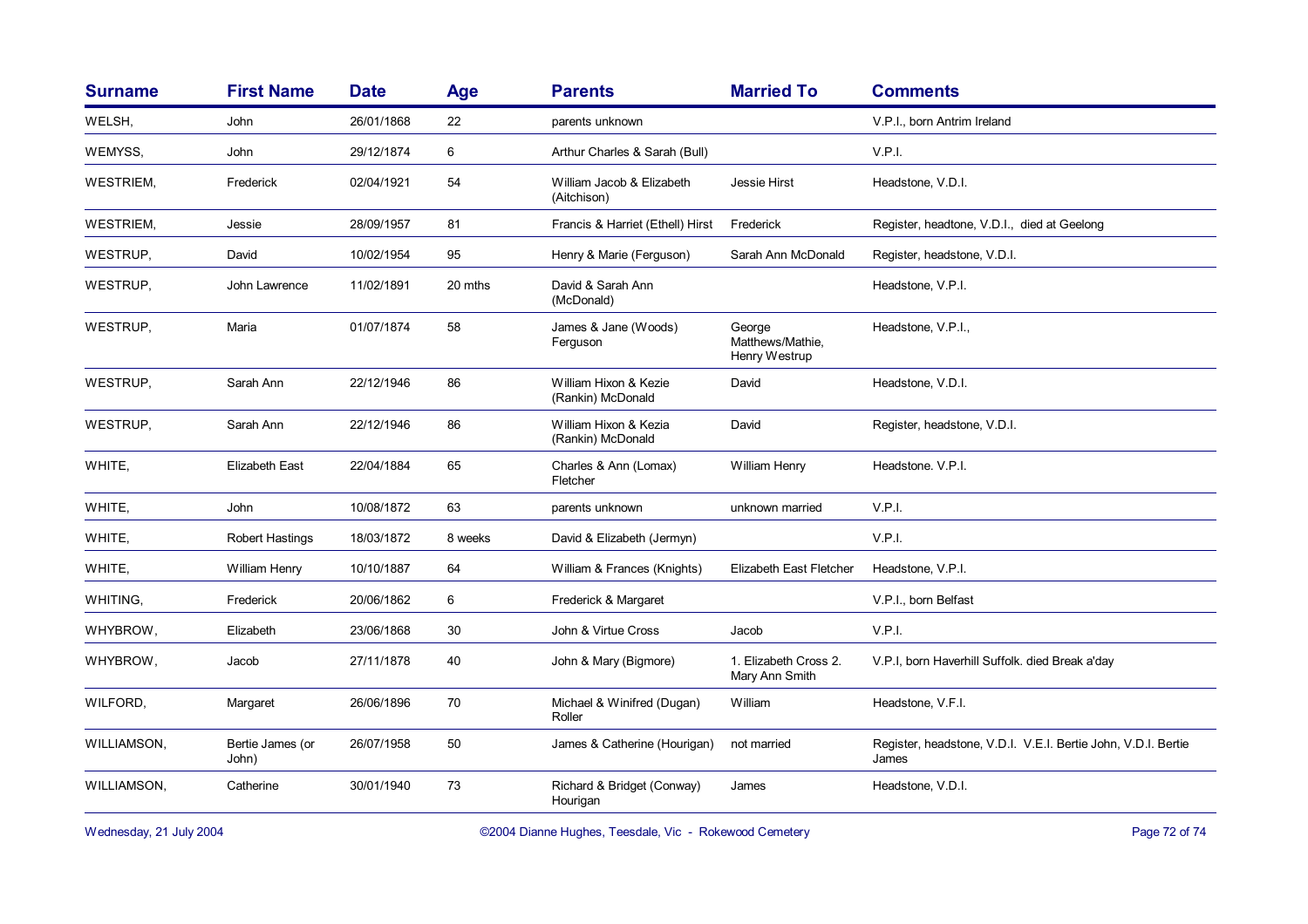| <b>Surname</b> | <b>First Name</b>        | <b>Date</b> | Age     | <b>Parents</b>                           | <b>Married To</b>            | <b>Comments</b>                                               |
|----------------|--------------------------|-------------|---------|------------------------------------------|------------------------------|---------------------------------------------------------------|
| WILLIAMSON,    | Edmund Joseph            | 04/08/1895  | 75      | John Matthew & Sarah<br>(Gastler)        | Mary Shanahan                | Headstone, V.F.I., family history info                        |
| WILLIAMSON,    | James                    | 27/04/1934  | 71      | Edmund & Mary (Shanahan)                 | Catherine Harrison           | Headstone, V.D.I., family history info                        |
| WILLIAMSON,    | Mary                     | 20/02/1916  | 76      | Patrick & Mary (Tracey)<br>Shanahan      | Edmund                       | Headstone, G.W.I.                                             |
| WILLIAMSON,    | <b>Richard Edward</b>    | 18/12/1945  | 43      | James & Catherine (Hourigan)             | not married                  | Register, headstone, V.D.I., family history info              |
| WILMORE,       | Eliza                    | 11/10/1881  | 72      | Isaac & Emily Wrentmore                  | Francis Young Wilmore        | Headstone, V.P.I., of Blackwood Hill, West Tamar,<br>Tasmania |
| WILMORE,       | Henry Young              | 01/04/1882  | 7 days  | John Bedford & Julia<br>(Richardson)     |                              | V.P.I.                                                        |
| WILSON,        | Agatha Mary              | 15/03/1959  | 53      | Roger & Catherine (Leemon)<br>Sculley    | Thomas                       | Headstone, V.D.I.                                             |
| WITHELL,       | Annie                    | 03/01/1939  | 74      | John & Jane (Grant) Lawless              | Watson                       | Footstone, V.D.I.                                             |
| WITHELL,       | Watson                   | 09/05/1944  | 74      | George & Jane (Hill)                     | Annie Lawless                | Register, V.D.I., died at Deerel                              |
| WOOD.          | Ada                      | 12/09/1879  | 3 mths  | Frank George & Caroline<br>(Franklin)    |                              | V.P.I.                                                        |
| WOOD,          | <b>Blanche</b>           | 18/08/1877  | 5       | Frank George & Caroline<br>(Franklin)    |                              | V.P.I.                                                        |
| WOOD.          | Frank George             | 29/05/1879  | 42      | William James & Sarah                    | Caroline (Franklin)          | V.P.I., born Perth WA                                         |
| WOODFORD,      | Francis Edward<br>Gordon | 17/06/1950  | 66      | Thomas & Dorothea<br>(Campbell)          | Mary Ellen Gertrude          | Register, headstone, V.D.I.                                   |
| WOODFORD,      | Mary Ellen Gertrude      | 06/10/1962  | 72      | Francis & Bridget (Cahill)<br>Mellington | <b>Francis Edward George</b> | Register, headstone, V.D.I.                                   |
| WOOTTON,       | George                   | 18/01/1870  | 13 mths | John & Hannah (Wood)                     |                              | V.P.I.                                                        |
| WORLEY,        | Elizabeth                | 23/12/1864  | 49      | William & Lucy Heasmond                  |                              | V.P.I., headstone, born Sussex, died at Rokewood Junction     |
| WYLAM,         | Edward                   | 31/07/1893  | 75      | Edward & mother unknown                  | Margaret Denning             | Headstone, V.F.I., died at Corindhap                          |
| WYLAM,         | Margaret                 | 30/07/1896  | 70      | William & Ellen Denning                  | Edward                       | Headstone, V.F.I., died at Mortlake                           |
| YATES,         | <b>Thomas David</b>      | 18/02/1864  | 39      | Joseph & Ann                             |                              | V.P.I., fell off a cart whilst drunk                          |